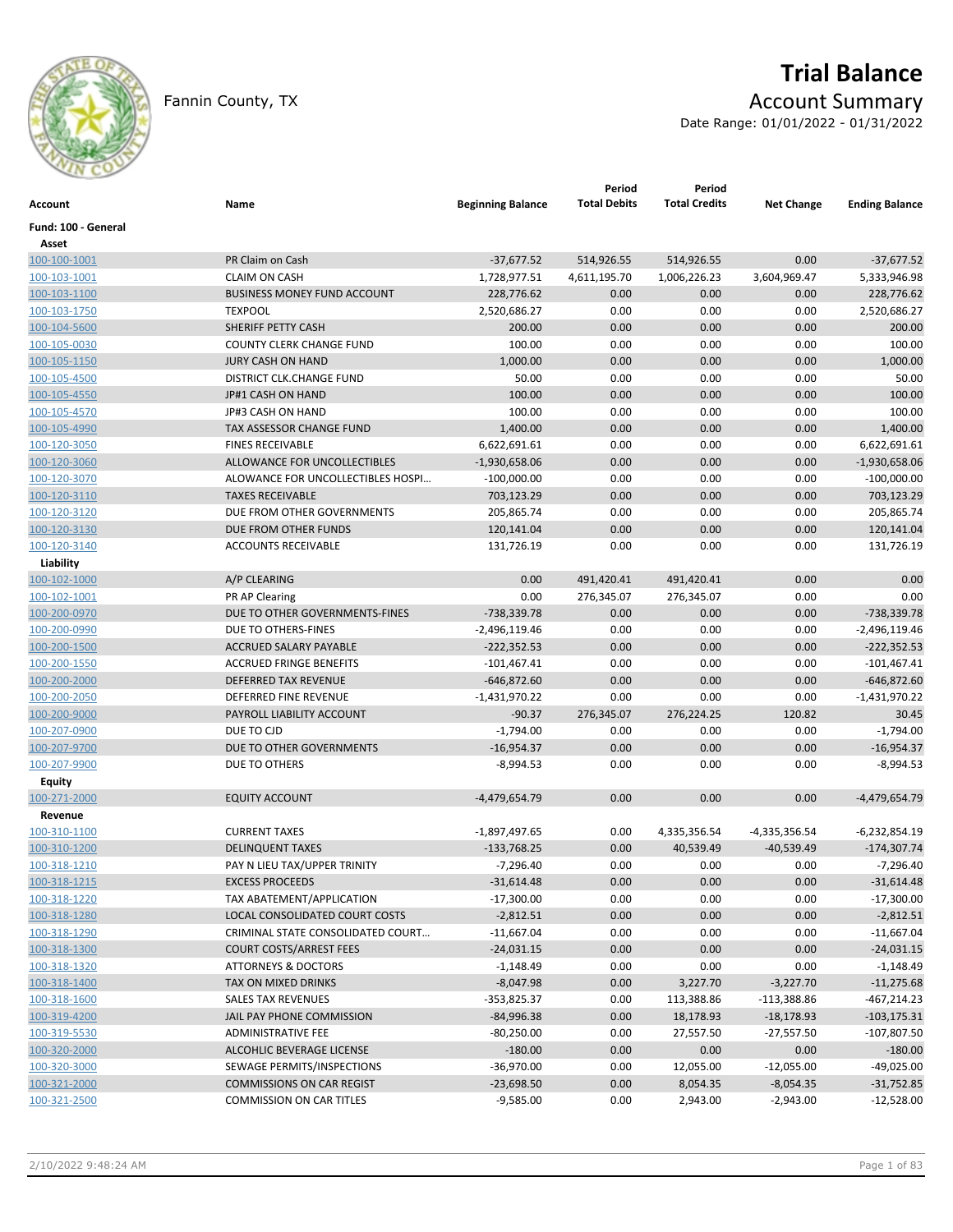|                              |                                                               |                          | Period              | Period               |                     |                            |
|------------------------------|---------------------------------------------------------------|--------------------------|---------------------|----------------------|---------------------|----------------------------|
| Account                      | Name                                                          | <b>Beginning Balance</b> | <b>Total Debits</b> | <b>Total Credits</b> | <b>Net Change</b>   | <b>Ending Balance</b>      |
| 100-321-2520                 | <b>TOLL COLLECTIONS</b>                                       | $-448.72$                | 0.00                | 41.92                | $-41.92$            | $-490.64$                  |
| 100-321-9010                 | <b>TAX CERTIFICATES</b>                                       | $-2,722.53$              | 0.00                | 928.01               | $-928.01$           | $-3,650.54$                |
| 100-330-4370                 | <b>INDIGENT DEFENSE GRANT</b>                                 | $-10,063.75$             | 0.00                | 0.00                 | 0.00                | $-10,063.75$               |
| 100-330-5590                 | <b>TEXAS VINE PROGRAM</b>                                     | $-4,642.78$              | 0.00                | 4,648.07             | $-4,648.07$         | $-9,290.85$                |
| 100-340-1350                 | <b>FAMILY PROTECTION FEE</b>                                  | $-435.00$                | 0.00                | 0.00                 | 0.00                | $-435.00$                  |
| 100-340-4000                 | <b>COUNTY JUDGE FEES</b>                                      | $-82.00$                 | 0.00                | 0.00                 | 0.00                | $-82.00$                   |
| 100-340-4030                 | <b>COUNTY CLERK FEES</b>                                      | $-27,043.11$             | 0.00                | 0.00                 | 0.00                | $-27,043.11$               |
| 100-340-4500                 | <b>DISTRICT CLERK FEES</b>                                    | $-18,636.93$             | 0.00                | 0.00                 | 0.00                | $-18.636.93$               |
| 100-340-4570                 | J. P. #3 FEES                                                 | $-2,397.26$              | 0.00                | 0.00                 | 0.00                | $-2,397.26$                |
| 100-340-4750                 | <b>DISTRICT ATTORNEY FEES</b>                                 | $-479.95$                | 0.00                | 0.00                 | 0.00                | $-479.95$                  |
| 100-340-5510                 | <b>CONSTABLE PCT. 1 FEES</b>                                  | $-215.00$                | 0.00                | 0.00                 | 0.00                | $-215.00$                  |
| 100-340-5520                 | <b>CONSTABLE PCT. 2 FEES</b>                                  | $-300.00$                | 0.00                | 0.00                 | 0.00                | $-300.00$                  |
| 100-340-5530                 | <b>CONSTABLE PCT. 3 FEES</b>                                  | $-900.00$                | 0.00                | 0.00                 | 0.00                | $-900.00$                  |
| 100-340-5600                 | SHERIFF FEES                                                  | $-3,685.95$              | 0.00                | 0.00                 | 0.00                | $-3,685.95$                |
| 100-340-5730                 | <b>BOND SUPERVISION FEES</b>                                  | $-25,030.00$             | 0.00                | 6,118.25             | $-6,118.25$         | $-31,148.25$               |
| 100-340-6000                 | D.C.6TH COURT OF APPEALS FEE                                  | $-410.00$                | 0.00                | 0.00                 | 0.00                | $-410.00$                  |
| 100-340-6010                 | <b>C.C.6TH COURT OF APPEALS FEE</b>                           | $-80.00$                 | 0.00                | 0.00                 | 0.00                | $-80.00$                   |
| 100-340-6520                 | <b>SUBDIVISION FEES</b>                                       | $-1,270.00$              | 0.00                | 0.00                 | 0.00                | $-1,270.00$                |
| 100-340-6530                 | <b>ZONING APPLICATION FEES</b>                                | $-1,550.00$              | 0.00                | 1,063.00             | $-1,063.00$         | $-2,613.00$                |
| 100-340-6540                 | <b>DEVELOPMENT PERMIT</b>                                     | $-510.00$                | 0.00                | 120.00               | $-120.00$           | $-630.00$                  |
| 100-340-6550                 | <b>BUILDING PERMITS</b>                                       | $-1,350.00$              | 0.00                | 0.00                 | 0.00                | $-1,350.00$                |
| 100-350-4570                 | J. P. #3 FINES                                                | $-708.49$                | 0.00                | 0.00                 | 0.00                | $-708.49$                  |
| 100-352-2010                 | <b>BOND FORFEITURES</b>                                       | $-10.00$                 | 0.00                | 0.00                 | 0.00                | $-10.00$                   |
| 100-360-1000                 | <b>INTEREST EARNINGS</b>                                      | $-334.74$                | 0.00                | 0.00                 | 0.00                | $-334.74$                  |
| 100-360-1100                 | <b>INTEREST EARNINGS BUSINESS MONEY FU</b>                    | $-11.92$                 | 0.00                | 0.00                 | 0.00                | $-11.92$                   |
| 100-370-1000                 | <b>KFYN-RADIO TOWER RENT</b>                                  | $-800.00$                | 0.00                | 0.00                 | 0.00                | $-800.00$                  |
| 100-370-1150                 | <b>RENT- VERIZON TOWER</b>                                    | $-3,193.83$              | 0.00                | 1,064.61             | $-1,064.61$         | $-4,258.44$                |
| 100-370-1300                 | <b>REFUNDS &amp; MISCELLANEOUS</b>                            | $-981.07$                | 0.00                | 3,055.42             | $-3,055.42$         | $-4,036.49$                |
| 100-370-1301                 | <b>IHC REIMBURSEMENTS</b><br>AUTOMOBILE INSURANCE LOSS PAYMEN | $-409.20$<br>0.00        | 0.00<br>0.00        | 0.00                 | 0.00                | $-409.20$                  |
| 100-370-1310                 | <b>STATE JUROR REIMB.FEE</b>                                  |                          | 0.00                | 7,535.58<br>0.00     | $-7,535.58$<br>0.00 | $-7,535.58$<br>$-1,598.00$ |
| 100-370-1390                 | <b>CULVERT PERMITTING PROCESS</b>                             | $-1,598.00$<br>$-110.00$ | 0.00                | 110.00               | $-110.00$           | $-220.00$                  |
| 100-370-1420<br>100-370-1430 | D.A.SALARY REIMB.                                             | 0.00                     | 0.00                | 9,166.66             | $-9,166.66$         | $-9,166.66$                |
| 100-370-1470                 | UTILITIES REIMBURSEMENT                                       | $-3,035.14$              | 0.00                | 898.15               | $-898.15$           | $-3,933.29$                |
| 100-370-1510                 | <b>ASST. DA LONGEVITY PAY</b>                                 | $-1,200.00$              | 0.00                | 0.00                 | 0.00                | $-1,200.00$                |
| 100-370-1620                 | <b>COURT REPORTER SERVICE FEE</b>                             | $-1,495.29$              | 0.00                | 0.00                 | 0.00                | $-1,495.29$                |
| 100-370-4100                 | CO CT AT LAW SUPPLEMENT                                       | $-21,000.00$             | 0.00                | 0.00                 | 0.00                | $-21,000.00$               |
| 100-370-4170                 | <b>EMS ALLOCATION</b>                                         | -570,000.00              | 0.00                | 0.00                 | 0.00                | -570,000.00                |
| 100-370-4320                 | PROCEEDS OF SALE OF LIVESTOCK                                 | $-781.33$                | 0.00                | 0.00                 | 0.00                | $-781.33$                  |
| 100-370-4530                 | REIMB.CEC ODYSSEY SAAS                                        | 0.00                     | 0.00                | 14,291.26            | $-14,291.26$        | $-14,291.26$               |
| 100-370-5620                 | STATE REIMB.OFFENDER TRANSPORT                                | $-859.50$                | 0.00                | 0.00                 | 0.00                | $-859.50$                  |
| Expense                      |                                                               |                          |                     |                      |                     |                            |
| 100-400-1010                 | SALARY ELECTED OFFICIAL                                       | 18,629.03                | 5,322.58            | 0.00                 | 5,322.58            | 23,951.61                  |
| 100-400-1050                 | <b>SALARY SECRETARY</b>                                       | 8,546.89                 | 2,441.96            | 0.00                 | 2,441.96            | 10,988.85                  |
| 100-400-2010                 | SOCIAL SECURITY TAXES                                         | 1,791.54                 | 516.74              | 0.00                 | 516.74              | 2,308.28                   |
| 100-400-2020                 | <b>GROUP HEALTH INSURANCE</b>                                 | 3,411.66                 | 1,137.22            | 0.00                 | 1,137.22            | 4,548.88                   |
| 100-400-2030                 | RETIREMENT                                                    | 3,418.74                 | 1,001.08            | 0.00                 | 1,001.08            | 4,419.82                   |
| 100-400-2040                 | <b>WORKERS' COMPENSATION</b>                                  | 140.24                   | 0.00                | 0.00                 | 0.00                | 140.24                     |
| 100-400-2050                 | <b>MEDICARE TAX</b>                                           | 418.95                   | 120.84              | 0.00                 | 120.84              | 539.79                     |
| 100-400-2250                 | <b>TRAVEL ALLOWANCE</b>                                       | 1,050.00                 | 350.00              | 0.00                 | 350.00              | 1,400.00                   |
| 100-400-3100                 | OFFICE SUPPLIES                                               | 133.09                   | 0.00                | 0.00                 | 0.00                | 133.09                     |
| 100-400-4270                 | OUT OF COUNTY TRAVEL/TRAINING                                 | 1,422.59                 | 0.00                | 0.00                 | 0.00                | 1,422.59                   |
| 100-400-4680                 | JUVENILE BOARD SALARY                                         | 600.00                   | 200.00              | 0.00                 | 200.00              | 800.00                     |
| 100-401-4030                 | <b>TCOG RURAL ADDRESSING</b>                                  | 23,000.00                | 0.00                | 0.00                 | 0.00                | 23,000.00                  |
| 100-403-1010                 | SALARY ELECTED OFFICIAL                                       | 16,149.84                | 4,614.24            | 0.00                 | 4,614.24            | 20,764.08                  |
| 100-403-1030                 | SALALRY CHIEF DEPUTY                                          | 8,588.25                 | 2,453.79            | 0.00                 | 2,453.79            | 11,042.04                  |
| 100-403-1040                 | <b>SALARY DEPUTIES</b>                                        | 39,505.67                | 11,578.68           | 0.00                 | 11,578.68           | 51,084.35                  |
| 100-403-1070                 | <b>SALARY PART-TIME</b>                                       | 1,044.00                 | 0.00                | 0.00                 | 0.00                | 1,044.00                   |
| 100-403-2010                 | SOCIAL SECURITY TAXES                                         | 3,915.75                 | 1,113.19            | 0.00                 | 1,113.19            | 5,028.94                   |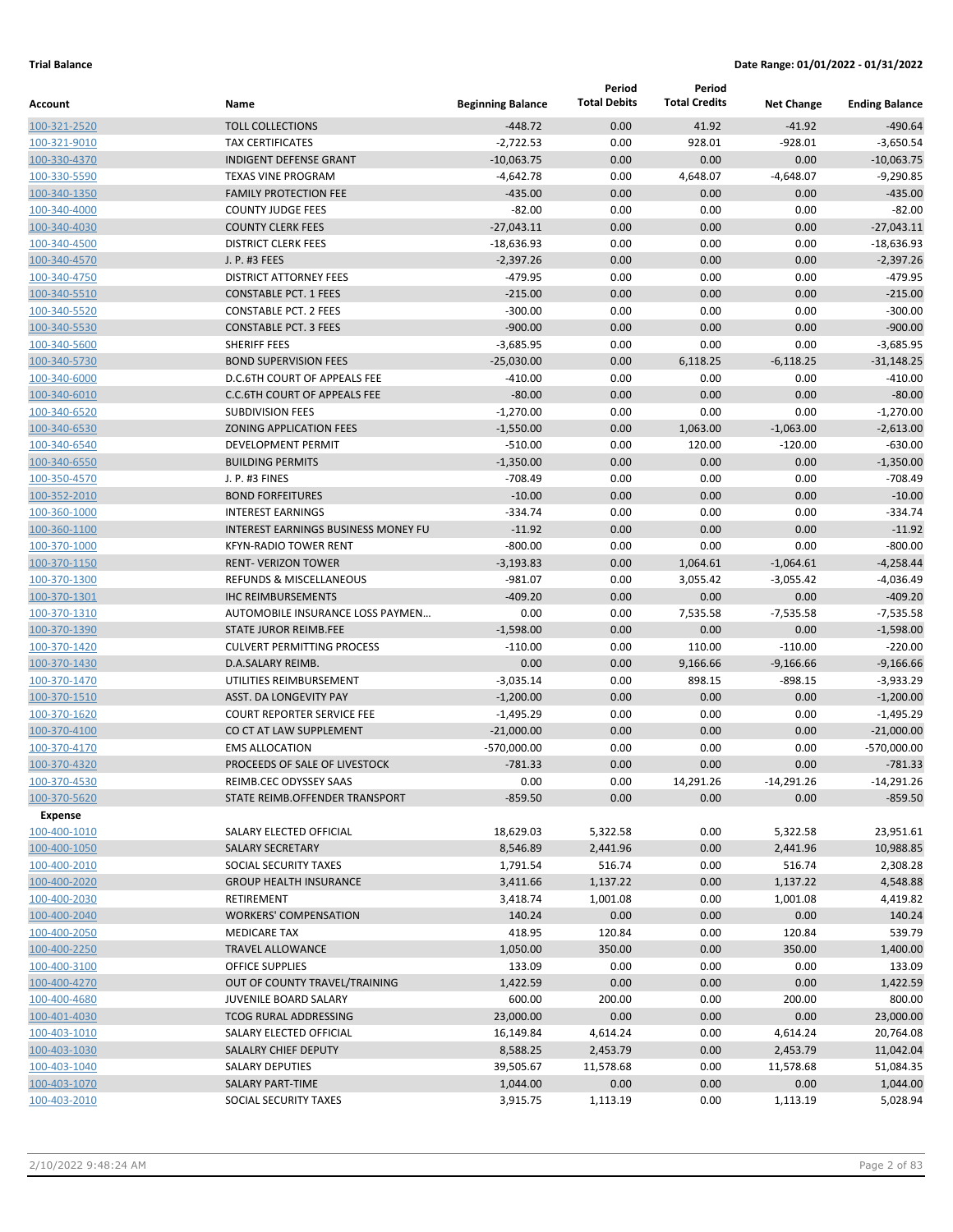|                              |                                                     |                          | Period              | Period               |                   |                       |
|------------------------------|-----------------------------------------------------|--------------------------|---------------------|----------------------|-------------------|-----------------------|
| Account                      | Name                                                | <b>Beginning Balance</b> | <b>Total Debits</b> | <b>Total Credits</b> | <b>Net Change</b> | <b>Ending Balance</b> |
| 100-403-2020                 | <b>GROUP HEALTH INSURANCE</b>                       | 24,388.76                | 7.765.14            | 0.00                 | 7,765.14          | 32.153.90             |
| 100-403-2030                 | RETIREMENT                                          | 7,743.06                 | 2,245.06            | 0.00                 | 2,245.06          | 9,988.12              |
| 100-403-2040                 | <b>WORKERS COMPENSATION</b>                         | 330.46                   | 0.00                | 0.00                 | 0.00              | 330.46                |
| 100-403-2050                 | <b>MEDICARE TAX</b>                                 | 915.76                   | 260.34              | 0.00                 | 260.34            | 1,176.10              |
| 100-403-3100                 | <b>OFFICE SUPPLIES</b>                              | 2,701.10                 | 221.99              | 0.00                 | 221.99            | 2,923.09              |
| 100-403-3110                 | POSTAGE                                             | 181.04                   | 50.93               | 0.00                 | 50.93             | 231.97                |
| 100-403-4270                 | OUT OF COUNTY TRAVEL/TRAINING                       | 600.00                   | 381.10              | 0.00                 | 381.10            | 981.10                |
| 100-403-4810                 | <b>DUES</b>                                         | 0.00                     | 45.00               | 0.00                 | 45.00             | 45.00                 |
| 100-404-1090                 | SALARY-ELECTION WORKERS                             | 7,823.75                 | 5,018.00            | 5,018.00             | 0.00              | 7,823.75              |
| 100-404-2010                 | SOCIAL SECURITY TAXES                               | 1.95                     | 5.04                | 0.00                 | 5.04              | 6.99                  |
| 100-404-2030                 | <b>RETIREMENT</b>                                   | 3.74                     | 0.00                | 0.00                 | 0.00              | 3.74                  |
| 100-404-2050                 | <b>MEDICARE TAX</b>                                 | 0.46                     | 1.18                | 0.00                 | 1.18              | 1.64                  |
| 100-404-3100                 | <b>ELECTION SUPPLIES</b>                            | 2,173.18                 | 0.00                | 0.00                 | 0.00              | 2,173.18              |
| 100-404-3110                 | POSTAGE                                             | 6,539.24                 | 267.28              | 0.00                 | 267.28            | 6,806.52              |
| 100-404-4200                 | <b>TELEPHONE</b>                                    | 68.22                    | 30.19               | 0.00                 | 30.19             | 98.41                 |
| 100-404-4210                 | <b>ELECTION INTERNET</b>                            | 341.91                   | 113.97              | 0.00                 | 113.97            | 455.88                |
| 100-404-4270                 | <b>ELECTION TRAVEL/TRAINING</b>                     | 516.64                   | 90.00               | 90.00                | 0.00              | 516.64                |
| 100-404-4300                 | <b>BIDS AND NOTICES</b>                             | 159.20                   | 0.00                | 0.00                 | 0.00              | 159.20                |
| 100-404-4420                 | PROFESSIONAL SERVICE/TRANSLATOR                     | 0.00                     | 81.25               | 0.00                 | 81.25             | 81.25                 |
| 100-404-4850                 | ELECTION MAINT. AGREEMENT                           | 23,561.00                | 0.00                | 0.00                 | 0.00              | 23,561.00             |
| 100-405-1020                 | SALARY VETERANS' SERVICE OFFICER                    | 11,196.57                | 3,199.02            | 0.00                 | 3,199.02          | 14,395.59             |
| 100-405-2010                 | SOCIAL SECURITY TAXES                               | 685.07                   | 195.30              | 0.00                 | 195.30            | 880.37                |
| 100-405-2020                 | <b>GROUP HEALTH INSURANCE</b>                       | 3,325.74                 | 1,108.58            | 0.00                 | 1,108.58          | 4,434.32              |
| 100-405-2030                 | <b>RETIREMENT</b>                                   | 1,327.90                 | 385.16              | 0.00                 | 385.16            | 1,713.06              |
| 100-405-2040                 | <b>WORKERS' COMPENSATION</b>                        | 54.23                    | 0.00                | 0.00                 | 0.00              | 54.23                 |
| 100-405-2050                 | <b>MEDICARE TAX</b>                                 | 160.23                   | 45.68               | 0.00                 | 45.68             | 205.91                |
| 100-405-3100                 | <b>OFFICE SUPPLIES</b>                              | 112.73                   | 0.00                | 0.00                 | 0.00              | 112.73                |
| 100-405-4210                 | <b>INTERNET</b>                                     | 76.04                    | 37.99               | 0.00                 | 37.99             | 114.03                |
| 100-406-1020                 | SALARY-EMERGENCY MANAGEMENT CO                      | 9,212.99                 | 2,632.26            | 0.00                 | 2,632.26          | 11,845.25             |
| 100-406-1070                 | <b>SALARY PART-TIME</b>                             | 3,000.00                 | 1,392.00            | 0.00                 | 1,392.00          | 4,392.00              |
| 100-406-2010                 | SOCIAL SECURITY TAXES                               | 757.20                   | 249.50              | 0.00                 | 249.50            | 1,006.70              |
| 100-406-2020                 | <b>GROUP HEALTH INSURANCE</b>                       | 3,325.74                 | 1,108.58            | 0.00                 | 1,108.58          | 4,434.32              |
| 100-406-2030                 | <b>RETIREMENT</b>                                   | 1,448.46                 | 484.52              | 0.00                 | 484.52            | 1,932.98              |
| 100-406-2040                 | <b>WORKERS' COMPENSATION</b>                        | 68.22                    | 0.00                | 0.00                 | 0.00              | 68.22                 |
| 100-406-2050                 | <b>MEDICARE TAX</b>                                 | 177.06                   | 58.34               | 0.00                 | 58.34             | 235.40                |
| 100-406-3100                 | <b>OFFICE SUPPLIES</b>                              | 69.97                    | 23.00               | 0.00                 | 23.00             | 92.97                 |
| 100-406-3300                 | AUTO EXPENSE-GAS & OIL                              | 289.57                   | 0.00                | 0.00                 | 0.00              | 289.57                |
| 100-406-4210<br>100-406-4870 | <b>EMERGENCY INTERNET</b><br>TRAILER/AUTO INSURANCE | 113.97<br>517.00         | 37.99<br>0.00       | 0.00<br>0.00         | 37.99<br>0.00     | 151.96<br>517.00      |
| 100-406-4890                 | CODE RED EARLY WARNING SYSTEM                       | 14,277.82                | 0.00                | 0.00                 | 0.00              | 14,277.82             |
| 100-409-2040                 | <b>WORKERS' COMPENSATION</b>                        | 515.36                   | 0.00                | 0.00                 | 0.00              | 515.36                |
| 100-409-3990                 | <b>CLAIMS SETTLEMENTS</b>                           | 105.00                   | 42.00               | 0.00                 | 42.00             | 147.00                |
| 100-409-4000                 | <b>LEGAL FEES</b>                                   | 7,500.00                 | 0.00                | 0.00                 | 0.00              | 7,500.00              |
| 100-409-4040                 | 911 EMERGENCY SERVICE                               | 2,229.25                 | 0.00                | 0.00                 | 0.00              | 2,229.25              |
| 100-409-4060                 | TAX APPRAISAL DISTRICT                              | 162,523.73               | 0.00                | 0.00                 | 0.00              | 162,523.73            |
| 100-409-4300                 | <b>BIDS &amp; NOTICES</b>                           | 775.16                   | 196.76              | 0.00                 | 196.76            | 971.92                |
| 100-409-4810                 | <b>DUES</b>                                         | 3,203.53                 | 1,270.00            | 0.00                 | 1,270.00          | 4,473.53              |
| 100-409-4830                 | PUBLIC OFFICIALS INS.                               | 13,635.00                | 0.00                | 0.00                 | 0.00              | 13,635.00             |
| 100-409-4840                 | <b>GENERAL LIABILITY INSURANCE</b>                  | 7,005.00                 | 0.00                | 0.00                 | 0.00              | 7,005.00              |
| 100-409-4890                 | <b>COURT COSTS/ARREST FEES</b>                      | 259.86                   | 43,305.50           | 0.00                 | 43,305.50         | 43,565.36             |
| 100-409-4940                 | TCEQ PERMITS ENVIRONMENTAL DEV                      | 0.00                     | 700.00              | 0.00                 | 700.00            | 700.00                |
| 100-409-4990                 | <b>BANK SERVICE FEES</b>                            | 2,100.00                 | 0.00                | 0.00                 | 0.00              | 2,100.00              |
| 100-410-1010                 | SALARY ELECTED OFFICIAL                             | 44,961.56                | 12,846.16           | 0.00                 | 12,846.16         | 57,807.72             |
| 100-410-1030                 | SALARY COURT COORDINATOR                            | 9,084.34                 | 2,595.54            | 0.00                 | 2,595.54          | 11,679.88             |
| 100-410-1100                 | SALARY COURT REPORTER                               | 18,579.61                | 5,308.46            | 0.00                 | 5,308.46          | 23,888.07             |
| 100-410-1300                 | <b>BAILIFF</b>                                      | 11,333.12                | 3,238.05            | 0.00                 | 3,238.05          | 14,571.17             |
| 100-410-2010                 | SOCIAL SECURITY TAXES                               | 3,405.60                 | 1,467.35            | 0.00                 | 1,467.35          | 4,872.95              |
| 100-410-2020                 | GROUP HEALTH INSURANCE                              | 11,740.85                | 3,913.62            | 0.00                 | 3,913.62          | 15,654.47             |
| 100-410-2030                 | <b>RETIREMENT</b>                                   | 10,028.62                | 2,912.26            | 0.00                 | 2,912.26          | 12,940.88             |
|                              |                                                     |                          |                     |                      |                   |                       |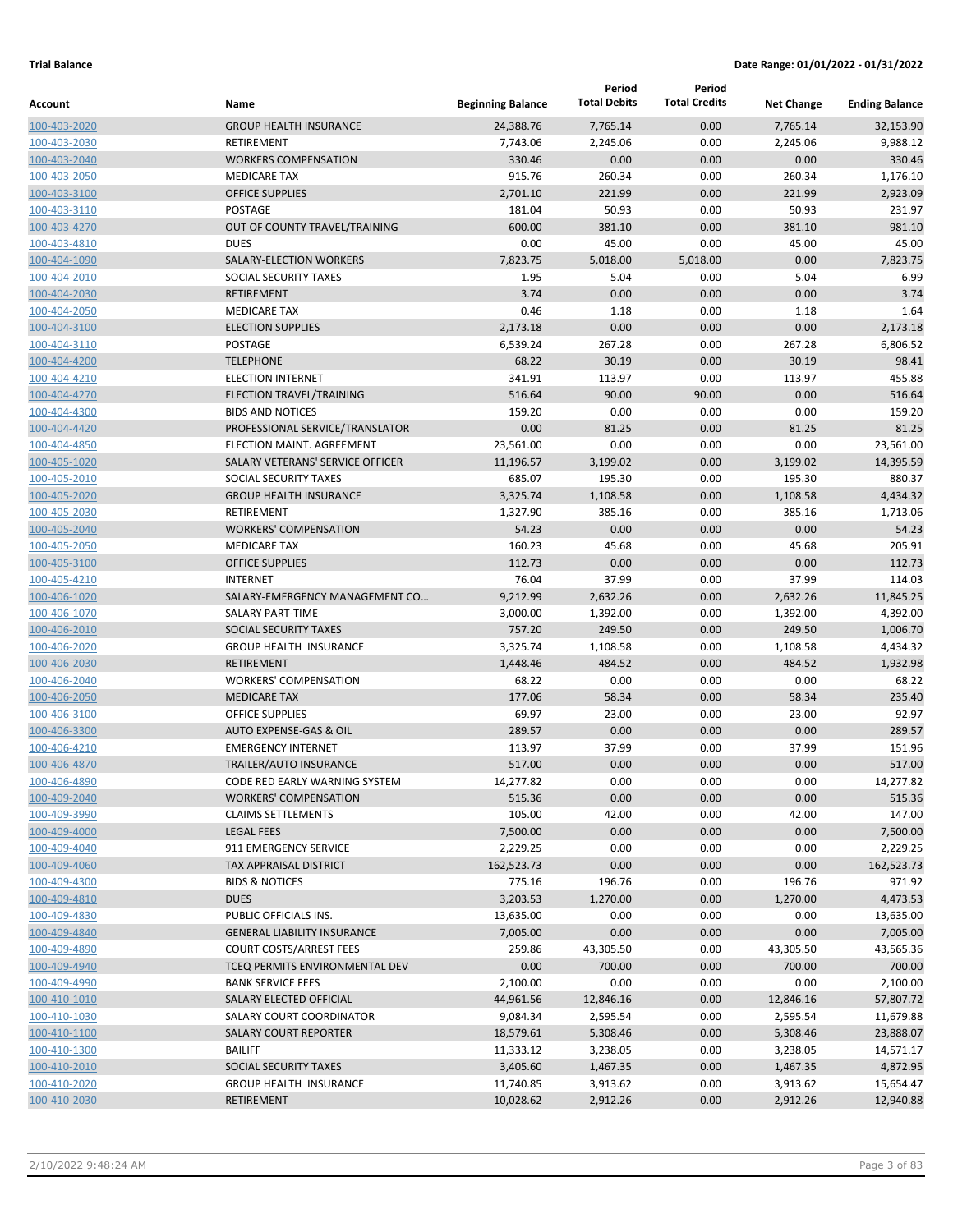|                              |                                              |                          | Period                | Period               |                       |                       |
|------------------------------|----------------------------------------------|--------------------------|-----------------------|----------------------|-----------------------|-----------------------|
| Account                      | Name                                         | <b>Beginning Balance</b> | <b>Total Debits</b>   | <b>Total Credits</b> | <b>Net Change</b>     | <b>Ending Balance</b> |
| 100-410-2040                 | <b>WORKERS COMPENSATION</b>                  | 409.79                   | 0.00                  | 0.00                 | 0.00                  | 409.79                |
| 100-410-2050                 | <b>MEDICARE TAX</b>                          | 1,208.05                 | 343.18                | 0.00                 | 343.18                | 1,551.23              |
| 100-410-3190                 | <b>JURY EXPENSE</b>                          | 410.00                   | 0.00                  | 0.00                 | 0.00                  | 410.00                |
| 100-410-4240                 | <b>INDIGENT ATTORNEY FEES</b>                | 14,975.00                | 1,375.00              | 0.00                 | 1,375.00              | 16,350.00             |
| 100-410-4250                 | PROFESSIONAL SERVICES                        | 845.00                   | 1,598.00              | 0.00                 | 1,598.00              | 2,443.00              |
| 100-410-4380                 | <b>COURT REPORTER EXPENSE</b>                | 350.00                   | 0.00                  | 0.00                 | 0.00                  | 350.00                |
| 100-410-4530                 | <b>COMPUTER SOFTWARE</b>                     | 512.50                   | 512.50                | 0.00                 | 512.50                | 1,025.00              |
| 100-410-4680                 | <b>JUVENILE BOARD SALARY</b>                 | 600.00                   | 200.00                | 0.00                 | 200.00                | 800.00                |
| 100-425-3110                 | <b>JURY POSTAGE</b>                          | 1,008.06                 | 453.15                | 0.00                 | 453.15                | 1,461.21              |
| 100-425-3140                 | PETIT JURY EXPENSE                           | 5,472.68                 | 0.00                  | 0.00                 | 0.00                  | 5,472.68              |
| 100-425-4220                 | REGIONAL INDIGENT DEFENSE PROGRAM            | 14,461.00                | 0.00                  | 0.00                 | 0.00                  | 14,461.00             |
| 100-425-4350                 | PRINTING-DISTRICT COURT JUROR CARDS          | 102.06                   | 112.80                | 0.00                 | 112.80                | 214.86                |
| 100-425-4660                 | <b>AUTOPSIES</b>                             | 14,449.75                | 5,275.00              | 0.00                 | 5,275.00              | 19,724.75             |
| 100-435-1030                 | <b>SALARY COURT COORDINATOR</b>              | 10,530.30                | 3,008.66              | 0.00                 | 3,008.66              | 13,538.96             |
| 100-435-1100                 | SALARY COURT REPORTER                        | 25,950.88                | 7,497.14              | 0.00                 | 7,497.14              | 33,448.02             |
| 100-435-1300                 | <b>BAILIFF</b>                               | 11,590.66                | 3,311.61              | 0.00                 | 3,311.61              | 14,902.27             |
| 100-435-2010                 | <b>SOCIAL SECURITY</b>                       | 3,157.43                 | 871.16                | 0.00                 | 871.16                | 4,028.59              |
| 100-435-2020                 | <b>GROUP HEALTH INSURANCE</b>                | 9,977.22                 | 3,325.74              | 0.00                 | 3,325.74              | 13,302.96             |
| 100-435-2030                 | <b>RETIREMENT</b>                            | 5,808.04                 | 1,699.74              | 0.00                 | 1,699.74              | 7,507.78              |
| 100-435-2040                 | <b>WORKERS COMPENSATION</b>                  | 234.24                   | 0.00                  | 0.00                 | 0.00                  | 234.24                |
| 100-435-2050                 | <b>MEDICARE TAX</b>                          | 738.43                   | 203.74                | 0.00                 | 203.74                | 942.17                |
| 100-435-3100                 | <b>OFFICE SUPPLIES</b>                       | 485.08                   | 0.00                  | 0.00                 | 0.00                  | 485.08                |
| 100-435-3110                 | <b>POSTAGE</b>                               | 528.61                   | 217.30                | 0.00                 | 217.30                | 745.91                |
| 100-435-3120                 | <b>DISTRICT JURY SUPPLIES</b>                | 151.65                   | 0.00                  | 0.00                 | 0.00                  | 151.65                |
| 100-435-4320                 | <b>ATTORNEY FEES JUVENILE</b>                | 0.00                     | 1,210.00              | 0.00                 | 1,210.00              | 1,210.00              |
| 100-435-4340                 | <b>APPEAL COURT TRANSCRIPTS</b>              | 429.00                   | 0.00                  | 0.00                 | 0.00                  | 429.00                |
| 100-435-4350                 | ATTORNEYS FEES APPEALS CT                    | 0.00                     | 660.00                | 660.00               | 0.00                  | 0.00                  |
| 100-435-4360                 | ATTORNEY FEES- CPS CASES                     | 16,303.00                | 16,928.75             | 0.00                 | 16,928.75             | 33,231.75             |
| 100-435-4370                 | <b>ATTORNEY FEES</b>                         | 16,023.00                | 24,420.79             | 0.00                 | 24,420.79             | 40,443.79             |
| 100-435-4380                 | <b>COURT REPORTER EXPENSE</b>                | 1,967.80                 | 0.00                  | 0.00                 | 0.00                  | 1,967.80              |
| 100-435-4390                 | <b>INVESTIGATOR EXPENSE</b>                  | 1,338.75                 | 0.00                  | 0.00                 | 0.00                  | 1,338.75              |
| 100-435-4391                 | <b>PROFESSIONAL SERVICES</b>                 | 4,873.25                 | 175.00                | 0.00                 | 175.00                | 5,048.25              |
| 100-435-4530                 | <b>COMPUTER SOFTWARE</b>                     | 538.12                   | 538.12                | 0.00                 | 538.12                | 1,076.24              |
| 100-435-4680                 | <b>JUVENILE BOARD SALARY</b>                 | 900.00                   | 300.00                | 0.00                 | 300.00                | 1,200.00              |
| 100-435-5720                 | OFFICE EQUIPMENT                             | 79.98                    | 0.00                  | 0.00                 | 0.00                  | 79.98                 |
| 100-450-1010                 | SALARY ELECTED OFFICIAL                      | 16.294.04                | 4,655.44              | 0.00                 | 4,655.44              | 20.949.48             |
| 100-450-1030                 | <b>SALARY CHIEF DEPUTY</b>                   | 11,393.62                | 3,255.33              | 0.00                 | 3,255.33              | 14,648.95             |
| 100-450-1040                 | <b>SALARIES DEPUTIES</b><br>SALARY PART-TIME | 47,902.13                | 13,686.31<br>1,392.00 | 0.00<br>0.00         | 13,686.31<br>1,392.00 | 61,588.44<br>6,264.00 |
| 100-450-1070                 | SOCIAL SECURITY TAXES                        | 4,872.00                 |                       | 0.00                 |                       |                       |
| 100-450-2010<br>100-450-2020 | <b>GROUP HEALTH INSURANCE</b>                | 4,721.98<br>26,032.50    | 1,336.39<br>8,677.50  | 0.00                 | 1,336.39<br>8,677.50  | 6,058.37<br>34,710.00 |
| 100-450-2030                 | RETIREMENT                                   | 9,542.75                 | 2,767.91              | 0.00                 | 2,767.91              | 12,310.66             |
| 100-450-2040                 | <b>WORKERS COMPENSATION</b>                  | 389.73                   | 0.00                  | 0.00                 | 0.00                  | 389.73                |
| 100-450-2050                 | <b>MEDICARE TAX</b>                          | 1,104.35                 | 312.54                | 0.00                 | 312.54                | 1,416.89              |
| 100-450-3100                 | <b>OFFICE SUPPLIES</b>                       | 378.26                   | 134.43                | 0.00                 | 134.43                | 512.69                |
| 100-450-3110                 | POSTAGE                                      | 496.83                   | 245.57                | 0.00                 | 245.57                | 742.40                |
| 100-450-4270                 | OUT OF COUNTY TRAVEL/TRAINING                | 60.00                    | 0.00                  | 0.00                 | 0.00                  | 60.00                 |
| 100-450-4810                 | <b>DUES</b>                                  | 175.00                   | 0.00                  | 0.00                 | 0.00                  | 175.00                |
| 100-455-1010                 | SALARY ELECTED OFFICIAL                      | 12,479.81                | 3,565.66              | 0.00                 | 3,565.66              | 16,045.47             |
| 100-455-1030                 | SALARY CHIEF DEPUTY                          | 11,074.07                | 3,164.01              | 0.00                 | 3,164.01              | 14,238.08             |
| 100-455-1040                 | SALARY DEPUTY                                | 7,809.28                 | 2,231.22              | 0.00                 | 2,231.22              | 10,040.50             |
| 100-455-2010                 | SOCIAL SECURITY TAXES                        | 1,963.55                 | 561.92                | 0.00                 | 561.92                | 2,525.47              |
| 100-455-2020                 | GROUP HEALTH INSURANCE                       | 6,659.10                 | 2,219.70              | 0.00                 | 2,219.70              | 8,878.80              |
| 100-455-2030                 | RETIREMENT                                   | 3,790.82                 | 1,102.96              | 0.00                 | 1,102.96              | 4,893.78              |
| 100-455-2040                 | <b>WORKERS' COMPENSATION</b>                 | 155.04                   | 0.00                  | 0.00                 | 0.00                  | 155.04                |
| 100-455-2050                 | <b>MEDICARE TAX</b>                          | 459.23                   | 131.42                | 0.00                 | 131.42                | 590.65                |
| 100-455-2250                 | TRAVEL ALLOWANCE                             | 600.00                   | 200.00                | 0.00                 | 200.00                | 800.00                |
| 100-455-3100                 | <b>OFFICE SUPPLIES</b>                       | 196.39                   | 0.00                  | 0.00                 | 0.00                  | 196.39                |
| 100-455-3110                 | POSTAGE                                      | 66.57                    | 23.36                 | 0.00                 | 23.36                 | 89.93                 |
|                              |                                              |                          |                       |                      |                       |                       |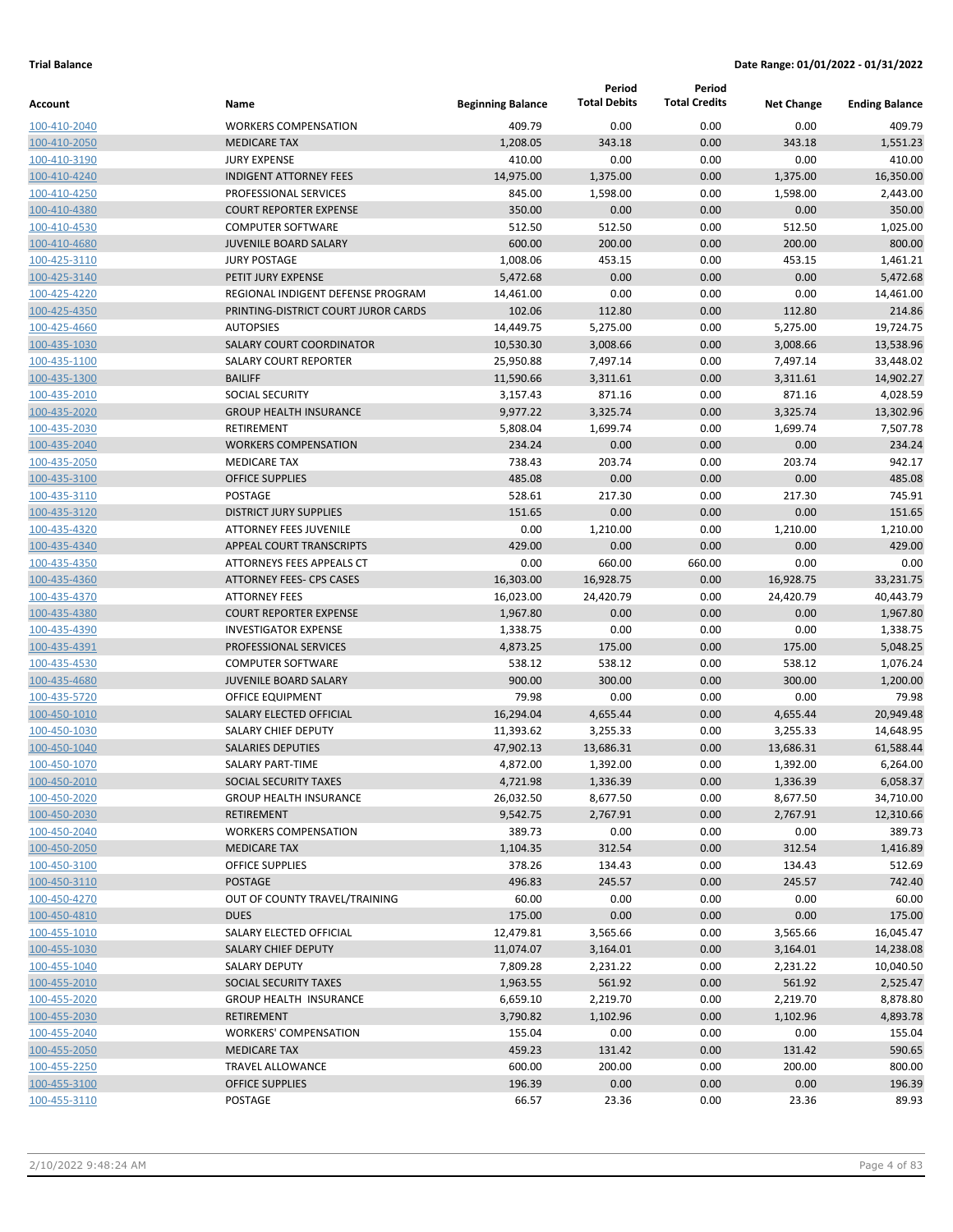| Account                      | Name                                               | <b>Beginning Balance</b> | Period<br><b>Total Debits</b> | Period<br><b>Total Credits</b> | <b>Net Change</b> | <b>Ending Balance</b> |
|------------------------------|----------------------------------------------------|--------------------------|-------------------------------|--------------------------------|-------------------|-----------------------|
|                              |                                                    |                          |                               |                                |                   |                       |
| 100-455-4270                 | OUT OF COUNTY TRAVEL/TRAINING                      | 260.00                   | 260.00                        | 0.00                           | 260.00            | 520.00                |
| 100-455-5720                 | <b>OFFICE EQUIPMENT</b><br>SALARY ELECTED OFFICIAL | 13.71<br>12,479.81       | 0.00<br>3,565.66              | 0.00<br>0.00                   | 0.00<br>3,565.66  | 13.71<br>16,045.47    |
| 100-456-1010<br>100-456-1030 | <b>SALARY CHIEF DEPUTY</b>                         | 11,393.21                | 3,255.21                      | 0.00                           | 3,255.21          | 14,648.42             |
| 100-456-2010                 | <b>SOCIAL SECURITY TAXES</b>                       | 1,517.35                 | 435.30                        | 0.00                           | 435.30            | 1,952.65              |
| 100-456-2020                 | <b>GROUP HEALTH INSURANCE</b>                      | 6,645.78                 | 2,214.94                      | 0.00                           | 2,214.94          | 8,860.72              |
| 100-456-2030                 | <b>RETIREMENT</b>                                  | 2,902.45                 | 845.30                        | 0.00                           | 845.30            | 3,747.75              |
| 100-456-2040                 | <b>WORKERS' COMPENSATION</b>                       | 118.76                   | 0.00                          | 0.00                           | 0.00              | 118.76                |
| 100-456-2050                 | <b>MEDICARE TAX</b>                                | 354.85                   | 101.80                        | 0.00                           | 101.80            | 456.65                |
| 100-456-2250                 | <b>TRAVEL ALLOWANCE</b>                            | 600.00                   | 200.00                        | 0.00                           | 200.00            | 800.00                |
| 100-456-3100                 | <b>OFFICE SUPPLIES</b>                             | 306.16                   | 0.00                          | 0.00                           | 0.00              | 306.16                |
| 100-456-4210                 | <b>INTERNET</b>                                    | 245.85                   | 81.95                         | 0.00                           | 81.95             | 327.80                |
| 100-456-4270                 | OUT OF COUNTY TRAVEL/TRAINING                      | 575.00                   | 0.00                          | 0.00                           | 0.00              | 575.00                |
| 100-456-4600                 | <b>OFFICE RENTAL</b>                               | 1,050.00                 | 350.00                        | 0.00                           | 350.00            | 1,400.00              |
| 100-456-4800                 | <b>BOND</b>                                        | 100.00                   | 0.00                          | 0.00                           | 0.00              | 100.00                |
| 100-456-4810                 | <b>DUES</b>                                        | 95.00                    | 0.00                          | 0.00                           | 0.00              | 95.00                 |
| 100-457-1010                 | SALARY ELECTED OFFICIAL                            | 12,479.81                | 3,565.66                      | 0.00                           | 3,565.66          | 16,045.47             |
| 100-457-1030                 | SALARY CHIEF DEPUTY                                | 7,908.81                 | 2,259.65                      | 0.00                           | 2,259.65          | 10,168.46             |
| 100-457-2010                 | <b>SOCIAL SECURITY TAXES</b>                       | 1,301.33                 | 373.58                        | 0.00                           | 373.58            | 1,674.91              |
| 100-457-2020                 | <b>GROUP HEALTH INSURANCE</b>                      | 6,651.48                 | 2,217.16                      | 0.00                           | 2,217.16          | 8,868.64              |
| 100-457-2030                 | <b>RETIREMENT</b>                                  | 2,489.24                 | 725.44                        | 0.00                           | 725.44            | 3,214.68              |
| 100-457-2040                 | <b>WORKERS' COMPENSATION</b>                       | 101.88                   | 0.00                          | 0.00                           | 0.00              | 101.88                |
| 100-457-2050                 | <b>MEDICARE TAX</b>                                | 304.31                   | 87.36                         | 0.00                           | 87.36             | 391.67                |
| 100-457-2250                 | <b>TRAVEL ALLOWANCE</b>                            | 600.00                   | 200.00                        | 0.00                           | 200.00            | 800.00                |
| 100-457-4210                 | <b>INTERNET</b>                                    | 113.97                   | 37.99                         | 0.00                           | 37.99             | 151.96                |
| 100-457-4810                 | <b>DUES</b>                                        | 60.00                    | 0.00                          | 0.00                           | 0.00              | 60.00                 |
| 100-475-1011                 | DA. SALARY SUPPLEMENT                              | 2,986.69                 | 853.34                        | 0.00                           | 853.34            | 3,840.03              |
| 100-475-1012                 | DA SALARY REIMB. GC CH 46                          | 6,986.49                 | 1,996.14                      | 0.00                           | 1,996.14          | 8,982.63              |
| 100-475-1030                 | SALARY ASSISTANT D.A.                              | 86,314.26                | 24,661.24                     | 0.00                           | 24,661.24         | 110,975.50            |
| 100-475-1031                 | <b>INVESTIGATOR</b>                                | 17,326.01                | 4,950.28                      | 0.00                           | 4,950.28          | 22,276.29             |
| 100-475-1032                 | ASST. DA LONGEVITY PAY                             | 600.00                   | 200.00                        | 0.00                           | 200.00            | 800.00                |
| 100-475-1050                 | SALARIES SECRETARIES                               | 50,258.62                | 14,452.58                     | 0.00                           | 14,452.58         | 64,711.20             |
| 100-475-1051                 | <b>DISCOVERY CLERK</b>                             | 10,463.13                | 2,989.47                      | 0.00                           | 2,989.47          | 13,452.60             |
| 100-475-2010                 | SOCIAL SECURITY TAXES                              | 10,600.64                | 3,024.67                      | 0.00                           | 3,024.67          | 13,625.31             |
| 100-475-2020                 | <b>GROUP HEALTH INSURANCE</b>                      | 36,583.14                | 12,194.38                     | 0.00                           | 12,194.38         | 48,777.52             |
| 100-475-2030                 | RETIREMENT                                         | 20,838.00                | 6,063.10                      | 0.00                           | 6,063.10          | 26,901.10             |
| 100-475-2040                 | <b>WORKERS' COMPENSATION</b>                       | 1,127.09                 | 0.00                          | 0.00                           | 0.00              | 1,127.09              |
| 100-475-2050                 | <b>MEDICARE TAX</b>                                | 2,479.14                 | 707.38                        | 0.00                           | 707.38            | 3,186.52              |
| 100-475-2250                 | <b>TRAVEL ALLOWANCE</b>                            | 765.00                   | 255.00                        | 0.00                           | 255.00            | 1,020.00              |
| 100-475-3100                 | OFFICE SUPPLIES                                    | 2,832.28                 | 366.27                        | 0.00                           | 366.27            | 3,198.55              |
| 100-475-3110                 | <b>POSTAGE</b>                                     | 343.60                   | 228.17                        | 0.00                           | 228.17            | 571.77                |
| 100-475-3130                 | <b>GRAND JURY EXPENSE</b>                          | 1,467.47                 | 320.00                        | 0.00                           | 320.00            | 1,787.47              |
| 100-475-3150                 | <b>COPIER EXPENSE</b>                              | 314.94                   | 106.42                        | 0.00                           | 106.42            | 421.36                |
| 100-475-4270                 | OUT OF COUNTY TRAVEL/TRAINING                      | 1,361.21                 | 33.23                         | 0.00                           | 33.23             | 1,394.44              |
| 100-475-4350                 | <b>PRINTING</b>                                    | 105.15                   | 38.75                         | 0.00                           | 38.75             | 143.90                |
| 100-475-4380                 | CT.REPORTER-TRANSCRIPTS                            | 269.50                   | 0.00                          | 0.00                           | 0.00              | 269.50                |
| 100-475-4810                 | <b>DUES</b>                                        | 350.00                   | 0.00                          | 0.00                           | 0.00              | 350.00                |
| 100-475-5720                 | OFFICE EQUIPMENT                                   | 0.00                     | 299.99                        | 0.00                           | 299.99            | 299.99                |
| 100-475-5900                 | <b>BOOKS</b>                                       | 952.00                   | 0.00                          | 0.00                           | 0.00              | 952.00                |
| 100-475-5910                 | <b>ONLINE RESEARCH</b>                             | 1,531.36                 | 774.99                        | 0.00                           | 774.99            | 2,306.35              |
| 100-495-1020                 | SALARY APPOINTED OFFICIAL                          | 20,459.32                | 5,845.52                      | 0.00                           | 5,845.52          | 26,304.84             |
| 100-495-1030                 | SALARIES ASSISTANTS                                | 42,448.54                | 12,128.15                     | 0.00                           | 12,128.15         | 54,576.69             |
| 100-495-2010                 | SOCIAL SECURITY TAXES                              | 3,259.48                 | 923.00                        | 0.00                           | 923.00            | 4,182.48              |
| 100-495-2020                 | <b>GROUP HEALTH INSURANCE</b>                      | 13,302.96                | 4,434.32                      | 0.00                           | 4,434.32          | 17,737.28             |
| 100-495-2030                 | RETIREMENT                                         | 7,460.95                 | 2,164.02                      | 0.00                           | 2,164.02          | 9,624.97              |
| 100-495-2040                 | <b>WORKERS COMPENSATION</b>                        | 304.70                   | 0.00                          | 0.00                           | 0.00              | 304.70                |
| 100-495-2050                 | <b>MEDICARE TAX</b>                                | 762.41                   | 215.90                        | 0.00                           | 215.90            | 978.31                |
| 100-495-3100                 | <b>OFFICE SUPPLIES</b>                             | 2.70                     | 0.00                          | 0.00                           | 0.00              | 2.70                  |
| 100-495-4270                 | OUT OF COUNTY TRAVEL/TRAINING                      | 1,123.60                 | 0.00                          | 0.00                           | 0.00              | 1,123.60              |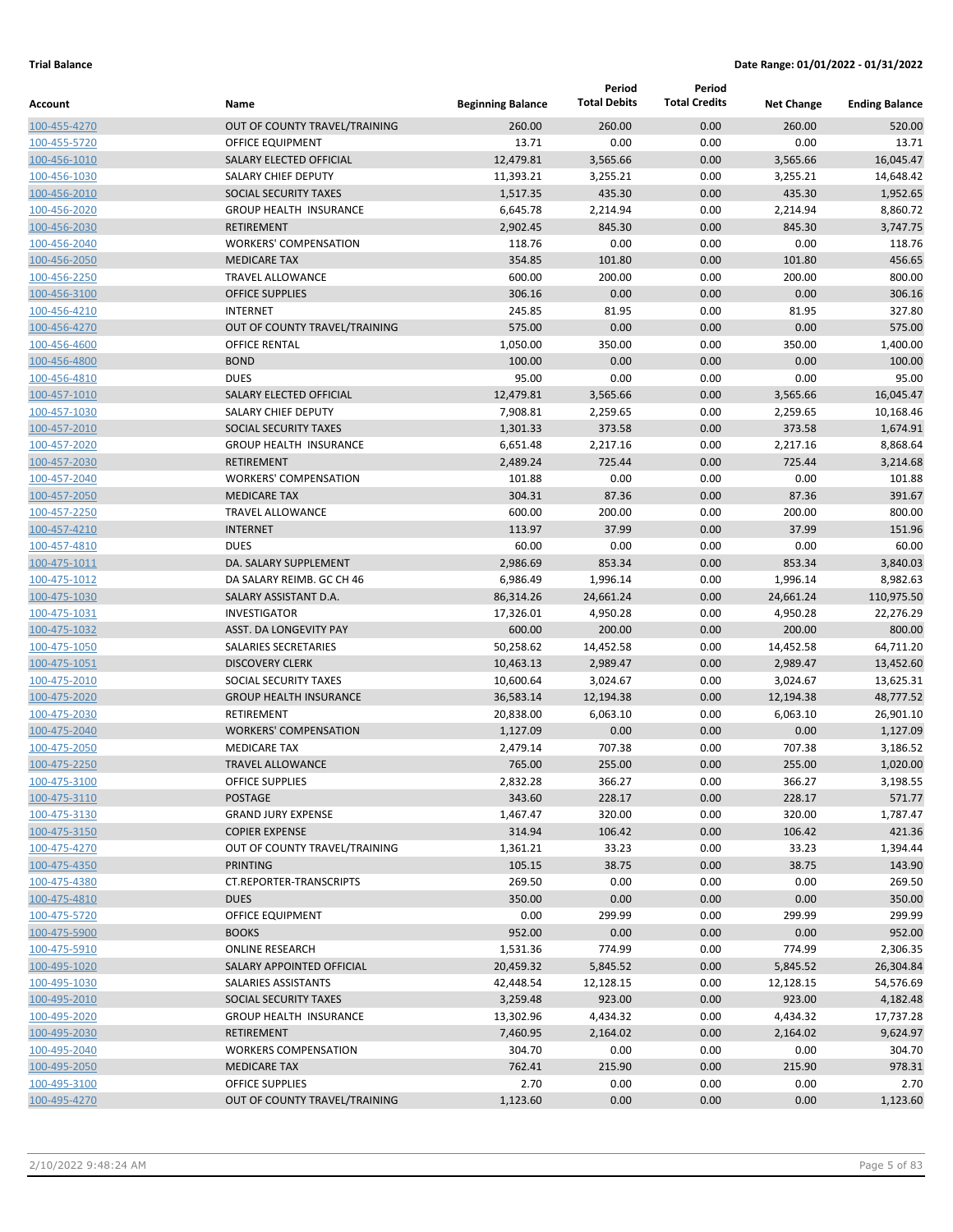| Account                      | Name                                                 | <b>Beginning Balance</b> | Period<br><b>Total Debits</b> | Period<br><b>Total Credits</b> | <b>Net Change</b>  | <b>Ending Balance</b> |
|------------------------------|------------------------------------------------------|--------------------------|-------------------------------|--------------------------------|--------------------|-----------------------|
|                              |                                                      |                          |                               |                                |                    |                       |
| 100-496-1020                 | SALARY PURCHASING AGENT                              | 14,767.97                | 4,219.42                      | 0.00                           | 4,219.42           | 18,987.39             |
| 100-496-1071<br>100-496-2010 | PART-TIME FACILITIES COORD.<br>SOCIAL SECURITY TAXES | 2,930.00<br>1,083.19     | 1,780.00<br>368.04            | 0.00<br>0.00                   | 1,780.00<br>368.04 | 4,710.00<br>1,451.23  |
| 100-496-2020                 | <b>GROUP HEALTH INSURANCE</b>                        | 3,325.74                 | 1,108.58                      | 0.00                           | 1,108.58           | 4,434.32              |
| 100-496-2030                 | <b>RETIREMENT</b>                                    | 2,098.96                 | 722.33                        | 0.00                           | 722.33             | 2,821.29              |
| 100-496-2040                 | <b>WORKERS' COMPENSATION</b>                         | 71.53                    | 0.00                          | 0.00                           | 0.00               | 71.53                 |
| 100-496-2050                 | <b>MEDICARE TAX</b>                                  | 253.34                   | 86.07                         | 0.00                           | 86.07              | 339.41                |
| 100-496-2251                 | <b>FACILITIES COORD TRAVEL</b>                       | 90.94                    | 0.00                          | 0.00                           | 0.00               | 90.94                 |
| 100-496-4810                 | <b>DUES</b>                                          | 75.00                    | 0.00                          | 0.00                           | 0.00               | 75.00                 |
| 100-497-1010                 | SALARY ELECTED OFFICIAL                              | 16,294.04                | 4,655.44                      | 0.00                           | 4,655.44           | 20,949.48             |
| 100-497-2010                 | SOCIAL SECURITY TAXES                                | 821.88                   | 225.68                        | 0.00                           | 225.68             | 1,047.56              |
| 100-497-2020                 | <b>GROUP HEALTH INSURANCE</b>                        | 3,323.10                 | 1,107.70                      | 0.00                           | 1,107.70           | 4,430.80              |
| 100-497-2030                 | RETIREMENT                                           | 1,932.49                 | 560.52                        | 0.00                           | 560.52             | 2,493.01              |
| 100-497-2040                 | <b>WORKERS' COMPENSATION</b>                         | 78.90                    | 0.00                          | 0.00                           | 0.00               | 78.90                 |
| 100-497-2050                 | <b>MEDICARE TAX</b>                                  | 192.21                   | 52.78                         | 0.00                           | 52.78              | 244.99                |
| 100-497-4270                 | OUT OF COUNTY TRAVEL/TRAINING                        | 0.00                     | 200.00                        | 0.00                           | 200.00             | 200.00                |
| 100-497-4810                 | <b>DUES</b>                                          | 0.00                     | 175.00                        | 0.00                           | 175.00             | 175.00                |
| 100-499-1010                 | SALARY ELECTED OFFICIAL                              | 16,294.04                | 4,655.44                      | 0.00                           | 4,655.44           | 20,949.48             |
| 100-499-1030                 | SALARIES CHIEF DEPUTY                                | 11,722.45                | 3,349.26                      | 0.00                           | 3,349.26           | 15,071.71             |
| 100-499-1040                 | <b>SALARIES DEPUTIES</b>                             | 28,403.59                | 8,115.32                      | 0.00                           | 8,115.32           | 36,518.91             |
| 100-499-2010                 | SOCIAL SECURITY TAXES                                | 3,390.93                 | 965.17                        | 0.00                           | 965.17             | 4,356.10              |
| 100-499-2020                 | <b>GROUP HEALTH INSURANCE</b>                        | 16,628.70                | 5,542.90                      | 0.00                           | 5,542.90           | 22,171.60             |
| 100-499-2030                 | RETIREMENT                                           | 6,691.39                 | 1,940.86                      | 0.00                           | 1,940.86           | 8,632.25              |
| 100-499-2040                 | <b>WORKERS COMPENSATION</b>                          | 273.28                   | 0.00                          | 0.00                           | 0.00               | 273.28                |
| 100-499-2050                 | <b>MEDICARE TAX</b>                                  | 793.02                   | 225.72                        | 0.00                           | 225.72             | 1,018.74              |
| 100-499-3100                 | <b>OFFICE SUPPLIES</b>                               | 288.36                   | 71.96                         | 0.00                           | 71.96              | 360.32                |
| 100-499-3110                 | POSTAGE                                              | 375.45                   | 188.30                        | 0.00                           | 188.30             | 563.75                |
| 100-499-3150                 | <b>COPIER EXPENSE</b>                                | 284.60                   | 95.93                         | 0.00                           | 95.93              | 380.53                |
| 100-499-4270                 | OUT OF COUNTY TRAVEL/TRAINING                        | 1,668.98                 | 0.00                          | 0.00                           | 0.00               | 1,668.98              |
| 100-503-1020                 | SALARY-TECHNICIAN                                    | 11,873.44                | 3,392.40                      | 0.00                           | 3,392.40           | 15,265.84             |
| 100-503-1070                 | SALARY PART-TIME TECHNICIAN                          | 3,571.88                 | 900.00                        | 0.00                           | 900.00             | 4,471.88              |
| 100-503-2010                 | <b>SOCIAL SECURITY</b>                               | 657.71                   | 184.18                        | 0.00                           | 184.18             | 841.89                |
| 100-503-2020                 | <b>GROUP HEALTH INSURANCE</b>                        | 3,325.74                 | 1,108.58                      | 0.00                           | 1,108.58           | 4,434.32              |
| 100-503-2030                 | <b>RETIREMENT</b>                                    | 1,422.41                 | 413.26                        | 0.00                           | 413.26             | 1,835.67              |
| 100-503-2040                 | <b>WORKERS COMPENSATION</b>                          | 61.77                    | 0.00                          | 0.00                           | 0.00               | 61.77                 |
| 100-503-2050                 | <b>MEDICARE TAX</b>                                  | 153.84                   | 43.08                         | 0.00                           | 43.08              | 196.92                |
| 100-503-2250                 | <b>TRAVEL ALLOWANCE</b>                              | 120.00                   | 40.00                         | 0.00                           | 40.00              | 160.00                |
| 100-503-4210                 | <b>EMERGENCY INTERNET</b>                            | 121.32                   | 37.99                         | 0.00                           | 37.99              | 159.31                |
| 100-503-5720                 | <b>OFFICE EQUIPMENT</b>                              | 26.98                    | 0.00                          | 0.00                           | 0.00               | 26.98                 |
| 100-503-5740                 | COMPUTER/WEB SOFTWARE                                | 0.00                     | 2,424.93                      | 0.00                           | 2,424.93           | 2,424.93              |
| 100-503-5760                 | COUNTY COMPUTER REPLACEMENT                          | 288.44                   | 389.90                        | 0.00                           | 389.90             | 678.34                |
| 100-510-1070                 | SALARY PART-TIME                                     | 2,641.68                 | 0.00                          | 0.00                           | 0.00               | 2,641.68              |
| 100-510-1150                 | <b>SALARY JANITOR</b>                                | 4,597.48                 | 0.00                          | 0.00                           | 0.00               | 4,597.48              |
| 100-510-2010                 | SOCIAL SECURITY TAXES                                | 448.82                   | 0.00                          | 0.00                           | 0.00               | 448.82                |
| 100-510-2030                 | RETIREMENT                                           | 858.58                   | 0.00                          | 0.00                           | 0.00               | 858.58                |
| 100-510-2040                 | <b>WORKERS' COMPENSATION</b>                         | 942.51                   | 0.00                          | 0.00                           | 0.00               | 942.51                |
| 100-510-2050                 | <b>MEDICARE TAX</b>                                  | 104.97                   | 0.00                          | 0.00                           | 0.00               | 104.97                |
| 100-510-3100                 | <b>OFFICE SUPPLIES</b>                               | 452.67                   | 164.72                        | 0.00                           | 164.72             | 617.39                |
| 100-510-3110                 | POSTAGE                                              | $-1,500.31$              | 165.26                        | 1,276.32                       | $-1,111.06$        | $-2,611.37$           |
| 100-510-3150                 | <b>COPIER RENTAL</b>                                 | 1,655.17                 | 499.95                        | 0.00                           | 499.95             | 2,155.12              |
| 100-510-3160                 | <b>EMPLOYEE AWARDS BANQUET</b>                       | 3,072.17                 | 0.00                          | 670.00                         | $-670.00$          | 2,402.17              |
| 100-510-4005                 | <b>CUSTODIAL SERVICES</b>                            | 5,470.00                 | 3,800.00                      | 0.00                           | 3,800.00           | 9,270.00              |
| 100-510-4200                 | <b>TELEPHONE</b>                                     | 10,730.25                | 3,576.75                      | 0.00                           | 3,576.75           | 14,307.00             |
| 100-510-4210                 | <b>INTERNET</b><br>UTILITIES ELECTRICITY             | 1,237.54<br>2,919.56     | 710.00                        | 0.00                           | 710.00             | 1,947.54<br>2,919.56  |
| 100-510-4400                 | <b>UTILITIES WATER</b>                               |                          | 0.00                          | 0.00                           | 0.00               |                       |
| 100-510-4420                 |                                                      | 24.65                    | 12.32                         | 0.00                           | 12.32              | 36.97                 |
| 100-510-4530                 | <b>COMPUTER SOFTWARE</b>                             | 71,859.82                | 43,269.81                     | 0.00                           | 43,269.81          | 115,129.63            |
| 100-511-3320<br>100-511-4400 | <b>JANITOR SUPPLIES</b><br>UTILITIES ELECTRICITY     | 555.63<br>949.05         | 83.38<br>0.00                 | 0.00<br>0.00                   | 83.38<br>0.00      | 639.01<br>949.05      |
|                              |                                                      |                          |                               |                                |                    |                       |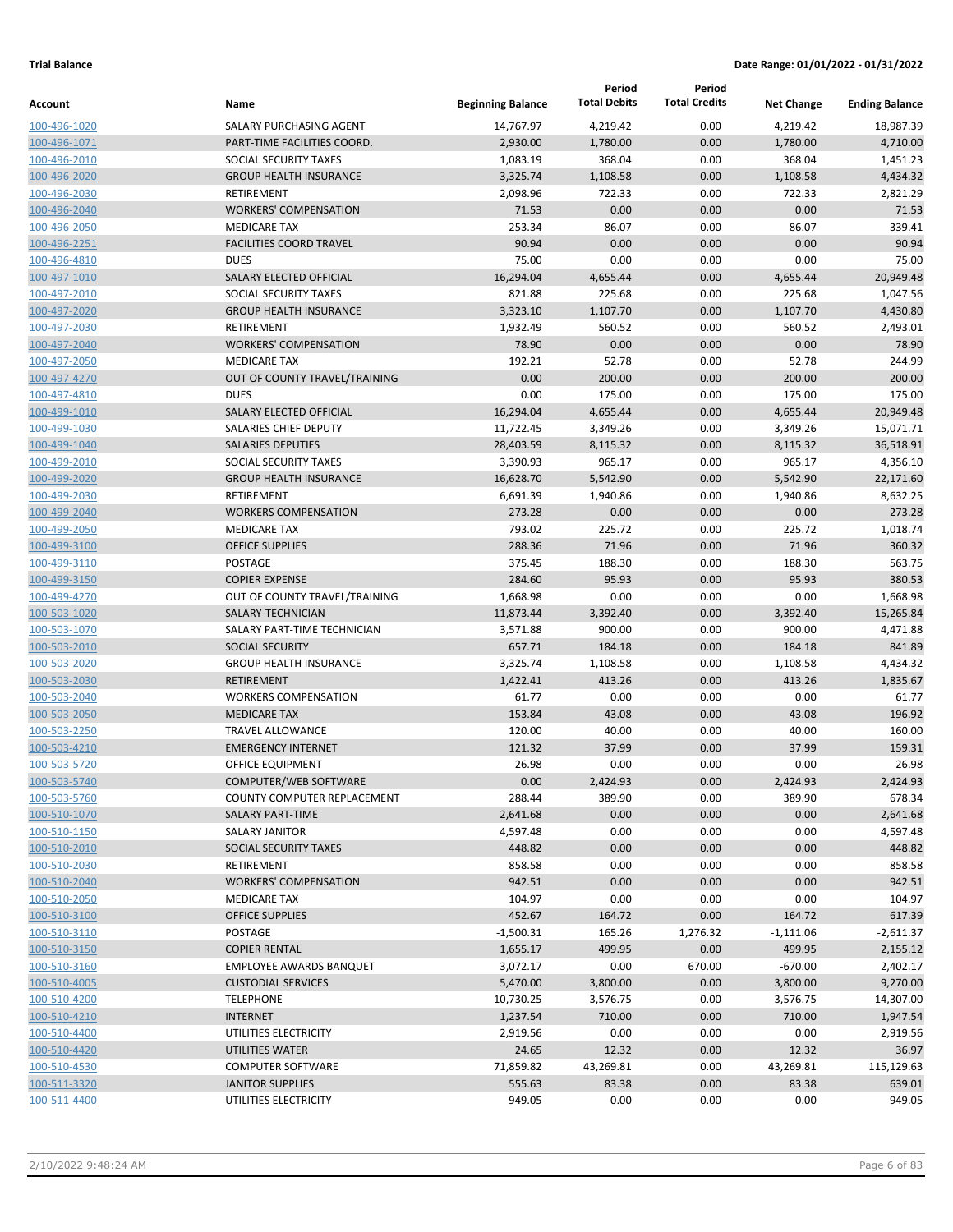|                              |                                            |                          | Period              | Period               |                   |                       |
|------------------------------|--------------------------------------------|--------------------------|---------------------|----------------------|-------------------|-----------------------|
| <b>Account</b>               | Name                                       | <b>Beginning Balance</b> | <b>Total Debits</b> | <b>Total Credits</b> | <b>Net Change</b> | <b>Ending Balance</b> |
| 100-511-4410                 | UTILITIES GAS                              | 137.70                   | 100.44              | 0.00                 | 100.44            | 238.14                |
| 100-511-4420                 | UTILITIES WATER                            | 189.13                   | 149.23              | 0.00                 | 149.23            | 338.36                |
| 100-511-4430                 | <b>TRASH PICK-UP SERVICE</b>               | 87.56                    | 43.78               | 0.00                 | 43.78             | 131.34                |
| 100-511-4500                 | R & M BUILDING                             | 323.05                   | 0.00                | 0.00                 | 0.00              | 323.05                |
| 100-511-4501                 | PEST CONTROL                               | 67.00                    | 0.00                | 0.00                 | 0.00              | 67.00                 |
| 100-512-4400                 | UTILITIES ELECTRICITY                      | 246.32                   | 84.51               | 0.00                 | 84.51             | 330.83                |
| 100-513-3110                 | <b>POSTAGE</b>                             | $-942.64$                | 77.75               | 513.78               | $-436.03$         | $-1,378.67$           |
| 100-513-3150                 | <b>COPIER RENTAL</b>                       | 330.20                   | 108.59              | 0.00                 | 108.59            | 438.79                |
| 100-513-3320                 | <b>JANITOR SUPPLIES</b><br><b>INTERNET</b> | 764.34                   | 128.13              | 0.00                 | 128.13            | 892.47                |
| 100-513-4210                 |                                            | 694.29                   | 231.43              | 0.00                 | 231.43            | 925.72                |
| 100-513-4400                 | UTILITIES ELECTRICITY<br>UTILITIES GAS     | 1,382.79                 | 403.39              | 0.00                 | 403.39            | 1,786.18<br>335.01    |
| 100-513-4410                 | <b>UTILITIES WATER</b>                     | 335.01<br>335.68         | 0.00<br>124.61      | 0.00<br>0.00         | 0.00<br>124.61    | 460.29                |
| 100-513-4420<br>100-513-4430 | <b>TRASH PICKUP SERVICE</b>                | 175.12                   | 87.56               | 0.00                 | 87.56             | 262.68                |
| 100-513-4500                 | <b>R&amp;M BUILDING</b>                    | 17,330.12                | 75.44               | 0.00                 | 75.44             | 17,405.56             |
| 100-513-4501                 | PEST CONTROL                               | 95.00                    | 0.00                | 0.00                 | 0.00              | 95.00                 |
| 100-514-4210                 | <b>INTERNET</b>                            | 248.07                   | 82.69               | 0.00                 | 82.69             | 330.76                |
| 100-515-4210                 | <b>INTERNET</b>                            | 140.85                   | 46.95               | 0.00                 | 46.95             | 187.80                |
| 100-515-4400                 | UTILITIES ELECTRICITY                      | 797.15                   | 0.00                | 0.00                 | 0.00              | 797.15                |
| 100-515-4410                 | UTILITIES GAS                              | 334.06                   | 185.30              | 0.00                 | 185.30            | 519.36                |
| 100-515-4420                 | <b>UTILITIES WATER</b>                     | 154.50                   | 30.00               | 0.00                 | 30.00             | 184.50                |
| 100-515-4500                 | <b>R&amp;M BUILDING</b>                    | 125.00                   | 0.00                | 0.00                 | 0.00              | 125.00                |
| 100-515-4502                 | <b>LAWN MAINTENANCE</b>                    | 60.00                    | 0.00                | 0.00                 | 0.00              | 60.00                 |
| 100-516-3320                 | <b>JANITOR SUPPLIES</b>                    | 186.14                   | 28.66               | 0.00                 | 28.66             | 214.80                |
| 100-516-4400                 | UTILITIES ELECTRICITY                      | 1,163.58                 | 0.00                | 0.00                 | 0.00              | 1,163.58              |
| 100-516-4420                 | UTILITIES WATER                            | 125.63                   | 63.07               | 0.00                 | 63.07             | 188.70                |
| 100-516-4500                 | <b>R&amp;M BUILDING</b>                    | 319.74                   | 0.00                | 0.00                 | 0.00              | 319.74                |
| 100-516-4501                 | PEST CONTROL                               | 57.00                    | 57.00               | 0.00                 | 57.00             | 114.00                |
| 100-518-3110                 | <b>POSTAGE</b>                             | 182.00                   | 0.00                | 0.00                 | 0.00              | 182.00                |
| 100-518-3320                 | <b>JANITOR SUPPLIES</b>                    | 1,434.99                 | 0.00                | 61.76                | $-61.76$          | 1,373.23              |
| 100-518-4210                 | <b>INTERNET</b>                            | 3,138.54                 | 1,046.18            | 0.00                 | 1,046.18          | 4,184.72              |
| 100-518-4400                 | UTILITIES ELECTRICITY                      | 5,024.39                 | 1,178.00            | 0.00                 | 1,178.00          | 6,202.39              |
| 100-518-4410                 | UTILITIES GAS                              | 392.18                   | 310.72              | 0.00                 | 310.72            | 702.90                |
| 100-518-4420                 | UTILITIES WATER                            | 994.02                   | 435.02              | 0.00                 | 435.02            | 1,429.04              |
| 100-518-4430                 | <b>TRASH PICKUP SERVICE</b>                | 368.52                   | 184.26              | 0.00                 | 184.26            | 552.78                |
| 100-518-4500                 | R & M BUILDING                             | 293.83                   | 0.00                | 0.00                 | 0.00              | 293.83                |
| 100-518-4501                 | PEST CONTROL                               | 610.00                   | 590.00              | 0.00                 | 590.00            | 1,200.00              |
| 100-518-4600                 | <b>MOVING EXPENSES</b>                     | 33.84                    | 0.00                | 0.00                 | 0.00              | 33.84                 |
| 100-518-4700                 | <b>OFFICE SPACE LEASE</b>                  | 29,400.00                | 9,800.00            | 0.00                 | 9,800.00          | 39,200.00             |
| 100-518-4830                 | <b>ALARM MONITORING</b>                    | 885.60                   | 0.00                | 0.00                 | 0.00              | 885.60                |
| 100-520-4890                 | <b>LOCAL FUNDING</b>                       | 5,000.00                 | 0.00                | 0.00                 | 0.00              | 5,000.00              |
| 100-540-4170                 | <b>EMS SERVICE</b>                         | 190,550.01               | 63,516.67           | 0.00                 | 63,516.67         | 254,066.68            |
| 100-540-4400                 | UTILITIES ELECTRICITY                      | 1,154.12                 | 406.03              | 0.00                 | 406.03            | 1,560.15              |
| 100-543-4160                 | FIRE PROTECTION SERVICE                    | 32,829.94                | 0.00                | 0.00                 | 0.00              | 32,829.94             |
| 100-551-1010                 | SALARY ELECTED OFFICIAL                    | 9,338.21                 | 2,668.06            | 0.00                 | 2,668.06          | 12,006.27             |
| 100-551-2010                 | SOCIAL SECURITY TAXES                      | 594.30                   | 170.87              | 0.00                 | 170.87            | 765.17                |
| 100-551-2020                 | <b>GROUP HEALTH INSURANCE</b>              | 1,562.11                 | 520.70              | 0.00                 | 520.70            | 2,082.81              |
| 100-551-2030                 | <b>RETIREMENT</b>                          | 1,178.69                 | 345.32              | 0.00                 | 345.32            | 1,524.01              |
| 100-551-2040                 | <b>WORKERS' COMPENSATION</b>               | 408.38                   | 0.00                | 0.00                 | 0.00              | 408.38                |
| 100-551-2050                 | <b>MEDICARE TAX</b>                        | 139.00                   | 39.96               | 0.00                 | 39.96             | 178.96                |
| 100-551-2250                 | <b>TRAVEL ALLOWANCE</b>                    | 600.00                   | 200.00              | 0.00                 | 200.00            | 800.00                |
| 100-551-3110                 | POSTAGE                                    | 4.35                     | 3.58                | 0.00                 | 3.58              | 7.93                  |
| 100-551-3300                 | AUTO EXPENSE-GAS AND OIL                   | 45.75                    | 334.55              | 0.00                 | 334.55            | 380.30                |
| 100-551-4880                 | LAW ENFORCEMENT INSURANCE                  | 468.83                   | 0.00                | 0.00                 | 0.00              | 468.83                |
| 100-551-5910                 | <b>ONLINE RESEARCH</b>                     | 100.00                   | 50.00               | 0.00                 | 50.00             | 150.00                |
| 100-552-1010                 | SALARY ELECTED OFFICIAL                    | 4,608.59                 | 1,316.74            | 0.00                 | 1,316.74          | 5,925.33              |
| 100-552-2010                 | SOCIAL SECURITY TAXES                      | 285.74                   | 81.64               | 0.00                 | 81.64             | 367.38                |
| 100-552-2020                 | <b>GROUP HEALTH INSURANCE</b>              | 3,325.74                 | 1,108.58            | 0.00                 | 1,108.58          | 4,434.32              |
| 100-552-2030                 | RETIREMENT                                 | 546.56                   | 158.54              | 0.00                 | 158.54            | 705.10                |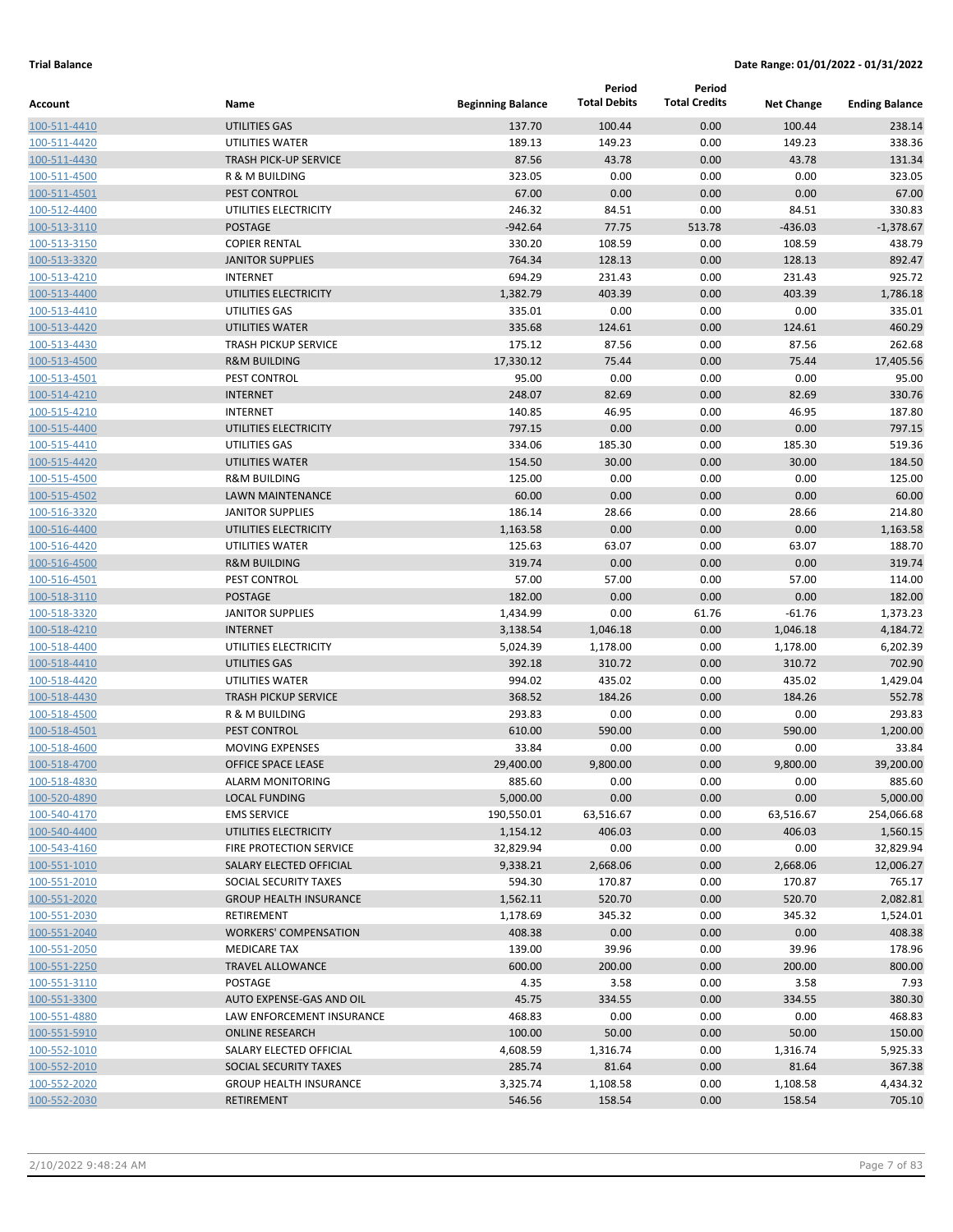|                              |                                                     |                          | Period              | Period               |                    |                       |
|------------------------------|-----------------------------------------------------|--------------------------|---------------------|----------------------|--------------------|-----------------------|
| Account                      | Name                                                | <b>Beginning Balance</b> | <b>Total Debits</b> | <b>Total Credits</b> | <b>Net Change</b>  | <b>Ending Balance</b> |
| 100-552-2040                 | <b>WORKERS' COMPENSATION</b>                        | 188.50                   | 0.00                | 0.00                 | 0.00               | 188.50                |
| 100-552-2050                 | <b>MEDICARE TAX</b>                                 | 66.85                    | 19.10               | 0.00                 | 19.10              | 85.95                 |
| 100-552-4870                 | <b>AUTOMOBILE INSURANCE</b>                         | 477.00                   | 0.00                | 0.00                 | 0.00               | 477.00                |
| 100-552-4880                 | LAW ENFOREMENT INSURANCE                            | 468.83                   | 0.00                | 0.00                 | 0.00               | 468.83                |
| 100-553-1010                 | SALARY ELECTED OFFICIAL                             | 4,112.64                 | 1,175.04            | 0.00                 | 1,175.04           | 5,287.68              |
| 100-553-2010                 | SOCIAL SECURITY TAXES                               | 292.21                   | 85.26               | 0.00                 | 85.26              | 377.47                |
| 100-553-2020                 | <b>GROUP HEALTH INSURANCE</b>                       | 3,325.74                 | 1,108.58            | 0.00                 | 1,108.58           | 4,434.32              |
| 100-553-2030                 | <b>RETIREMENT</b>                                   | 558.92                   | 165.56              | 0.00                 | 165.56             | 724.48                |
| 100-553-2040                 | <b>WORKERS' COMPENSATION</b>                        | 194.64                   | 0.00                | 0.00                 | 0.00               | 194.64                |
| 100-553-2050                 | <b>MEDICARE TAX</b>                                 | 68.34                    | 19.94               | 0.00                 | 19.94              | 88.28                 |
| 100-553-2250                 | <b>TRAVEL ALLOWANCE</b>                             | 600.00                   | 200.00              | 0.00                 | 200.00             | 800.00                |
| 100-553-3300                 | AUTO EXPENSE-GAS AND OIL                            | 0.00                     | 79.84               | 0.00                 | 79.84              | 79.84                 |
| 100-553-4210                 | <b>INTERNET</b>                                     | 113.97                   | 37.99               | 0.00                 | 37.99              | 151.96                |
| 100-553-4530                 | <b>COMPUTER SOFTWARE</b>                            | 73.50                    | 0.00                | 0.00                 | 0.00               | 73.50                 |
| 100-553-4810                 | <b>DUES</b>                                         | 60.00                    | 0.00                | 0.00                 | 0.00               | 60.00                 |
| 100-553-4880                 | LAW ENFORCEMENT INSURANCE                           | 468.83                   | 0.00                | 0.00                 | 0.00               | 468.83                |
| 100-559-4950                 | VINE AUTOMATED VICTIM NOTIF. SERV.                  | 4,648.07                 | 0.00                | 0.00                 | 0.00               | 4,648.07              |
| 100-560-1010                 | <b>SALARY ELECTED OFFICIAL</b>                      | 16,780.96                | 4,794.56            | 0.00                 | 4,794.56           | 21,575.52             |
| 100-560-1030                 | SALARY CHIEF DEPUTY                                 | 15,124.06                | 4,321.16            | 0.00                 | 4,321.16           | 19,445.22             |
| 100-560-1040                 | <b>SALARIES DEPUTIES</b>                            | 196,510.93               | 59,895.15           | 0.00                 | 59,895.15          | 256,406.08            |
| 100-560-1050                 | SALARY ADMINISTRATIVE SECRETARY                     | 9,705.76                 | 2,773.08            | 0.00                 | 2,773.08           | 12,478.84             |
| 100-560-1051                 | <b>SALARY EVIDENCE CLERK</b>                        | 6,655.39                 | 1,901.54            | 0.00                 | 1,901.54           | 8,556.93              |
| 100-560-1080                 | <b>COMPENSATION/HOLIDAY PAY</b>                     | 7,232.47                 | 1,001.12            | 0.00                 | 1,001.12           | 8,233.59              |
| 100-560-1110                 | <b>SALARY LIEUTENANT</b>                            | 13,609.57                | 3,888.46            | 0.00                 | 3,888.46           | 17,498.03             |
| 100-560-1130                 | SALARY TRANSPORT OFFICER                            | 9,553.47                 | 3,076.74            | 0.00                 | 3,076.74           | 12,630.21             |
| 100-560-1140                 | SALARY PROF. STANDARDS OFFICER                      | 11,038.43                | 3,153.85            | 0.00                 | 3,153.85           | 14,192.28             |
| 100-560-1200                 | SALARY DISPATCHER                                   | 73,229.48                | 20,957.29           | 0.00                 | 20,957.29          | 94,186.77             |
| 100-560-1503                 | <b>CERTIFICATION PAY</b>                            | 13,940.00                | 4,620.00            | 0.00                 | 4,620.00           | 18,560.00             |
| 100-560-2010                 | SOCIAL SECURITY TAXES                               | 22,527.76                | 6,654.85            | 0.00                 | 6,654.85           | 29,182.61             |
| 100-560-2020                 | <b>GROUP HEALTH INSURANCE</b>                       | 105,657.07               | 31,643.56           | 1,662.87             | 29,980.69          | 135,637.76            |
| 100-560-2030                 | RETIREMENT                                          | 44,282.86                | 13,290.10           | 0.00                 | 13,290.10          | 57,572.96             |
| 100-560-2040                 | <b>WORKERS' COMPENSATION</b><br><b>MEDICARE TAX</b> | 11,389.77                | 0.00<br>1,556.35    | 0.00                 | 0.00               | 11,389.77<br>6,824.95 |
| 100-560-2050<br>100-560-3100 | <b>OFFICE SUPPLIES</b>                              | 5,268.60<br>2,244.51     | 163.80              | 0.00<br>0.00         | 1,556.35<br>163.80 | 2,408.31              |
| 100-560-3110                 | <b>POSTAGE</b>                                      | 478.80                   | 100.99              | 0.00                 | 100.99             | 579.79                |
| 100-560-3200                 | <b>WEAPONS SUPPLIES</b>                             | 826.82                   | 143.76              | 0.00                 | 143.76             | 970.58                |
| 100-560-3210                 | <b>PATROL SUPPLIES</b>                              | 595.69                   | 0.00                | 0.00                 | 0.00               | 595.69                |
| 100-560-3300                 | <b>AUTO EXPENSE GAS &amp; OIL</b>                   | 14,456.99                | 7,036.75            | 334.55               | 6,702.20           | 21,159.19             |
| 100-560-3320                 | SHERIFF JANITOR SUPPLIES                            | 689.20                   | 460.07              | 0.00                 | 460.07             | 1,149.27              |
| 100-560-3950                 | UNIFORMS/OTHER                                      | 2,050.83                 | 177.98              | 0.00                 | 177.98             | 2,228.81              |
| 100-560-4210                 | <b>INTERNET SERVICE</b>                             | 2,705.67                 | 901.85              | 0.00                 | 901.85             | 3,607.52              |
| 100-560-4280                 | PRISONER TRANSPORT                                  | 1,115.44                 | 778.00              | 0.00                 | 778.00             | 1,893.44              |
| 100-560-4300                 | <b>BIDS AND NOTICES</b>                             | 104.60                   | 93.56               | 0.00                 | 93.56              | 198.16                |
| 100-560-4320                 | IMPOUNDMENT OF ESTRAY LIVESTOCK                     | 1,437.50                 | 0.00                | 0.00                 | 0.00               | 1,437.50              |
| 100-560-4350                 | PRINTING                                            | 162.25                   | 0.00                | 0.00                 | 0.00               | 162.25                |
| 100-560-4420                 | UTILITIES WATER                                     | 730.40                   | 362.58              | 0.00                 | 362.58             | 1,092.98              |
| 100-560-4430                 | SHERIFF TRASH PICKUP                                | 241.68                   | 120.84              | 0.00                 | 120.84             | 362.52                |
| 100-560-4501                 | PEST CONTROL                                        | 80.00                    | 0.00                | 0.00                 | 0.00               | 80.00                 |
| 100-560-4540                 | R & M AUTOMOBILES                                   | 13,901.72                | 860.69              | 0.00                 | 860.69             | 14,762.41             |
| 100-560-4800                 | <b>BOND</b>                                         | 290.00                   | 0.00                | 0.00                 | 0.00               | 290.00                |
| 100-560-4870                 | AUTOMOBILE INSURANCE                                | 12,077.00                | 0.00                | 0.00                 | 0.00               | 12,077.00             |
| 100-560-4880                 | LAW ENFORCEMENT INSURANCE                           | 14,963.28                | 0.00                | 0.00                 | 0.00               | 14,963.28             |
| 100-560-4890                 | <b>LOCAL FUNDING 562</b>                            | 39,116.98                | 0.00                | 0.00                 | 0.00               | 39,116.98             |
| 100-560-5790                 | <b>WEAPONS</b>                                      | 177.53                   | 0.00                | 0.00                 | 0.00               | 177.53                |
| 100-565-3320                 | <b>JANITOR SUPPLIES</b>                             | 0.00                     | 24.63               | 0.00                 | 24.63              | 24.63                 |
| 100-565-3800                 | PRISONER HOUSING                                    | 407,297.72               | 181,733.12          | 0.00                 | 181,733.12         | 589,030.84            |
| 100-565-4000                 | PRISONER TRANSPORT/GUARD                            | 7,326.96                 | 255.06              | 0.00                 | 255.06             | 7,582.02              |
| 100-565-4050                 | PRISONER MEDICAL                                    | 39,349.92                | 16,754.33           | 0.00                 | 16,754.33          | 56,104.25             |
| 100-573-4530                 | <b>COMPUTER SOFTWARE</b>                            | 428.00                   | 107.00              | 0.00                 | 107.00             | 535.00                |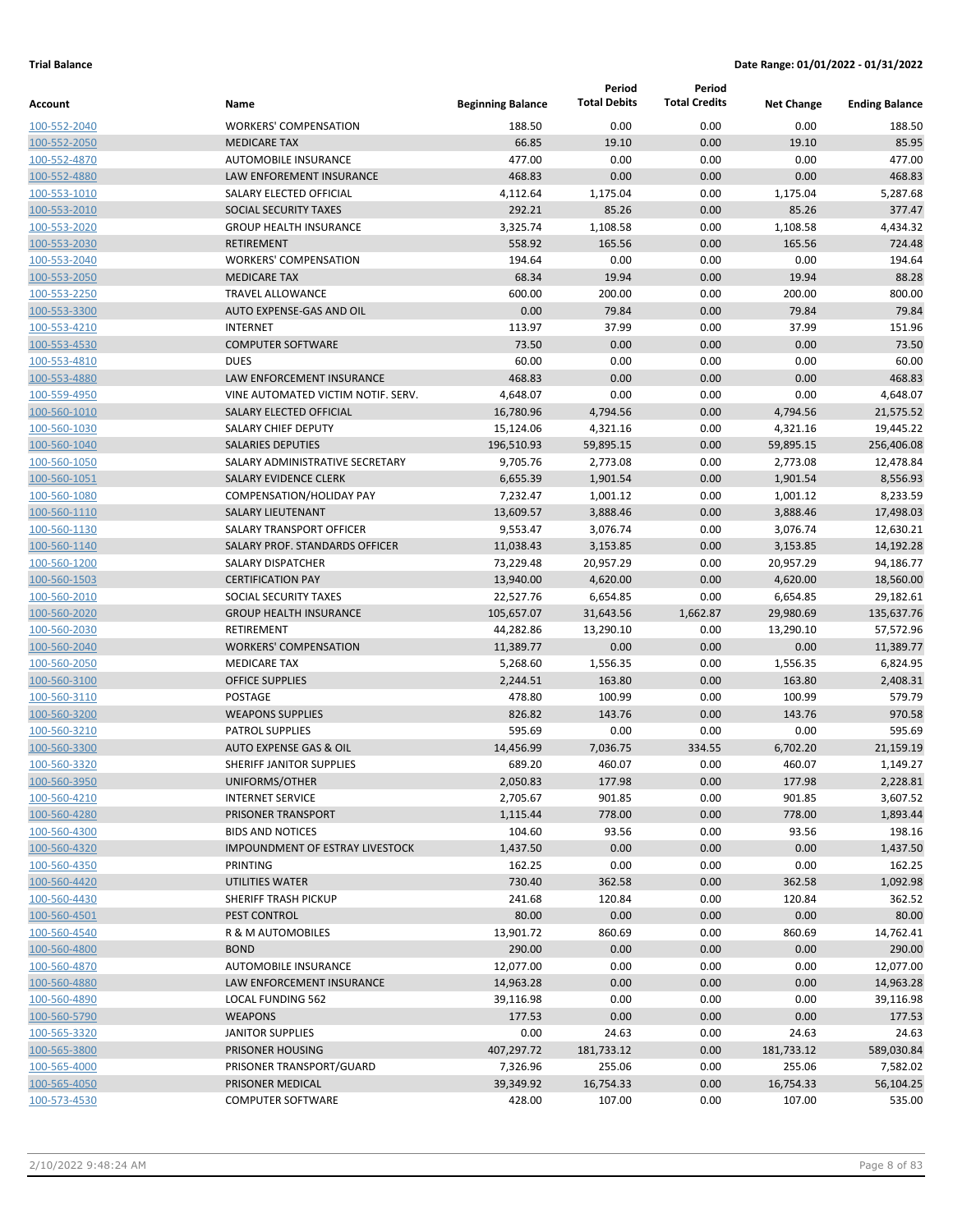|                              |                                                      |                          | Period<br><b>Total Debits</b> | Period<br><b>Total Credits</b> |                    |                         |
|------------------------------|------------------------------------------------------|--------------------------|-------------------------------|--------------------------------|--------------------|-------------------------|
| Account                      | Name                                                 | <b>Beginning Balance</b> |                               |                                | <b>Net Change</b>  | <b>Ending Balance</b>   |
| 100-573-4811                 | <b>FUNDING CSCD</b>                                  | 17,684.49                | 5,788.83                      | 0.00                           | 5,788.83           | 23,473.32               |
| 100-575-3110                 | POSTAGE                                              | 8.48                     | 2.65                          | 0.00                           | 2.65               | 11.13                   |
| 100-575-3150                 | <b>COPIER RENTAL</b>                                 | 76.50                    | 27.71<br>0.00                 | 0.00                           | 27.71              | 104.21                  |
| 100-575-9950                 | JUVENILE PROBATION FUNDING<br><b>SALARY DIRECTOR</b> | 180,000.00               | 3,223.24                      | 0.00<br>0.00                   | 0.00<br>3,223.24   | 180,000.00<br>14,343.41 |
| 100-590-1020                 | <b>SALARIES DEPUTIES</b>                             | 11,120.17<br>6,233.78    | 2,429.05                      | 0.00                           |                    | 8,662.83                |
| 100-590-1040                 | <b>SALARY PART-TIME</b>                              | 1,464.00                 | 696.00                        | 0.00                           | 2,429.05<br>696.00 | 2,160.00                |
| 100-590-1070<br>100-590-2010 | SOCIAL SECURITY TAXES                                | 1,132.53                 | 383.29                        | 0.00                           | 383.29             | 1,515.82                |
| 100-590-2020                 | <b>GROUP HEALTH INSURANCE</b>                        | 4,434.32                 | 2,217.16                      | 0.00                           | 2,217.16           | 6,651.48                |
| 100-590-2030                 | <b>RETIREMENT</b>                                    | 2,231.82                 | 764.34                        | 0.00                           | 764.34             | 2,996.16                |
| 100-590-2040                 | <b>WORKERS' COMPENSATION</b>                         | 126.81                   | 0.00                          | 0.00                           | 0.00               | 126.81                  |
| 100-590-2050                 | <b>MEDICARE TAX</b>                                  | 264.83                   | 89.63                         | 0.00                           | 89.63              | 354.46                  |
| 100-590-3100                 | <b>OFFICE SUPPLIES</b>                               | 308.32                   | 0.00                          | 0.00                           | 0.00               | 308.32                  |
| 100-590-3110                 | POSTAGE                                              | 187.09                   | 112.04                        | 0.00                           | 112.04             | 299.13                  |
| 100-590-3150                 | <b>COPIER RENTAL</b>                                 | 223.83                   | 76.65                         | 0.00                           | 76.65              | 300.48                  |
| 100-590-3300                 | AUTO EXPENSE GAS & OIL                               | 47.00                    | 327.27                        | 0.00                           | 327.27             | 374.27                  |
| 100-590-4350                 | <b>PRINTING</b>                                      | 30.00                    | 0.00                          | 0.00                           | 0.00               | 30.00                   |
| 100-590-4540                 | <b>R&amp;M AUTO</b>                                  | 15.00                    | 0.00                          | 0.00                           | 0.00               | 15.00                   |
| 100-590-4870                 | <b>AUTOMOBILE INSURANCE</b>                          | 213.00                   | 0.00                          | 0.00                           | 0.00               | 213.00                  |
| 100-590-5720                 | OFFICE EQUIPMENT                                     | 559.69                   | 0.00                          | 0.00                           | 0.00               | 559.69                  |
| 100-591-1020                 | <b>SALARY DIRECTOR</b>                               | 8,388.29                 | 2,396.64                      | 0.00                           | 2,396.64           | 10,784.93               |
| 100-591-2010                 | SOCIAL SECURITY TAXES                                | 569.06                   | 148.60                        | 0.00                           | 148.60             | 717.66                  |
| 100-591-2020                 | <b>GROUP HEALTH INSURANCE</b>                        | 3,325.74                 | 1,108.58                      | 0.00                           | 1,108.58           | 4,434.32                |
| 100-591-2030                 | RETIREMENT                                           | 994.84                   | 288.56                        | 0.00                           | 288.56             | 1,283.40                |
| 100-591-2040                 | <b>WORKERS' COMPENSATION</b>                         | 40.63                    | 0.00                          | 0.00                           | 0.00               | 40.63                   |
| 100-591-2050                 | <b>MEDICARE TAX</b>                                  | 133.11                   | 34.76                         | 0.00                           | 34.76              | 167.87                  |
| 100-591-3300                 | <b>AUTO EXPENSE GAS &amp; OIL</b>                    | 63.25                    | 0.00                          | 0.00                           | 0.00               | 63.25                   |
| 100-591-4870                 | AUTOMOBILE INSURANCE                                 | 227.00                   | 0.00                          | 0.00                           | 0.00               | 227.00                  |
| 100-640-4120                 | FANNIN CO. HISTORICAL SOC                            | 0.00                     | 4,500.00                      | 0.00                           | 4,500.00           | 4,500.00                |
| 100-640-4130                 | TEXOMA COMMUNITY CENTER(M.H.M.R.)                    | 22,500.00                | 0.00                          | 0.00                           | 0.00               | 22,500.00               |
| 100-640-4150                 | <b>TAPS PUBLIC TRANSIT</b>                           | 5,000.00                 | 0.00                          | 0.00                           | 0.00               | 5,000.00                |
| 100-640-4400                 | UTILITIES ELECTRICITY                                | 1,311.02                 | 0.00                          | 0.00                           | 0.00               | 1,311.02                |
| 100-640-4410                 | UTILITIES GAS                                        | 179.78                   | 191.99                        | 0.00                           | 191.99             | 371.77                  |
| 100-640-4420                 | UTILITIES WATER                                      | 636.80                   | 316.10                        | 0.00                           | 316.10             | 952.90                  |
| 100-640-4430                 | <b>TRASH PICK-UP</b>                                 | 87.56                    | 43.78                         | 0.00                           | 43.78              | 131.34                  |
| 100-641-1020                 | SALARY APPOINTED OFFICIAL                            | 600.00                   | 200.00                        | 0.00                           | 200.00             | 800.00                  |
| 100-645-1020                 | <b>SALARY IHC DIRECTOR</b>                           | 7,665.15                 | 2,386.12                      | 0.00                           | 2,386.12           | 10,051.27               |
| 100-645-2010                 | SOCIAL SECURITY TAX                                  | 463.10                   | 144.90                        | 0.00                           | 144.90             | 608.00                  |
| 100-645-2020                 | <b>GROUP HEALTH INSURANCE</b>                        | 4,434.32                 | 1,108.58                      | 0.00                           | 1,108.58           | 5,542.90                |
| 100-645-2030                 | RETIREMENT                                           | 909.10                   | 287.28                        | 0.00                           | 287.28             | 1,196.38                |
| 100-645-2040                 | <b>WORKER'S COMP</b>                                 | 40.45                    | 0.00                          | 0.00                           | 0.00               | 40.45                   |
| 100-645-2050                 | <b>MEDICARE TAX</b>                                  | 108.29                   | 33.88                         | 0.00                           | 33.88              | 142.17                  |
| 100-645-3100                 | <b>OFFICE SUPPLIES</b>                               | 99.73                    | 0.00                          | 0.00                           | 0.00               | 99.73                   |
| 100-645-3110                 | POSTAGE                                              | 55.00                    | 0.00                          | 0.00                           | 0.00               | 55.00                   |
| 100-645-4090                 | <b>DIABETIC SUPPLIES</b>                             | 151.46                   | 9.33                          | 0.00                           | 9.33               | 160.79                  |
| 100-645-4110                 | PHYSICIAN, NON-EMERGENCY                             | 2,795.53                 | 4,895.46                      | 0.00                           | 4,895.46           | 7,690.99                |
| 100-645-4120                 | PRESCRIPTIONS, DRUGS                                 | 4,657.31                 | 2,306.09                      | 62.16                          | 2,243.93           | 6,901.24                |
| 100-645-4130                 | HOSPITAL, INPATIENT                                  | 0.00                     | 17,383.05                     | 0.00                           | 17,383.05          | 17,383.05               |
| 100-645-4140                 | HOSPITAL, OUTPATIENT                                 | 9,647.26                 | 5,220.61                      | 0.00                           | 5,220.61           | 14,867.87               |
| 100-645-4150                 | LABORATORY/X-RAY                                     | 554.75                   | 219.78                        | 0.00                           | 219.78             | 774.53                  |
| 100-645-4210                 | <b>INTERNET</b>                                      | 281.82                   | 93.94                         | 0.00                           | 93.94              | 375.76                  |
| 100-645-4530                 | <b>COMPUTER SOFTWARE</b>                             | 4,236.00                 | 1,059.00                      | 0.00                           | 1,059.00           | 5,295.00                |
| 100-665-1050                 | SALARY SECRETARY                                     | 7,846.94                 | 2,241.98                      | 0.00                           | 2,241.98           | 10,088.92               |
| 100-665-1500                 | CO. AGENTS SALARIES                                  | 14,367.78                | 4,105.08                      | 0.00                           | 4,105.08           | 18,472.86               |
| 100-665-2010                 | SOCIAL SECURITY TAXES                                | 1,185.38                 | 329.54                        | 0.00                           | 329.54             | 1,514.92                |
| 100-665-2020                 | <b>GROUP HEALTH INSURANCE</b>                        | 3,325.74                 | 1,108.58                      | 0.00                           | 1,108.58           | 4,434.32                |
| 100-665-2030                 | <b>RETIREMENT</b>                                    | 930.65                   | 269.94                        | 0.00                           | 269.94             | 1,200.59                |
| 100-665-2040                 | <b>WORKERS' COMPENSATION</b>                         | 38.00                    | 0.00                          | 0.00                           | 0.00               | 38.00                   |
| 100-665-2050                 | <b>MEDICARE TAX</b>                                  | 277.19                   | 77.06                         | 0.00                           | 77.06              | 354.25                  |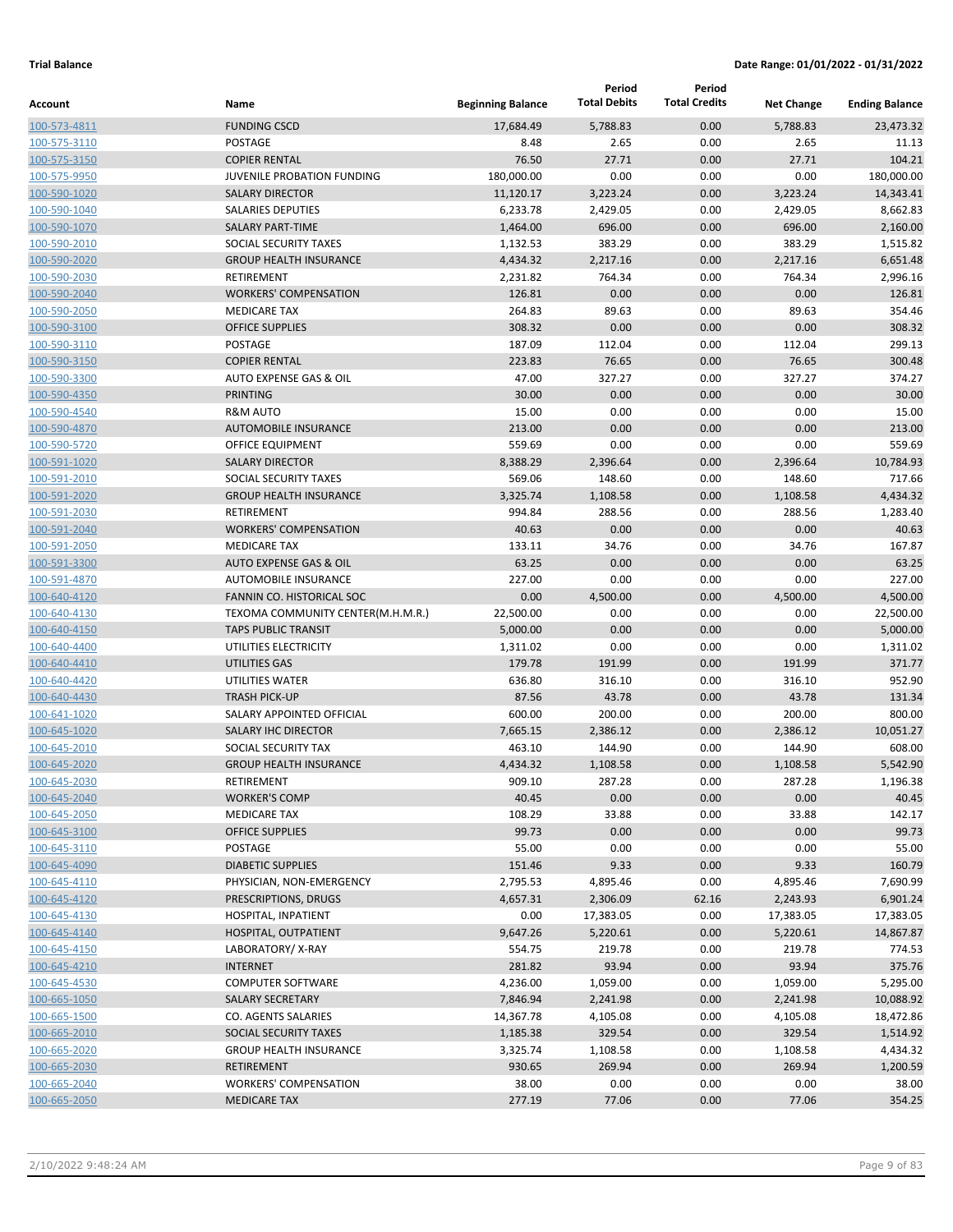| Account      | Name                                 | <b>Beginning Balance</b> | Period<br><b>Total Debits</b> | Period<br><b>Total Credits</b> | <b>Net Change</b> | <b>Ending Balance</b> |
|--------------|--------------------------------------|--------------------------|-------------------------------|--------------------------------|-------------------|-----------------------|
| 100-665-3100 | <b>OFFICE SUPPLIES</b>               | 494.56                   | 0.00                          | 0.00                           | 0.00              | 494.56                |
| 100-665-3150 | <b>COPIER RENTAL</b>                 | 310.81                   | 107.61                        | 0.00                           | 107.61            | 418.42                |
| 100-665-4210 | <b>INTERNET</b>                      | 194.97                   | 64.99                         | 0.00                           | 64.99             | 259.96                |
| 100-665-4280 | IN/OUT CO.TRAVEL/TRAINING-F.C.S.     | 150.00                   | 0.00                          | 0.00                           | 0.00              | 150.00                |
| 100-665-4290 | IN/OUT CO.TRAVEL/TRAINING-4-H        | 532.12                   | 0.00                          | 0.00                           | 0.00              | 532.12                |
| 100-696-4910 | <b>SOIL &amp; WATER CONSERVATION</b> | 0.00                     | 1.000.00                      | 0.00                           | 1,000.00          | 1,000.00              |
|              | Fund 100 Total:                      | 0.00                     | 7.185.834.25                  | 7.185.834.25                   | 0.00              | 0.00                  |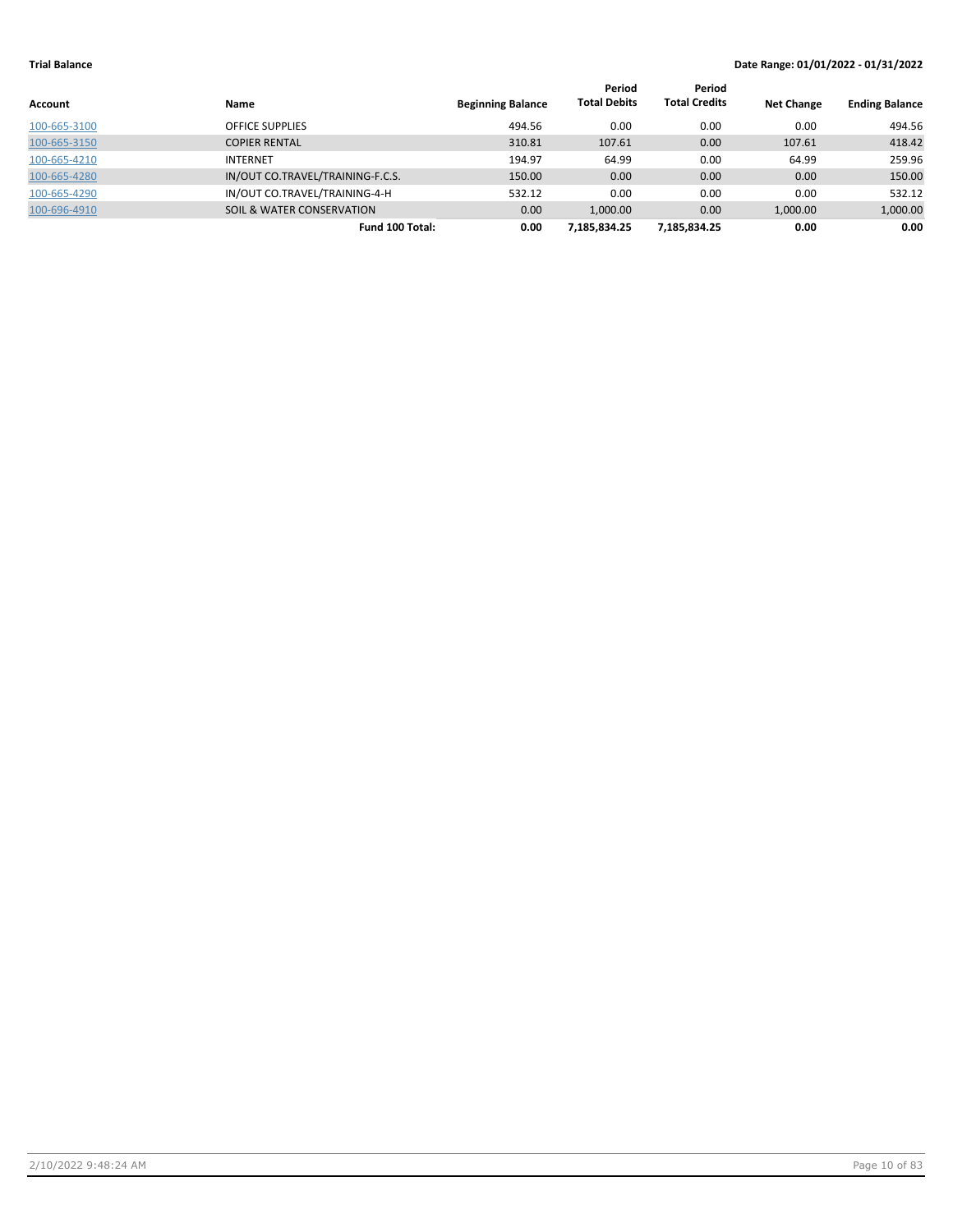| Account                         | Name                         | <b>Beginning Balance</b> | Period<br><b>Total Debits</b> | Period<br><b>Total Credits</b> | <b>Net Change</b> | <b>Ending Balance</b> |
|---------------------------------|------------------------------|--------------------------|-------------------------------|--------------------------------|-------------------|-----------------------|
| Fund: 110 - Courthouse Security |                              |                          |                               |                                |                   |                       |
| Asset                           |                              |                          |                               |                                |                   |                       |
| 110-103-1001                    | <b>CLAIM ON CASH</b>         | 100,179.57               | 0.00                          | 9,213.28                       | $-9,213.28$       | 90,966.29             |
| 110-120-3130                    | DUE FROM OTHER FUNDS         | 3,020.36                 | 0.00                          | 0.00                           | 0.00              | 3,020.36              |
| Liability                       |                              |                          |                               |                                |                   |                       |
| 110-102-1000                    | A/P CLEARING                 | $-4,451.36$              | 9,213.28                      | 4,761.92                       | 4,451.36          | 0.00                  |
| Equity                          |                              |                          |                               |                                |                   |                       |
| 110-271-2000                    | <b>EQUITY ACCOUNT</b>        | $-105,293.56$            | 0.00                          | 0.00                           | 0.00              | $-105,293.56$         |
| Revenue                         |                              |                          |                               |                                |                   |                       |
| 110-340-6000                    | <b>COUNTY CLERK FEES</b>     | $-1,073.11$              | 0.00                          | 0.00                           | 0.00              | $-1,073.11$           |
| 110-340-6500                    | <b>DISTRICT CLERK FEES</b>   | $-1,037.80$              | 0.00                          | 0.00                           | 0.00              | $-1,037.80$           |
| 110-340-6510                    | <b>JUSTICE OF PEACE FEES</b> | $-246.82$                | 0.00                          | 0.00                           | 0.00              | $-246.82$             |
| Expense                         |                              |                          |                               |                                |                   |                       |
| 110-541-1070                    | <b>SALARY PART-TIME</b>      | 8,902.72                 | 4,761.92                      | 0.00                           | 4,761.92          | 13,664.64             |
|                                 | Fund 110 Total:              | 0.00                     | 13,975.20                     | 13,975.20                      | 0.00              | 0.00                  |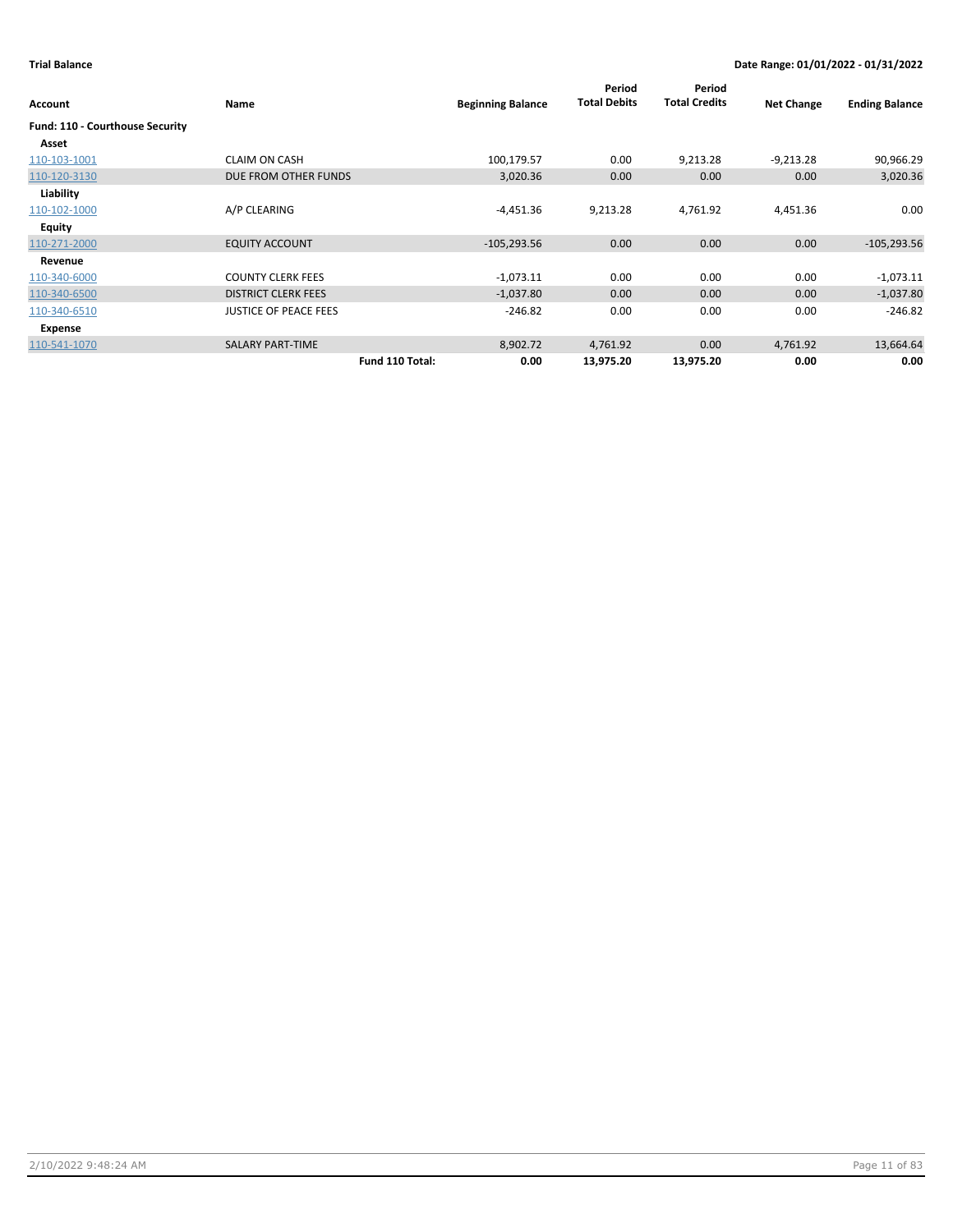|                                                    |                         |                 |                          | Period              | Period               |                   |                       |
|----------------------------------------------------|-------------------------|-----------------|--------------------------|---------------------|----------------------|-------------------|-----------------------|
| <b>Account</b>                                     | Name                    |                 | <b>Beginning Balance</b> | <b>Total Debits</b> | <b>Total Credits</b> | <b>Net Change</b> | <b>Ending Balance</b> |
| <b>Fund: 111 - Justice Court Building Security</b> |                         |                 |                          |                     |                      |                   |                       |
| Asset                                              |                         |                 |                          |                     |                      |                   |                       |
| 111-103-1001                                       | <b>CLAIM ON CASH</b>    |                 | 20,162.03                | 0.00                | 0.00                 | 0.00              | 20,162.03             |
| 111-120-3130                                       | DUE FROM OTHER FUNDS    |                 | 536.15                   | 0.00                | 0.00                 | 0.00              | 536.15                |
| <b>Equity</b>                                      |                         |                 |                          |                     |                      |                   |                       |
| 111-271-2000                                       | <b>EQUITY ACCOUNT</b>   |                 | $-20,696.59$             | 0.00                | 0.00                 | 0.00              | $-20,696.59$          |
| Revenue                                            |                         |                 |                          |                     |                      |                   |                       |
| 111-370-4570                                       | <b>JP3 SECURITY FEE</b> |                 | $-1.59$                  | 0.00                | 0.00                 | 0.00              | $-1.59$               |
|                                                    |                         | Fund 111 Total: | 0.00                     | 0.00                | 0.00                 | 0.00              | 0.00                  |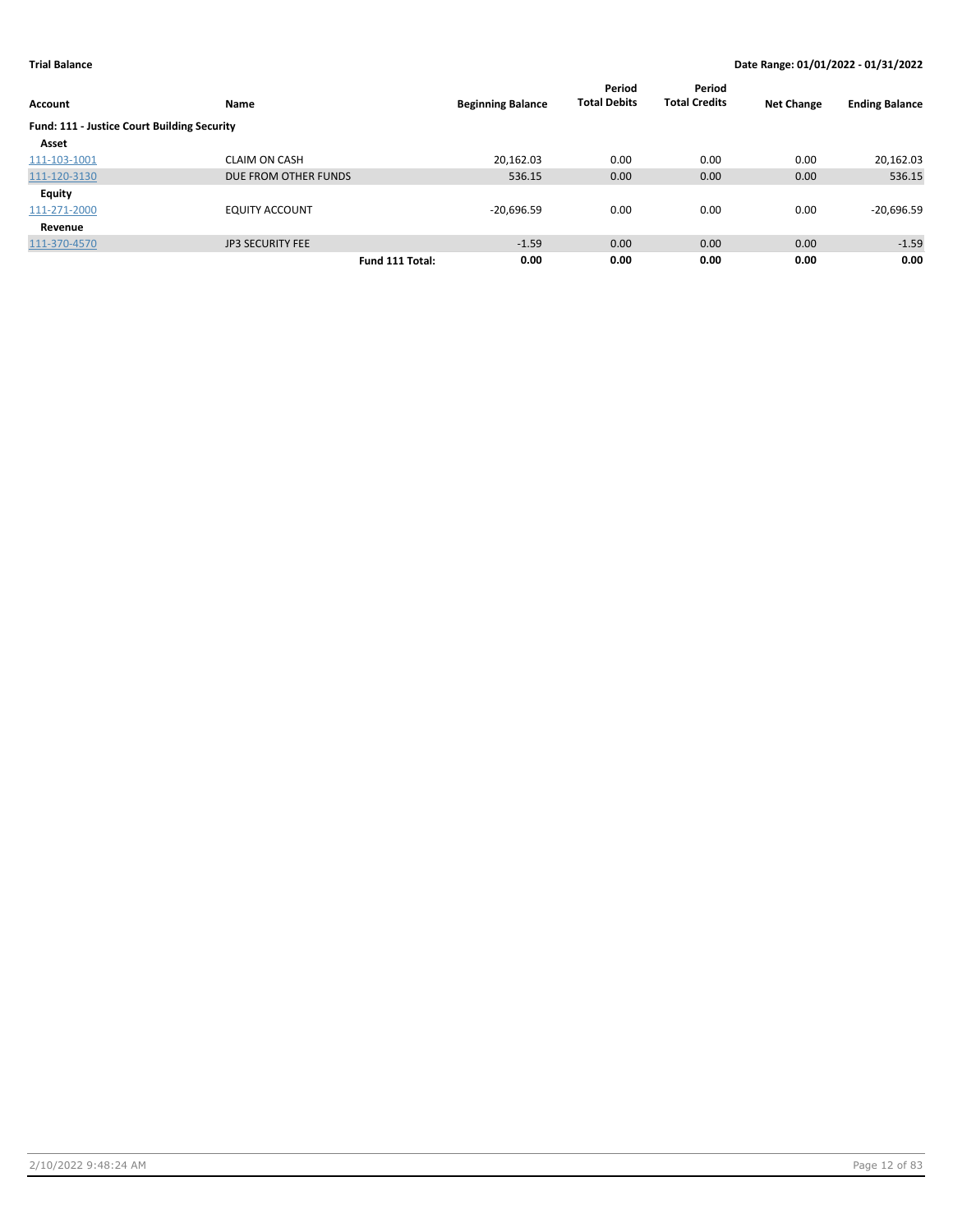| Account                                   | Name                         | <b>Beginning Balance</b> | Period<br><b>Total Debits</b> | Period<br><b>Total Credits</b> | <b>Net Change</b> | <b>Ending Balance</b> |
|-------------------------------------------|------------------------------|--------------------------|-------------------------------|--------------------------------|-------------------|-----------------------|
| Fund: 120 - County Clerk Vital Statistics |                              |                          |                               |                                |                   |                       |
| Asset                                     |                              |                          |                               |                                |                   |                       |
| 120-103-1001                              | <b>CLAIM ON CASH</b>         | $-1,028.73$              | 0.00                          | 0.00                           | 0.00              | $-1,028.73$           |
| 120-120-3130                              | DUE FROM OTHER FUNDS         | 130.00                   | 0.00                          | 0.00                           | 0.00              | 130.00                |
| <b>Equity</b>                             |                              |                          |                               |                                |                   |                       |
| 120-271-2000                              | <b>EQUITY ACCOUNT</b>        | 970.73                   | 0.00                          | 0.00                           | 0.00              | 970.73                |
| Revenue                                   |                              |                          |                               |                                |                   |                       |
| 120-370-1340                              | <b>CO.CLK.VITAL STAT.FEE</b> | $-72.00$                 | 0.00                          | 0.00                           | 0.00              | $-72.00$              |
|                                           |                              | 0.00<br>Fund 120 Total:  | 0.00                          | 0.00                           | 0.00              | 0.00                  |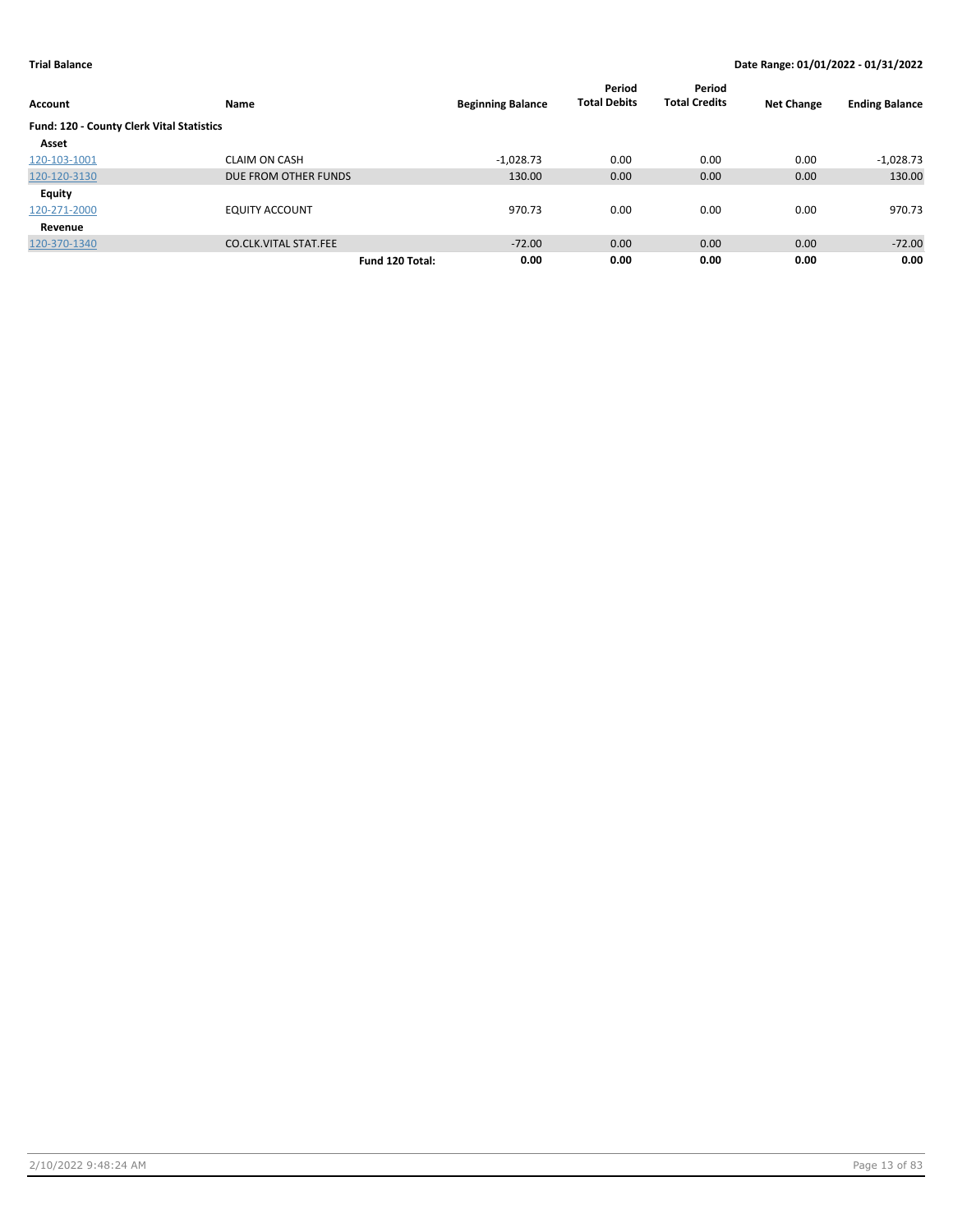| <b>Account</b>                                     | Name                             | <b>Beginning Balance</b> | Period<br><b>Total Debits</b> | Period<br><b>Total Credits</b> | <b>Net Change</b> | <b>Ending Balance</b> |
|----------------------------------------------------|----------------------------------|--------------------------|-------------------------------|--------------------------------|-------------------|-----------------------|
|                                                    |                                  |                          |                               |                                |                   |                       |
| <b>Fund: 121 - County Clerk Records Management</b> |                                  |                          |                               |                                |                   |                       |
| Asset                                              |                                  |                          |                               |                                |                   |                       |
| 121-100-1001                                       | PR Claim on Cash                 | $-186.05$                | 3,549.85                      | 3,549.85                       | 0.00              | $-186.05$             |
| 121-103-1001                                       | <b>CLAIM ON CASH</b>             | 19,892.48                | 1,768.00                      | 4,479.15                       | $-2,711.15$       | 17,181.33             |
| 121-120-3130                                       | DUE FROM OTHER FUNDS             | 8,193.97                 | 0.00                          | 0.00                           | 0.00              | 8,193.97              |
| Liability                                          |                                  |                          |                               |                                |                   |                       |
| 121-102-1000                                       | A/P CLEARING                     | 0.00                     | 929.30                        | 929.30                         | 0.00              | 0.00                  |
| 121-102-1001                                       | PR AP Clearing                   | 0.00                     | 1,906.30                      | 1,906.30                       | 0.00              | 0.00                  |
| 121-200-1500                                       | <b>ACCRUED SALARY PAYABLE</b>    | $-1,287.16$              | 0.00                          | 0.00                           | 0.00              | $-1,287.16$           |
| 121-200-1550                                       | <b>ACCRUED FRINGE BENEFITS</b>   | $-911.43$                | 0.00                          | 0.00                           | 0.00              | $-911.43$             |
| 121-200-9000                                       | <b>Payroll Liability Account</b> | 0.00                     | 1,906.30                      | 1,906.30                       | 0.00              | 0.00                  |
| <b>Equity</b>                                      |                                  |                          |                               |                                |                   |                       |
| 121-271-2000                                       | <b>EQUITY ACCOUNT</b>            | $-54,195.09$             | 0.00                          | 0.00                           | 0.00              | $-54,195.09$          |
| Revenue                                            |                                  |                          |                               |                                |                   |                       |
| 121-370-1310                                       | <b>IMAGES FEES AND COPIES</b>    | $-5,899.00$              | 0.00                          | 1,768.00                       | $-1,768.00$       | $-7,667.00$           |
| 121-370-1330                                       | <b>CO.CLERK PRESERVE REC FEE</b> | $-375.02$                | 0.00                          | 0.00                           | 0.00              | $-375.02$             |
| <b>Expense</b>                                     |                                  |                          |                               |                                |                   |                       |
| 121-402-1040                                       | <b>SALARY DEPUTY</b>             | 7,138.74                 | 2.039.65                      | 0.00                           | 2.039.65          | 9,178.39              |
| 121-402-2010                                       | SOCIAL SECURITY TAXES            | 442.61                   | 126.46                        | 0.00                           | 126.46            | 569.07                |
| 121-402-2020                                       | <b>GROUP HEALTH INSURANCE</b>    | 3,325.74                 | 1,108.58                      | 0.00                           | 1,108.58          | 4,434.32              |
| 121-402-2030                                       | <b>RETIREMENT</b>                | 846.65                   | 245.58                        | 0.00                           | 245.58            | 1,092.23              |
| 121-402-2040                                       | <b>WORKERS COMPENSATION</b>      | 34.58                    | 0.00                          | 0.00                           | 0.00              | 34.58                 |
| 121-402-2050                                       | <b>MEDICARE TAX</b>              | 103.53                   | 29.58                         | 0.00                           | 29.58             | 133.11                |
| 121-402-3120                                       | <b>IMAGING SYSTEM</b>            | 17,152.00                | 0.00                          | 0.00                           | 0.00              | 17,152.00             |
| 121-402-4370                                       | DIGITAL IMAGING OF MICROFILM     | 5,723.45                 | 929.30                        | 0.00                           | 929.30            | 6,652.75              |
|                                                    | Fund 121 Total:                  | 0.00                     | 14,538.90                     | 14,538.90                      | 0.00              | 0.00                  |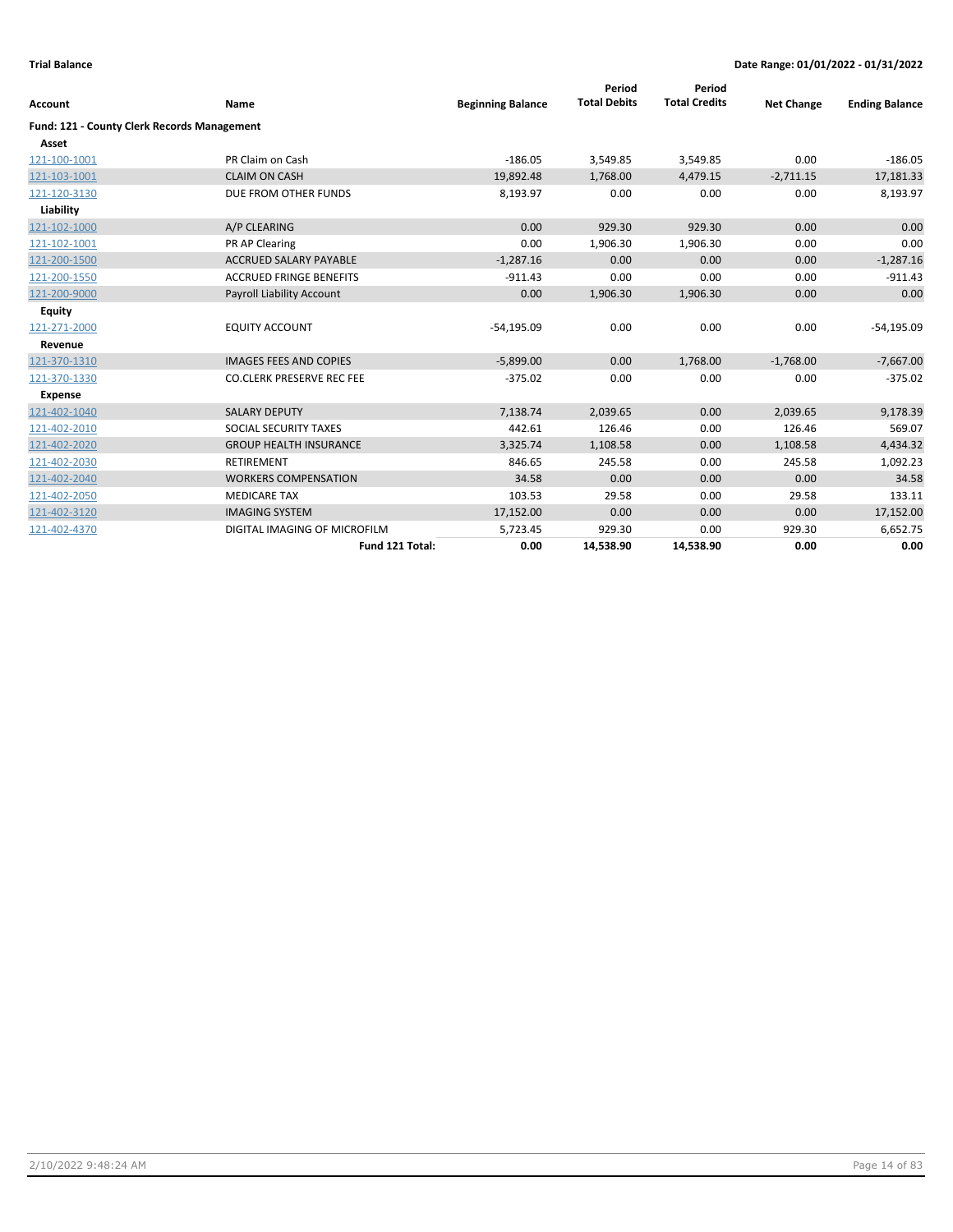| Account                      | <b>Name</b>                   | <b>Beginning Balance</b> | Period<br><b>Total Debits</b> | Period<br><b>Total Credits</b> | <b>Net Change</b> | <b>Ending Balance</b> |
|------------------------------|-------------------------------|--------------------------|-------------------------------|--------------------------------|-------------------|-----------------------|
| Fund: 122 - Chapter 19 Funds |                               |                          |                               |                                |                   |                       |
| Asset                        |                               |                          |                               |                                |                   |                       |
| 122-103-1001                 | <b>CLAIM ON CASH</b>          | 299.46                   | 500.00                        | 0.00                           | 500.00            | 799.46                |
| Liability                    |                               |                          |                               |                                |                   |                       |
| 122-200-2060                 | <b>DEFERRED GRANT REVENUE</b> | $-35,188.13$             | 0.00                          | 0.00                           | 0.00              | $-35,188.13$          |
| Equity                       |                               |                          |                               |                                |                   |                       |
| 122-271-2000                 | <b>EQUITY ACCOUNT</b>         | 34,388.67                | 0.00                          | 0.00                           | 0.00              | 34,388.67             |
| Revenue                      |                               |                          |                               |                                |                   |                       |
| 122-330-4030                 | <b>CHAPTER 19 FUNDS</b>       | $-535.50$                | 0.00                          | 500.00                         | $-500.00$         | $-1,035.50$           |
| Expense                      |                               |                          |                               |                                |                   |                       |
| 122-403-4270                 | OUT OF COUNTY TRAVEL/TRAINING | 500.00                   | 0.00                          | 0.00                           | 0.00              | 500.00                |
| 122-478-1090                 | <b>SALARY ELECTION</b>        | 535.50                   | 0.00                          | 0.00                           | 0.00              | 535.50                |
|                              | Fund 122 Total:               | 0.00                     | 500.00                        | 500.00                         | 0.00              | 0.00                  |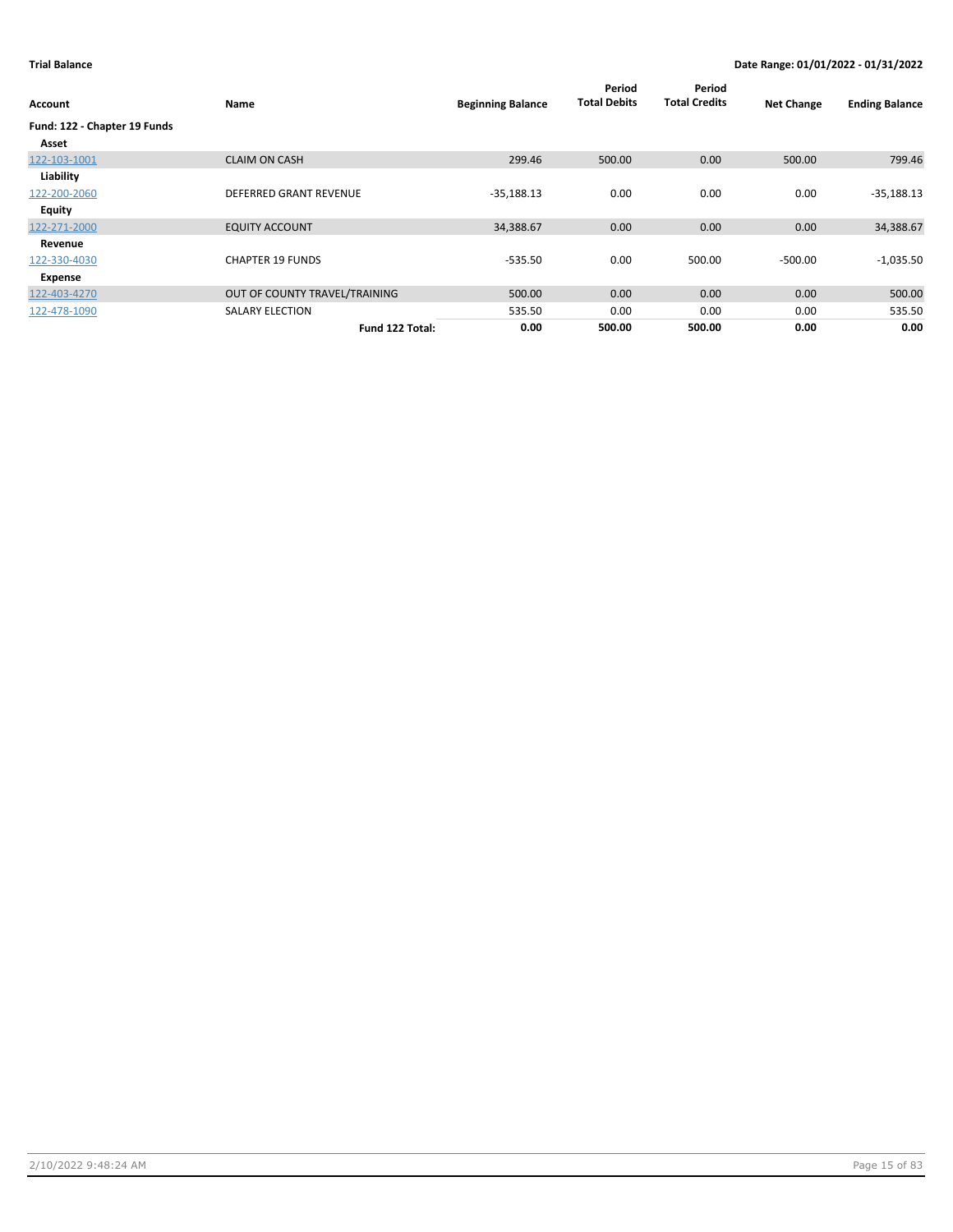| Account                             | Name                          | <b>Beginning Balance</b> | Period<br><b>Total Debits</b> | Period<br><b>Total Credits</b> | <b>Net Change</b> | <b>Ending Balance</b> |
|-------------------------------------|-------------------------------|--------------------------|-------------------------------|--------------------------------|-------------------|-----------------------|
| Fund: 123 - Election Equipment Fund |                               |                          |                               |                                |                   |                       |
| Asset                               |                               |                          |                               |                                |                   |                       |
| 123-103-1001                        | <b>CLAIM ON CASH</b>          | 22,517.42                | 648.00                        | 0.00                           | 648.00            | 23,165.42             |
| Liability                           |                               |                          |                               |                                |                   |                       |
| 123-200-2060                        | <b>DEFERRED GRANT REVENUE</b> | $-120,000.00$            | 0.00                          | 0.00                           | 0.00              | $-120,000.00$         |
| <b>Equity</b>                       |                               |                          |                               |                                |                   |                       |
| 123-271-2000                        | <b>EQUITY ACCOUNT</b>         | 97,482.58                | 0.00                          | 0.00                           | 0.00              | 97,482.58             |
| Revenue                             |                               |                          |                               |                                |                   |                       |
| 123-340-4840                        | ELECTION REIMBURSEMENTS       | 0.00                     | 0.00                          | 648.00                         | $-648.00$         | $-648.00$             |
|                                     | Fund 123 Total:               | 0.00                     | 648.00                        | 648.00                         | 0.00              | 0.00                  |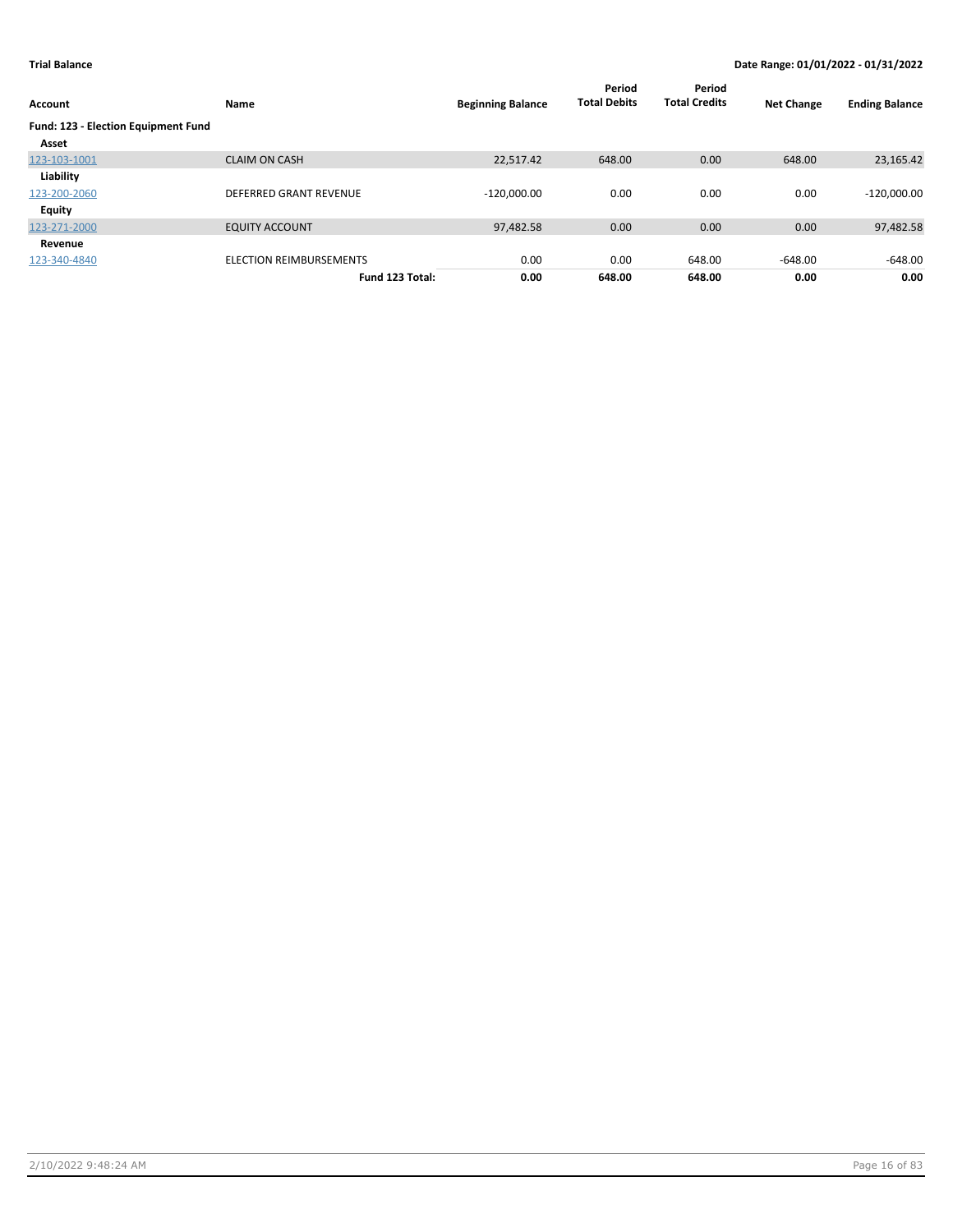| <b>Account</b>                                     | Name                                  | <b>Beginning Balance</b> | Period<br><b>Total Debits</b> | Period<br><b>Total Credits</b> | <b>Net Change</b> | <b>Ending Balance</b> |
|----------------------------------------------------|---------------------------------------|--------------------------|-------------------------------|--------------------------------|-------------------|-----------------------|
| Fund: 125 - County Clerk Co.& Dist.CourtTechnology |                                       |                          |                               |                                |                   |                       |
| Asset                                              |                                       |                          |                               |                                |                   |                       |
| 125-103-1001                                       | <b>CLAIM ON CASH</b>                  | 7.227.14                 | 0.00                          | 0.00                           | 0.00              | 7,227.14              |
| 125-120-3130                                       | DUE FROM OTHER FUNDS                  | 34.43                    | 0.00                          | 0.00                           | 0.00              | 34.43                 |
| <b>Equity</b>                                      |                                       |                          |                               |                                |                   |                       |
| 125-271-2000                                       | <b>EQUITY ACCOUNT</b>                 | $-7,189.06$              | 0.00                          | 0.00                           | 0.00              | $-7,189.06$           |
| Revenue                                            |                                       |                          |                               |                                |                   |                       |
| 125-370-4400                                       | CO. CLK. CO. & DIST. CT. TECHNOLOGY F | $-72.51$                 | 0.00                          | 0.00                           | 0.00              | $-72.51$              |
|                                                    | Fund 125 Total:                       | 0.00                     | 0.00                          | 0.00                           | 0.00              | 0.00                  |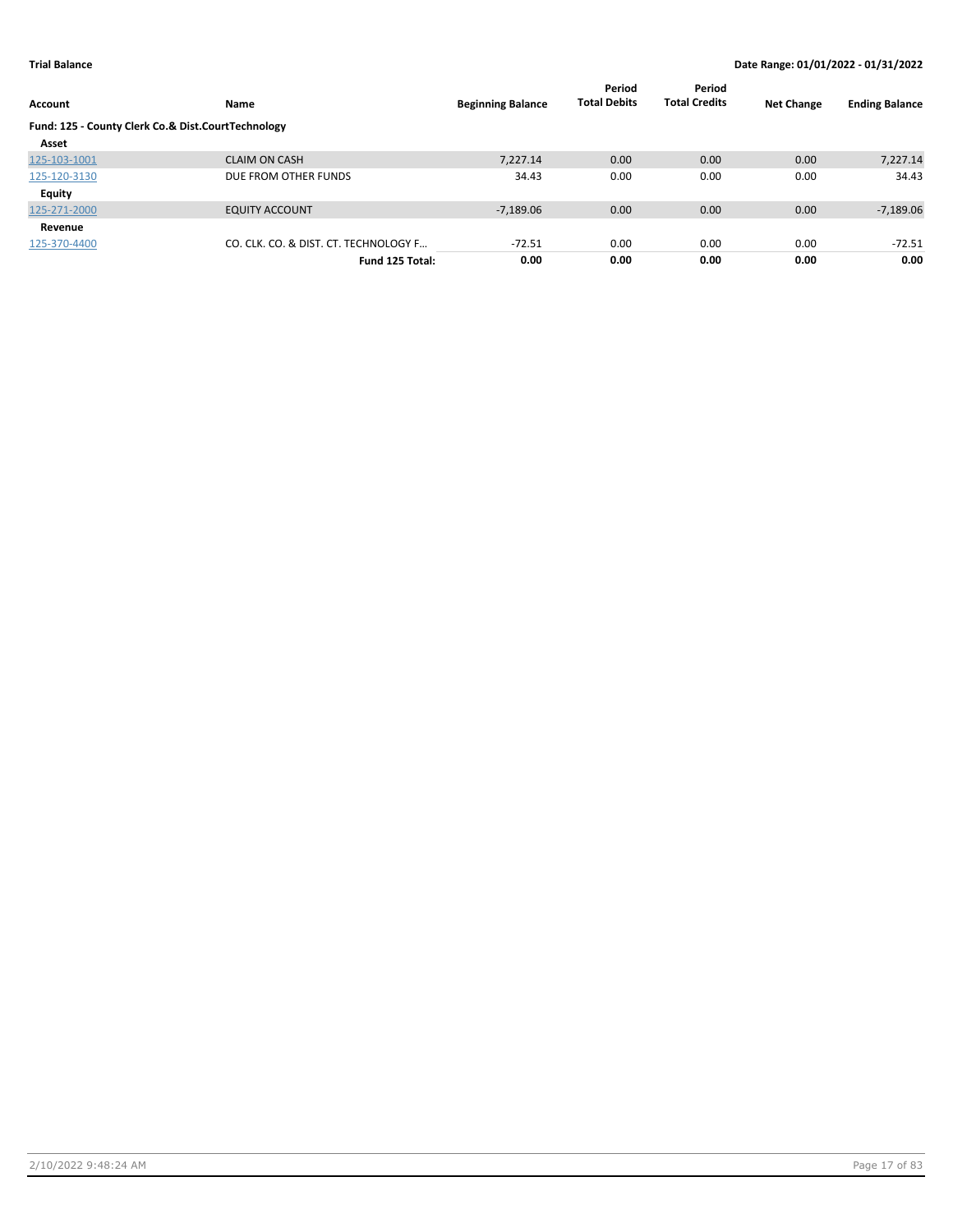| Account                                             | Name                                     | <b>Beginning Balance</b> | Period<br><b>Total Debits</b> | Period<br><b>Total Credits</b> | <b>Net Change</b> | <b>Ending Balance</b> |
|-----------------------------------------------------|------------------------------------------|--------------------------|-------------------------------|--------------------------------|-------------------|-----------------------|
| Fund: 126 - County Clerk Court Records Preservation |                                          |                          |                               |                                |                   |                       |
| Asset                                               |                                          |                          |                               |                                |                   |                       |
| 126-103-1001                                        | <b>CLAIM ON CASH</b>                     | 17,799.81                | 0.00                          | 0.00                           | 0.00              | 17,799.81             |
| 126-120-3130                                        | DUE FROM OTHER FUNDS                     | 310.00                   | 0.00                          | 0.00                           | 0.00              | 310.00                |
| <b>Equity</b>                                       |                                          |                          |                               |                                |                   |                       |
| 126-271-2000                                        | <b>EQUITY ACCOUNT</b>                    | $-17,939.81$             | 0.00                          | 0.00                           | 0.00              | $-17,939.81$          |
| Revenue                                             |                                          |                          |                               |                                |                   |                       |
| 126-370-1330                                        | <b>CO.CLK.COURT RECORDS PRESERVATION</b> | $-170.00$                | 0.00                          | 0.00                           | 0.00              | $-170.00$             |
|                                                     | Fund 126 Total:                          | 0.00                     | 0.00                          | 0.00                           | 0.00              | 0.00                  |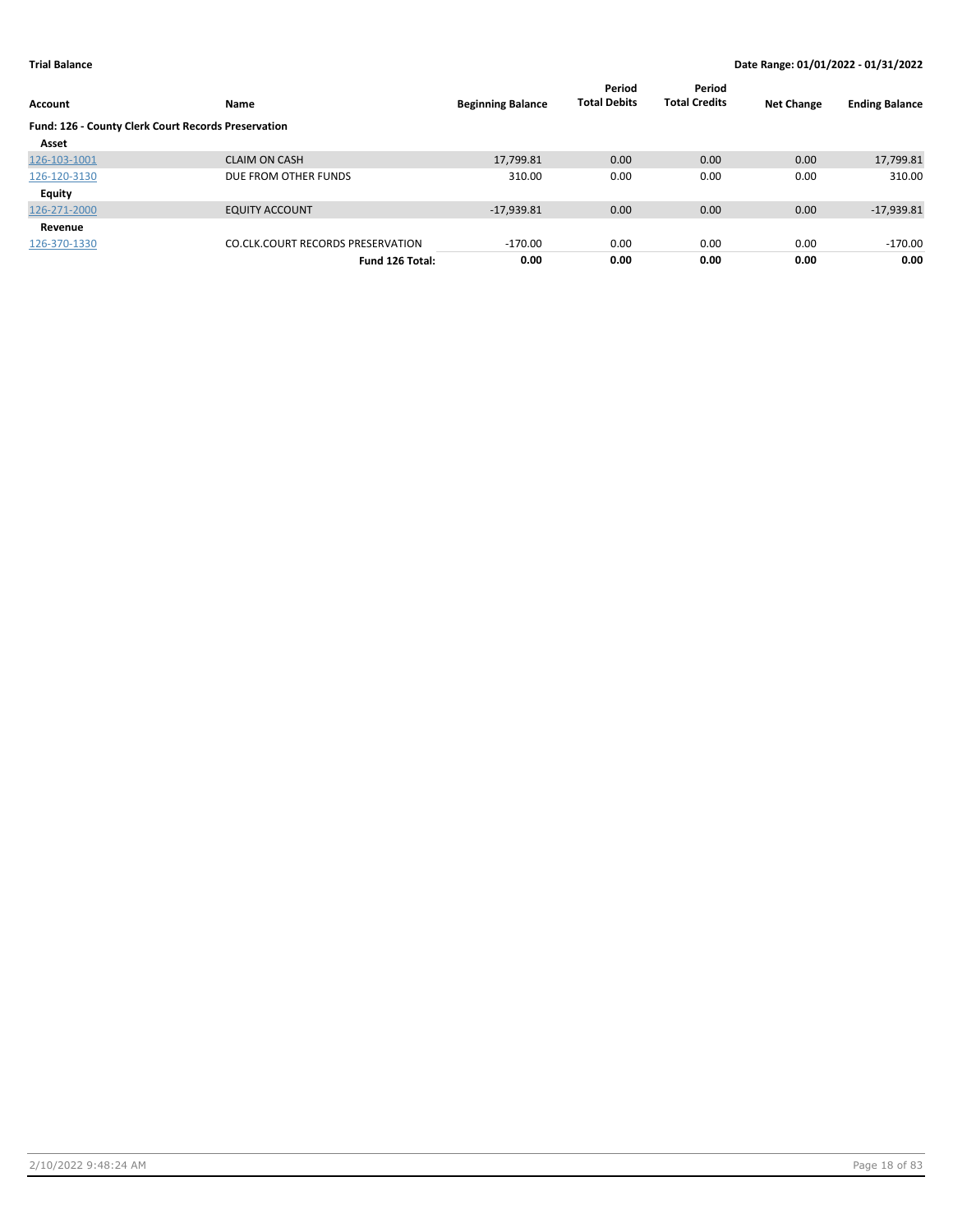| Account                                         | Name                          | <b>Beginning Balance</b> | Period<br><b>Total Debits</b> | Period<br><b>Total Credits</b> | <b>Net Change</b> | <b>Ending Balance</b> |
|-------------------------------------------------|-------------------------------|--------------------------|-------------------------------|--------------------------------|-------------------|-----------------------|
| <b>Fund: 127 - County Clerk Records Archive</b> |                               |                          |                               |                                |                   |                       |
| Asset                                           |                               |                          |                               |                                |                   |                       |
| 127-103-1001                                    | <b>CLAIM ON CASH</b>          | 368,712.92               | 0.00                          | 0.00                           | 0.00              | 368,712.92            |
| 127-120-3130                                    | DUE FROM OTHER FUNDS          | 16,770.00                | 0.00                          | 0.00                           | 0.00              | 16,770.00             |
| Equity                                          |                               |                          |                               |                                |                   |                       |
| 127-271-2000                                    | <b>EQUITY ACCOUNT</b>         | $-377,152.92$            | 0.00                          | 0.00                           | 0.00              | $-377,152.92$         |
| Revenue                                         |                               |                          |                               |                                |                   |                       |
| 127-370-1330                                    | CO. CLERK RECORDS ARCHIVE FEE | $-8,330.00$              | 0.00                          | 0.00                           | 0.00              | $-8,330.00$           |
|                                                 | Fund 127 Total:               | 0.00                     | 0.00                          | 0.00                           | 0.00              | 0.00                  |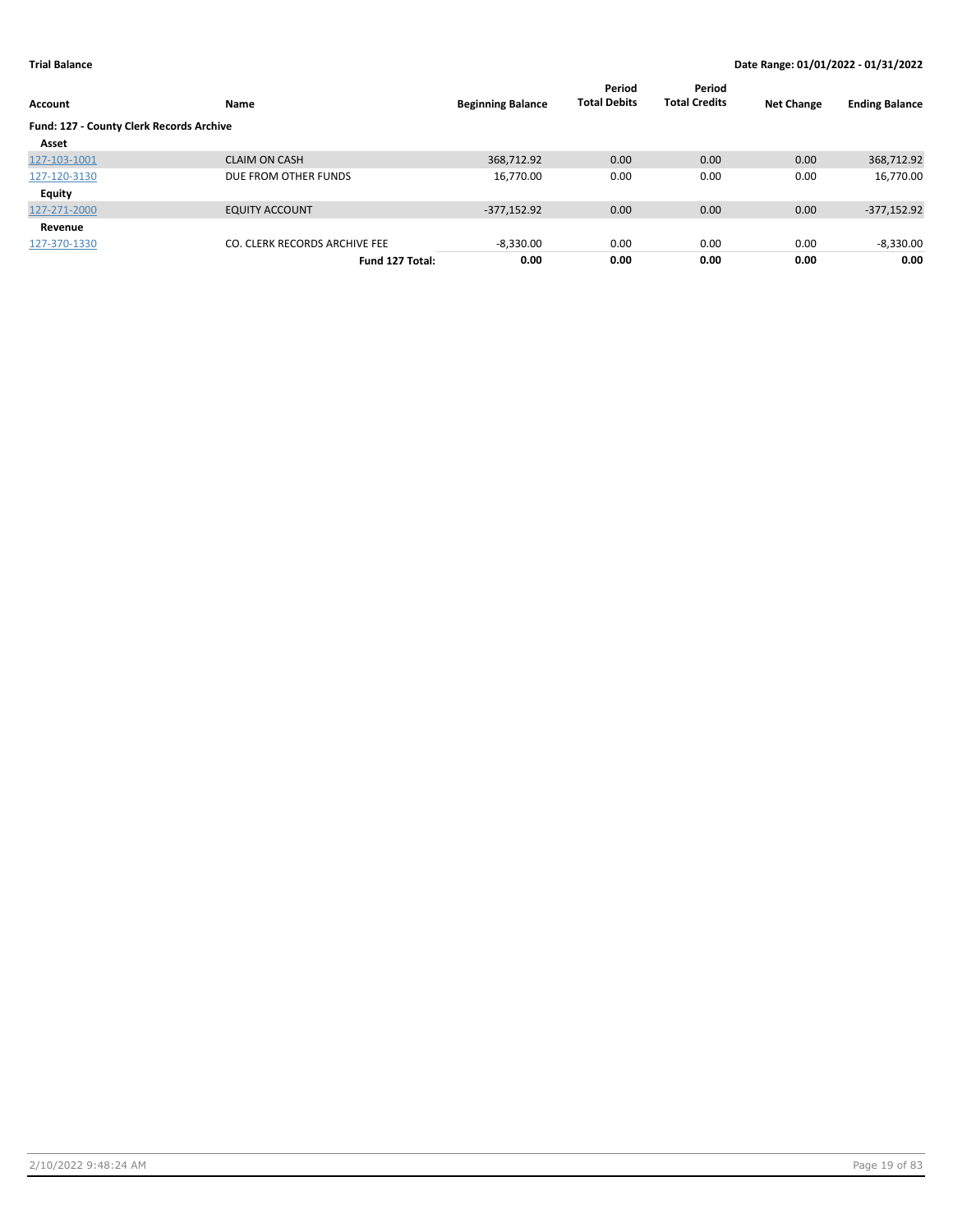| Account                          | Name                        | <b>Beginning Balance</b> | Period<br><b>Total Debits</b> | Period<br><b>Total Credits</b> | <b>Net Change</b> | <b>Ending Balance</b> |
|----------------------------------|-----------------------------|--------------------------|-------------------------------|--------------------------------|-------------------|-----------------------|
| Fund: 130 - Bail Bond Trust Fund |                             |                          |                               |                                |                   |                       |
| Asset                            |                             |                          |                               |                                |                   |                       |
| 130-103-1130                     | <b>SURETY BAIL BOND FEE</b> | 12.225.00                | 240.00                        | 0.00                           | 240.00            | 12,465.00             |
| Liability                        |                             |                          |                               |                                |                   |                       |
| 130-207-0970                     | DUE TO OTHER GOVERNMENTS    | $-5,100.00$              | 0.00                          | 0.00                           | 0.00              | $-5,100.00$           |
| <b>Equity</b>                    |                             |                          |                               |                                |                   |                       |
| 130-271-2000                     | <b>EQUITY ACCOUNT</b>       | $-6,000.00$              | 0.00                          | 0.00                           | 0.00              | $-6,000.00$           |
| Revenue                          |                             |                          |                               |                                |                   |                       |
| 130-345-1130                     | <b>SURETY BAIL BOND FEE</b> | $-1,125.00$              | 0.00                          | 240.00                         | $-240.00$         | $-1,365.00$           |
|                                  | Fund 130 Total:             | 0.00                     | 240.00                        | 240.00                         | 0.00              | 0.00                  |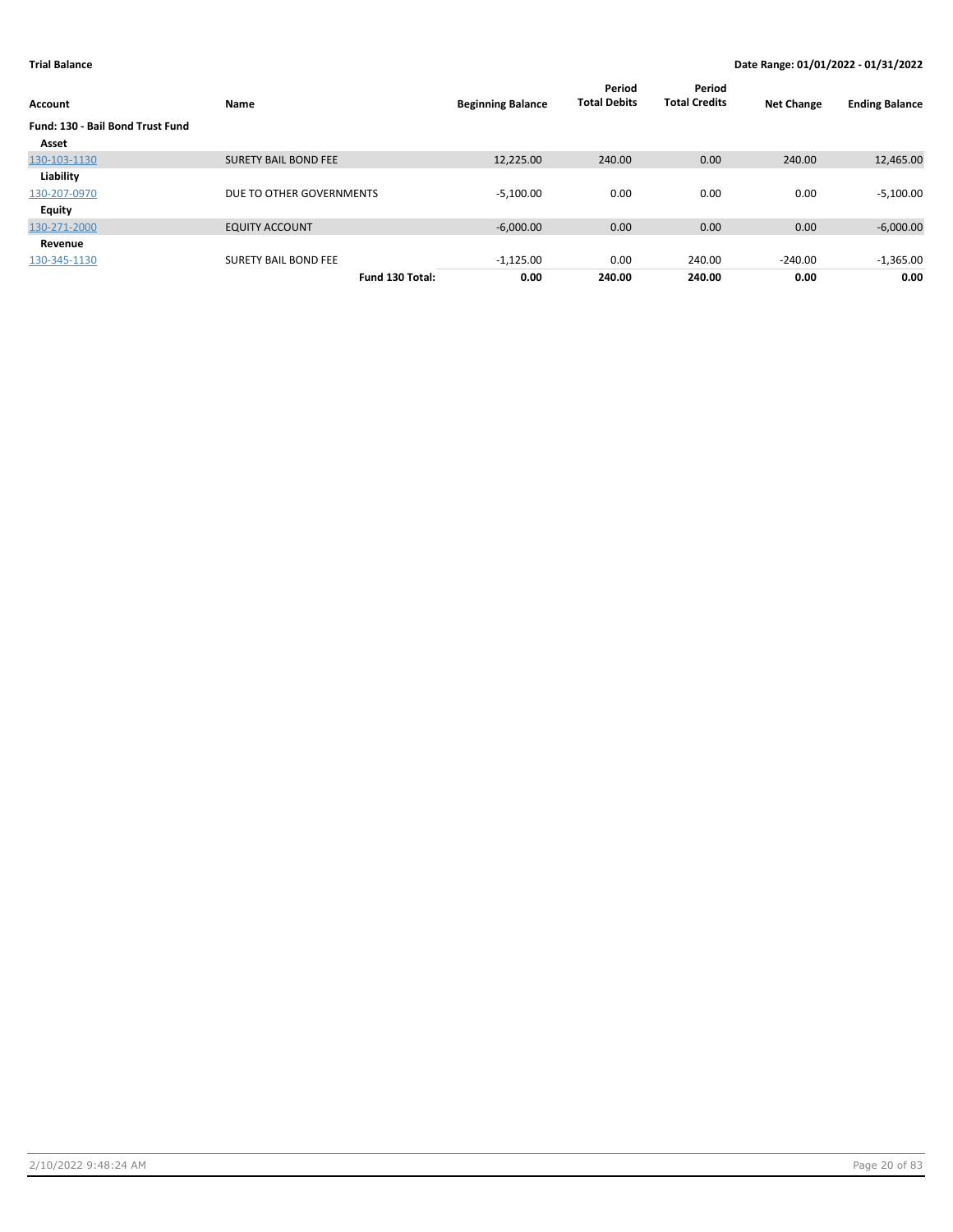| Account                                    | Name                   |                 | <b>Beginning Balance</b> | Period<br><b>Total Debits</b> | Period<br><b>Total Credits</b> | <b>Net Change</b> | <b>Ending Balance</b> |
|--------------------------------------------|------------------------|-----------------|--------------------------|-------------------------------|--------------------------------|-------------------|-----------------------|
| Fund: 160 - County Judge Excess Supplement |                        |                 |                          |                               |                                |                   |                       |
| Asset                                      |                        |                 |                          |                               |                                |                   |                       |
| 160-103-1001                               | <b>CLAIM ON CASH</b>   |                 | 14,123.14                | 0.00                          | 180.76                         | $-180.76$         | 13,942.38             |
| Liability                                  |                        |                 |                          |                               |                                |                   |                       |
| 160-102-1000                               | A/P CLEARING           |                 | 0.00                     | 99.52                         | 99.52                          | 0.00              | 0.00                  |
| Equity                                     |                        |                 |                          |                               |                                |                   |                       |
| 160-271-2000                               | <b>EQUITY ACCOUNT</b>  |                 | $-14,884.30$             | 0.00                          | 0.00                           | 0.00              | $-14,884.30$          |
| Expense                                    |                        |                 |                          |                               |                                |                   |                       |
| 160-452-3100                               | <b>OFFICE SUPPLIES</b> |                 | 124.52                   | 0.00                          | 0.00                           | 0.00              | 124.52                |
| 160-452-3110                               | <b>POSTAGE</b>         |                 | 330.49                   | 81.24                         | 0.00                           | 81.24             | 411.73                |
| 160-452-3150                               | <b>COPIER RENTAL</b>   |                 | 306.15                   | 99.52                         | 0.00                           | 99.52             | 405.67                |
|                                            |                        | Fund 160 Total: | 0.00                     | 280.28                        | 280.28                         | 0.00              | 0.00                  |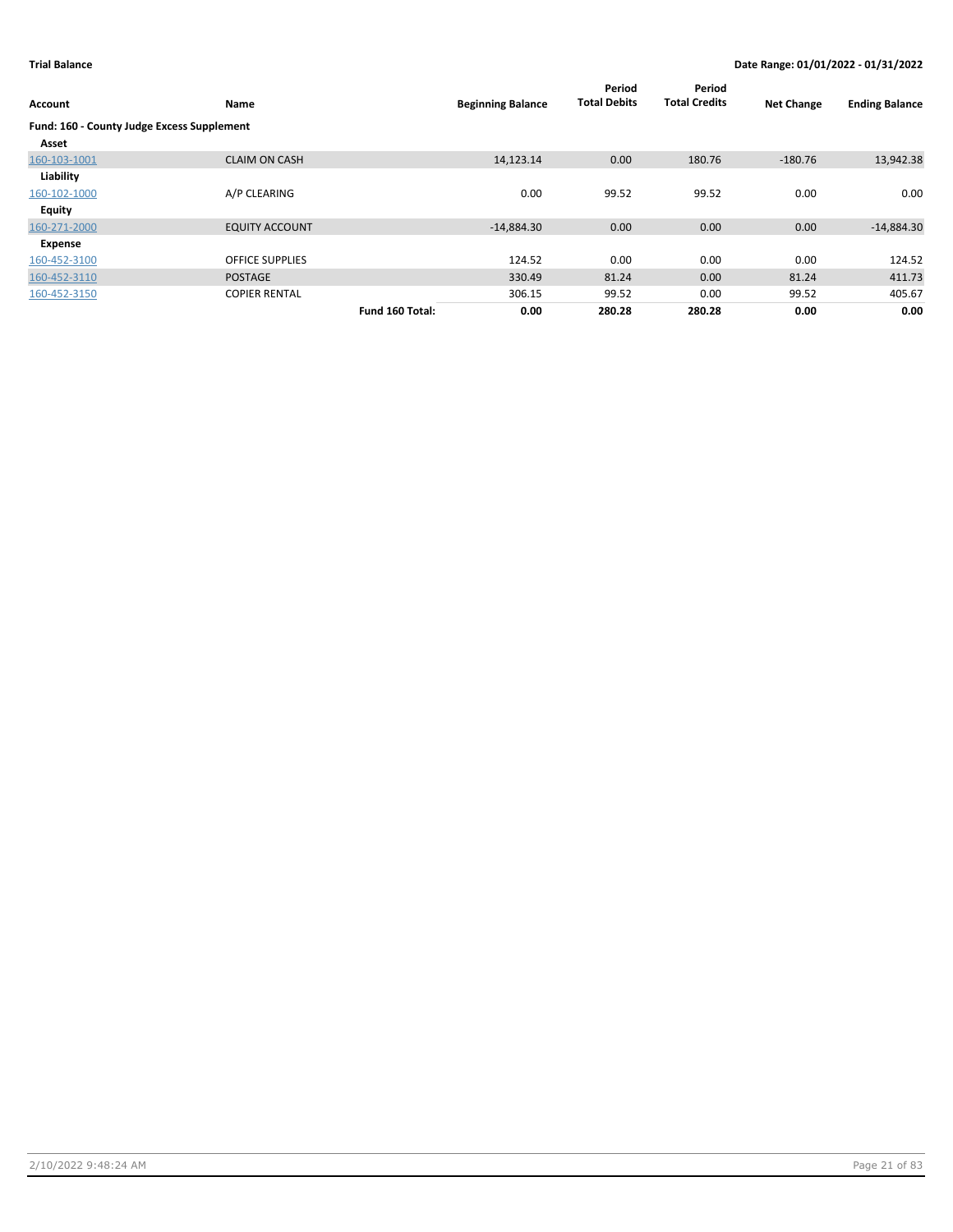| Account                              | Name                     | <b>Beginning Balance</b> | Period<br><b>Total Debits</b> | Period<br><b>Total Credits</b> | <b>Net Change</b> | <b>Ending Balance</b> |
|--------------------------------------|--------------------------|--------------------------|-------------------------------|--------------------------------|-------------------|-----------------------|
| Fund: 161 - Probate Judges Education |                          |                          |                               |                                |                   |                       |
| Asset                                |                          |                          |                               |                                |                   |                       |
| 161-103-1001                         | <b>CLAIM ON CASH</b>     | 6,453.63                 | 0.00                          | 0.00                           | 0.00              | 6,453.63              |
| 161-120-3130                         | DUE FROM OTHER FUNDS     | 145.00                   | 0.00                          | 0.00                           | 0.00              | 145.00                |
| Equity                               |                          |                          |                               |                                |                   |                       |
| 161-271-2000                         | <b>EQUITY ACCOUNT</b>    | $-6,528.63$              | 0.00                          | 0.00                           | 0.00              | $-6,528.63$           |
| Revenue                              |                          |                          |                               |                                |                   |                       |
| 161-340-1310                         | PROBATE JUDGES EDUCATION | $-70.00$                 | 0.00                          | 0.00                           | 0.00              | -70.00                |
|                                      | Fund 161 Total:          | 0.00                     | 0.00                          | 0.00                           | 0.00              | 0.00                  |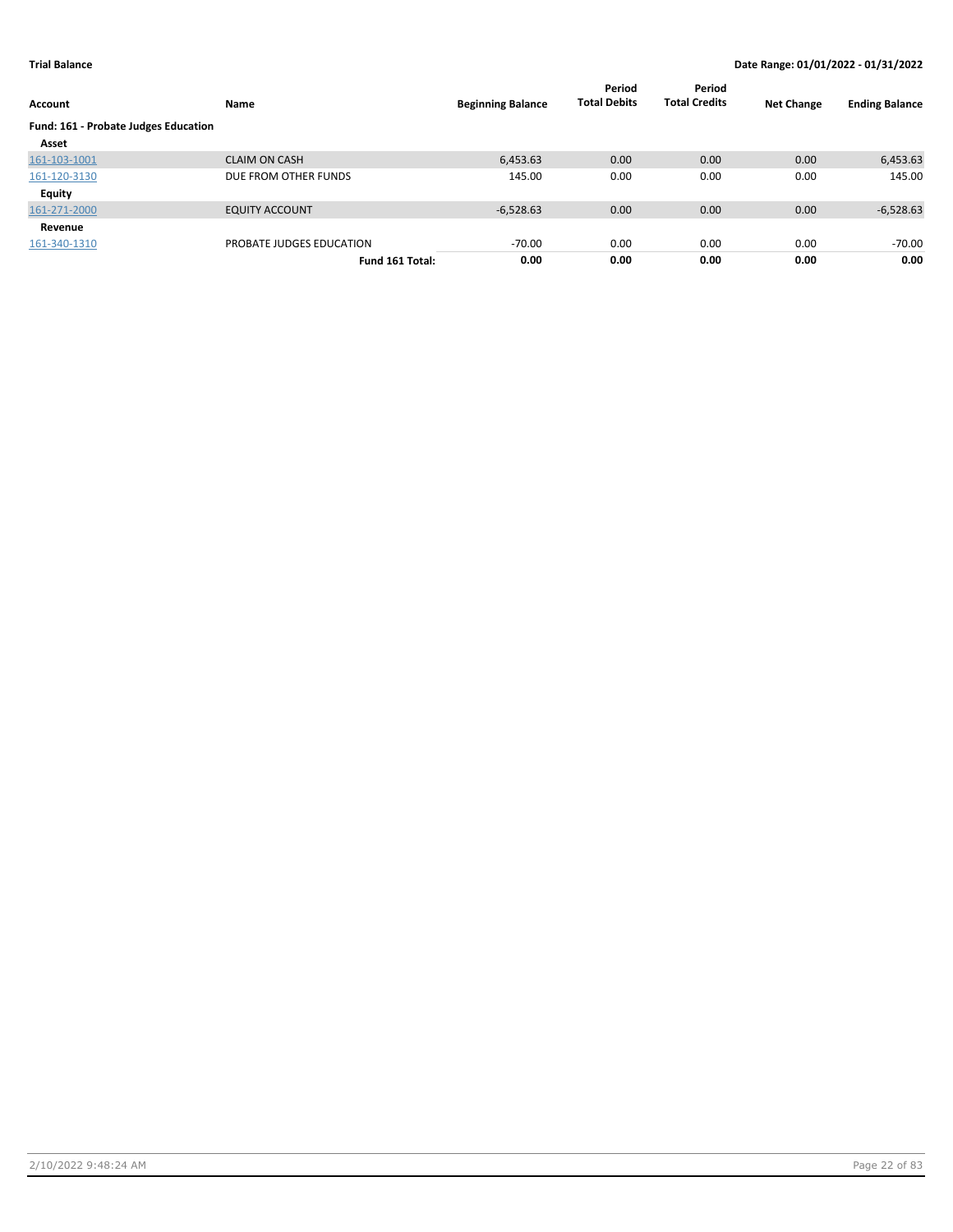|                                               |                                |                          | Period<br><b>Total Debits</b> | Period<br><b>Total Credits</b> |                   |                       |
|-----------------------------------------------|--------------------------------|--------------------------|-------------------------------|--------------------------------|-------------------|-----------------------|
| Account                                       | Name                           | <b>Beginning Balance</b> |                               |                                | <b>Net Change</b> | <b>Ending Balance</b> |
| Fund: 190 - District Clerk Records Management |                                |                          |                               |                                |                   |                       |
| Asset                                         |                                |                          |                               |                                |                   |                       |
| 190-100-1001                                  | PR Claim on Cash               | $-61.83$                 | 0.00                          | 0.00                           | 0.00              | $-61.83$              |
| 190-103-1001                                  | <b>CLAIM ON CASH</b>           | $-666.47$                | 0.00                          | 0.00                           | 0.00              | $-666.47$             |
| 190-120-3130                                  | DUE FROM OTHER FUNDS           | 226.56                   | 0.00                          | 0.00                           | 0.00              | 226.56                |
| Liability                                     |                                |                          |                               |                                |                   |                       |
| 190-200-1500                                  | ACCRUED SALARY PAYABLE         | $-305.58$                | 0.00                          | 0.00                           | 0.00              | $-305.58$             |
| 190-200-1550                                  | <b>ACCRUED FRINGE BENEFITS</b> | $-175.89$                | 0.00                          | 0.00                           | 0.00              | $-175.89$             |
| Equity                                        |                                |                          |                               |                                |                   |                       |
| 190-271-2000                                  | <b>EQUITY ACCOUNT</b>          | 1,639.93                 | 0.00                          | 0.00                           | 0.00              | 1,639.93              |
| Revenue                                       |                                |                          |                               |                                |                   |                       |
| 190-370-1360                                  | DST.CLK.PRES.REC.FEE           | $-819.44$                | 0.00                          | 0.00                           | 0.00              | $-819.44$             |
| Expense                                       |                                |                          |                               |                                |                   |                       |
| 190-450-5720                                  | OFFICE EQUIPMENT               | 162.72                   | 0.00                          | 0.00                           | 0.00              | 162.72                |
|                                               | Fund 190 Total:                | 0.00                     | 0.00                          | 0.00                           | 0.00              | 0.00                  |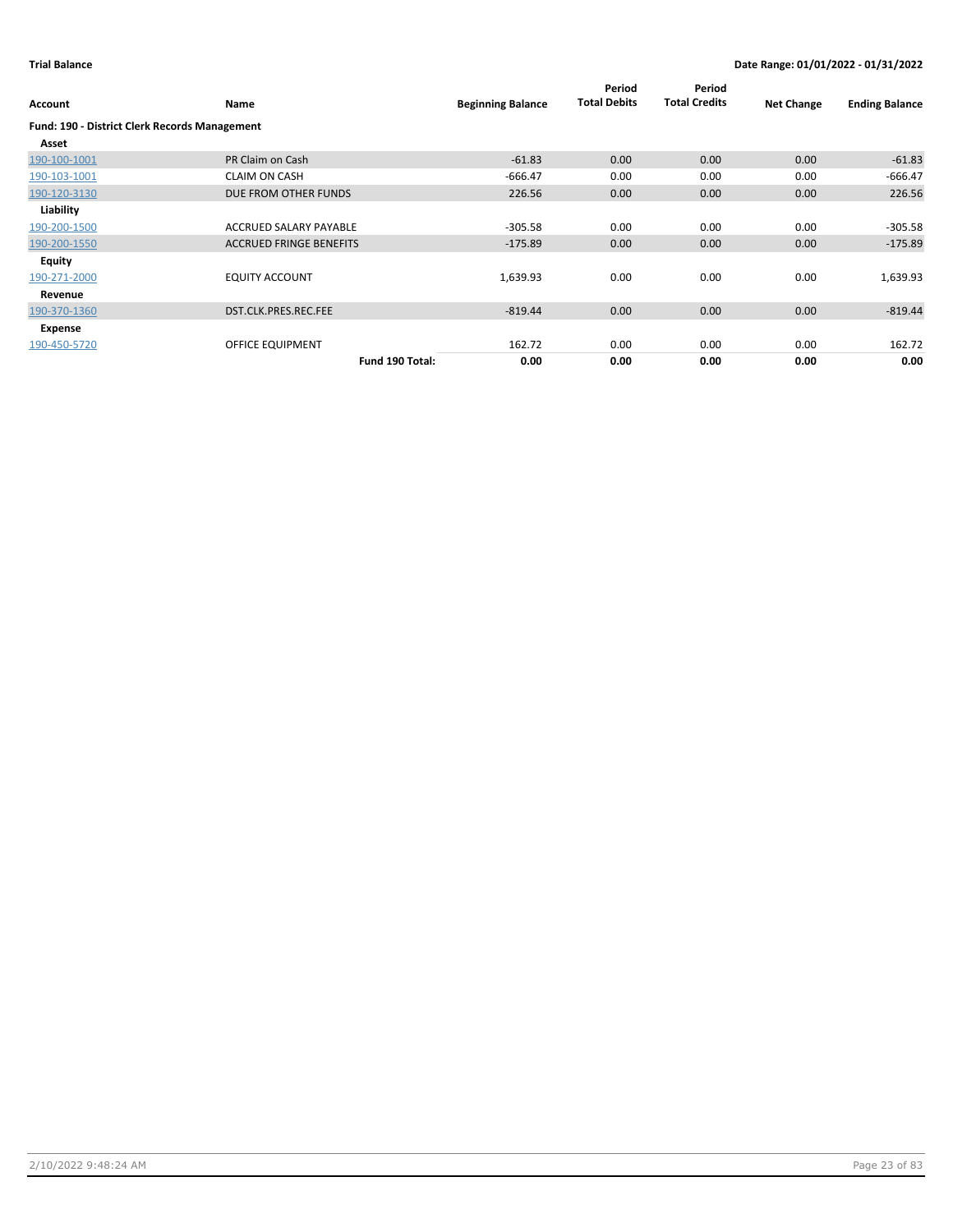| Account                                           | Name                            | <b>Beginning Balance</b> | Period<br><b>Total Debits</b> | Period<br><b>Total Credits</b> | <b>Net Change</b> | <b>Ending Balance</b> |
|---------------------------------------------------|---------------------------------|--------------------------|-------------------------------|--------------------------------|-------------------|-----------------------|
| <b>Fund: 191 - District Court Records Archive</b> |                                 |                          |                               |                                |                   |                       |
| Asset                                             |                                 |                          |                               |                                |                   |                       |
| 191-100-1001                                      | PR Claim on Cash                | 0.00                     | 2,060.34                      | 2,060.34                       | 0.00              | 0.00                  |
| 191-103-1001                                      | Claim On Cash                   | 36,191.63                | 0.00                          | 2,060.34                       | $-2,060.34$       | 34,131.29             |
| 191-120-3130                                      | DUE FROM OTHER FUNDS            | 330.18                   | 0.00                          | 0.00                           | 0.00              | 330.18                |
| Liability                                         |                                 |                          |                               |                                |                   |                       |
| 191-102-1000                                      | A/P CLEARING                    | $-56.34$                 | 0.00                          | 0.00                           | 0.00              | $-56.34$              |
| 191-102-1001                                      | PR AP Clearing                  | 0.00                     | 862.30                        | 862.30                         | 0.00              | 0.00                  |
| 191-200-9000                                      | PAYROLL LIABILITY ACCOUNT       | 0.27                     | 862.30                        | 862.30                         | 0.00              | 0.27                  |
| <b>Equity</b>                                     |                                 |                          |                               |                                |                   |                       |
| 191-271-2000                                      | <b>EQUITY ACCOUNT</b>           | $-40,638.94$             | 0.00                          | 0.00                           | 0.00              | $-40,638.94$          |
| Revenue                                           |                                 |                          |                               |                                |                   |                       |
| 191-370-4500                                      | DISTRICT CT.RECORDS ARCHIVE FEE | $-1,039.54$              | 0.00                          | 0.00                           | 0.00              | $-1,039.54$           |
| Expense                                           |                                 |                          |                               |                                |                   |                       |
| 191-450-1070                                      | <b>SALARY PART-TIME</b>         | 3,883.42                 | 1,562.12                      | 0.00                           | 1,562.12          | 5,445.54              |
| 191-450-2010                                      | SOCIAL SECURITY TAXES           | 239.35                   | 96.44                         | 0.00                           | 96.44             | 335.79                |
| 191-450-2020                                      | <b>GROUP HEALTH INSURANCE</b>   | 573.42                   | 191.14                        | 0.00                           | 191.14            | 764.56                |
| 191-450-2030                                      | <b>RETIREMENT</b>               | 460.58                   | 188.08                        | 0.00                           | 188.08            | 648.66                |
| 191-450-2050                                      | <b>MEDICARE TAX</b>             | 55.97                    | 22.56                         | 0.00                           | 22.56             | 78.53                 |
|                                                   | Fund 191 Total:                 | 0.00                     | 5,845.28                      | 5,845.28                       | 0.00              | 0.00                  |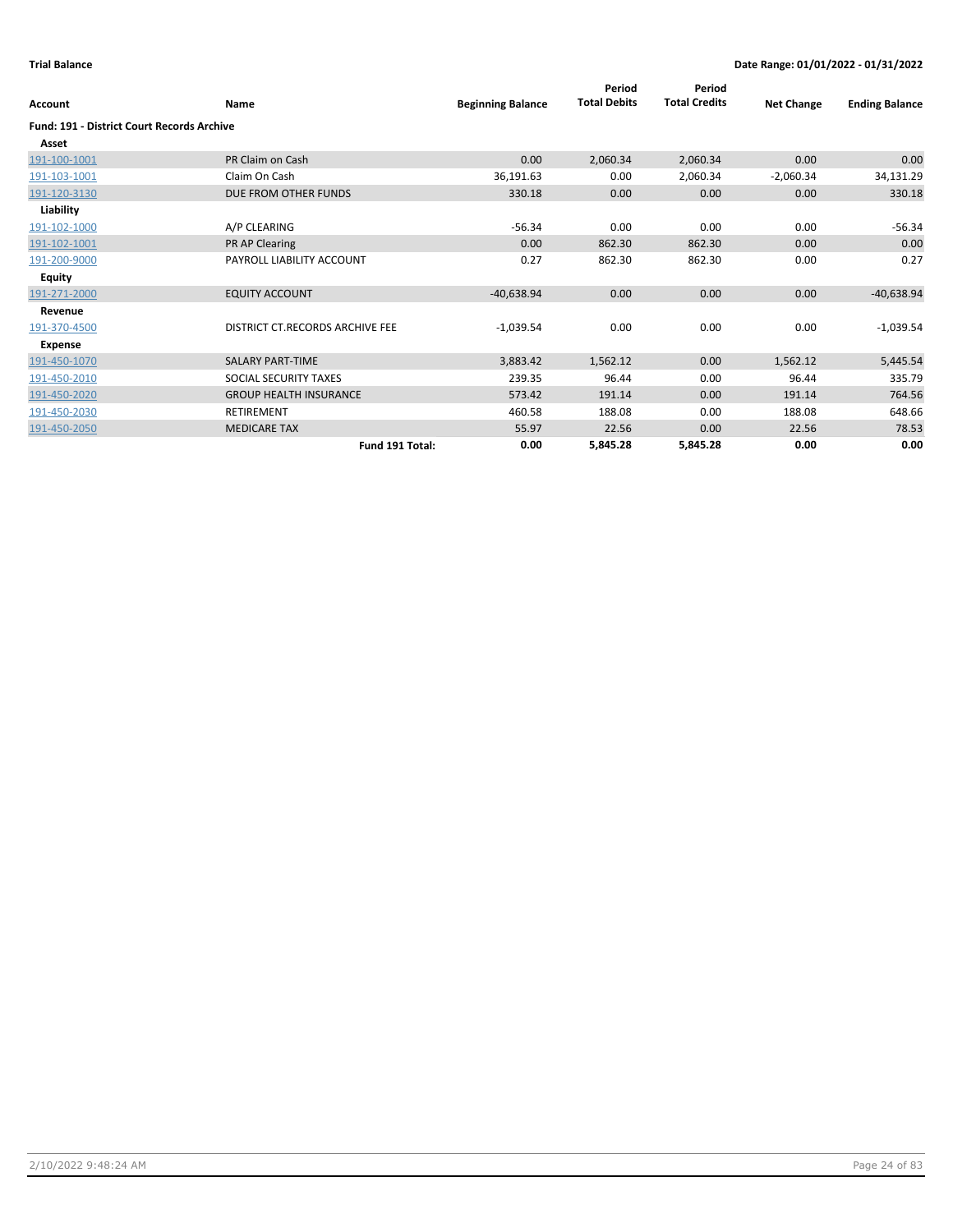|                                                       |                                   |                          | Period              | Period               |                   |                       |
|-------------------------------------------------------|-----------------------------------|--------------------------|---------------------|----------------------|-------------------|-----------------------|
| Account                                               | Name                              | <b>Beginning Balance</b> | <b>Total Debits</b> | <b>Total Credits</b> | <b>Net Change</b> | <b>Ending Balance</b> |
| Fund: 192 - District Clerk Co.& Dist.Court Technology |                                   |                          |                     |                      |                   |                       |
| Asset                                                 |                                   |                          |                     |                      |                   |                       |
| 192-103-1001                                          | Claim On Cash                     | 4.654.17                 | 0.00                | 0.00                 | 0.00              | 4,654.17              |
| 192-120-3130                                          | DUE FROM OTHER FUNDS              | 48.67                    | 0.00                | 0.00                 | 0.00              | 48.67                 |
| <b>Equity</b>                                         |                                   |                          |                     |                      |                   |                       |
| 192-271-2000                                          | <b>EQUITY ACCOUNT</b>             | $-4,562.20$              | 0.00                | 0.00                 | 0.00              | $-4,562.20$           |
| Revenue                                               |                                   |                          |                     |                      |                   |                       |
| 192-370-4400                                          | DST.CLK.CO.&DST.CT.TECHNOLOGY FEE | $-140.64$                | 0.00                | 0.00                 | 0.00              | $-140.64$             |
|                                                       | Fund 192 Total:                   | 0.00                     | 0.00                | 0.00                 | 0.00              | 0.00                  |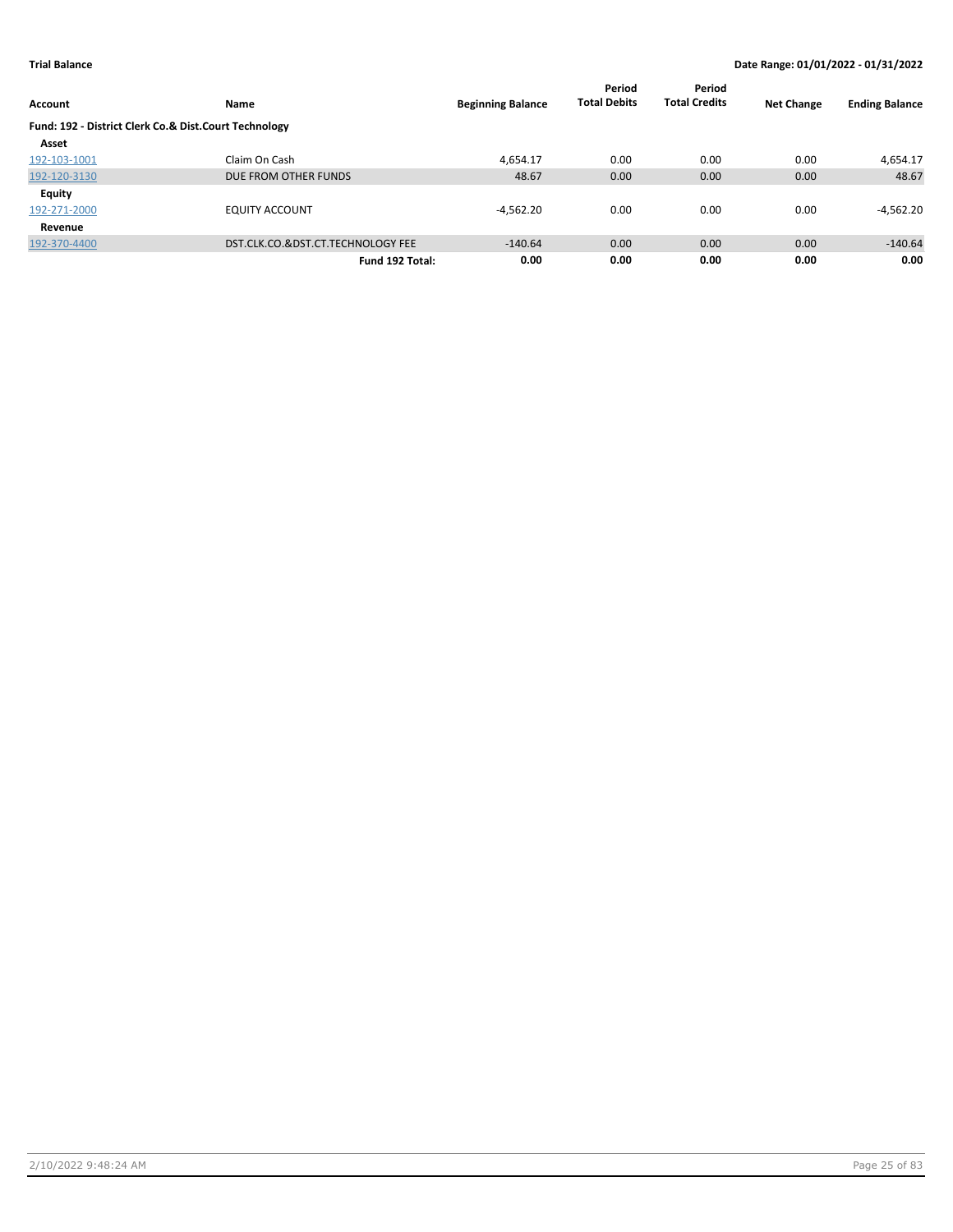|                                                              |                                     |                          | Period              | Period               |                   |                       |
|--------------------------------------------------------------|-------------------------------------|--------------------------|---------------------|----------------------|-------------------|-----------------------|
| <b>Account</b>                                               | Name                                | <b>Beginning Balance</b> | <b>Total Debits</b> | <b>Total Credits</b> | <b>Net Change</b> | <b>Ending Balance</b> |
| <b>Fund: 193 - District Clerk Court Records Preservation</b> |                                     |                          |                     |                      |                   |                       |
| Asset                                                        |                                     |                          |                     |                      |                   |                       |
| 193-103-1001                                                 | Claim on Cash                       | 42.910.47                | 0.00                | 0.00                 | 0.00              | 42,910.47             |
| 193-120-3130                                                 | DUE FROM OTHER FUNDS                | 270.35                   | 0.00                | 0.00                 | 0.00              | 270.35                |
| <b>Equity</b>                                                |                                     |                          |                     |                      |                   |                       |
| 193-271-2000                                                 | <b>EQUITY ACCOUNT</b>               | $-42.310.43$             | 0.00                | 0.00                 | 0.00              | $-42,310.43$          |
| Revenue                                                      |                                     |                          |                     |                      |                   |                       |
| 193-370-1330                                                 | DIST.CLK.COURT RECORDS PRESERVATION | $-870.39$                | 0.00                | 0.00                 | 0.00              | $-870.39$             |
|                                                              | Fund 193 Total:                     | 0.00                     | 0.00                | 0.00                 | 0.00              | 0.00                  |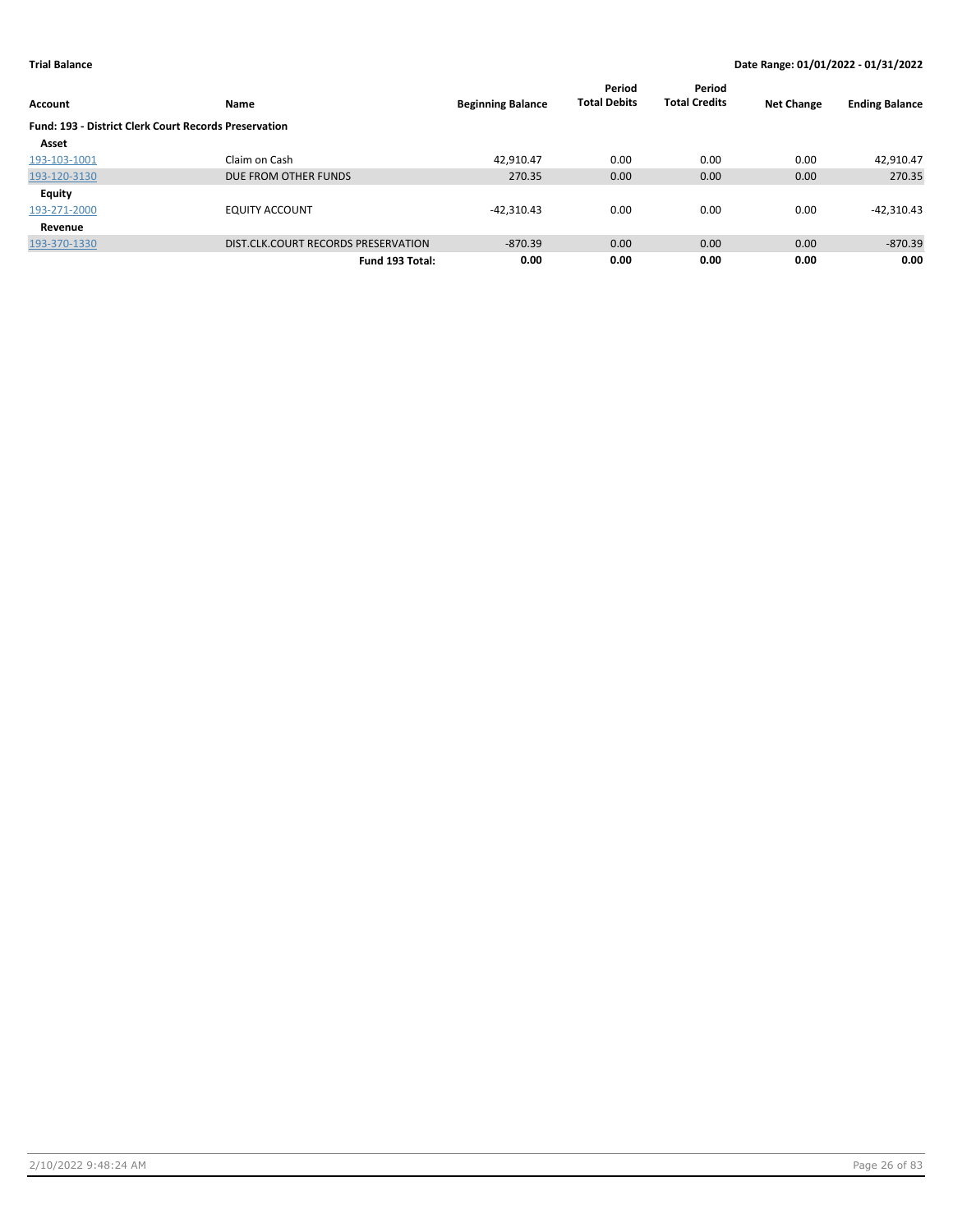| <b>Account</b>                                      | Name                           | <b>Beginning Balance</b> | Period<br><b>Total Debits</b> | Period<br><b>Total Credits</b> | <b>Net Change</b> | <b>Ending Balance</b> |
|-----------------------------------------------------|--------------------------------|--------------------------|-------------------------------|--------------------------------|-------------------|-----------------------|
| <b>Fund: 200 - County Offices Records Mangement</b> |                                |                          |                               |                                |                   |                       |
| Asset                                               |                                |                          |                               |                                |                   |                       |
| 200-100-1001                                        | PR Claim on Cash               | $-79.48$                 | 0.00                          | 0.00                           | 0.00              | $-79.48$              |
| 200-103-1001                                        | <b>CLAIM ON CASH</b>           | 75,168.22                | 0.00                          | 222.19                         | $-222.19$         | 74,946.03             |
| 200-120-3130                                        | DUE FROM OTHER FUNDS           | 8,950.79                 | 0.00                          | 0.00                           | 0.00              | 8,950.79              |
| Liability                                           |                                |                          |                               |                                |                   |                       |
| 200-102-1000                                        | A/P CLEARING                   | 0.00                     | 222.19                        | 222.19                         | 0.00              | 0.00                  |
| Equity                                              |                                |                          |                               |                                |                   |                       |
| 200-271-2000                                        | <b>EQUITY ACCOUNT</b>          | $-75,006.35$             | 0.00                          | 0.00                           | 0.00              | $-75,006.35$          |
| Revenue                                             |                                |                          |                               |                                |                   |                       |
| 200-370-1350                                        | <b>CO.OFFICE REC.MNGMT.FEE</b> | $-9,555.47$              | 0.00                          | 0.00                           | 0.00              | $-9,555.47$           |
| Expense                                             |                                |                          |                               |                                |                   |                       |
| 200-449-2040                                        | <b>WORKERS COMPENSATION</b>    | 11.14                    | 0.00                          | 0.00                           | 0.00              | 11.14                 |
| 200-449-3500                                        | <b>RECORDS DISPOSAL</b>        | 511.15                   | 222.19                        | 0.00                           | 222.19            | 733.34                |
|                                                     | Fund 200 Total:                | 0.00                     | 444.38                        | 444.38                         | 0.00              | 0.00                  |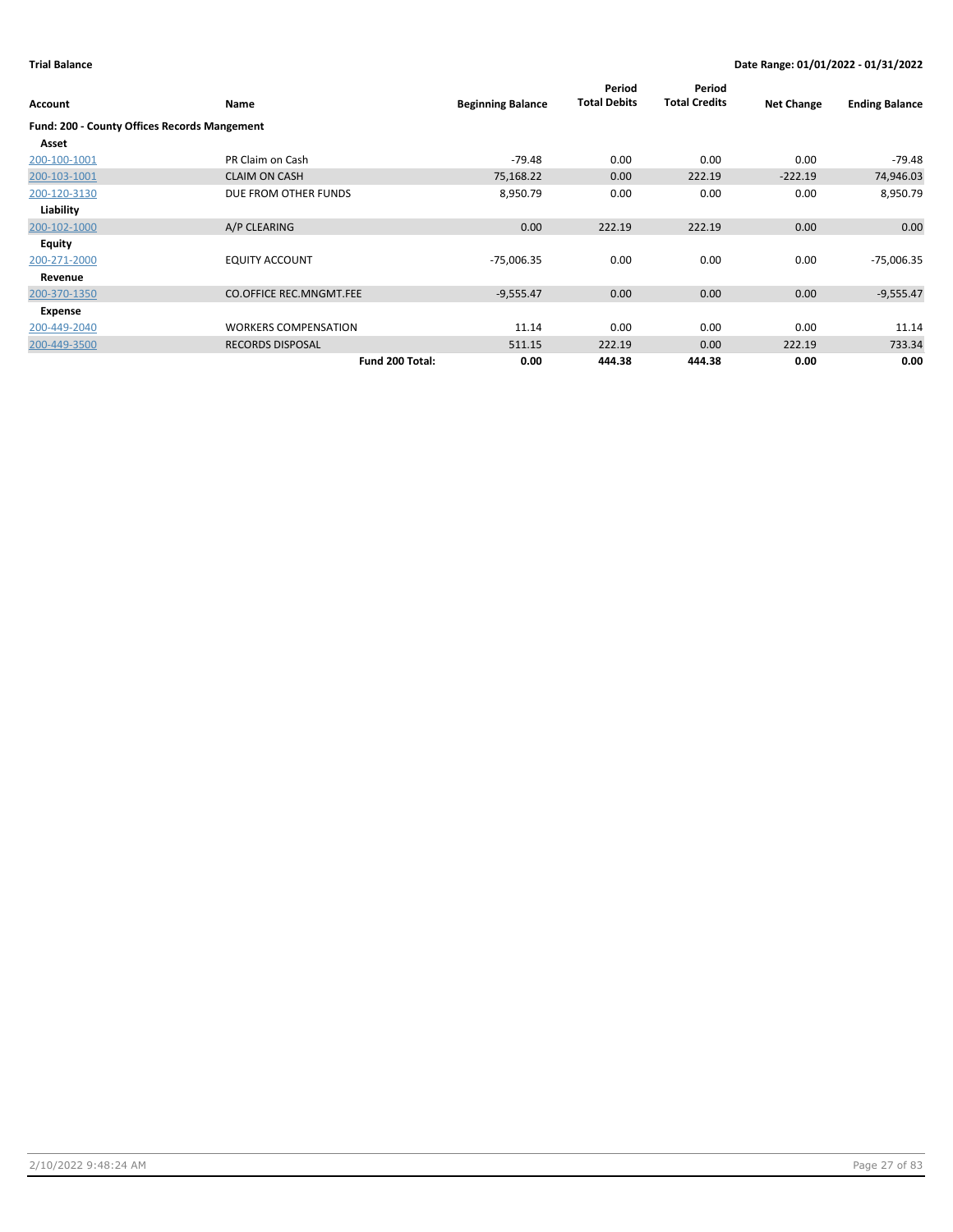|                              |                                       |                          | Period              | Period               |                   |                       |
|------------------------------|---------------------------------------|--------------------------|---------------------|----------------------|-------------------|-----------------------|
| Account                      | Name                                  | <b>Beginning Balance</b> | <b>Total Debits</b> | <b>Total Credits</b> | <b>Net Change</b> | <b>Ending Balance</b> |
| Fund: 210 - Road & Bridge #1 |                                       |                          |                     |                      |                   |                       |
| Asset                        |                                       |                          |                     |                      |                   |                       |
| 210-100-1001                 | PR Claim on Cash                      | $-2,249.63$              | 28,181.37           | 28,181.37            | 0.00              | $-2,249.63$           |
| 210-103-1001                 | <b>CLAIM ON CASH</b>                  | 352,610.54               | 284,168.97          | 43,587.32            | 240,581.65        | 593,192.19            |
| 210-103-1750                 | <b>TEXPOOL</b>                        | 18,342.26                | 0.00                | 0.00                 | 0.00              | 18,342.26             |
| 210-120-3110                 | <b>TAXES RECEIVABLE</b>               | 41,787.21                | 0.00                | 0.00                 | 0.00              | 41,787.21             |
| 210-120-3120                 | DUE FROM OTHER GOVERNMENTS            | 12,077.14                | 0.00                | 0.00                 | 0.00              | 12,077.14             |
| 210-120-3130                 | DUE FROM OTHER FUNDS                  | 6,383.52                 | 0.00                | 0.00                 | 0.00              | 6,383.52              |
| 210-120-3150                 | <b>INVENTORY ASSEST</b>               | 11,000.82                | 0.00                | 0.00                 | 0.00              | 11,000.82             |
| Liability                    |                                       |                          |                     |                      |                   |                       |
| 210-102-1000                 | A/P CLEARING                          | 0.00                     | 15,405.95           | 15,405.95            | 0.00              | 0.00                  |
| 210-102-1001                 | PR AP Clearing                        | 0.00                     | 15,945.07           | 15,945.07            | 0.00              | 0.00                  |
| 210-200-1500                 | <b>ACCRUED SALARY PAYABLE</b>         | $-13,309.78$             | 0.00                | 0.00                 | 0.00              | $-13,309.78$          |
| 210-200-1550                 | <b>ACCRUED FRINGE BENEFITS</b>        | $-6,659.82$              | 0.00                | 0.00                 | 0.00              | $-6,659.82$           |
| 210-200-2000                 | DEFERRED TAX REVENUE                  | $-38,554.24$             | 0.00                | 0.00                 | 0.00              | $-38,554.24$          |
| 210-200-9000                 | Payroll Liability Account             | $-32.64$                 | 15,945.07           | 15,945.07            | 0.00              | $-32.64$              |
| Equity                       |                                       |                          |                     |                      |                   |                       |
| 210-271-2000                 | <b>EQUITY ACCOUNT</b>                 | $-340,819.14$            | 0.00                | 0.00                 | 0.00              | $-340,819.14$         |
| Revenue                      |                                       |                          |                     |                      |                   |                       |
| 210-310-1100                 | <b>CURRENT TAXES</b>                  | $-109,057.44$            | 0.00                | 249,171.84           | $-249,171.84$     | -358,229.28           |
| 210-310-1200                 | <b>DELINQUENT TAXES</b>               | $-7,688.25$              | 0.00                | 2,329.99             | $-2,329.99$       | $-10,018.24$          |
| 210-318-1210                 | PAY N LIEU TAX/UPPER TRINITY          | $-442.12$                | 0.00                | 0.00                 | 0.00              | $-442.12$             |
| 210-318-1600                 | <b>SALES TAX REVENUES</b>             | $-20,340.42$             | 0.00                | 6,518.41             | $-6,518.41$       | $-26,858.83$          |
| 210-321-2000                 | CAR REGISTRATION/SALES TAX            | 0.00                     | 0.00                | 21,259.98            | $-21,259.98$      | $-21,259.98$          |
| 210-321-3000                 | COUNTY'S ADDITIONAL \$10              | $-15,089.39$             | 0.00                | 4,724.08             | $-4,724.08$       | $-19,813.47$          |
| 210-330-2200                 | <b>CTIF GRANT</b>                     | $-25,600.00$             | 0.00                | 0.00                 | 0.00              | $-25,600.00$          |
| 210-350-4030                 | <b>COUNTY CLERK FINES</b>             | $-781.90$                | 0.00                | 0.00                 | 0.00              | $-781.90$             |
| 210-350-4500                 | <b>DISTRICT CLERK FINES</b>           | $-2,655.12$              | 0.00                | 0.00                 | 0.00              | $-2,655.12$           |
| 210-350-4570                 | J. P. #3 FINES                        | $-530.19$                | 0.00                | 0.00                 | 0.00              | $-530.19$             |
| 210-360-1000                 | <b>INTEREST EARNINGS</b>              | $-8.36$                  | 0.00                | 0.00                 | 0.00              | $-8.36$               |
| 210-370-1200                 | STATE LATERAL ROAD                    | $-8,422.07$              | 0.00                | 0.00                 | 0.00              | $-8,422.07$           |
| 210-370-1250                 | TDT WEIGHT FEES                       | $-10,801.42$             | 0.00                | 0.00                 | 0.00              | $-10,801.42$          |
| 210-370-1300                 | <b>REFUNDS &amp; MISCELLANEOUS</b>    | 0.00                     | 0.00                | 124.67               | $-124.67$         | $-124.67$             |
| 210-370-1420                 | <b>CULVERT PERMITTING PROCESS</b>     | $-80.00$                 | 0.00                | 40.00                | $-40.00$          | $-120.00$             |
| <b>Expense</b>               |                                       |                          |                     |                      |                   |                       |
| 210-621-1010                 | SALARY ELECTED OFFICIAL               | 17,537.24                | 5,010.64            | 0.00                 | 5,010.64          | 22,547.88             |
| 210-621-1030                 | SALARY FOREMAN                        | 9,056.66                 | 2,573.83            | 0.00                 | 2,573.83          | 11,630.49             |
| 210-621-1060                 | <b>SALARY PRECINCT EMPLOYEES</b>      | 32,095.61                | 9,514.27            | 0.00                 | 9,514.27          | 41,609.88             |
| 210-621-2010                 | SOCIAL SECURITY TAXES                 | 3,494.64                 | 1,024.33            | 0.00                 | 1,024.33          | 4,518.97              |
| 210-621-2020                 | <b>GROUP HEALTH INSURANCE</b>         | 17,737.28                | 7,760.06            | 0.00                 | 7,760.06          | 25,497.34             |
| 210-621-2030                 | RETIREMENT                            | 6,960.65                 | 2,058.67            | 0.00                 | 2,058.67          | 9,019.32              |
| 210-621-2040                 | <b>WORKERS COMPENSATION</b>           | 2,486.37                 | 0.00                | 0.00                 | 0.00              | 2,486.37              |
| 210-621-2050                 | <b>MEDICARE TAX</b>                   | 817.30                   | 239.57              | 0.00                 | 239.57            | 1,056.87              |
| 210-621-3140                 | <b>EMPLOYEE PHYSICALS/DOT TESTING</b> | 160.00                   | 0.00                | 0.00                 | 0.00              | 160.00                |
| 210-621-3400                 | <b>SHOP SUPPLIES</b>                  | 1,528.27                 | 561.13              | 0.00                 | 561.13            | 2,089.40              |
| 210-621-3410                 | R&B MAT. ROCK & GRAVEL                | 24,121.58                | 11,445.15           | 0.00                 | 11,445.15         | 35,566.73             |
| 210-621-3430                 | R&B MAT. HARDWARE & LUMBER            | 1,257.33                 | 0.00                | 0.00                 | 0.00              | 1,257.33              |
| 210-621-4060                 | TAX APPRAISAL DISTRICT                | 9,342.20                 | 0.00                | 0.00                 | 0.00              | 9,342.20              |
| 210-621-4210                 | INTERNET                              | 170.70                   | 56.90               | 0.00                 | 56.90             | 227.60                |
| 210-621-4270                 | OUT OF COUNTY TRAVEL/TRAINING         | 1,545.00                 | 0.00                | 0.00                 | 0.00              | 1,545.00              |
| 210-621-4400                 | UTILITY ELECTRICITY                   | 237.75                   | 135.60              | 0.00                 | 135.60            | 373.35                |
| 210-621-4420                 | UTILITY WATER                         | 37.89                    | 18.79               | 0.00                 | 18.79             | 56.68                 |
| 210-621-4430                 | <b>TRASH PICKUP</b>                   | 210.00                   | 70.00               | 0.00                 | 70.00             | 280.00                |
| 210-621-4500                 | <b>R&amp;M BUILDING</b>               | 134.91                   | 0.00                | 0.00                 | 0.00              | 134.91                |
| 210-621-4570                 | R&M MACHINERY GAS & OIL               | 8,372.95                 | 2,635.50            | 0.00                 | 2,635.50          | 11,008.45             |
| 210-621-4580                 | <b>R&amp;M MACHINERY PARTS</b>        | 11,403.56                | 82.88               | 0.00                 | 82.88             | 11,486.44             |
| 210-621-4590                 | R&M MACH. TIRES & TUBES               | 1,005.00                 | 150.00              | 0.00                 | 150.00            | 1,155.00              |
| 210-621-4600                 | EQUIPMENT RENTAL/LEASE                | 7,986.55                 | 0.00                | 0.00                 | 0.00              | 7,986.55              |
| 210-621-4820                 | <b>INSURANCE</b>                      | 3,221.00                 | 0.00                | 0.00                 | 0.00              | 3,221.00              |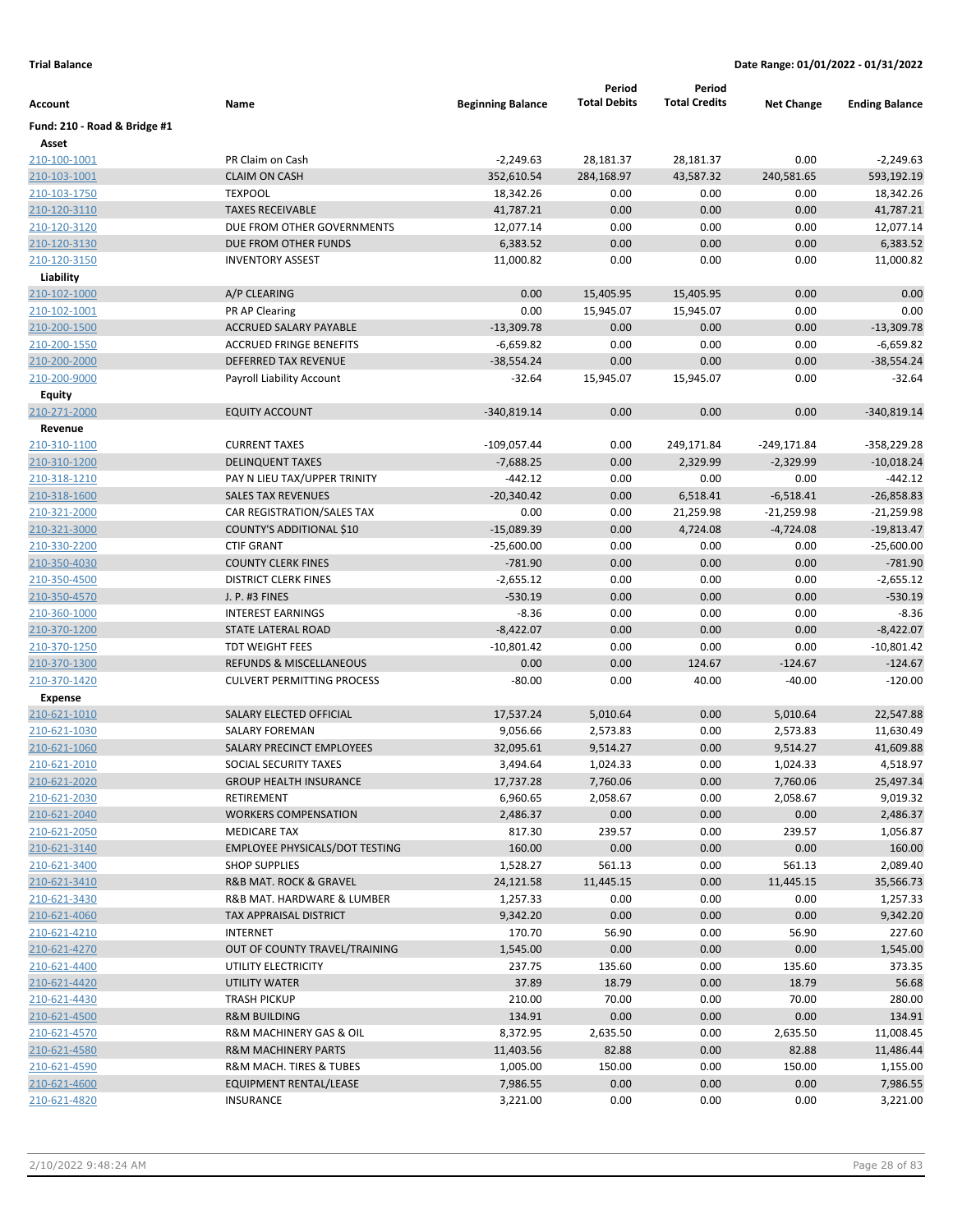| Account      | Name                      | <b>Beginning Balance</b> | Period<br><b>Total Debits</b> | Period<br><b>Total Credits</b> | <b>Net Change</b> | <b>Ending Balance</b> |
|--------------|---------------------------|--------------------------|-------------------------------|--------------------------------|-------------------|-----------------------|
| 210-621-4910 | SOIL & WATER CONSERVATION | 0.00                     | 250.00                        | 0.00                           | 250.00            | 250.00                |
|              | Fund 210 Total:           | 0.00                     | 403.233.75                    | 403.233.75                     | 0.00              | 0.00                  |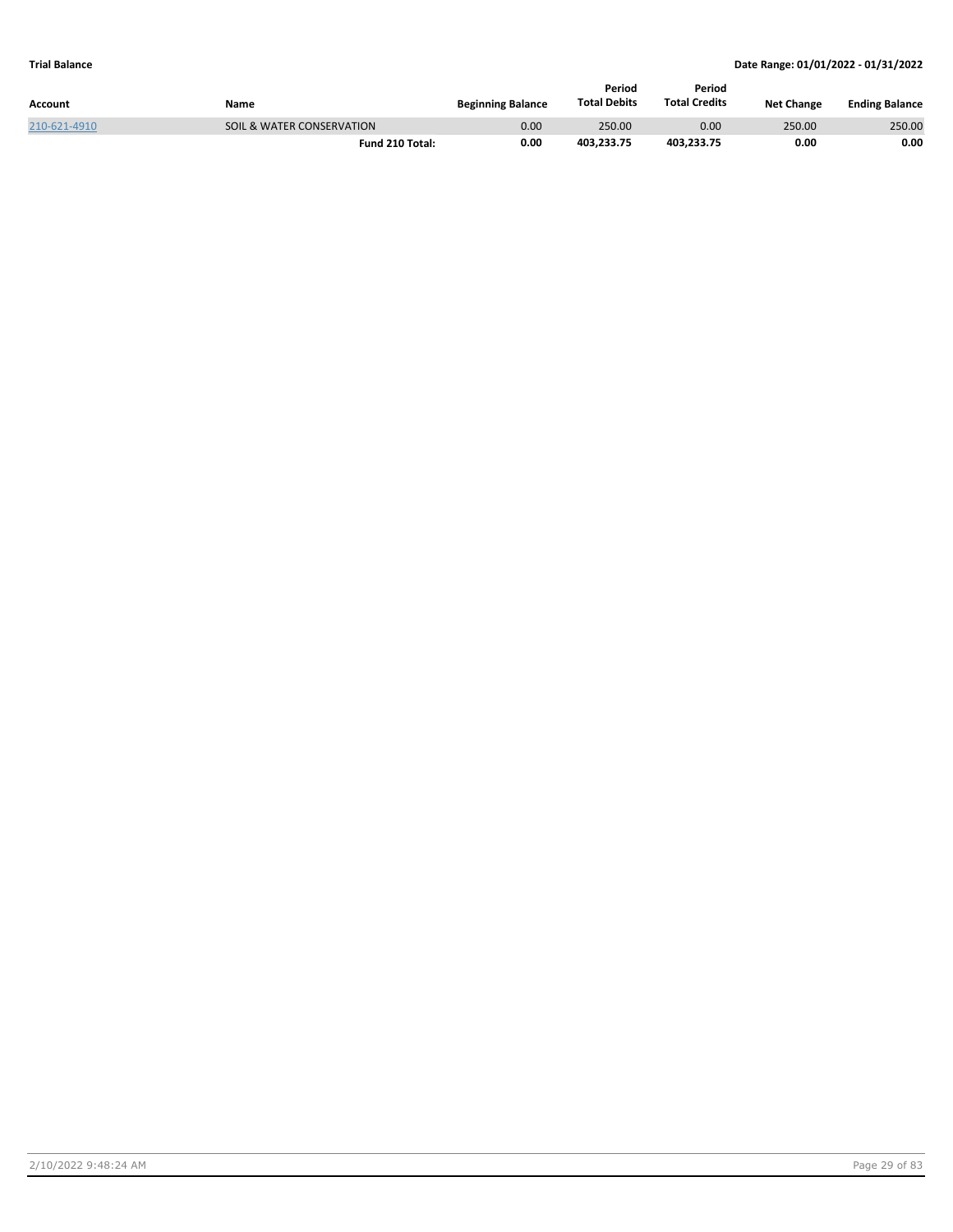|                              |                                                       |                           | Period                  | Period                 |                    |                           |
|------------------------------|-------------------------------------------------------|---------------------------|-------------------------|------------------------|--------------------|---------------------------|
| Account                      | Name                                                  | <b>Beginning Balance</b>  | <b>Total Debits</b>     | <b>Total Credits</b>   | <b>Net Change</b>  | <b>Ending Balance</b>     |
| Fund: 220 - Road & Bridge #2 |                                                       |                           |                         |                        |                    |                           |
| Asset                        | PR Claim on Cash                                      |                           |                         |                        |                    |                           |
| 220-100-1001<br>220-103-1001 | <b>CLAIM ON CASH</b>                                  | $-2,924.06$<br>246,479.86 | 37,891.15<br>331,025.96 | 37,891.15<br>81,999.12 | 0.00<br>249,026.84 | $-2,924.06$<br>495,506.70 |
| 220-103-1750                 | <b>TEXPOOL</b>                                        | 262,330.50                | 0.00                    | 0.00                   | 0.00               | 262,330.50                |
| 220-120-3110                 | <b>TAXES RECEIVABLE</b>                               | 48,159.20                 | 0.00                    | 0.00                   | 0.00               | 48,159.20                 |
| 220-120-3120                 | DUE FROM OTHER GOVERNMENTS                            | 13,600.01                 | 0.00                    | 0.00                   | 0.00               | 13,600.01                 |
| 220-120-3130                 | DUE FROM OTHER FUNDS                                  | 7,435.97                  | 0.00                    | 0.00                   | 0.00               | 7,435.97                  |
| 220-120-3150                 | <b>INVENTORY ASSEST</b>                               | 21,044.05                 | 0.00                    | 0.00                   | 0.00               | 21,044.05                 |
| Liability                    |                                                       |                           |                         |                        |                    |                           |
| 220-102-1000                 | A/P CLEARING                                          | 0.00                      | 44,107.97               | 44,107.97              | 0.00               | 0.00                      |
| 220-102-1001                 | PR AP Clearing                                        | 0.00                      | 21,050.08               | 21,050.08              | 0.00               | 0.00                      |
| 220-200-1500                 | ACCRUED SALARY PAYABLE                                | $-15,293.17$              | 0.00                    | 0.00                   | 0.00               | $-15,293.17$              |
| 220-200-1550                 | <b>ACCRUED FRINGE BENEFITS</b>                        | $-8,360.25$               | 0.00                    | 0.00                   | 0.00               | $-8,360.25$               |
| 220-200-2000                 | <b>DEFERRED TAX REVENUE</b>                           | $-44,392.56$              | 0.00                    | 0.00                   | 0.00               | $-44,392.56$              |
| 220-200-9000                 | PAYROLL LIABILITY ACCOUNT                             | 0.00                      | 21,050.08               | 21,050.08              | 0.00               | 0.00                      |
| Equity                       |                                                       |                           |                         |                        |                    |                           |
| 220-271-2000                 | <b>EQUITY ACCOUNT</b>                                 | -594,750.65               | 0.00                    | 0.00                   | 0.00               | -594,750.65               |
| Revenue                      |                                                       |                           |                         |                        |                    |                           |
| 220-310-1100                 | <b>CURRENT TAXES</b>                                  | $-127,059.35$             | 0.00                    | 290,302.14             | $-290,302.14$      | $-417,361.49$             |
| 220-310-1200                 | <b>DELINQUENT TAXES</b>                               | $-8,957.32$               | 0.00                    | 2,714.58               | $-2,714.58$        | $-11,671.90$              |
| 220-318-1210                 | PAY N LIEU TAX/UPPER TRINITY                          | $-514.89$                 | 0.00                    | 0.00                   | 0.00               | $-514.89$                 |
| 220-318-1600                 | <b>SALES TAX REVENUES</b>                             | $-23,688.16$              | 0.00                    | 7,591.24               | $-7,591.24$        | $-31,279.40$              |
| 220-321-2000                 | CAR REGISTRATION/SALES TAX                            | 0.00                      | 0.00                    | 24,765.06              | $-24,765.06$       | $-24,765.06$              |
| 220-321-3000                 | COUNTY'S ADDITIONAL \$10                              | $-17,577.09$              | 0.00                    | 5,502.94               | $-5,502.94$        | $-23,080.03$              |
| 220-350-4030                 | <b>COUNTY CLERK FINES</b>                             | $-910.80$                 | 0.00                    | 0.00                   | 0.00               | $-910.80$                 |
| 220-350-4500                 | <b>DISTRICT CLERK FINES</b>                           | $-3,092.88$               | 0.00                    | 0.00                   | 0.00               | $-3,092.88$               |
| 220-350-4570                 | J. P. #3 FINES                                        | $-617.61$                 | 0.00                    | 0.00                   | 0.00               | $-617.61$                 |
| 220-360-1000                 | <b>INTEREST EARNINGS</b>                              | $-24.43$                  | 0.00                    | 0.00                   | 0.00               | $-24.43$                  |
| 220-370-1200                 | STATE LATERAL ROAD                                    | $-9,810.60$               | 0.00                    | 0.00                   | 0.00               | $-9,810.60$               |
| 220-370-1250                 | <b>TDT WEIGHT FEES</b>                                | $-12,582.22$              | 0.00                    | 0.00                   | 0.00               | $-12,582.22$              |
| 220-370-1420                 | <b>CULVERT PERMITTING PROCESS</b>                     | $-100.00$                 | 0.00                    | 100.00                 | $-100.00$          | $-200.00$                 |
| 220-370-1450                 | REIMBURSEMENT OF MATERIALS                            | 0.00                      | 0.00                    | 50.00                  | $-50.00$           | $-50.00$                  |
| <b>Expense</b>               |                                                       |                           |                         |                        |                    |                           |
| 220-622-1010                 | SALARY ELECTED OFFICIAL                               | 17,537.24                 | 5,010.64                | 0.00                   | 5,010.64           | 22,547.88                 |
| 220-622-1030                 | <b>SALARY FOREMAN</b>                                 | 13,803.54                 | 3,324.03                | 0.00                   | 3,324.03           | 17,127.57                 |
| 220-622-1050                 | <b>SALARY SECRETARY</b>                               | 228.00                    | 906.00                  | 0.00                   | 906.00             | 1,134.00                  |
| 220-622-1060                 | <b>SALARY PRECINCT EMPLOYEES</b>                      | 48,148.73                 | 15,085.19               | 0.00                   | 15,085.19          | 63,233.92                 |
| 220-622-2010                 | SOCIAL SECURITY TAXES                                 | 4,718.89                  | 1,434.31                | 0.00                   | 1,434.31           | 6,153.20                  |
| 220-622-2020                 | <b>GROUP HEALTH INSURANCE</b>                         | 26,600.22                 | 8,866.74                | 0.00                   | 8,866.74           | 35,466.96                 |
| 220-622-2030                 | RETIREMENT                                            | 9,454.48                  | 2,928.81                | 0.00                   | 2,928.81           | 12,383.29                 |
| 220-622-2040                 | <b>WORKERS COMPENSATION</b>                           | 2,789.44                  | 0.00                    | 0.00                   | 0.00               | 2,789.44                  |
| 220-622-2050                 | MEDICARE TAX                                          | 1,103.52                  | 335.43                  | 0.00                   | 335.43             | 1,438.95                  |
| 220-622-3400                 | <b>SHOP SUPPLIES</b>                                  | 1,766.44                  | 41.74                   | 0.00                   | 41.74              | 1,808.18<br>40,369.09     |
| 220-622-3410                 | R&B MAT. ROCK & GRAVEL                                | 27,466.20                 | 12,902.89               | 0.00                   | 12,902.89          |                           |
| 220-622-3420                 | <b>R&amp;B MAT. CULVERTS</b>                          | 0.00<br>328.41            | 16,055.84               | 0.00                   | 16,055.84          | 16,055.84                 |
| 220-622-3430                 | R&B MAT. HARDWARE & LUMBER<br>R&B MAT. ASPHALT/RD OIL |                           | 0.00                    | 0.00                   | 0.00               | 328.41                    |
| 220-622-3440<br>220-622-4060 | TAX APPRAISAL DISTRICT                                | 16,495.40<br>10,882.42    | 3,137.52<br>0.00        | 0.00<br>0.00           | 3,137.52<br>0.00   | 19,632.92<br>10,882.42    |
| 220-622-4210                 | <b>INTERNET</b>                                       | 245.85                    | 81.95                   | 0.00                   | 81.95              | 327.80                    |
| 220-622-4270                 | OUT OF COUNTY TRAVEL/TRAINING                         | 88.09                     | 31.23                   | 0.00                   | 31.23              | 119.32                    |
| 220-622-4300                 | <b>BIDS, NOTICES &amp; PERMITS</b>                    | 123.90                    | 0.00                    | 0.00                   | 0.00               | 123.90                    |
| 220-622-4400                 | UTILITY ELECTRICITY                                   | 431.62                    | 137.26                  | 0.00                   | 137.26             | 568.88                    |
| 220-622-4410                 | UTILITY GAS                                           | 230.08                    | 119.92                  | 0.00                   | 119.92             | 350.00                    |
| 220-622-4420                 | UTILITY WATER                                         | 180.21                    | 89.00                   | 0.00                   | 89.00              | 269.21                    |
| 220-622-4500                 | <b>R&amp;M BUILDING</b>                               | 428.46                    | 3.98                    | 0.00                   | 3.98               | 432.44                    |
| 220-622-4570                 | R&M MACHINERY GAS & OIL                               | 18,544.42                 | 7,144.75                | 0.00                   | 7,144.75           | 25,689.17                 |
| 220-622-4580                 | <b>R&amp;M MACHINERY PARTS</b>                        | 24,168.35                 | 4,111.89                | 0.00                   | 4,111.89           | 28,280.24                 |
| 220-622-4590                 | R&M MACH. TIRES & TUBES                               | 2,538.96                  | 0.00                    | 0.00                   | 0.00               | 2,538.96                  |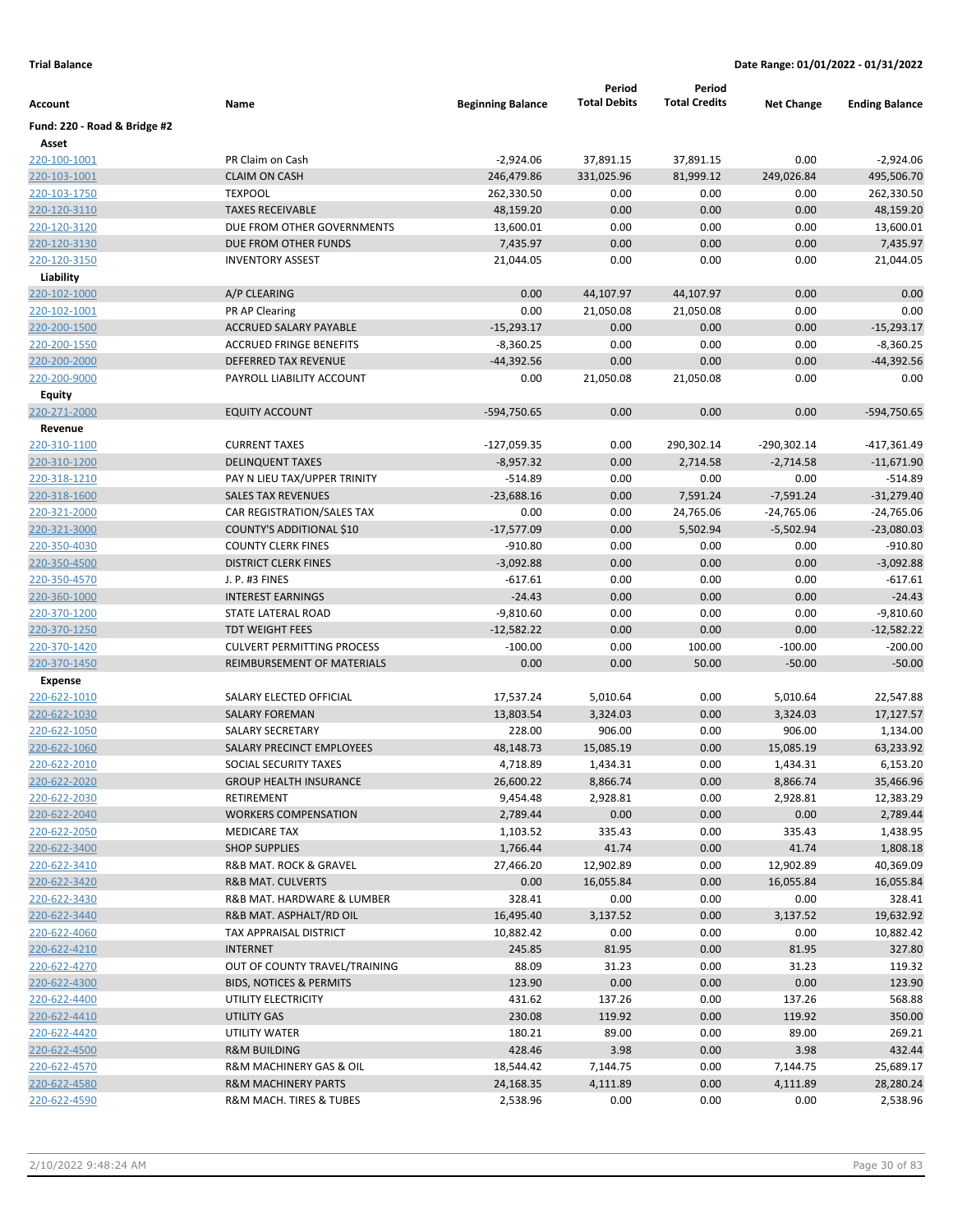|              |                                      |                          | Period              | Period               |                   |                       |
|--------------|--------------------------------------|--------------------------|---------------------|----------------------|-------------------|-----------------------|
| Account      | <b>Name</b>                          | <b>Beginning Balance</b> | <b>Total Debits</b> | <b>Total Credits</b> | <b>Net Change</b> | <b>Ending Balance</b> |
| 220-622-4600 | EQUIPMENT RENTAL/LEASE               | 6,000.00                 | 0.00                | 0.00                 | 0.00              | 6,000.00              |
| 220-622-4820 | <b>INSURANCE</b>                     | 6.362.33                 | 0.00                | 0.00                 | 0.00              | 6.362.33              |
| 220-622-4910 | <b>SOIL &amp; WATER CONSERVATION</b> | 0.00                     | 250.00              | 0.00                 | 250.00            | 250.00                |
| 220-622-5710 | PURCHASE OF MACH./EQUIP              | 30,000.00                | 0.00                | 0.00                 | 0.00              | 30,000.00             |
| 220-622-5711 | PURCHASE OF SMALL EQUIPMENT          | 941.25                   | 0.00                | 0.00                 | 0.00              | 941.25                |
|              | Fund 220 Total:                      | 0.00                     | 537.124.36          | 537.124.36           | 0.00              | 0.00                  |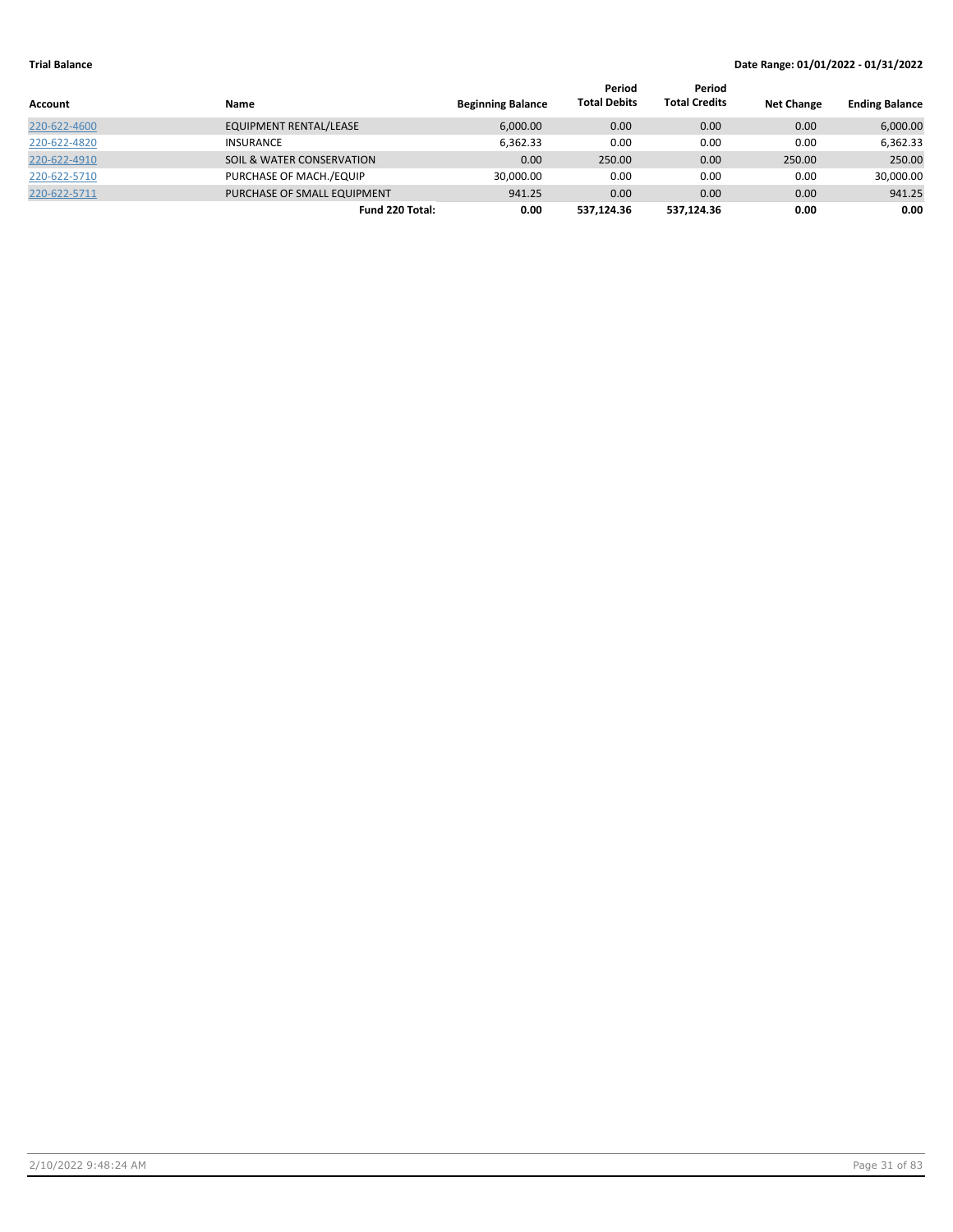|                |                                                   |                 |                          | Period              | Period               |                   |                       |
|----------------|---------------------------------------------------|-----------------|--------------------------|---------------------|----------------------|-------------------|-----------------------|
| <b>Account</b> | Name                                              |                 | <b>Beginning Balance</b> | <b>Total Debits</b> | <b>Total Credits</b> | <b>Net Change</b> | <b>Ending Balance</b> |
|                | Fund: 221 - Raw Water Pipeline Road and Bridge #2 |                 |                          |                     |                      |                   |                       |
| Asset          |                                                   |                 |                          |                     |                      |                   |                       |
| 221-103-1001   | <b>CLAIM ON CASH</b>                              |                 | 4.066.34                 | 0.00                | 0.00                 | 0.00              | 4,066.34              |
| Equity         |                                                   |                 |                          |                     |                      |                   |                       |
| 221-271-2000   | <b>EQUITY ACCOUNT</b>                             |                 | $-4,066.34$              | 0.00                | 0.00                 | 0.00              | $-4,066.34$           |
|                |                                                   | Fund 221 Total: | 0.00                     | 0.00                | 0.00                 | 0.00              | 0.00                  |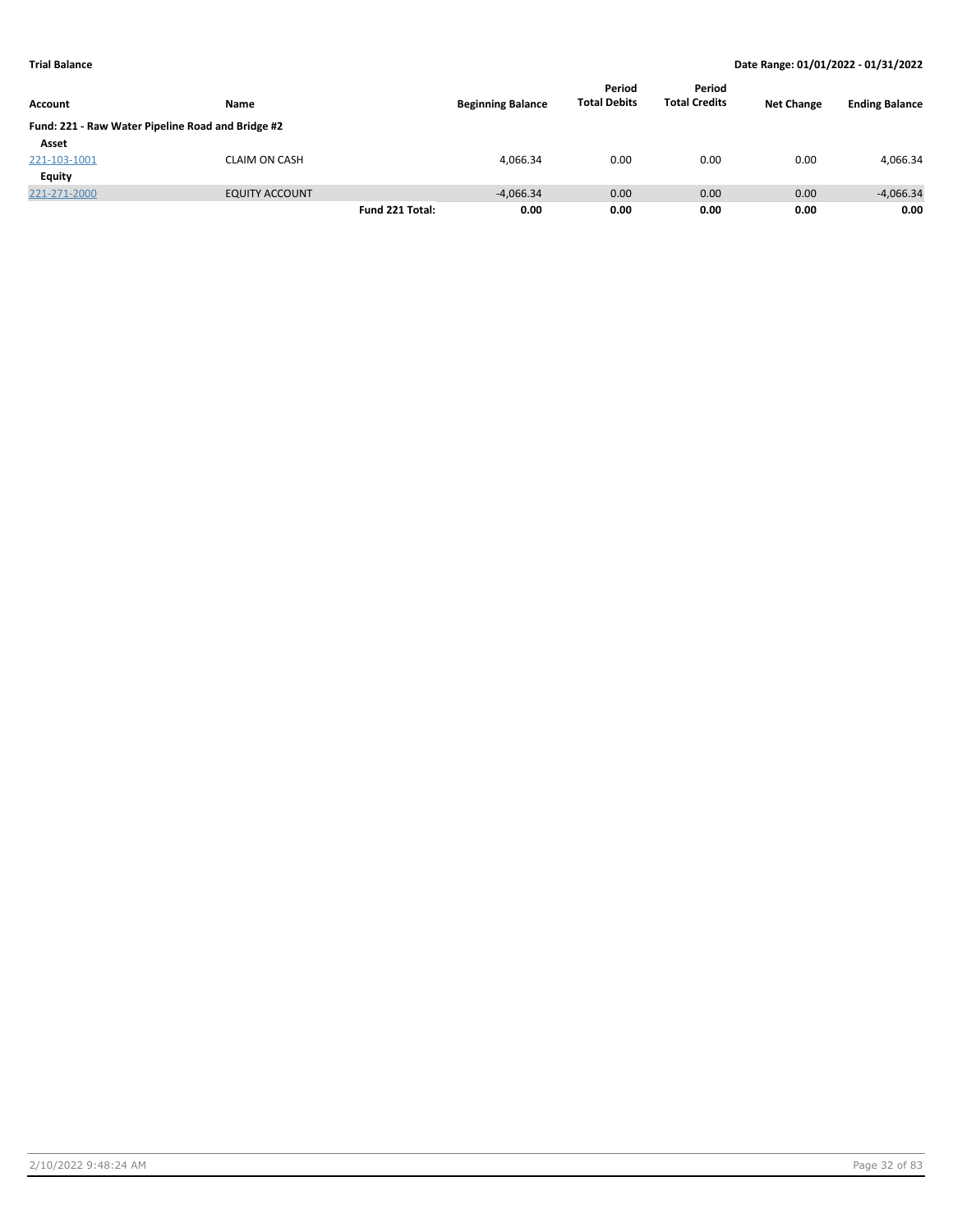|                              |                                                               |                          | Period              | Period               |                   |                           |
|------------------------------|---------------------------------------------------------------|--------------------------|---------------------|----------------------|-------------------|---------------------------|
| Account                      | Name                                                          | <b>Beginning Balance</b> | <b>Total Debits</b> | <b>Total Credits</b> | <b>Net Change</b> | <b>Ending Balance</b>     |
| Fund: 230 - Road & Bridge #3 |                                                               |                          |                     |                      |                   |                           |
| Asset                        |                                                               |                          |                     |                      |                   |                           |
| 230-100-1001                 | PR Claim on Cash                                              | $-2,723.22$              | 41,391.01           | 41,391.01            | 0.00              | $-2,723.22$               |
| 230-103-1001                 | <b>CLAIM ON CASH</b>                                          | 377,769.93               | 496,837.88          | 98,445.59            | 398,392.29        | 776,162.22                |
| 230-103-1750                 | <b>TEXPOOL</b>                                                | 621,617.46               | 0.00                | 0.00                 | 0.00              | 621,617.46                |
| 230-120-3110                 | <b>TAXES RECEIVABLE</b>                                       | 72,242.20                | 0.00                | 0.00                 | 0.00              | 72,242.20                 |
| 230-120-3120                 | DUE FROM OTHER GOVERNMENTS                                    | 21,102.46                | 0.00                | 0.00                 | 0.00              | 21,102.46                 |
| 230-120-3130                 | DUE FROM OTHER FUNDS                                          | 11,153.98                | 0.00                | 0.00                 | 0.00              | 11,153.98                 |
| 230-120-3150                 | <b>INVENTORY ASSEST</b>                                       | 34,871.50                | 0.00                | 0.00                 | 0.00              | 34,871.50                 |
| Liability                    |                                                               |                          |                     |                      |                   |                           |
| 230-102-1000                 | A/P CLEARING                                                  | 0.00                     | 57,054.58           | 57,054.58            | 0.00              | 0.00                      |
| 230-102-1001                 | PR AP Clearing                                                | 0.00                     | 21,412.66           | 21,412.66            | 0.00              | 0.00                      |
| 230-200-1500                 | <b>ACCRUED SALARY PAYABLE</b>                                 | $-19,989.44$             | 0.00                | 0.00                 | 0.00              | $-19,989.44$              |
| 230-200-1550                 | <b>ACCRUED FRINGE BENEFITS</b>                                | $-9,980.79$              | 0.00                | 0.00                 | 0.00              | $-9,980.79$               |
| 230-200-2000                 | DEFERRED TAX REVENUE                                          | $-66,592.61$             | 0.00                | 0.00                 | 0.00              | $-66,592.61$              |
| 230-200-9000                 | Payroll Liability Account<br>SYSTEM ADDED LIABILITY LINE-ITEM | $-160.79$                | 21,412.66           | 21,412.66<br>0.00    | 0.00<br>0.00      | $-160.79$<br>$-26,500.00$ |
| 230-200-9100                 |                                                               | $-26,500.00$             | 0.00                |                      |                   |                           |
| Equity                       | <b>EQUITY ACCOUNT</b>                                         | -1,032,426.12            | 0.00                | 0.00                 | 0.00              | $-1,032,426.12$           |
| 230-271-2000<br>Revenue      |                                                               |                          |                     |                      |                   |                           |
| 230-310-1100                 | <b>CURRENT TAXES</b>                                          | $-190,576.88$            | 0.00                | 435,425.44           | $-435,425.44$     | $-626,002.32$             |
| 230-310-1200                 | <b>DELINQUENT TAXES</b>                                       | $-13,435.13$             | 0.00                | 4,071.63             | $-4,071.63$       | $-17,506.76$              |
| 230-318-1210                 | PAY N LIEU TAX/UPPER TRINITY                                  | $-772.43$                | 0.00                | 0.00                 | 0.00              | $-772.43$                 |
| 230-318-1600                 | <b>SALES TAX REVENUES</b>                                     | $-35,536.77$             | 0.00                | 11,388.31            | $-11,388.31$      | $-46,925.08$              |
| 230-321-2000                 | CAR REGISTRATION/SALES TAX                                    | 0.00                     | 0.00                | 37,147.61            | $-37,147.61$      | $-37,147.61$              |
| 230-321-3000                 | COUNTY'S ADDITIONAL \$10                                      | $-26,365.61$             | 0.00                | 8,254.39             | $-8,254.39$       | $-34,620.00$              |
| 230-330-2200                 | <b>CTIF GRANT</b>                                             | $-28,000.00$             | 0.00                | 0.00                 | 0.00              | $-28,000.00$              |
| 230-350-4030                 | <b>COUNTY CLERK FINES</b>                                     | $-1,366.21$              | 0.00                | 0.00                 | 0.00              | $-1,366.21$               |
| 230-350-4500                 | <b>DISTRICT CLERK FINES</b>                                   | $-4,639.32$              | 0.00                | 0.00                 | 0.00              | $-4,639.32$               |
| 230-350-4570                 | J. P. #3 FINES                                                | $-926.42$                | 0.00                | 0.00                 | 0.00              | $-926.42$                 |
| 230-360-1000                 | <b>INTEREST EARNINGS</b>                                      | $-50.64$                 | 0.00                | 0.00                 | 0.00              | $-50.64$                  |
| 230-370-1200                 | STATE LATERAL ROAD                                            | $-14,715.90$             | 0.00                | 0.00                 | 0.00              | $-14,715.90$              |
| 230-370-1250                 | <b>TDT WEIGHT FEES</b>                                        | $-18,873.34$             | 0.00                | 0.00                 | 0.00              | $-18,873.34$              |
| 230-370-1300                 | REFUNDS & MISCELLANEOUS                                       | -965.41                  | 0.00                | 0.00                 | 0.00              | $-965.41$                 |
| 230-370-1380                 | SALE OF SCRAP IRON                                            | $-736.50$                | 0.00                | 470.50               | $-470.50$         | $-1,207.00$               |
| 230-370-1420                 | <b>CULVERT PERMITTING PROCESS</b>                             | $-40.00$                 | 0.00                | 80.00                | $-80.00$          | $-120.00$                 |
| 230-370-1450                 | REIMBURSEMENT OF MATERIALS                                    | $-2,512.70$              | 0.00                | 0.00                 | 0.00              | $-2,512.70$               |
| <b>Expense</b>               |                                                               |                          |                     |                      |                   |                           |
| 230-623-1010                 | SALARY ELECTED OFFICIAL                                       | 17,537.24                | 5,010.64            | 0.00                 | 5,010.64          | 22,547.88                 |
| 230-623-1030                 | SALARY FOREMAN                                                | 9,321.27                 | 2,663.22            | 0.00                 | 2,663.22          | 11,984.49                 |
| 230-623-1050                 | SALARY SECRETARY                                              | 2,856.00                 | 576.00              | 0.00                 | 576.00            | 3,432.00                  |
| 230-623-1060                 | SALARY PRECINCT EMPLOYEES                                     | 66,910.13                | 18,006.44           | 0.00                 | 18,006.44         | 84,916.57                 |
| 230-623-2010                 | SOCIAL SECURITY TAXES                                         | 5,960.53                 | 1,619.27            | 0.00                 | 1,619.27          | 7,579.80                  |
| 230-623-2020                 | <b>GROUP HEALTH INSURANCE</b>                                 | 31,034.96                | 9,975.46            | 0.00                 | 9,975.46          | 41,010.42                 |
| 230-623-2030                 | RETIREMENT                                                    | 11,459.70                | 3,161.27            | 0.00                 | 3,161.27          | 14,620.97                 |
| 230-623-2040                 | <b>WORKERS COMPENSATION</b>                                   | 3,678.69                 | 0.00                | 0.00                 | 0.00              | 3,678.69                  |
| 230-623-2050                 | <b>MEDICARE TAX</b>                                           | 1,394.02                 | 378.71              | 0.00                 | 378.71            | 1,772.73                  |
| 230-623-3100                 | <b>OFFICE SUPPLIES</b>                                        | 105.99                   | 82.36               | 0.00                 | 82.36             | 188.35                    |
| 230-623-3140                 | <b>EMPLOYEE PHYSICALS/DOT TESTING</b>                         | 80.00                    | 0.00                | 0.00                 | 0.00              | 80.00                     |
| 230-623-3400                 | <b>SHOP SUPPLIES</b>                                          | 480.73                   | 136.42              | 0.00                 | 136.42            | 617.15                    |
| 230-623-3410                 | R&B MAT. ROCK & GRAVEL                                        | 18,206.42                | 20,216.64           | 0.00                 | 20,216.64         | 38,423.06                 |
| 230-623-3420                 | <b>R&amp;B MAT. CULVERTS</b>                                  | 11,376.00                | 0.00                | 0.00                 | 0.00              | 11,376.00                 |
| 230-623-3430                 | R&B MAT. HARDWARE & LUMBER                                    | 970.61                   | 17.36               | 0.00                 | 17.36             | 987.97                    |
| 230-623-3440                 | R&B MAT. ASPHALT/RD OIL                                       | 18,364.78                | 0.00                | 0.00                 | 0.00              | 18,364.78                 |
| 230-623-3460                 | <b>CTIF EXPENDITURES</b>                                      | 35,581.26                | 0.00                | 0.00                 | 0.00              | 35,581.26                 |
| 230-623-3500                 | <b>DEBRIS REMOVAL</b>                                         | 469.45                   | 0.00                | 0.00                 | 0.00              | 469.45                    |
| 230-623-4060                 | TAX APPRAISAL DISTRICT                                        | 16,323.63                | 0.00                | 0.00                 | 0.00              | 16,323.63                 |
| 230-623-4210                 | <b>INTERNET</b>                                               | 245.85                   | 81.95               | 0.00                 | 81.95             | 327.80                    |
| 230-623-4270                 | OUT OF COUNTY TRAVEL/TRAINING                                 | 50.00                    | 0.00                | 0.00                 | 0.00              | 50.00                     |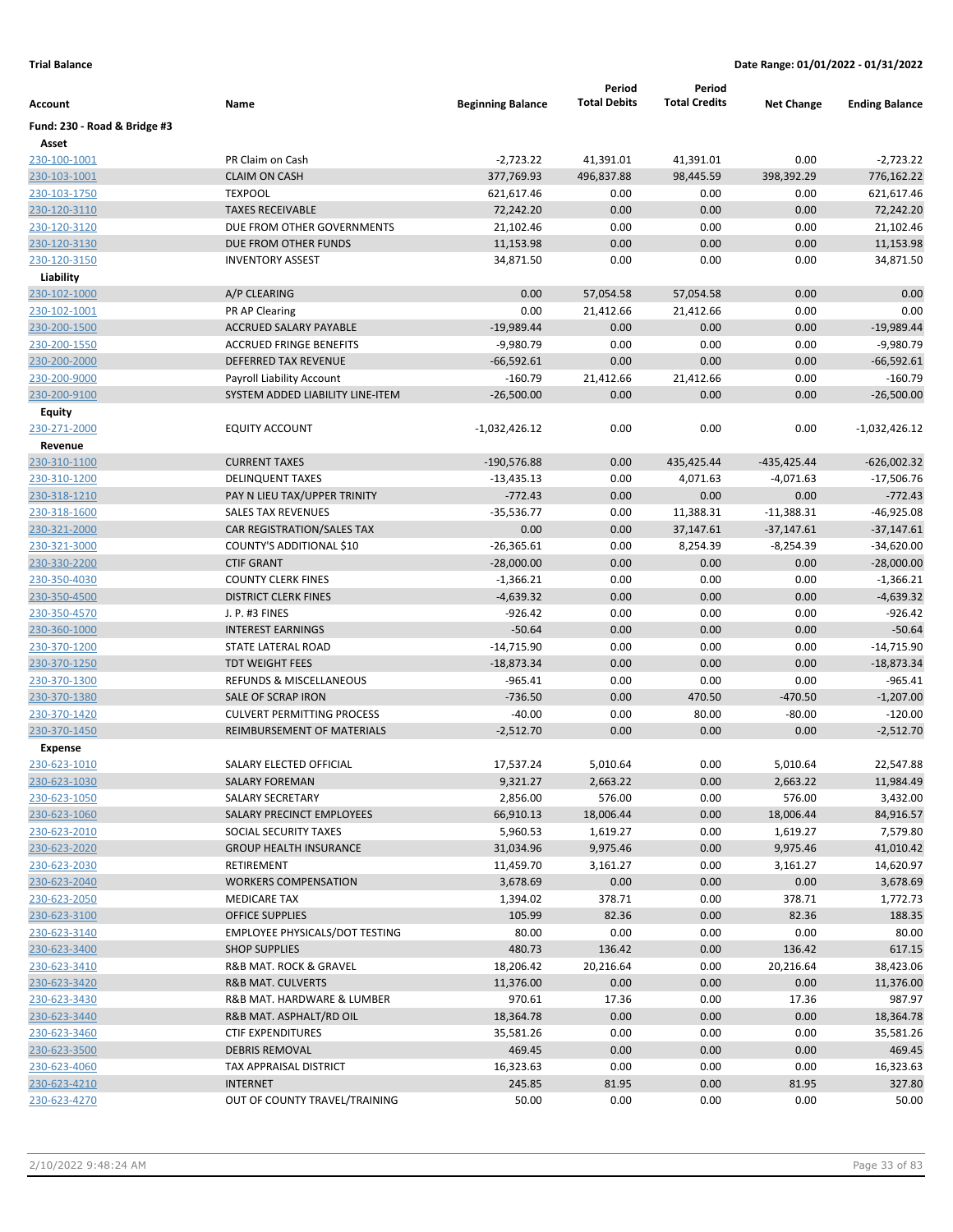| Account      | Name                                   | <b>Beginning Balance</b> | Period<br><b>Total Debits</b> | Period<br><b>Total Credits</b> | <b>Net Change</b> | <b>Ending Balance</b> |
|--------------|----------------------------------------|--------------------------|-------------------------------|--------------------------------|-------------------|-----------------------|
| 230-623-4300 | <b>BIDS, NOTICES &amp; PERMITS</b>     | 851.28                   | 89.44                         | 0.00                           | 89.44             | 940.72                |
| 230-623-4350 | PRINTING                               | 75.00                    | 0.00                          | 0.00                           | 0.00              | 75.00                 |
| 230-623-4400 | UTILITY ELECTRICITY                    | 604.29                   | 207.11                        | 0.00                           | 207.11            | 811.40                |
| 230-623-4420 | UTILITY WATER                          | 64.45                    | 32.22                         | 0.00                           | 32.22             | 96.67                 |
| 230-623-4430 | <b>TRASH PICK-UP</b>                   | 210.00                   | 70.00                         | 0.00                           | 70.00             | 280.00                |
| 230-623-4570 | <b>R&amp;M MACHINERY GAS &amp; OIL</b> | 26,271.23                | 7,947.25                      | 0.00                           | 7,947.25          | 34,218.48             |
| 230-623-4580 | <b>R&amp;M MACHINERY PARTS</b>         | 24,972.06                | 2,937.95                      | 0.00                           | 2,937.95          | 27,910.01             |
| 230-623-4590 | <b>R&amp;M MACH. TIRES &amp; TUBES</b> | 2,299.80                 | 828.88                        | 0.00                           | 828.88            | 3,128.68              |
| 230-623-4600 | <b>EQUIPMENT RENTAL/LEASE</b>          | 6,000.00                 | 0.00 <sub>1</sub>             | 0.00                           | 0.00              | 6,000.00              |
| 230-623-4820 | <b>INSURANCE</b>                       | 5,373.33                 | 0.00                          | 0.00                           | 0.00              | 5,373.33              |
| 230-623-4910 | SOIL & WATER CONSERVATION              | 0.00                     | 250.00                        | 0.00                           | 250.00            | 250.00                |
| 230-623-5710 | PURCHASE OF MACH./EQUIP                | 40,000.00                | 24,157.00                     | 0.00                           | 24,157.00         | 64,157.00             |
|              | Fund 230 Total:                        | 0.00                     | 736.554.38                    | 736,554.38                     | 0.00              | 0.00                  |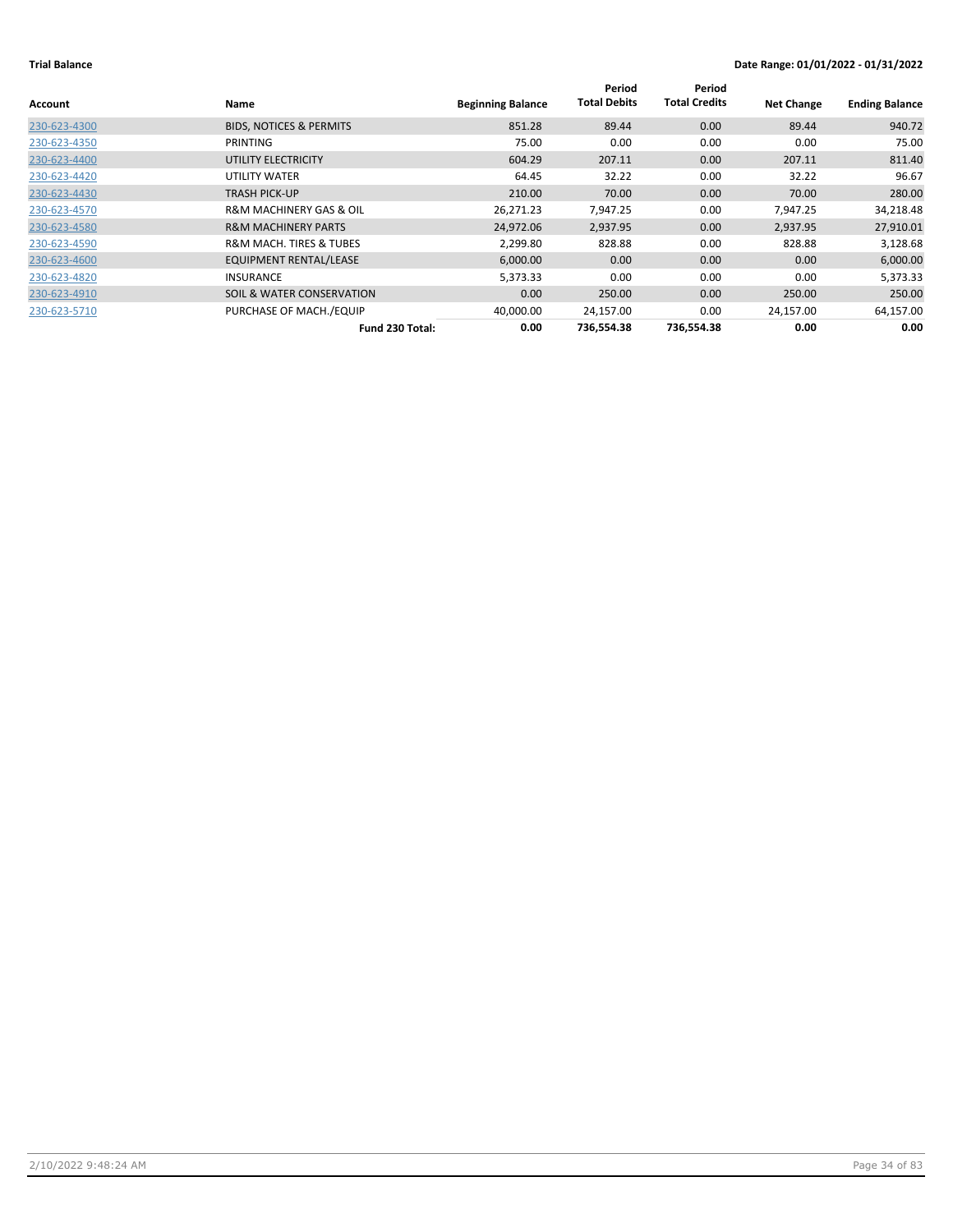| Account      | Name                                                  |                 | <b>Beginning Balance</b> | Period<br><b>Total Debits</b> | Period<br><b>Total Credits</b> | <b>Net Change</b> | <b>Ending Balance</b> |
|--------------|-------------------------------------------------------|-----------------|--------------------------|-------------------------------|--------------------------------|-------------------|-----------------------|
|              | Fund: 231 - Lake Road Impact/Raw Water PipelinePct. 3 |                 |                          |                               |                                |                   |                       |
| Asset        |                                                       |                 |                          |                               |                                |                   |                       |
| 231-103-1001 | <b>CLAIM ON CASH</b>                                  |                 | 393,546.11               | 0.00                          | 0.00                           | 0.00              | 393,546.11            |
| Equity       |                                                       |                 |                          |                               |                                |                   |                       |
| 231-271-2000 | <b>EQUITY ACCOUNT</b>                                 |                 | $-393.546.11$            | 0.00                          | 0.00                           | 0.00              | $-393,546.11$         |
|              |                                                       | Fund 231 Total: | 0.00                     | 0.00                          | 0.00                           | 0.00              | 0.00                  |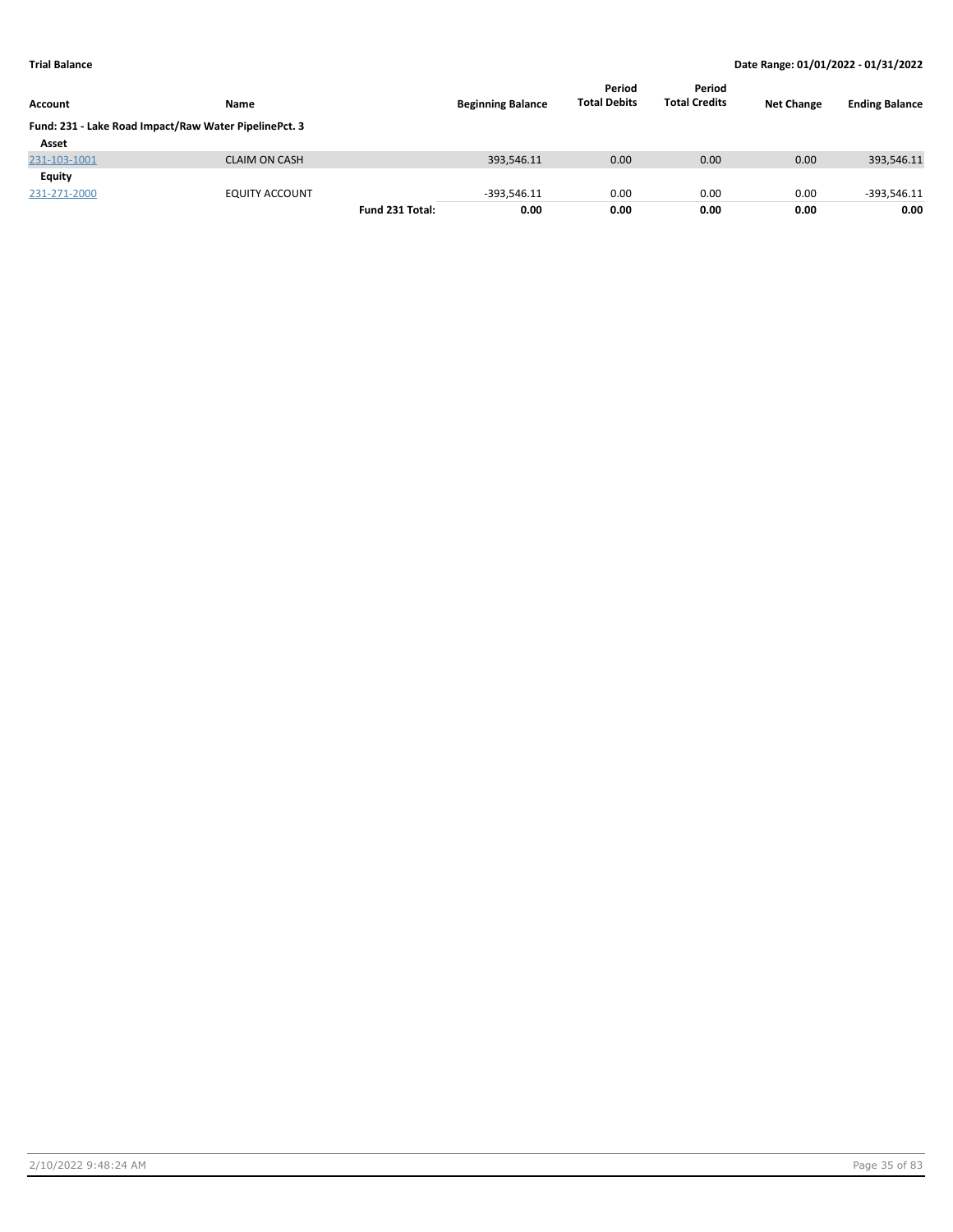|                              |                                                       |                           | Period              | Period               |                     |                           |
|------------------------------|-------------------------------------------------------|---------------------------|---------------------|----------------------|---------------------|---------------------------|
| Account                      | Name                                                  | <b>Beginning Balance</b>  | <b>Total Debits</b> | <b>Total Credits</b> | <b>Net Change</b>   | <b>Ending Balance</b>     |
| Fund: 240 - Road & Bridge #4 |                                                       |                           |                     |                      |                     |                           |
| Asset                        |                                                       |                           |                     |                      |                     |                           |
| 240-100-1001                 | PR Claim on Cash                                      | $-1,647.08$               | 32,236.72           | 32,236.72            | 0.00                | $-1,647.08$               |
| 240-103-1001                 | <b>CLAIM ON CASH</b>                                  | 457,674.68                | 285,142.38          | 53,550.18            | 231,592.20          | 689,266.88                |
| 240-103-1750                 | <b>TEXPOOL</b>                                        | 109,857.20                | 0.00                | 0.00                 | 0.00                | 109,857.20                |
| 240-120-3110                 | <b>TAXES RECEIVABLE</b>                               | 40,841.04                 | 0.00                | 0.00                 | 0.00                | 40,841.04                 |
| 240-120-3120                 | DUE FROM OTHER GOVERNMENTS                            | 12,012.00                 | 0.00                | 0.00                 | 0.00                | 12,012.00                 |
| 240-120-3130                 | DUE FROM OTHER FUNDS                                  | 6,349.09                  | 0.00                | 0.00                 | 0.00                | 6,349.09                  |
| 240-120-3150                 | <b>INVENTORY ASSEST</b>                               | 14,653.75                 | 0.00                | 0.00                 | 0.00                | 14,653.75                 |
| Liability                    |                                                       |                           |                     |                      |                     |                           |
| 240-102-1000                 | A/P CLEARING                                          | 0.00                      | 21,803.52           | 21,803.52            | 0.00                | 0.00                      |
| 240-102-1001                 | PR AP Clearing                                        | 0.00                      | 15,917.75           | 15,917.75            | 0.00                | 0.00                      |
| 240-200-1500                 | ACCRUED SALARY PAYABLE                                | $-10,288.20$              | 0.00                | 0.00                 | 0.00                | $-10,288.20$              |
| 240-200-1550                 | <b>ACCRUED FRINGE BENEFITS</b>                        | $-5,602.97$               | 0.00                | 0.00                 | 0.00                | $-5,602.97$               |
| 240-200-2000                 | DEFERRED TAX REVENUE                                  | $-37,624.65$              | 0.00                | 0.00                 | 0.00                | $-37,624.65$              |
| 240-200-9000                 | Payroll Liability Account                             | $-2,136.36$               | 15,917.75           | 15,917.75            | 0.00                | $-2,136.36$               |
| Equity                       |                                                       |                           |                     |                      |                     |                           |
| 240-271-2000                 | <b>EQUITY ACCOUNT</b>                                 | $-569,440.25$             | 0.00                | 0.00                 | 0.00                | -569,440.25               |
| Revenue                      |                                                       |                           |                     |                      |                     |                           |
| 240-310-1100                 | <b>CURRENT TAXES</b>                                  | $-108,497.94$             | 0.00                | 247,893.47           | $-247,893.47$       | $-356,391.41$             |
| 240-310-1200                 | <b>DELINQUENT TAXES</b>                               | $-7,648.80$               | 0.00                | 2,318.03             | $-2,318.03$         | $-9,966.83$               |
| 240-318-1210                 | PAY N LIEU TAX/UPPER TRINITY                          | $-439.76$                 | 0.00                | 0.00                 | 0.00                | $-439.76$                 |
| 240-318-1600                 | <b>SALES TAX REVENUES</b>                             | $-20,231.56$              | 0.00                | 6,483.52             | $-6,483.52$         | $-26,715.08$              |
| 240-321-2000                 | CAR REGISTRATION/SALES TAX                            | 0.00                      | 0.00<br>0.00        | 21,145.24            | $-21,145.24$        | $-21,145.24$              |
| 240-321-3000<br>240-350-4030 | COUNTY'S ADDITIONAL \$10<br><b>COUNTY CLERK FINES</b> | $-15,007.91$<br>$-777.67$ | 0.00                | 4,698.59<br>0.00     | $-4,698.59$<br>0.00 | $-19,706.50$<br>$-777.67$ |
| 240-350-4500                 | <b>DISTRICT CLERK FINES</b>                           | $-2,640.79$               | 0.00                | 0.00                 | 0.00                | $-2,640.79$               |
| 240-350-4570                 | J. P. #3 FINES                                        | $-527.34$                 | 0.00                | 0.00                 | 0.00                | $-527.34$                 |
| 240-360-1000                 | <b>INTEREST EARNINGS</b>                              | $-13.89$                  | 0.00                | 0.00                 | 0.00                | $-13.89$                  |
| 240-370-1200                 | <b>STATE LATERAL ROAD</b>                             | $-8,376.61$               | 0.00                | 0.00                 | 0.00                | $-8,376.61$               |
| 240-370-1250                 | <b>TDT WEIGHT FEES</b>                                | $-10,743.12$              | 0.00                | 0.00                 | 0.00                | $-10,743.12$              |
| 240-370-1450                 | REIMBURSEMENT OF MATERIALS                            | $-1,000.00$               | 0.00                | 1,350.00             | $-1,350.00$         | $-2,350.00$               |
| 240-370-1460                 | SALE OF RECYCLED MATERIALS                            | $-989.50$                 | 0.00                | 436.20               | -436.20             | $-1,425.70$               |
| <b>Expense</b>               |                                                       |                           |                     |                      |                     |                           |
| 240-624-1010                 | SALARY ELECTED OFFICIAL                               | 17,537.24                 | 5,010.64            | 0.00                 | 5,010.64            | 22,547.88                 |
| 240-624-1030                 | <b>SALARY FOREMAN</b>                                 | 4,253.04                  | 2,835.36            | 0.00                 | 2,835.36            | 7,088.40                  |
| 240-624-1050                 | <b>SALARY SECRETARY</b>                               | 2,429.05                  | 0.00                | 0.00                 | 0.00                | 2,429.05                  |
| 240-624-1060                 | SALARY PRECINCT EMPLOYEES                             | 41,598.26                 | 12,603.52           | 0.00                 | 12,603.52           | 54,201.78                 |
| 240-624-2010                 | SOCIAL SECURITY TAXES                                 | 4,080.51                  | 1,268.36            | 0.00                 | 1,268.36            | 5,348.87                  |
| 240-624-2020                 | <b>GROUP HEALTH INSURANCE</b>                         | 23,280.18                 | 7,760.06            | 0.00                 | 7,760.06            | 31,040.24                 |
| 240-624-2030                 | RETIREMENT                                            | 7,806.02                  | 2,462.12            | 0.00                 | 2,462.12            | 10,268.14                 |
| 240-624-2040                 | <b>WORKERS COMPENSATION</b>                           | 2,537.00                  | 0.00                | 0.00                 | 0.00                | 2,537.00                  |
| 240-624-2050                 | <b>MEDICARE TAX</b>                                   | 954.39                    | 296.66              | 0.00                 | 296.66              | 1,251.05                  |
| 240-624-3100                 | OFFICE SUPPLIES                                       | 169.24                    | 0.00                | 0.00                 | 0.00                | 169.24                    |
| 240-624-3140                 | <b>EMPLOYEE PHYSICALS/DOT TESTING</b>                 | 0.00                      | 80.00               | 0.00                 | 80.00               | 80.00                     |
| 240-624-3400                 | <b>SHOP SUPPLIES</b>                                  | 461.58                    | 60.92               | 0.00                 | 60.92               | 522.50                    |
| 240-624-3410                 | R&B MAT. ROCK & GRAVEL                                | 16,040.36                 | 6,499.93            | 427.44               | 6,072.49            | 22,112.85                 |
| 240-624-3440                 | R&B MAT. ASPHALT/RD OIL                               | 6,774.94                  | 7,755.00            | 0.00                 | 7,755.00            | 14,529.94                 |
| 240-624-3950                 | <b>UNIFORMS</b>                                       | 280.00                    | 175.00              | 0.00                 | 175.00              | 455.00                    |
| 240-624-4060                 | TAX APPRAISAL DISTRICT                                | 9,291.77                  | 0.00                | 0.00                 | 0.00                | 9,291.77                  |
| 240-624-4210                 | <b>INTERNET</b>                                       | 281.82                    | 93.94               | 0.00                 | 93.94               | 375.76                    |
| 240-624-4400                 | UTILITY ELECTRICITY                                   | 594.79                    | 92.21               | 0.00                 | 92.21               | 687.00                    |
| 240-624-4410                 | UTILITY GAS                                           | 152.15                    | 101.12              | 0.00                 | 101.12              | 253.27                    |
| 240-624-4420                 | UTILITY WATER                                         | 252.38                    | 83.76               | 0.00                 | 83.76               | 336.14                    |
| 240-624-4430                 | <b>TRASH PICK-UP</b>                                  | 801.50                    | 0.00                | 0.00                 | 0.00                | 801.50                    |
| 240-624-4570                 | R&M MACHINERY GAS & OIL                               | 5,005.75                  | 0.00                | 327.27               | $-327.27$           | 4,678.48                  |
| 240-624-4580                 | <b>R&amp;M MACHINERY PARTS</b>                        | 7,522.01                  | 5,596.58            | 62.62                | 5,533.96            | 13,055.97                 |
| 240-624-4590                 | R&M MACH. TIRES & TUBES                               | 4,547.32                  | 525.00              | 0.00                 | 525.00              | 5,072.32                  |
| 240-624-4600                 | EQUIPMENT RENTAL/LEASE                                | 3,000.00                  | 0.00                | 0.00                 | 0.00                | 3,000.00                  |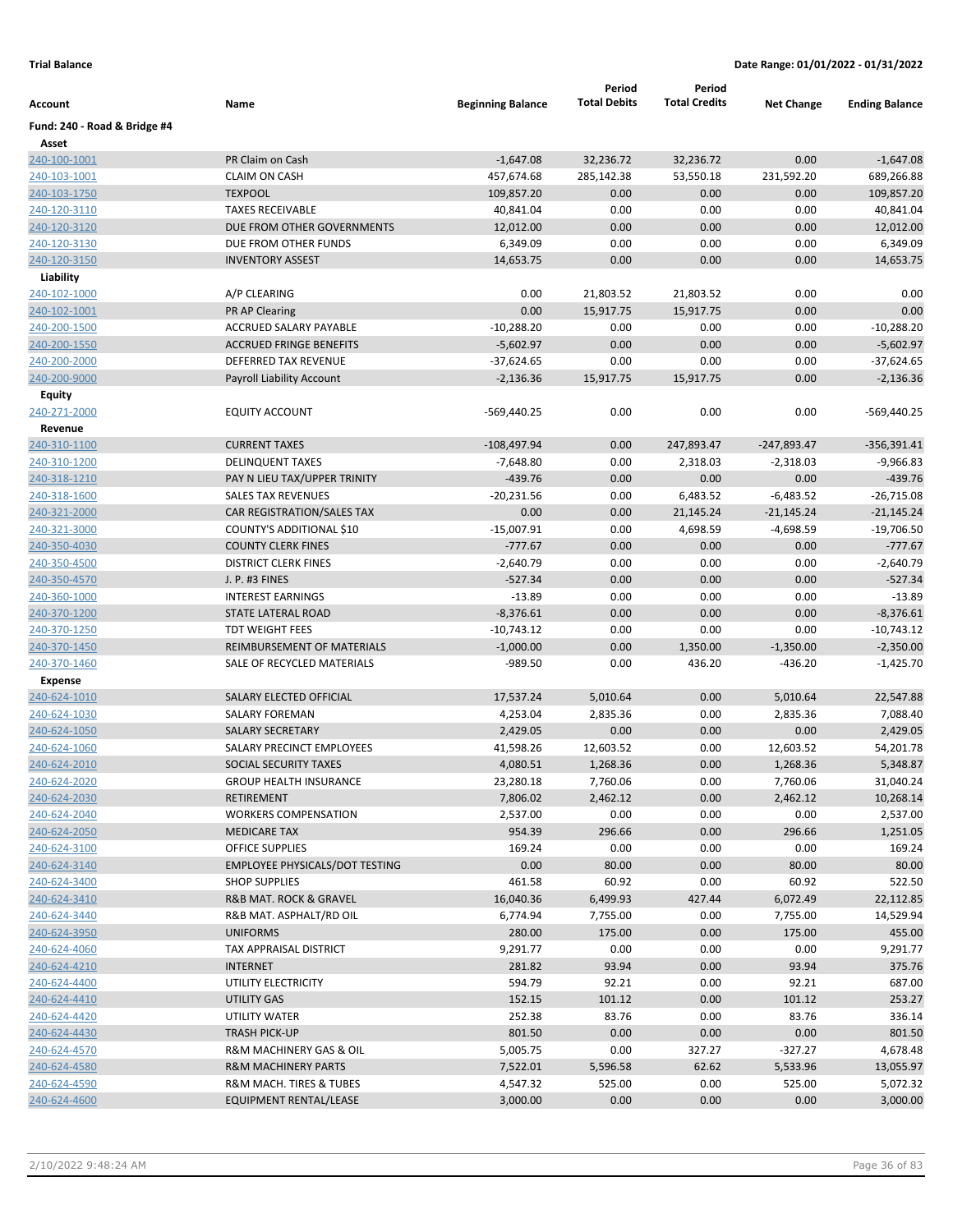|              |                           |                          | Period              | Period               |                   |                       |
|--------------|---------------------------|--------------------------|---------------------|----------------------|-------------------|-----------------------|
| Account      | Name                      | <b>Beginning Balance</b> | <b>Total Debits</b> | <b>Total Credits</b> | <b>Net Change</b> | <b>Ending Balance</b> |
| 240-624-4820 | <b>INSURANCE</b>          | 2.595.34                 | 0.00                | 0.00                 | 0.00              | 2.595.34              |
| 240-624-4910 | SOIL & WATER CONSERVATION | 0.00                     | 250.00              | 0.00                 | 250.00            | 250.00                |
|              | Fund 240 Total:           | 0.00                     | 424.568.30          | 424.568.30           | 0.00              | 0.00                  |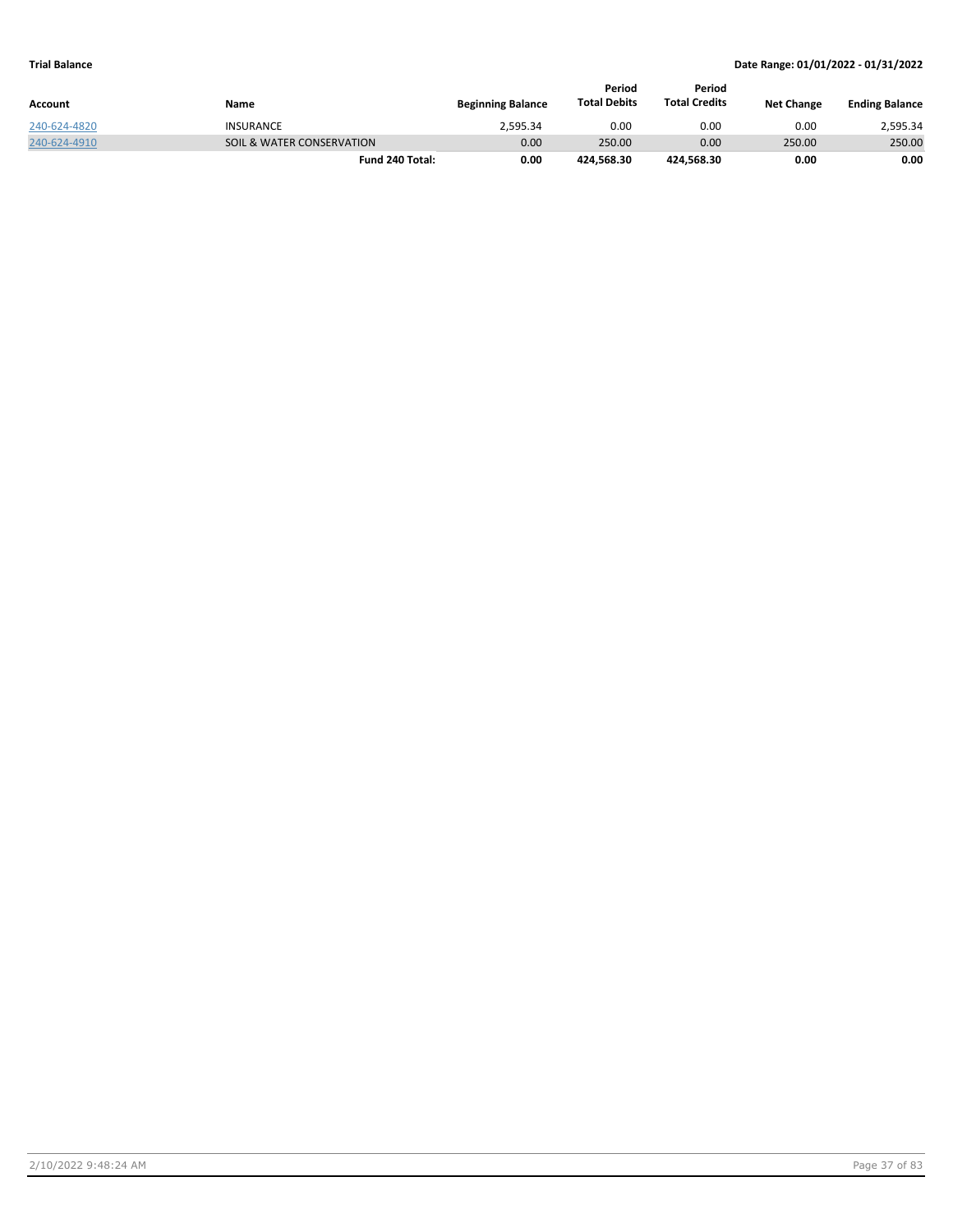|                |                                                       |                 |                          | Period              | Period               |                   |                       |
|----------------|-------------------------------------------------------|-----------------|--------------------------|---------------------|----------------------|-------------------|-----------------------|
| <b>Account</b> | Name                                                  |                 | <b>Beginning Balance</b> | <b>Total Debits</b> | <b>Total Credits</b> | <b>Net Change</b> | <b>Ending Balance</b> |
|                | Fund: 241 - Lake Road Impact/Raw Water PipelinePct. 4 |                 |                          |                     |                      |                   |                       |
| Asset          |                                                       |                 |                          |                     |                      |                   |                       |
| 241-103-1001   | <b>CLAIM ON CASH</b>                                  |                 | 470,408.04               | 0.00                | 0.00                 | 0.00              | 470,408.04            |
| Equity         |                                                       |                 |                          |                     |                      |                   |                       |
| 241-271-2000   | <b>EQUITY ACCOUNT</b>                                 |                 | $-470.408.04$            | 0.00                | 0.00                 | 0.00              | -470,408.04           |
|                |                                                       | Fund 241 Total: | 0.00                     | 0.00                | 0.00                 | 0.00              | 0.00                  |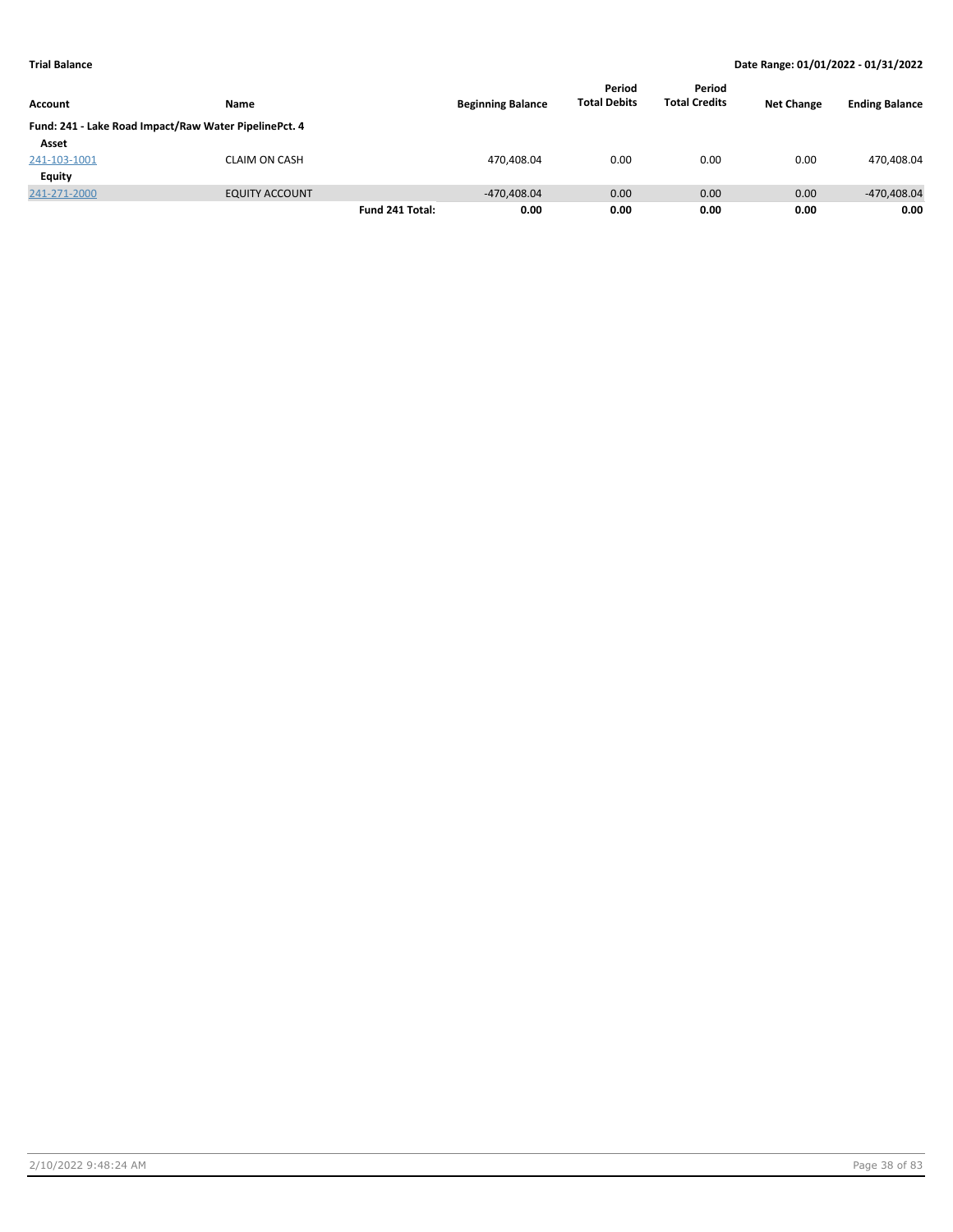|                                                   |                       |                 |                          | Period              | Period               |                   |                       |
|---------------------------------------------------|-----------------------|-----------------|--------------------------|---------------------|----------------------|-------------------|-----------------------|
| Account                                           | Name                  |                 | <b>Beginning Balance</b> | <b>Total Debits</b> | <b>Total Credits</b> | <b>Net Change</b> | <b>Ending Balance</b> |
| Fund: 250 - Raw Water Pipeline Rock for Pct.2,3,4 |                       |                 |                          |                     |                      |                   |                       |
| Asset                                             |                       |                 |                          |                     |                      |                   |                       |
| 250-103-1001                                      | <b>CLAIM ON CASH</b>  |                 | 39.31                    | 0.00                | 0.00                 | 0.00              | 39.31                 |
| Equity                                            |                       |                 |                          |                     |                      |                   |                       |
| 250-271-2000                                      | <b>EQUITY ACCOUNT</b> |                 | $-39.31$                 | 0.00                | 0.00                 | 0.00              | $-39.31$              |
|                                                   |                       | Fund 250 Total: | 0.00                     | 0.00                | 0.00                 | 0.00              | 0.00                  |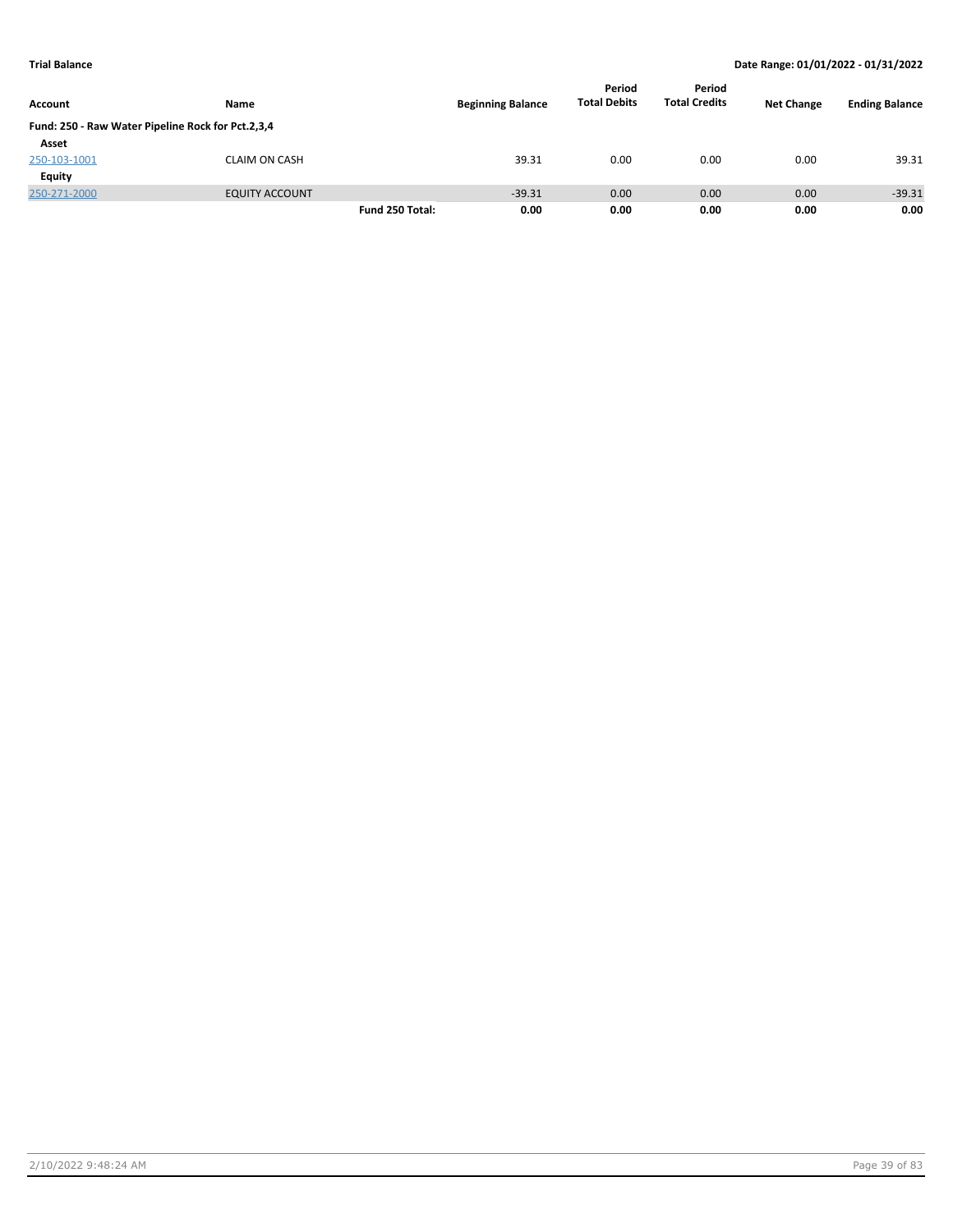| Account                                     | Name                  | <b>Beginning Balance</b> | Period<br><b>Total Debits</b> | Period<br><b>Total Credits</b> | <b>Net Change</b> | <b>Ending Balance</b> |
|---------------------------------------------|-----------------------|--------------------------|-------------------------------|--------------------------------|-------------------|-----------------------|
| Fund: 260 - J.P.#1 Justice Court Technology |                       |                          |                               |                                |                   |                       |
| Asset                                       |                       |                          |                               |                                |                   |                       |
| 260-103-1001                                | <b>CLAIM ON CASH</b>  | 48,661.13                | 0.00                          | 0.00                           | 0.00              | 48,661.13             |
| 260-120-3130                                | DUE FROM OTHER FUNDS  | 317.31                   | 0.00                          | 0.00                           | 0.00              | 317.31                |
| Equity                                      |                       |                          |                               |                                |                   |                       |
| 260-271-2000                                | <b>EQUITY ACCOUNT</b> | -48.978.44               | 0.00                          | 0.00                           | 0.00              | -48,978.44            |
|                                             | Fund 260 Total:       | 0.00                     | 0.00                          | 0.00                           | 0.00              | 0.00                  |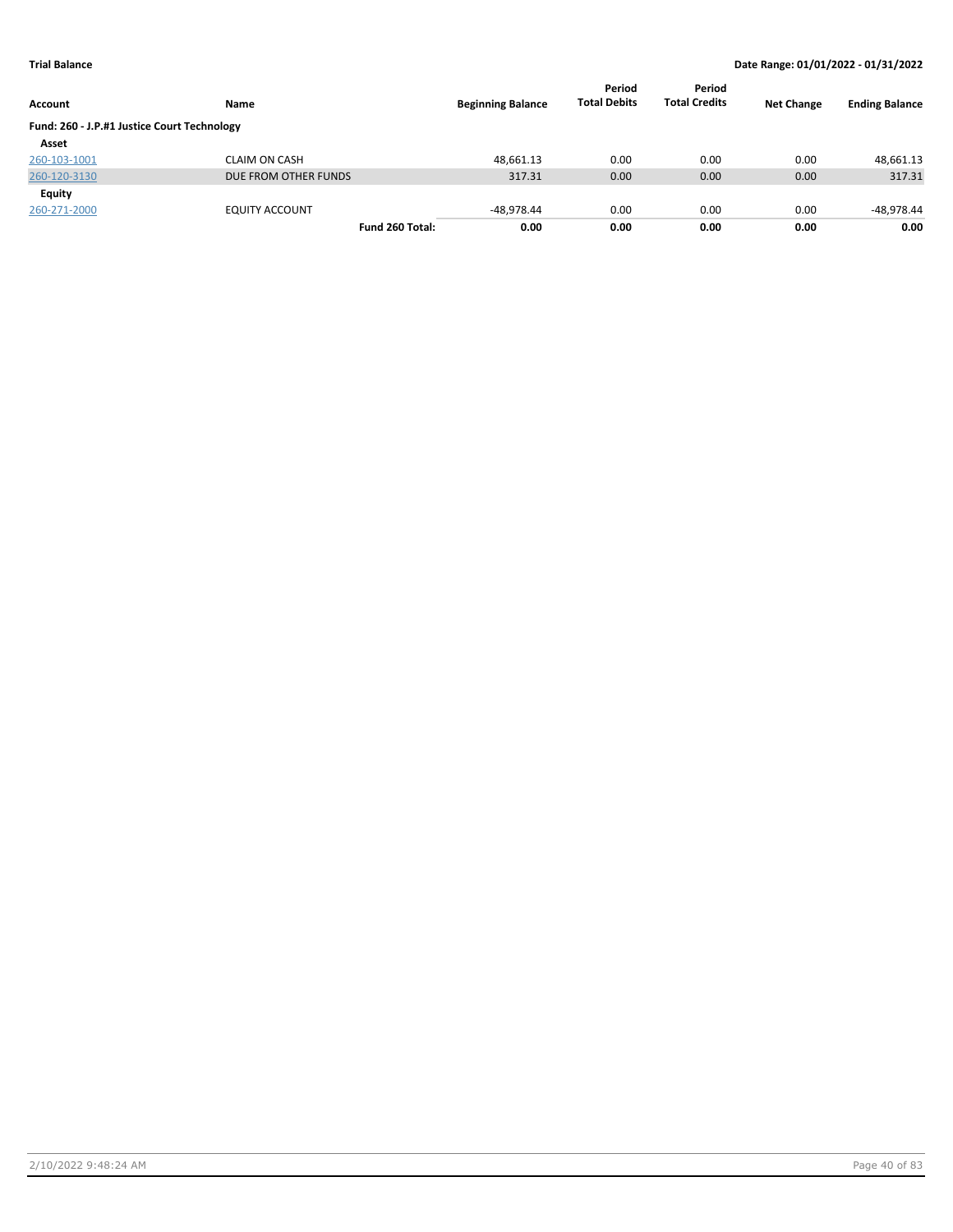| Account                                     | Name                  | <b>Beginning Balance</b> | Period<br><b>Total Debits</b> | Period<br><b>Total Credits</b> | <b>Net Change</b> | <b>Ending Balance</b> |
|---------------------------------------------|-----------------------|--------------------------|-------------------------------|--------------------------------|-------------------|-----------------------|
| Fund: 270 - J.P.#2 Justice Court Technology |                       |                          |                               |                                |                   |                       |
| Asset                                       |                       |                          |                               |                                |                   |                       |
| 270-103-1001                                | <b>CLAIM ON CASH</b>  | 9,896.18                 | 0.00                          | 0.00                           | 0.00              | 9,896.18              |
| 270-120-3130                                | DUE FROM OTHER FUNDS  | 54.12                    | 0.00                          | 0.00                           | 0.00              | 54.12                 |
| Equity                                      |                       |                          |                               |                                |                   |                       |
| 270-271-2000                                | <b>EQUITY ACCOUNT</b> | $-9,950.30$              | 0.00                          | 0.00                           | 0.00              | $-9,950.30$           |
|                                             | Fund 270 Total:       | 0.00                     | 0.00                          | 0.00                           | 0.00              | 0.00                  |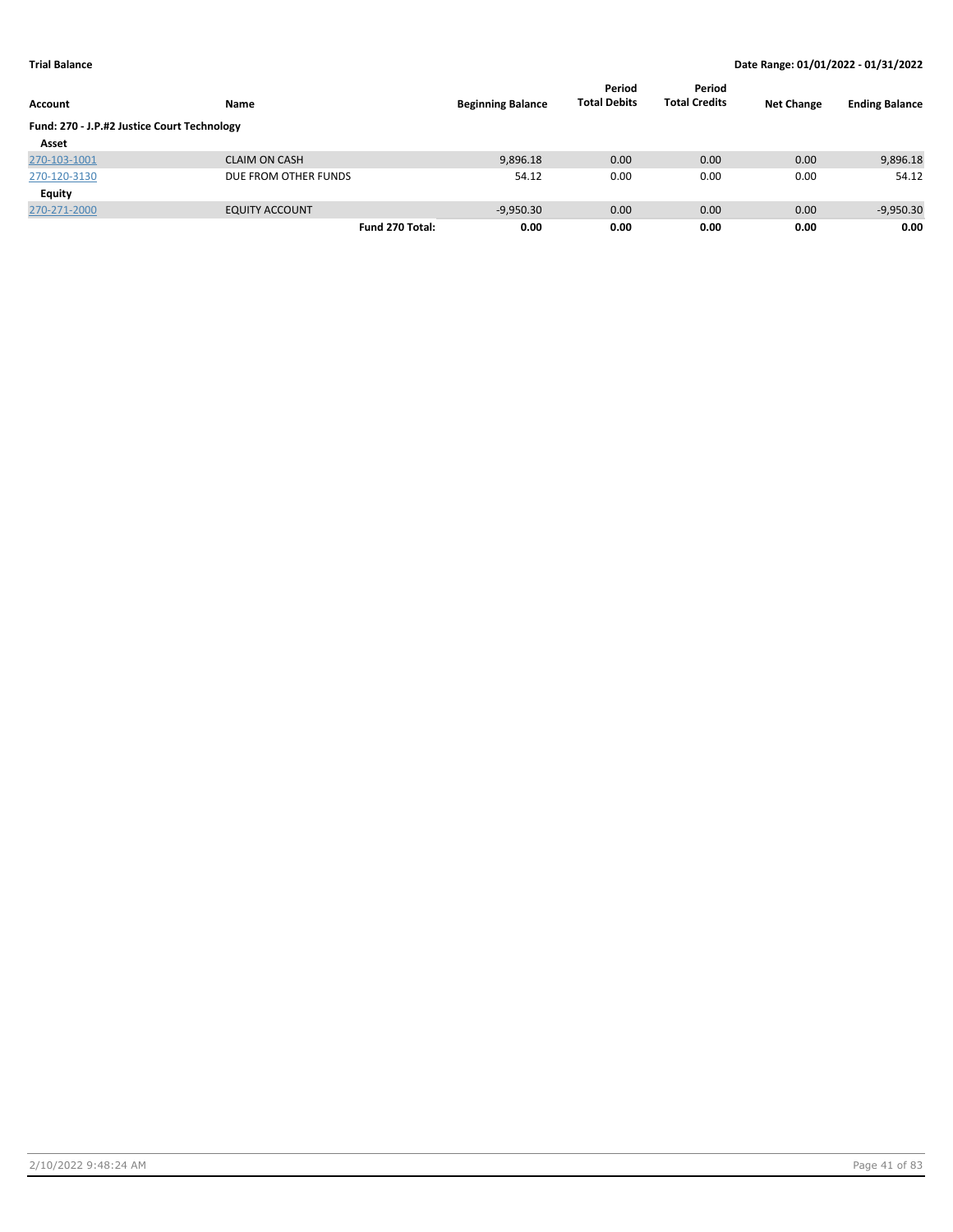| <b>Account</b>                              | Name                   | <b>Beginning Balance</b> | Period<br><b>Total Debits</b> | Period<br><b>Total Credits</b> | <b>Net Change</b> | <b>Ending Balance</b> |
|---------------------------------------------|------------------------|--------------------------|-------------------------------|--------------------------------|-------------------|-----------------------|
| Fund: 280 - J.P.#3 Justice Court Technology |                        |                          |                               |                                |                   |                       |
| Asset                                       |                        |                          |                               |                                |                   |                       |
| 280-103-1001                                | <b>CLAIM ON CASH</b>   | 6,849.88                 | 0.00                          | 0.00                           | 0.00              | 6,849.88              |
| 280-120-3130                                | DUE FROM OTHER FUNDS   | 161.55                   | 0.00                          | 0.00                           | 0.00              | 161.55                |
| Equity                                      |                        |                          |                               |                                |                   |                       |
| 280-271-2000                                | <b>EQUITY ACCOUNT</b>  | $-6,807.05$              | 0.00                          | 0.00                           | 0.00              | $-6,807.05$           |
| Revenue                                     |                        |                          |                               |                                |                   |                       |
| 280-370-4560                                | J.P.#3 TECHNOLOGY FEES | $-204.38$                | 0.00                          | 0.00                           | 0.00              | $-204.38$             |
|                                             |                        | 0.00<br>Fund 280 Total:  | 0.00                          | 0.00                           | 0.00              | 0.00                  |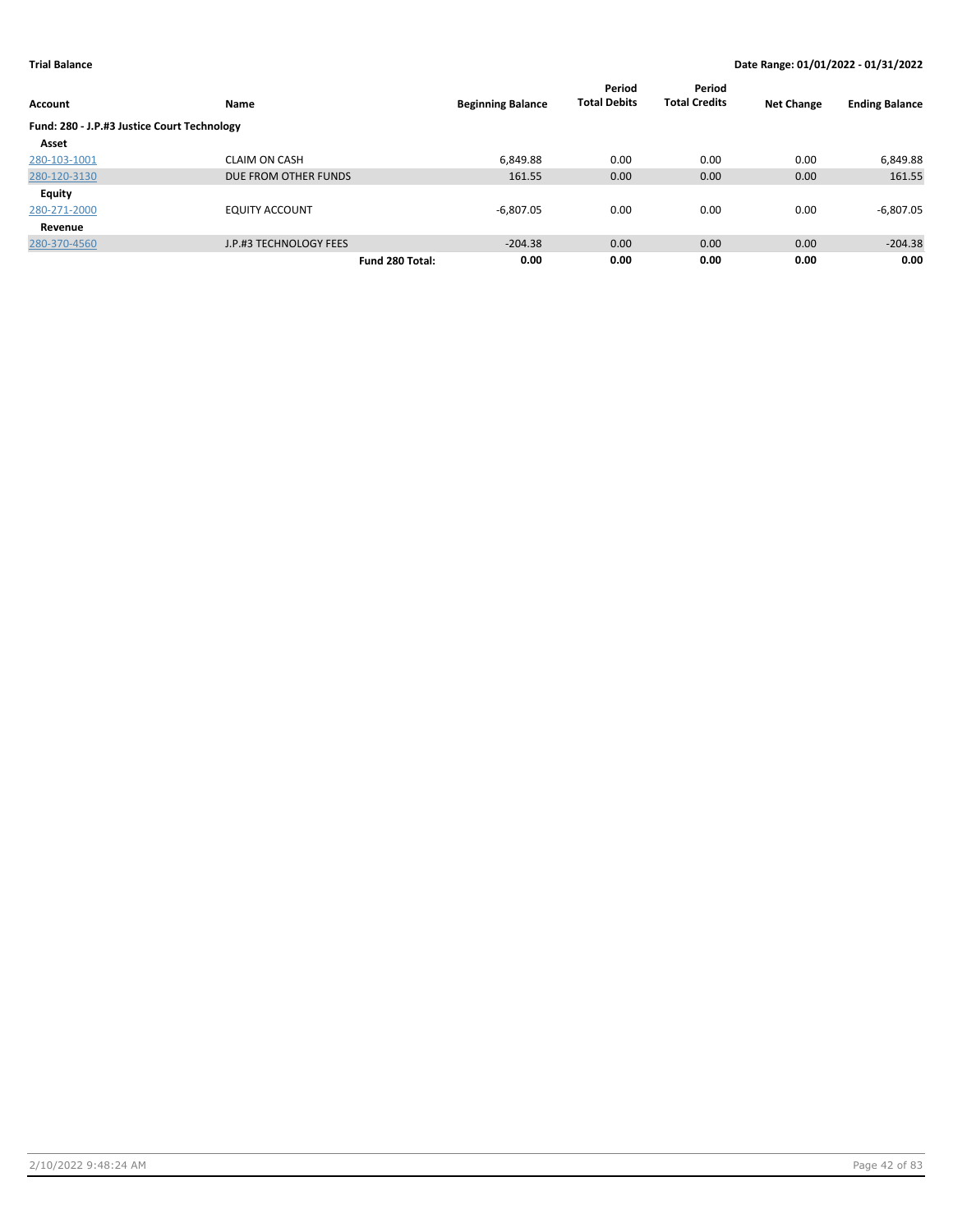| Account                                         | Name                          | <b>Beginning Balance</b> | Period<br><b>Total Debits</b> | Period<br><b>Total Credits</b> | <b>Net Change</b> | <b>Ending Balance</b> |
|-------------------------------------------------|-------------------------------|--------------------------|-------------------------------|--------------------------------|-------------------|-----------------------|
| Fund: 310 - F.C.Detention Center Annual Payment |                               |                          |                               |                                |                   |                       |
| Asset                                           |                               |                          |                               |                                |                   |                       |
| 310-103-1001                                    | <b>CLAIM ON CASH</b>          | 9.348.74                 | 0.00                          | 305.00                         | $-305.00$         | 9,043.74              |
| Liability                                       |                               |                          |                               |                                |                   |                       |
| 310-102-1000                                    | A/P CLEARING                  | 0.00                     | 305.00                        | 305.00                         | 0.00              | 0.00                  |
| <b>Equity</b>                                   |                               |                          |                               |                                |                   |                       |
| 310-271-2000                                    | <b>EQUITY ACCOUNT</b>         | $-11,611.63$             | 0.00                          | 0.00                           | 0.00              | $-11,611.63$          |
| Expense                                         |                               |                          |                               |                                |                   |                       |
| 310-560-4270                                    | OUT OF COUNTY TRAVEL/TRAINING | 2,262.89                 | 305.00                        | 0.00                           | 305.00            | 2,567.89              |
|                                                 | Fund 310 Total:               | 0.00                     | 610.00                        | 610.00                         | 0.00              | 0.00                  |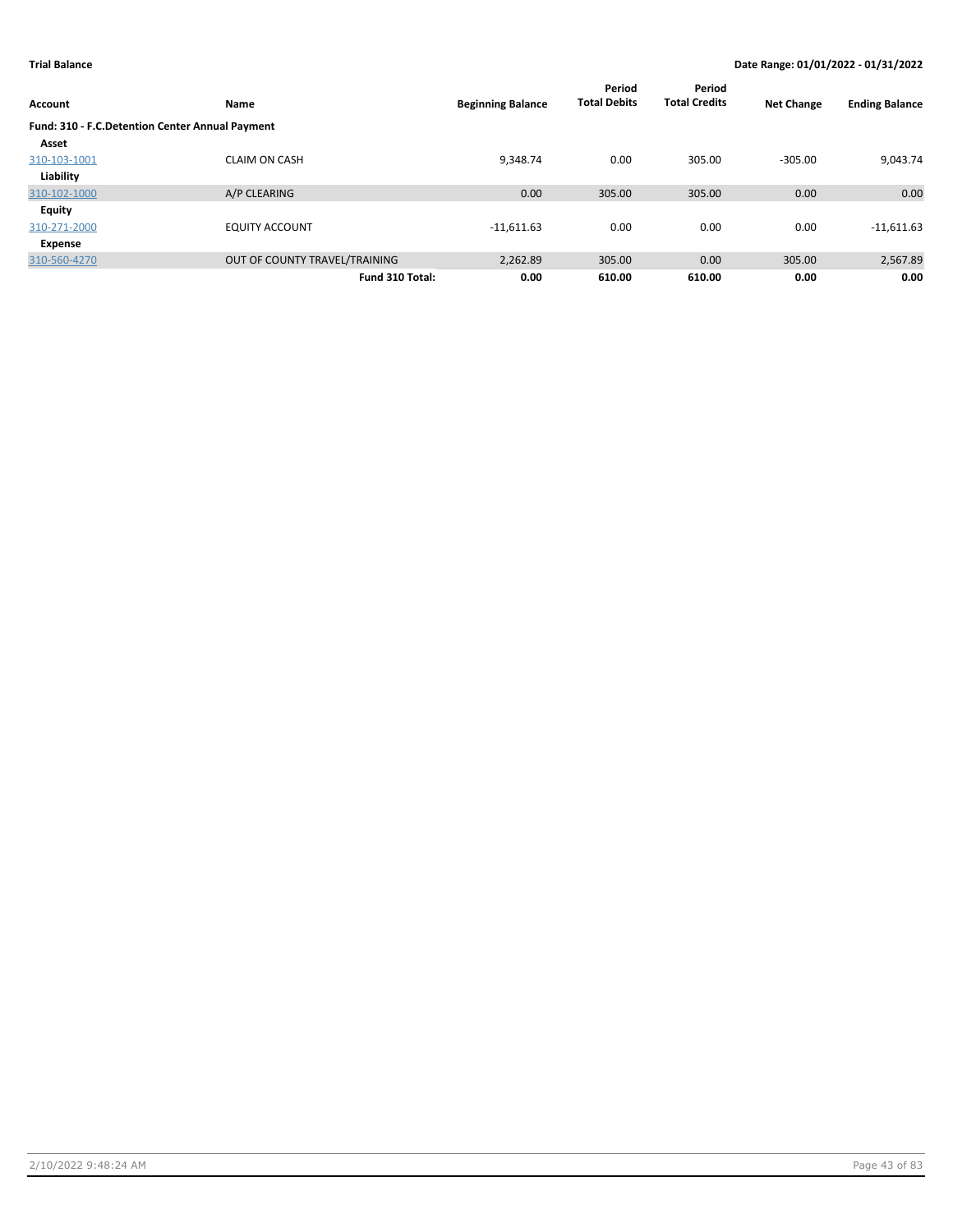|                                           |                       |                 |                          | Period              | Period               |                   |                       |
|-------------------------------------------|-----------------------|-----------------|--------------------------|---------------------|----------------------|-------------------|-----------------------|
| Account                                   | Name                  |                 | <b>Beginning Balance</b> | <b>Total Debits</b> | <b>Total Credits</b> | <b>Net Change</b> | <b>Ending Balance</b> |
| Fund: 330 - Bail Bondsman Application Fee |                       |                 |                          |                     |                      |                   |                       |
| Asset                                     |                       |                 |                          |                     |                      |                   |                       |
| 330-103-1001                              | <b>CLAIM ON CASH</b>  |                 | 9,428.03                 | 0.00                | 0.00                 | 0.00              | 9,428.03              |
| Equity                                    |                       |                 |                          |                     |                      |                   |                       |
| 330-271-2000                              | <b>EQUITY ACCOUNT</b> |                 | $-9,428.03$              | 0.00                | 0.00                 | 0.00              | $-9,428.03$           |
|                                           |                       | Fund 330 Total: | 0.00                     | 0.00                | 0.00                 | 0.00              | 0.00                  |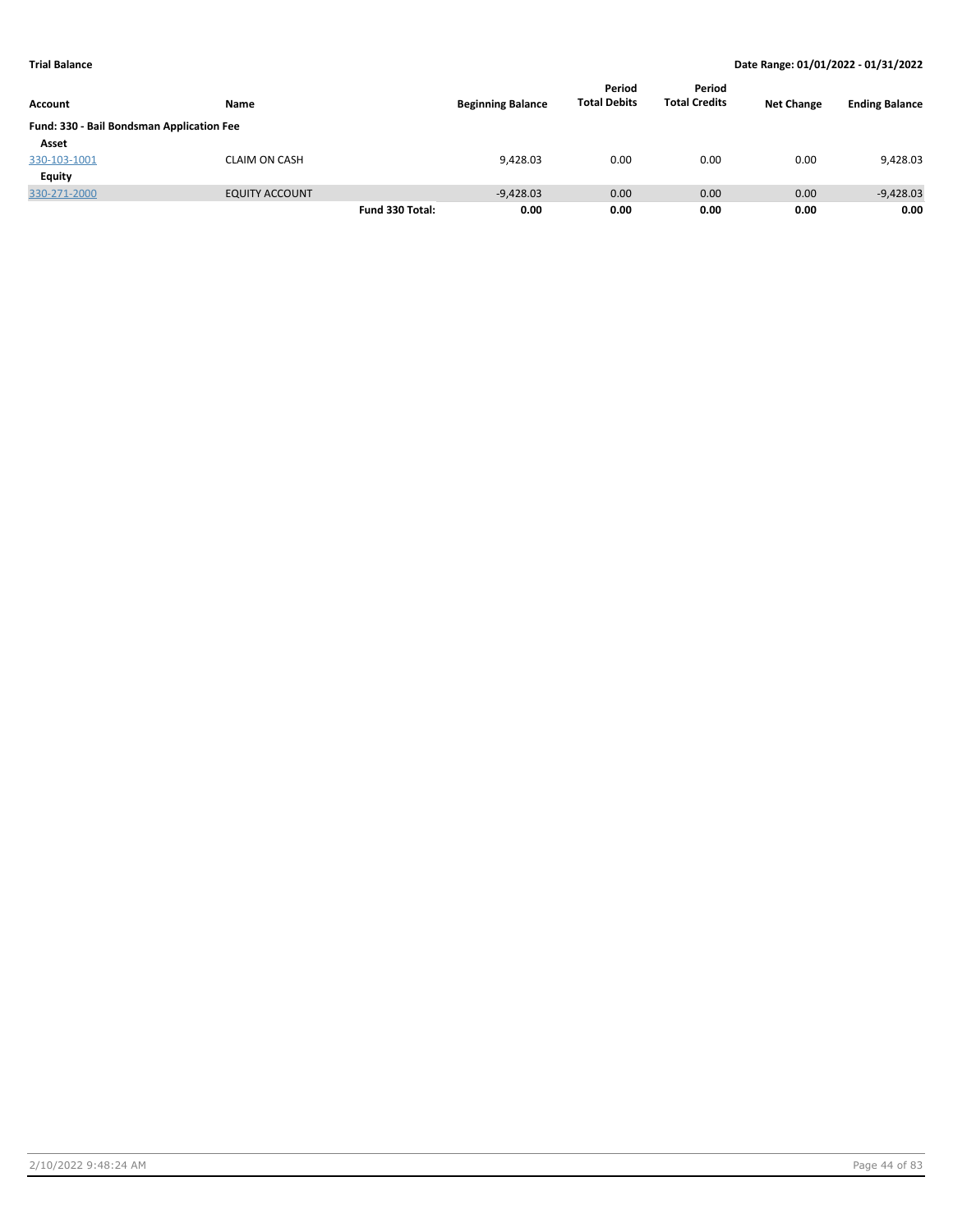| Account                 | Name                       | <b>Beginning Balance</b> | Period<br><b>Total Debits</b> | Period<br><b>Total Credits</b> | <b>Net Change</b> | <b>Ending Balance</b> |
|-------------------------|----------------------------|--------------------------|-------------------------------|--------------------------------|-------------------|-----------------------|
| Fund: 350 - Law Library |                            |                          |                               |                                |                   |                       |
| Asset                   |                            |                          |                               |                                |                   |                       |
| 350-103-1001            | <b>CLAIM ON CASH</b>       | 214.481.87               | 0.00                          | 0.00                           | 0.00              | 214,481.87            |
| 350-120-3130            | DUE FROM OTHER FUNDS       | 2,069.37                 | 0.00                          | 0.00                           | 0.00              | 2,069.37              |
| Equity                  |                            |                          |                               |                                |                   |                       |
| 350-271-2000            | <b>EQUITY ACCOUNT</b>      | $-213,120.97$            | 0.00                          | 0.00                           | 0.00              | $-213,120.97$         |
| Revenue                 |                            |                          |                               |                                |                   |                       |
| 350-340-4030            | <b>COUNTY CLERK FEES</b>   | $-560.00$                | 0.00                          | 0.00                           | 0.00              | $-560.00$             |
| 350-340-4500            | <b>DISTRICT CLERK FEES</b> | $-2,870.27$              | 0.00                          | 0.00                           | 0.00              | $-2,870.27$           |
|                         | Fund 350 Total:            | 0.00                     | 0.00                          | 0.00                           | 0.00              | 0.00                  |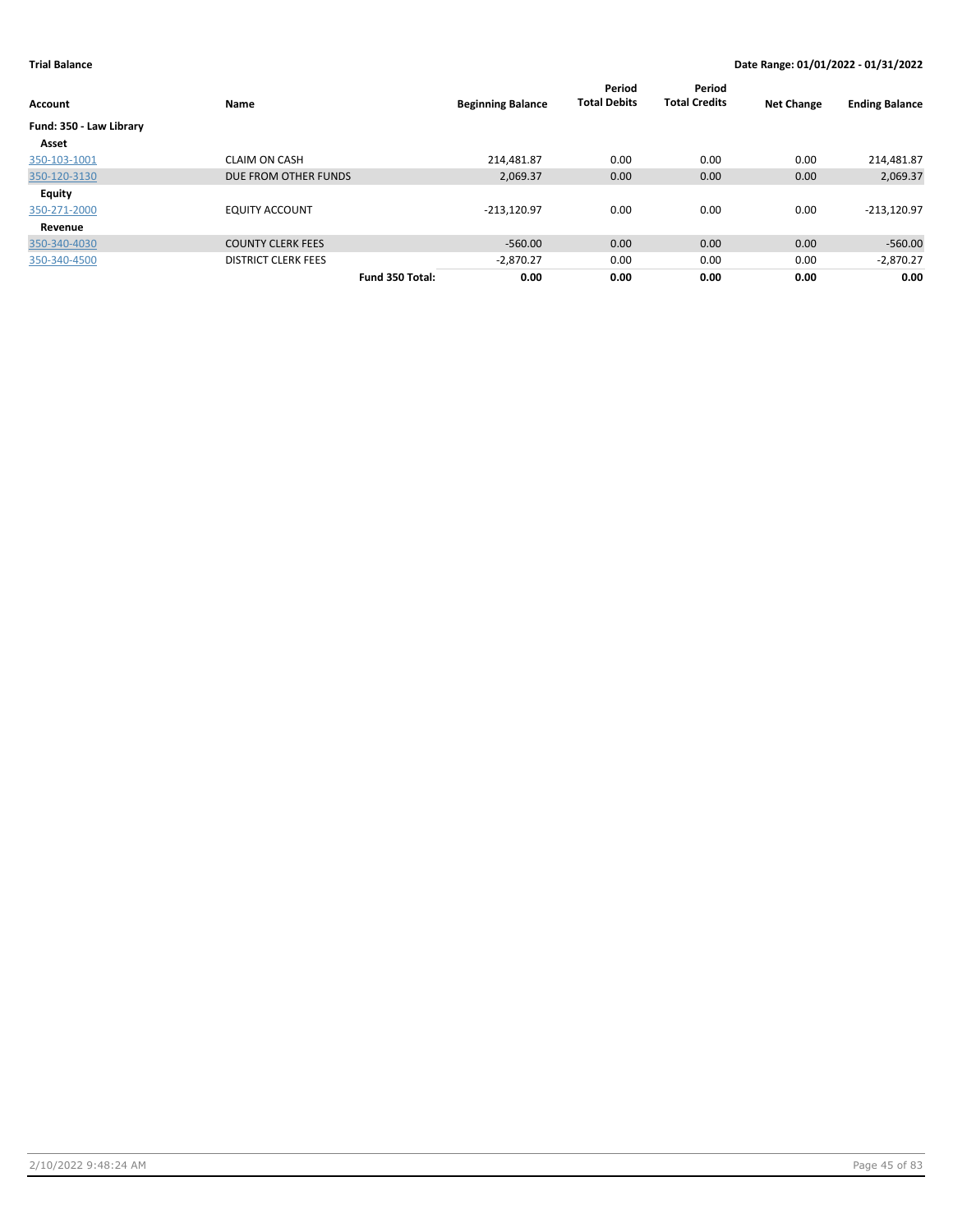| Account               | Name                               | <b>Beginning Balance</b> | Period<br><b>Total Debits</b> | Period<br><b>Total Credits</b> | <b>Net Change</b> | <b>Ending Balance</b> |
|-----------------------|------------------------------------|--------------------------|-------------------------------|--------------------------------|-------------------|-----------------------|
| Fund: 360 - D. A. Fee |                                    |                          |                               |                                |                   |                       |
| Asset                 |                                    |                          |                               |                                |                   |                       |
| 360-100-1001          | PR Claim on Cash                   | $-89.25$                 | 0.00                          | 0.00                           | 0.00              | $-89.25$              |
| 360-103-1360          | D.A. FEE CASH ACCOUNT              | 10,809.06                | 87.02                         | 0.00                           | 87.02             | 10,896.08             |
| 360-103-2360          | D.A. FEE SEIZURE FUND              | 26,571.70                | 1,086.00                      | 120.00                         | 966.00            | 27,537.70             |
| Liability             |                                    |                          |                               |                                |                   |                       |
| 360-102-1000          | A/P CLEARING                       | 0.00                     | 120.00                        | 120.00                         | 0.00              | 0.00                  |
| 360-200-1500          | <b>ACCURED SALARY PAYABLE</b>      | $-616.41$                | 0.00                          | 0.00                           | 0.00              | $-616.41$             |
| 360-200-1550          | <b>ACCURED FRINGE BENEFITS</b>     | $-212.25$                | 0.00                          | 0.00                           | 0.00              | $-212.25$             |
| <b>Equity</b>         |                                    |                          |                               |                                |                   |                       |
| 360-271-2000          | <b>EQUITY ACCOUNT</b>              | $-37,039.09$             | 0.00                          | 0.00                           | 0.00              | $-37,039.09$          |
| Revenue               |                                    |                          |                               |                                |                   |                       |
| 360-340-4750          | <b>DISTRICT ATTORNEY FEES</b>      | $-270.00$                | 0.00                          | 0.00                           | 0.00              | $-270.00$             |
| 360-352-2000          | <b>CONTRABAND FORFEITURE</b>       | 0.00                     | 0.00                          | 1,086.00                       | $-1,086.00$       | $-1,086.00$           |
| 360-360-1000          | INTEREST EARNINGS-D.A. FEE         | $-0.64$                  | 0.00                          | 0.00                           | 0.00              | $-0.64$               |
| 360-370-1300          | <b>REFUNDS &amp; MISCELLANEOUS</b> | $-513.52$                | 0.00                          | 87.02                          | $-87.02$          | $-600.54$             |
| Expense               |                                    |                          |                               |                                |                   |                       |
| 360-475-4900          | <b>MISCELLANEOUS</b>               | 567.40                   | 0.00                          | 0.00                           | 0.00              | 567.40                |
| 360-477-4900          | <b>MISCELLANEOUS</b>               | 793.00                   | 120.00                        | 0.00                           | 120.00            | 913.00                |
|                       | Fund 360 Total:                    | 0.00                     | 1,413.02                      | 1,413.02                       | 0.00              | 0.00                  |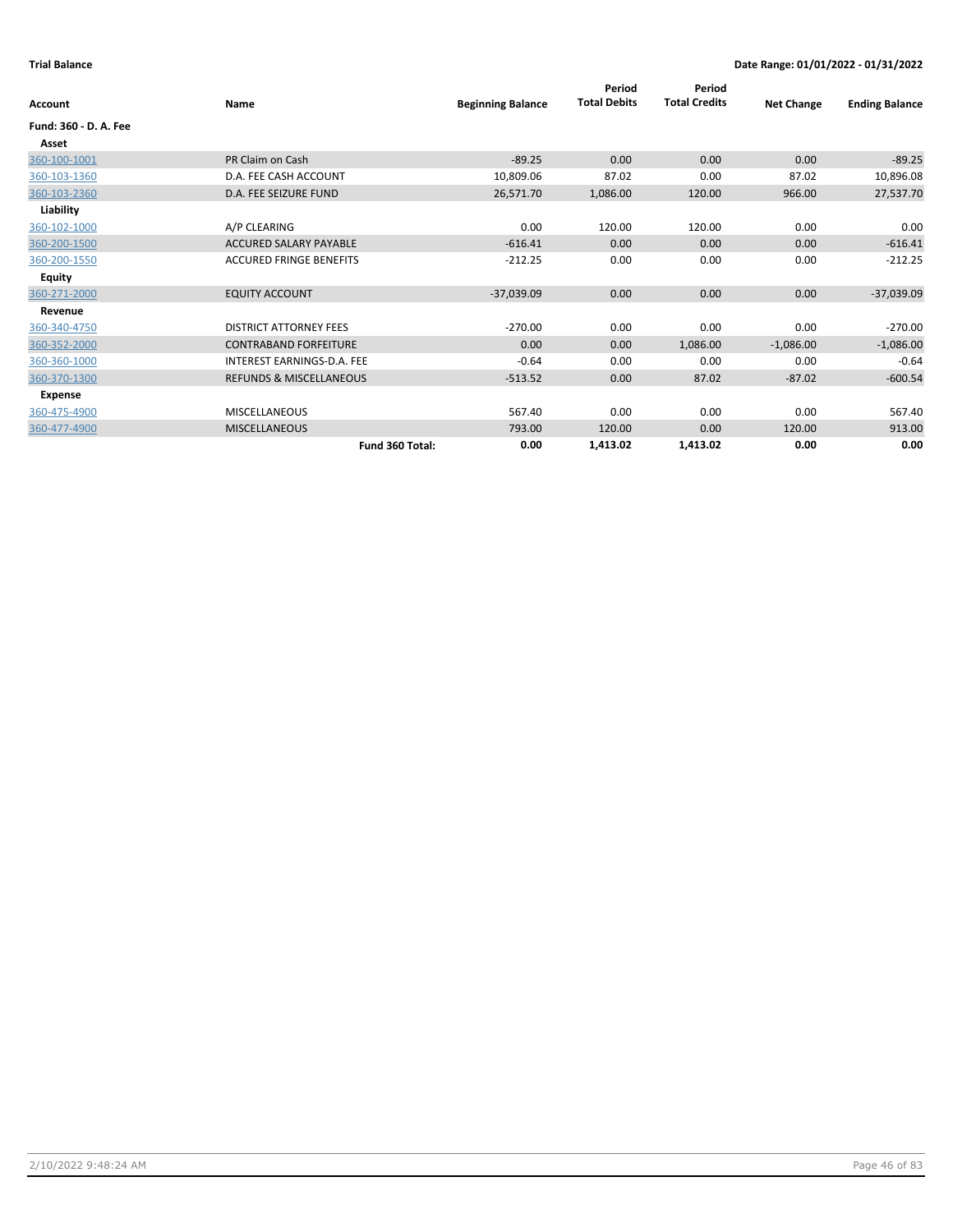| Account                               | Name                           | <b>Beginning Balance</b> | Period<br><b>Total Debits</b> | Period<br><b>Total Credits</b> | <b>Net Change</b> | <b>Ending Balance</b> |
|---------------------------------------|--------------------------------|--------------------------|-------------------------------|--------------------------------|-------------------|-----------------------|
| <b>Fund: 361 - Contraband Seizure</b> |                                |                          |                               |                                |                   |                       |
| Asset                                 |                                |                          |                               |                                |                   |                       |
| 361-103-1370                          | <b>CASH-CONTRABAND SEIZURE</b> | 23,700.99                | 0.00                          | 3,260.00                       | $-3,260.00$       | 20,440.99             |
| Liability                             |                                |                          |                               |                                |                   |                       |
| 361-207-0990                          | <b>HELD IN TRUST</b>           | $-21.247.14$             | 3,260.00                      | 0.00                           | 3,260.00          | $-17,987.14$          |
| Equity                                |                                |                          |                               |                                |                   |                       |
| 361-271-2000                          | <b>EQUITY ACCOUNT</b>          | $-2,453.51$              | 0.00                          | 0.00                           | 0.00              | $-2,453.51$           |
| Revenue                               |                                |                          |                               |                                |                   |                       |
| 361-360-1000                          | <b>INTEREST EARNINGS</b>       | $-0.34$                  | 0.00                          | 0.00                           | 0.00              | $-0.34$               |
|                                       | Fund 361 Total:                | 0.00                     | 3.260.00                      | 3.260.00                       | 0.00              | 0.00                  |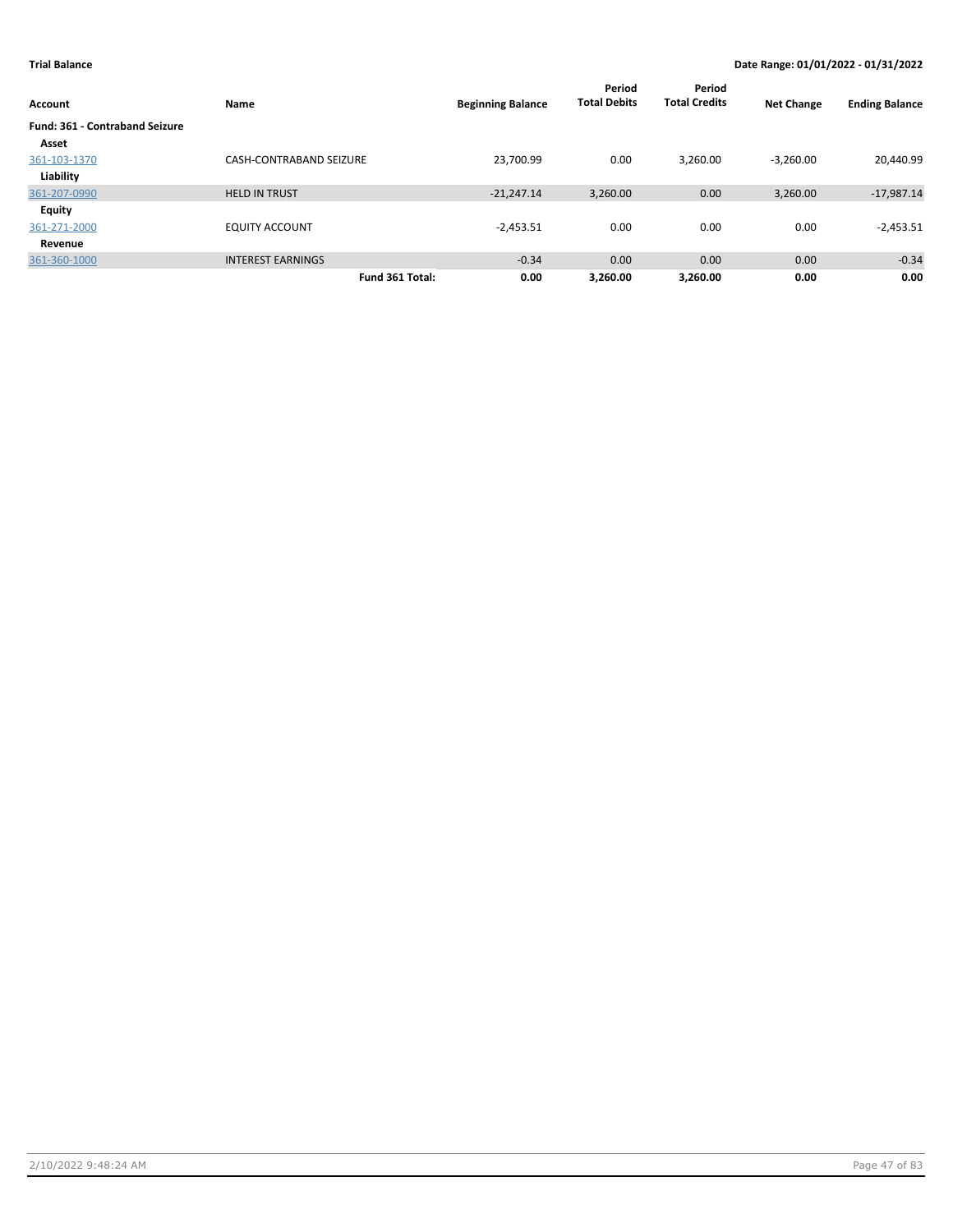| Account                        | Name                          | <b>Beginning Balance</b> | Period<br><b>Total Debits</b> | Period<br><b>Total Credits</b> | <b>Net Change</b> | <b>Ending Balance</b> |
|--------------------------------|-------------------------------|--------------------------|-------------------------------|--------------------------------|-------------------|-----------------------|
| Fund: 362 - Investigator/LEOSE |                               |                          |                               |                                |                   |                       |
| Asset                          |                               |                          |                               |                                |                   |                       |
| 362-103-1001                   | <b>CLAIM ON CASH</b>          | 401.67                   | 0.00                          | 0.00                           | 0.00              | 401.67                |
| Equity                         |                               |                          |                               |                                |                   |                       |
| 362-271-2000                   | <b>EQUITY ACCOUNT</b>         | $-751.67$                | 0.00                          | 0.00                           | 0.00              | $-751.67$             |
| Expense                        |                               |                          |                               |                                |                   |                       |
| 362-475-4270                   | OUT OF COUNTY TRAVEL/TRAINING | 350.00                   | 0.00                          | 0.00                           | 0.00              | 350.00                |
|                                | Fund 362 Total:               | 0.00                     | 0.00                          | 0.00                           | 0.00              | 0.00                  |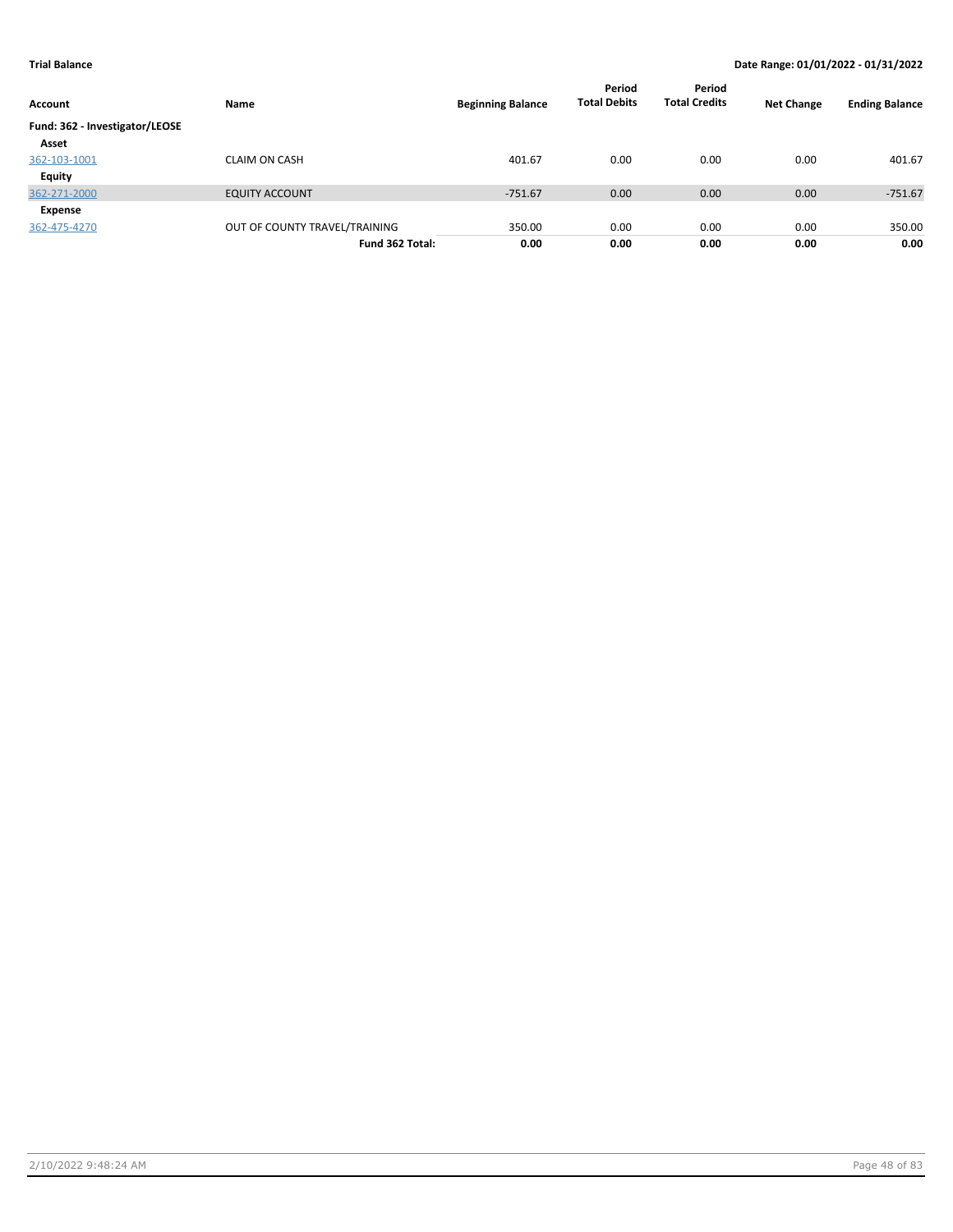| Account                   | Name                         |                 | <b>Beginning Balance</b> | Period<br><b>Total Debits</b> | Period<br><b>Total Credits</b> | <b>Net Change</b> | <b>Ending Balance</b> |
|---------------------------|------------------------------|-----------------|--------------------------|-------------------------------|--------------------------------|-------------------|-----------------------|
| Fund: 380 - IHC Co-Op Gin |                              |                 |                          |                               |                                |                   |                       |
| Asset                     |                              |                 |                          |                               |                                |                   |                       |
| 380-103-1001              | <b>CLAIM ON CASH</b>         |                 | 521.67                   | 0.00                          | 0.00                           | 0.00              | 521.67                |
| 380-103-1750              | <b>IHC CO-OP GIN TEXPOOL</b> |                 | 19,225.53                | 0.00                          | 0.00                           | 0.00              | 19,225.53             |
| Equity                    |                              |                 |                          |                               |                                |                   |                       |
| 380-271-2000              | <b>EQUITY ACCOUNT</b>        |                 | $-19,746.01$             | 0.00                          | 0.00                           | 0.00              | $-19,746.01$          |
| Revenue                   |                              |                 |                          |                               |                                |                   |                       |
| 380-360-1000              | <b>INTEREST EARNINGS</b>     |                 | $-1.19$                  | 0.00                          | 0.00                           | 0.00              | $-1.19$               |
|                           |                              | Fund 380 Total: | 0.00                     | 0.00                          | 0.00                           | 0.00              | 0.00                  |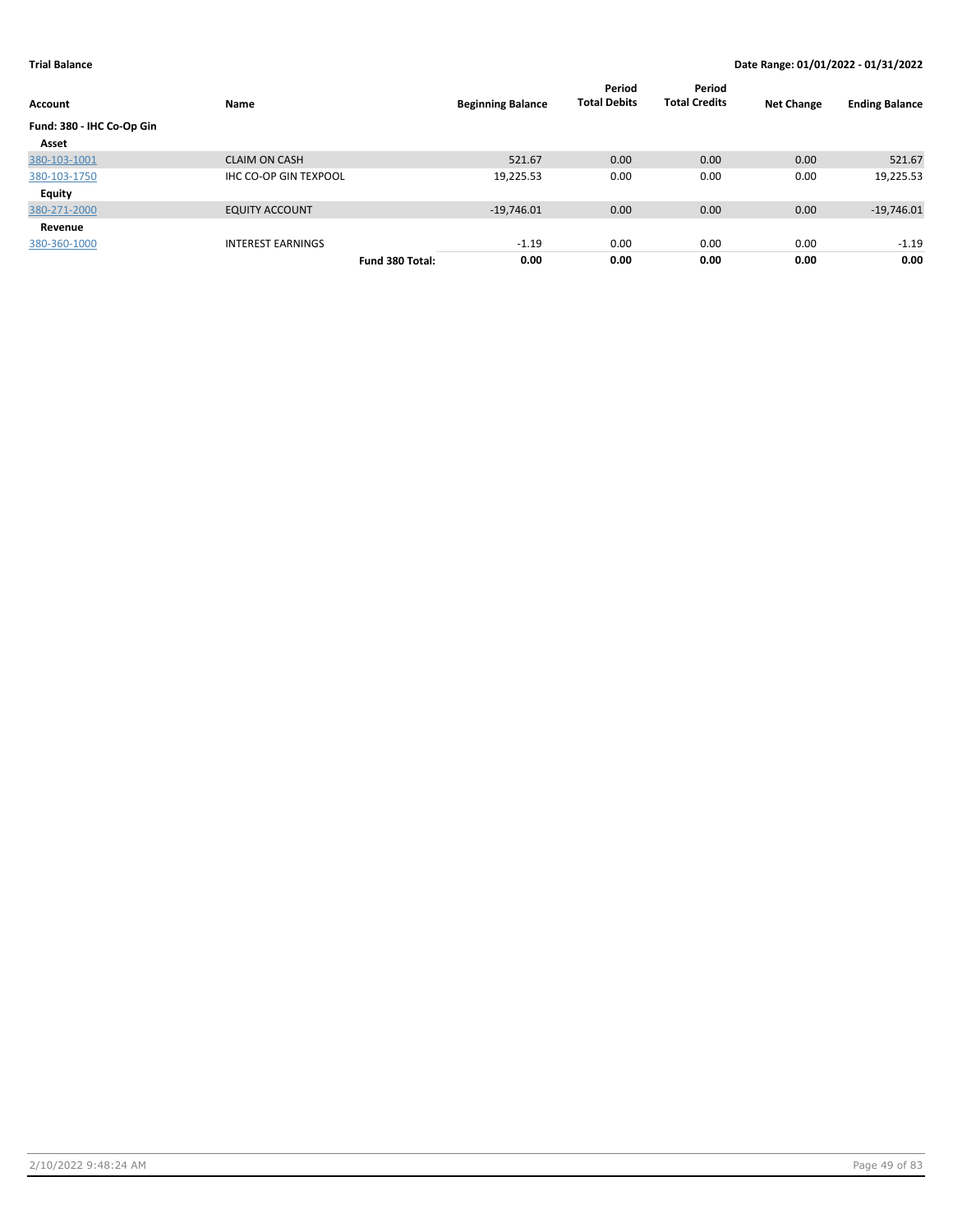|                         |                       |                 |                          | Period              | Period               |                   |                       |
|-------------------------|-----------------------|-----------------|--------------------------|---------------------|----------------------|-------------------|-----------------------|
| Account                 | Name                  |                 | <b>Beginning Balance</b> | <b>Total Debits</b> | <b>Total Credits</b> | <b>Net Change</b> | <b>Ending Balance</b> |
| <b>Fund: 410 - CERT</b> |                       |                 |                          |                     |                      |                   |                       |
| Asset                   |                       |                 |                          |                     |                      |                   |                       |
| 410-103-1001            | <b>CLAIM ON CASH</b>  |                 | 559.29                   | 0.00                | 0.00                 | 0.00              | 559.29                |
| <b>Equity</b>           |                       |                 |                          |                     |                      |                   |                       |
| 410-271-2000            | <b>EQUITY ACCOUNT</b> |                 | $-159.29$                | 0.00                | 0.00                 | 0.00              | $-159.29$             |
| Revenue                 |                       |                 |                          |                     |                      |                   |                       |
| 410-370-4060            | <b>DONATIONS</b>      |                 | $-400.00$                | 0.00                | 0.00                 | 0.00              | $-400.00$             |
|                         |                       | Fund 410 Total: | 0.00                     | 0.00                | 0.00                 | 0.00              | 0.00                  |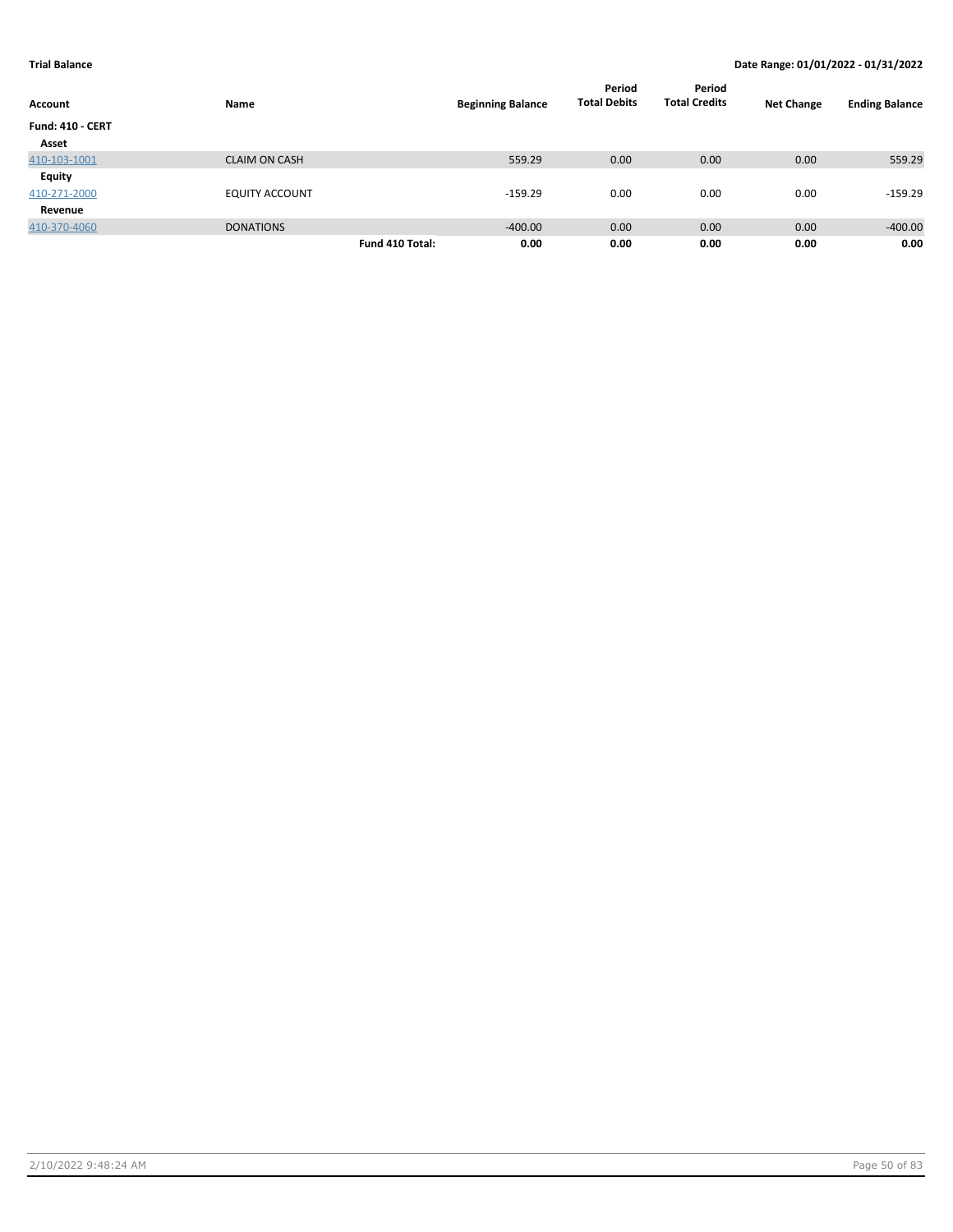| Account                            | Name                     |                 | <b>Beginning Balance</b> | Period<br><b>Total Debits</b> | Period<br><b>Total Credits</b> | <b>Net Change</b> | <b>Ending Balance</b> |
|------------------------------------|--------------------------|-----------------|--------------------------|-------------------------------|--------------------------------|-------------------|-----------------------|
| Fund: 411 - Hazard Mitigation Plan |                          |                 |                          |                               |                                |                   |                       |
| Asset                              |                          |                 |                          |                               |                                |                   |                       |
| 411-103-1001                       | <b>CLAIM ON CASH</b>     |                 | $-6,250.00$              | 0.00                          | 0.00                           | 0.00              | $-6,250.00$           |
| Equity                             |                          |                 |                          |                               |                                |                   |                       |
| 411-271-2000                       | <b>EQUITY ACCOUNT</b>    |                 | 25,000.00                | 0.00                          | 0.00                           | 0.00              | 25,000.00             |
| Revenue                            |                          |                 |                          |                               |                                |                   |                       |
| 411-330-4770                       | <b>HAZARD MITIGATION</b> |                 | $-18,750.00$             | 0.00                          | 0.00                           | 0.00              | $-18,750.00$          |
|                                    |                          | Fund 411 Total: | 0.00                     | 0.00                          | 0.00                           | 0.00              | 0.00                  |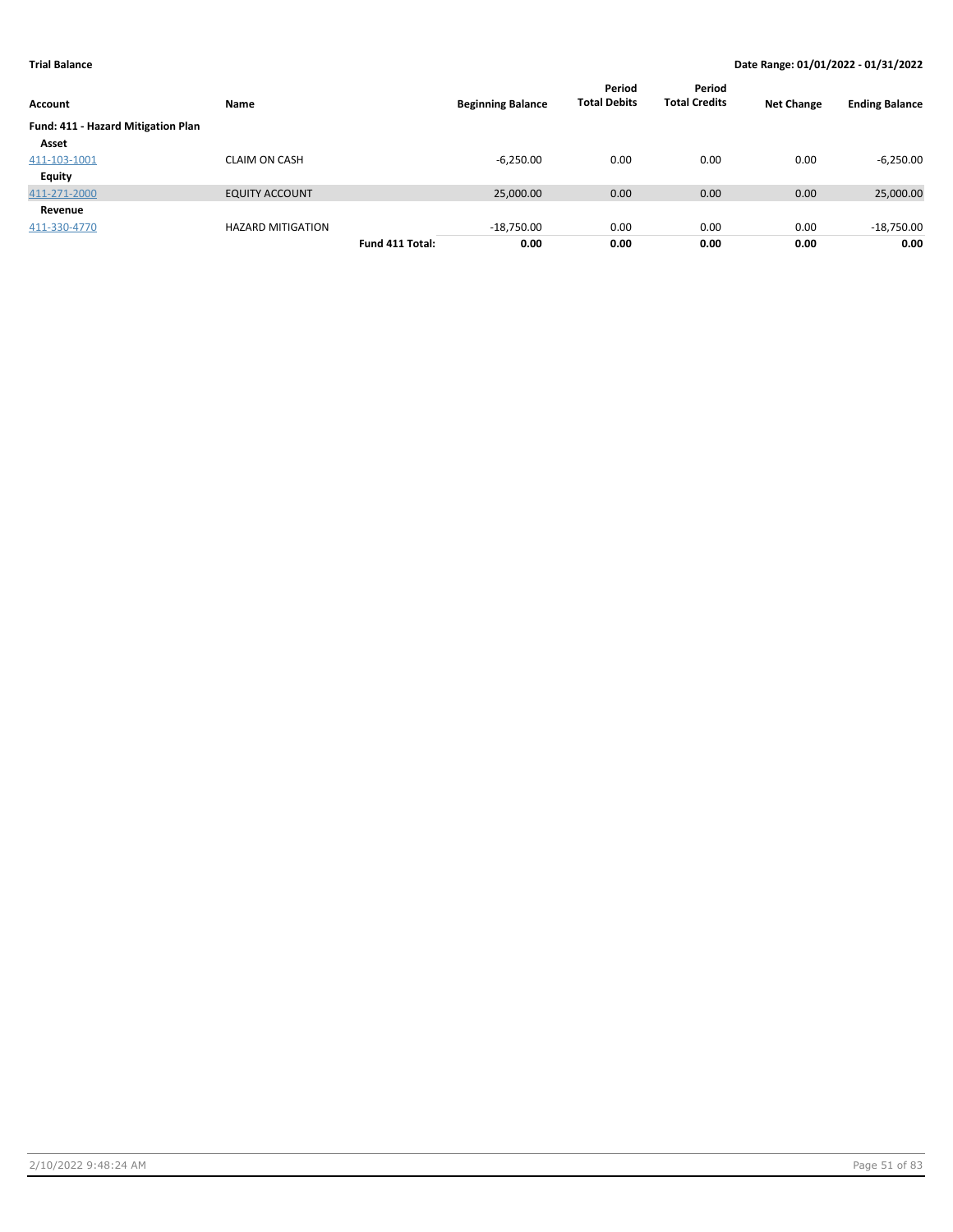| Account                                   | Name                   |                 | <b>Beginning Balance</b> | Period<br><b>Total Debits</b> | Period<br><b>Total Credits</b> | <b>Net Change</b> | <b>Ending Balance</b> |
|-------------------------------------------|------------------------|-----------------|--------------------------|-------------------------------|--------------------------------|-------------------|-----------------------|
| Fund: 412 - Safe Room Reimbursement Prog. |                        |                 |                          |                               |                                |                   |                       |
| Asset                                     |                        |                 |                          |                               |                                |                   |                       |
| 412-103-1001                              | <b>CLAIM ON CASH</b>   |                 | 394.73                   | 0.00                          | 0.00                           | 0.00              | 394.73                |
| Equity                                    |                        |                 |                          |                               |                                |                   |                       |
| 412-271-2000                              | <b>EQUITY ACCOUNT</b>  |                 | -793.62                  | 0.00                          | 0.00                           | 0.00              | -793.62               |
| Expense                                   |                        |                 |                          |                               |                                |                   |                       |
| 412-408-3100                              | <b>OFFICE SUPPLIES</b> |                 | 398.89                   | 0.00                          | 0.00                           | 0.00              | 398.89                |
|                                           |                        | Fund 412 Total: | 0.00                     | 0.00                          | 0.00                           | 0.00              | 0.00                  |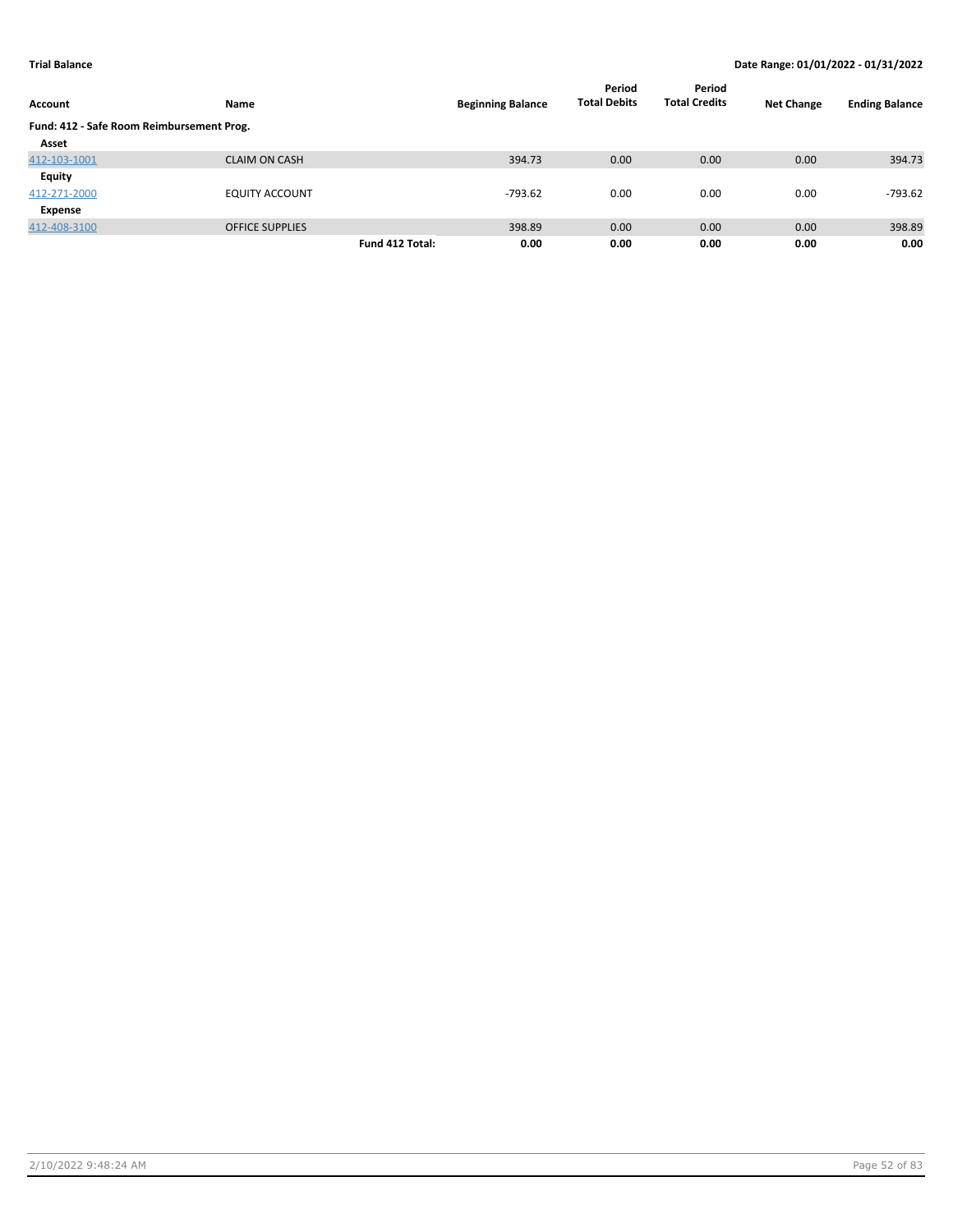|                                                 |                                |                          | Period              | Period               |                   |                       |
|-------------------------------------------------|--------------------------------|--------------------------|---------------------|----------------------|-------------------|-----------------------|
| <b>Account</b>                                  | Name                           | <b>Beginning Balance</b> | <b>Total Debits</b> | <b>Total Credits</b> | <b>Net Change</b> | <b>Ending Balance</b> |
| <b>Fund: 413 - CARES ACT-CORONAVIRUS RELIEF</b> |                                |                          |                     |                      |                   |                       |
| Asset                                           |                                |                          |                     |                      |                   |                       |
| 413-103-1001                                    | <b>CLAIM ON CASH</b>           | 237,936.90               | 0.00                | 117,532.38           | $-117,532.38$     | 120,404.52            |
| 413-120-3120                                    | DUE FROM OTHER GOVERNMENTS     | 541,606.00               | 0.00                | 0.00                 | 0.00              | 541,606.00            |
| Liability                                       |                                |                          |                     |                      |                   |                       |
| 413-102-1000                                    | A/P CLEARING                   | 0.00                     | 116,862.38          | 116,862.38           | 0.00              | 0.00                  |
| 413-200-1500                                    | <b>ACCRUED SALARY PAYABLE</b>  | $-60.00$                 | 0.00                | 0.00                 | 0.00              | $-60.00$              |
| 413-200-2060                                    | <b>DEFERRED GRANT REVENUE</b>  | $-541,606.00$            | 0.00                | 0.00                 | 0.00              | $-541,606.00$         |
| 413-200-9000                                    | Payroll Liability Account      | $-75.16$                 | 0.00                | 0.00                 | 0.00              | $-75.16$              |
| <b>Equity</b>                                   |                                |                          |                     |                      |                   |                       |
| 413-271-2000                                    | <b>EQUITY ACCOUNT</b>          | $-492,541.17$            | 0.00                | 0.00                 | 0.00              | $-492,541.17$         |
| <b>Expense</b>                                  |                                |                          |                     |                      |                   |                       |
| 413-413-3160                                    | <b>EMPLOYEE AWARDS BANQUET</b> | 0.00                     | 2,000.00            | 0.00                 | 2,000.00          | 2,000.00              |
| 413-413-3980                                    | PERSONAL PROTECTIVE EQUIPMENT  | 0.00                     | 185.97              | 0.00                 | 185.97            | 185.97                |
| 413-413-3981                                    | <b>PUBLIC HEALTH EXPENSES</b>  | 1,512.98                 | 0.00                | 0.00                 | 0.00              | 1,512.98              |
| 413-413-5740                                    | <b>TECHNOLOGY</b>              | 28,642.48                | 0.00                | 0.00                 | 0.00              | 28,642.48             |
| 413-419-5750                                    | PURCHASE OF AUTOMOBILES        | 50,612.33                | 99,724.66           | 0.00                 | 99,724.66         | 150,336.99            |
| 413-621-3440                                    | R&B MAT.ASPHALT/RD OIL         | 79,850.25                | 0.00                | 0.00                 | 0.00              | 79,850.25             |
| 413-622-3440                                    | R&B MAT.ASPHALT/RD OIL         | 62,777.85                | 0.00                | 0.00                 | 0.00              | 62,777.85             |
| 413-624-3440                                    | R&B MAT. ASPHALT/RD OIL        | 27,668.90                | 15,621.75           | 0.00                 | 15,621.75         | 43,290.65             |
| 413-624-4600                                    | <b>EQUIPMENT RENTAL/LEASE</b>  | 3,674.64                 | 0.00                | 0.00                 | 0.00              | 3,674.64              |
|                                                 | Fund 413 Total:                | 0.00                     | 234.394.76          | 234,394.76           | 0.00              | 0.00                  |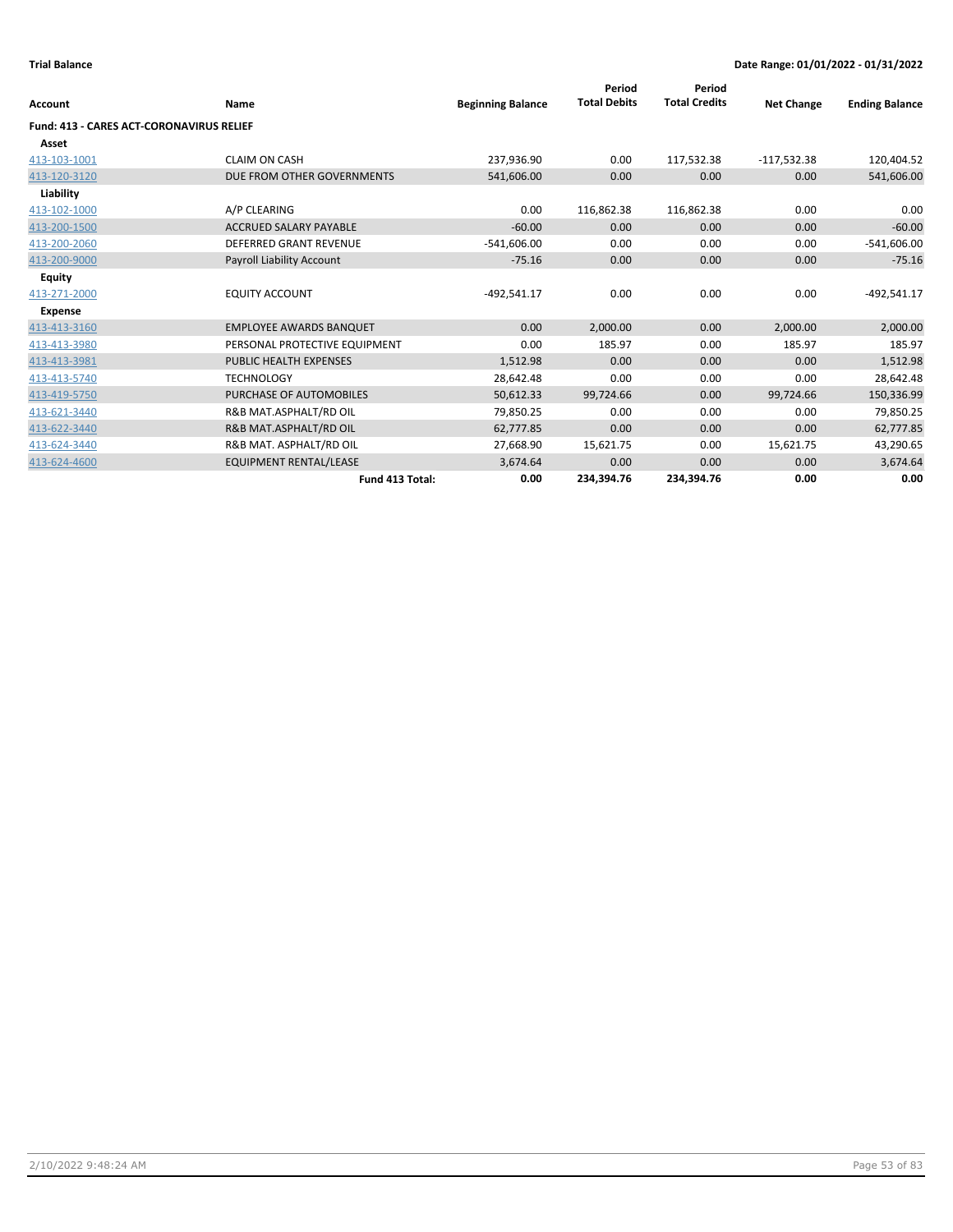| Account                                     | <b>Name</b>                    | <b>Beginning Balance</b> | Period<br><b>Total Debits</b> | Period<br><b>Total Credits</b> | <b>Net Change</b> | <b>Ending Balance</b> |
|---------------------------------------------|--------------------------------|--------------------------|-------------------------------|--------------------------------|-------------------|-----------------------|
| Fund: 415 - American Recovery Program Grant |                                |                          |                               |                                |                   |                       |
| Asset                                       |                                |                          |                               |                                |                   |                       |
| 415-103-1591                                | <b>CDARS DEPOSIT</b>           | 3,449,347.91             | 0.00                          | 0.00                           | 0.00              | 3,449,347.91          |
| <b>Equity</b>                               |                                |                          |                               |                                |                   |                       |
| 415-271-2000                                | <b>EQUITY ACCOUNT</b>          | $-3,449,260.97$          | 0.00                          | 0.00                           | 0.00              | $-3,449,260.97$       |
| Revenue                                     |                                |                          |                               |                                |                   |                       |
| 415-360-1591                                | <b>INTEREST EARNINGS CDARS</b> | $-86.94$                 | 0.00                          | 0.00                           | 0.00              | $-86.94$              |
|                                             | Fund 415 Total:                | 0.00                     | 0.00                          | 0.00                           | 0.00              | 0.00                  |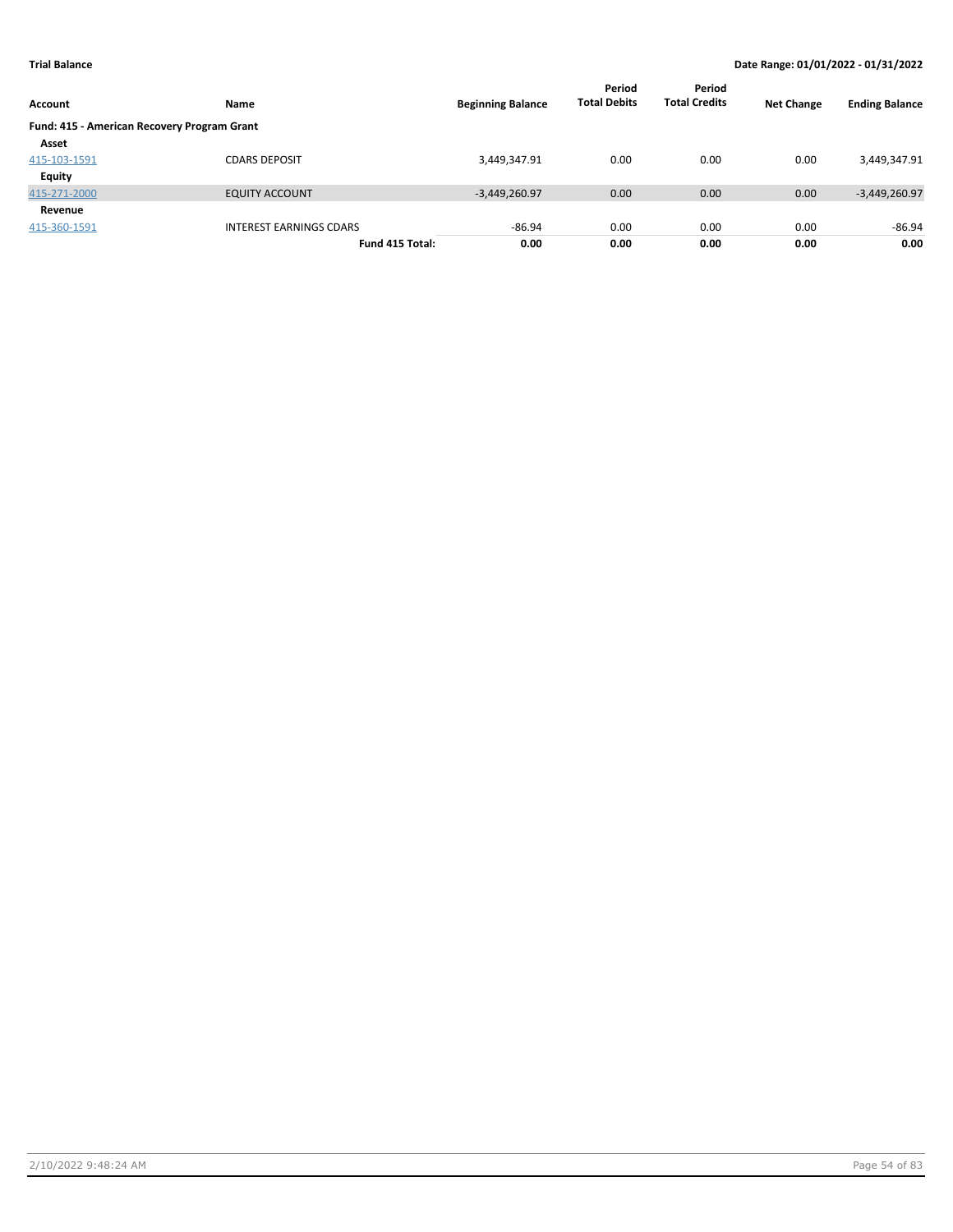| Account                               | Name                                   | <b>Beginning Balance</b> | Period<br><b>Total Debits</b> | Period<br><b>Total Credits</b> | <b>Net Change</b> | <b>Ending Balance</b> |
|---------------------------------------|----------------------------------------|--------------------------|-------------------------------|--------------------------------|-------------------|-----------------------|
| <b>Fund: 560 - Sheriff Forfeiture</b> |                                        |                          |                               |                                |                   |                       |
| Asset                                 |                                        |                          |                               |                                |                   |                       |
| 560-100-1001                          | PR Claim on Cash                       | 0.00                     | 128.34                        | 128.34                         | 0.00              | 0.00                  |
| 560-103-1560                          | <b>CASH-F.C. SHERIFF FORFEITURE</b>    | 43,189.60                | 5,012.00                      | 888.53                         | 4,123.47          | 47,313.07             |
| 560-103-1590                          | <b>CASH-FEDERAL FORFEITURE</b>         | 12,964.86                | 0.00                          | 0.00                           | 0.00              | 12,964.86             |
| Liability                             |                                        |                          |                               |                                |                   |                       |
| 560-102-1000                          | A/P CLEARING                           | 0.00                     | 760.19                        | 720.00                         | 40.19             | 40.19                 |
| 560-102-1001                          | PR AP Clearing                         | 0.00                     | 65.59                         | 65.59                          | 0.00              | 0.00                  |
| 560-200-9000                          | Payroll Liability Account              | 0.00                     | 65.59                         | 65.59                          | 0.00              | 0.00                  |
| <b>Equity</b>                         |                                        |                          |                               |                                |                   |                       |
| 560-271-2000                          | <b>EQUITY ACCOUNT</b>                  | $-62,465.22$             | 0.00                          | 0.00                           | 0.00              | $-62,465.22$          |
| Revenue                               |                                        |                          |                               |                                |                   |                       |
| 560-352-2000                          | <b>CONTRABAND FORFEITURE</b>           | 0.00                     | 0.00                          | 5,012.00                       | $-5,012.00$       | $-5,012.00$           |
| 560-360-1000                          | <b>INTEREST EARNINGS-SO FORFEITURE</b> | $-1.02$                  | 0.00                          | 0.00                           | 0.00              | $-1.02$               |
| <b>Expense</b>                        |                                        |                          |                               |                                |                   |                       |
| 560-560-1012                          | <b>SALARY SUPPLEMENT</b>               | 256.14                   | 85.38                         | 0.00                           | 85.38             | 341.52                |
| 560-560-1501                          | <b>SIGN ON BONUS</b>                   | 1,000.00                 | 0.00                          | 0.00                           | 0.00              | 1,000.00              |
| 560-560-2010                          | SOCIAL SECURITY TAXES                  | 15.44                    | 5.15                          | 0.00                           | 5.15              | 20.59                 |
| 560-560-2020                          | <b>GROUP HEALTH INSURANCE</b>          | 74.36                    | 26.31                         | 0.00                           | 26.31             | 100.67                |
| 560-560-2030                          | <b>RETIREMENT</b>                      | 30.35                    | 10.29                         | 0.00                           | 10.29             | 40.64                 |
| 560-560-2050                          | <b>MEDICARE TAX</b>                    | 3.62                     | 1.21                          | 0.00                           | 1.21              | 4.83                  |
| 560-560-3200                          | <b>WEAPON SUPPLIES</b>                 | 1,923.62                 | 0.00                          | 0.00                           | 0.00              | 1,923.62              |
| 560-560-4200                          | <b>CELL PHONE</b>                      | 90.66                    | 0.00                          | 0.00                           | 0.00              | 90.66                 |
| 560-560-4540                          | <b>R&amp;M AUTO</b>                    | 104.54                   | 0.00                          | 0.00                           | 0.00              | 104.54                |
| 560-560-4900                          | <b>MISCELLANEOUS</b>                   | 201.22                   | 0.00                          | 0.00                           | 0.00              | 201.22                |
| 560-560-5720                          | <b>EQUIPMENT</b>                       | 419.99                   | 0.00                          | 0.00                           | 0.00              | 419.99                |
| 560-560-5800                          | <b>INVESTIGATIVE EQUIPMENT</b>         | 2,191.84                 | 720.00                        | 0.00                           | 720.00            | 2,911.84              |
|                                       | Fund 560 Total:                        | 0.00                     | 6,880.05                      | 6,880.05                       | 0.00              | 0.00                  |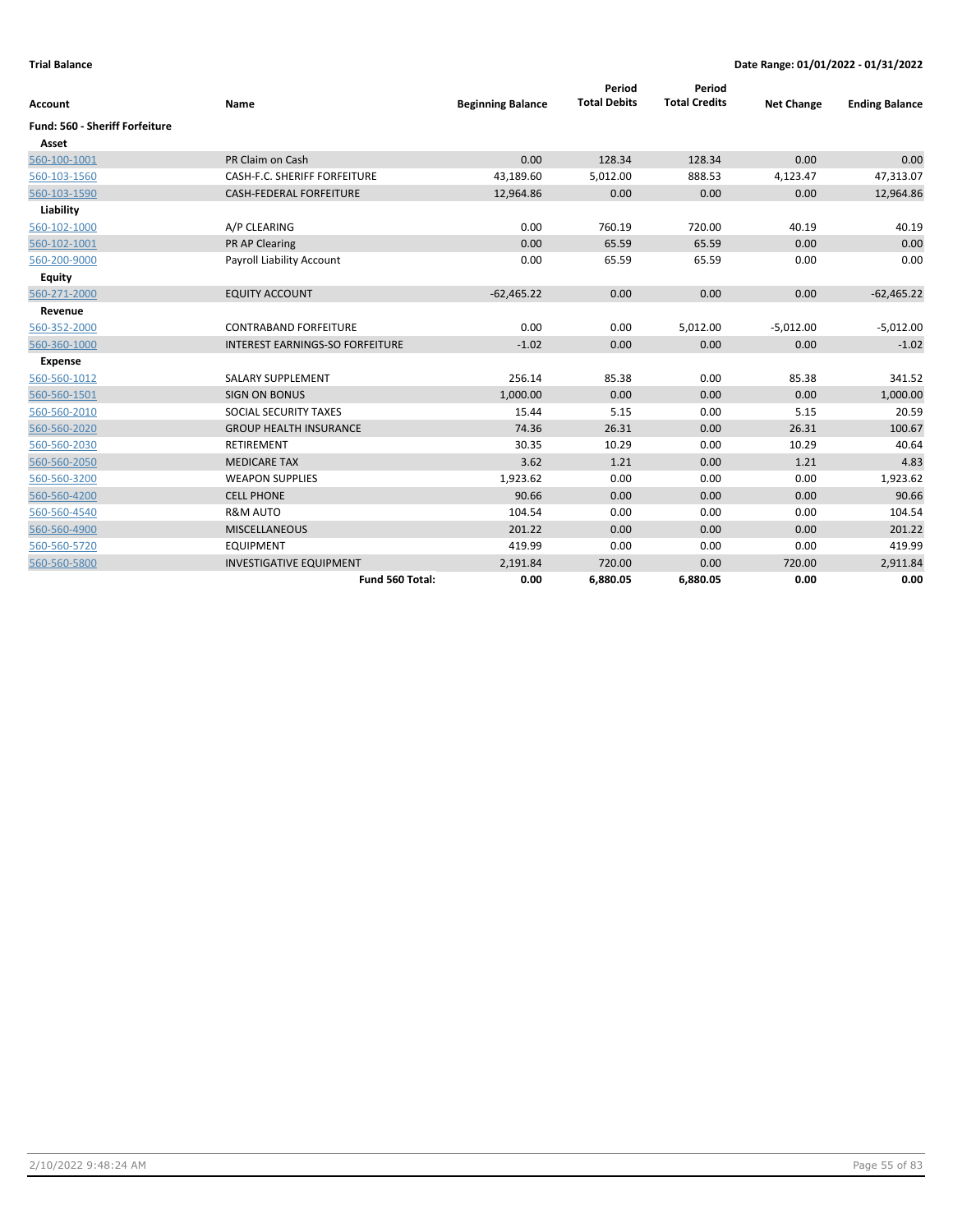| Account                                                | Name                           | <b>Beginning Balance</b> | Period<br><b>Total Debits</b> | Period<br><b>Total Credits</b> | <b>Net Change</b> | <b>Ending Balance</b> |
|--------------------------------------------------------|--------------------------------|--------------------------|-------------------------------|--------------------------------|-------------------|-----------------------|
| Fund: 561 - Law Enforcement Education Sheriff's Office |                                |                          |                               |                                |                   |                       |
| Asset                                                  |                                |                          |                               |                                |                   |                       |
| 561-103-1550                                           | F.C. LAW ENFORCEMENT EDUCATION | 0.01                     | 0.00                          | 0.00                           | 0.00              | 0.01                  |
| Equity                                                 |                                |                          |                               |                                |                   |                       |
| 561-271-2000                                           | <b>EQUITY ACCOUNT</b>          | $-0.01$                  | 0.00                          | 0.00                           | 0.00              | $-0.01$               |
|                                                        | Fund 561 Total:                | 0.00                     | 0.00                          | 0.00                           | 0.00              | 0.00                  |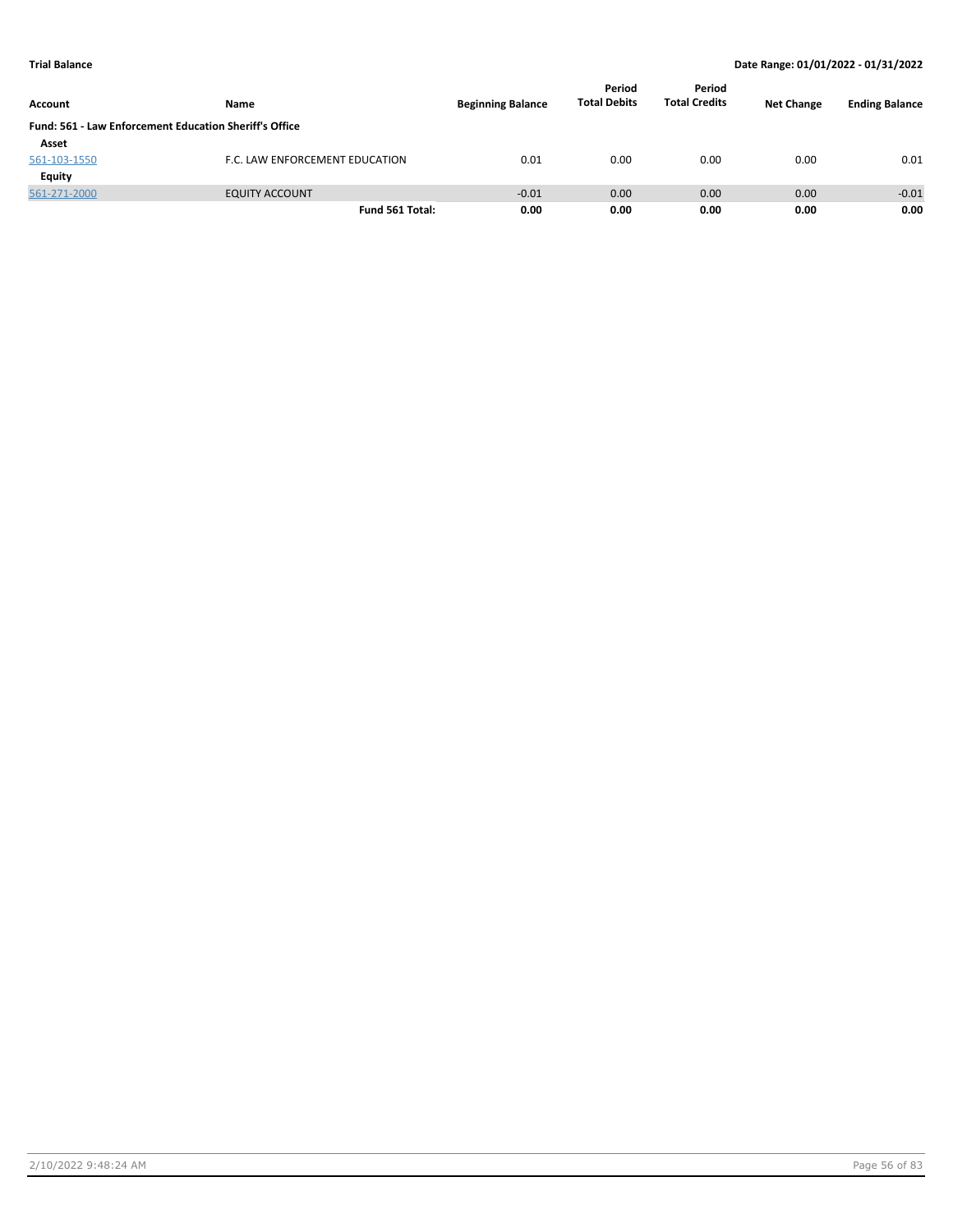|                                            |                                     |                          | Period<br><b>Total Debits</b> | Period<br><b>Total Credits</b> |                   |                       |
|--------------------------------------------|-------------------------------------|--------------------------|-------------------------------|--------------------------------|-------------------|-----------------------|
| <b>Account</b>                             | Name                                | <b>Beginning Balance</b> |                               |                                | <b>Net Change</b> | <b>Ending Balance</b> |
| Fund: 562 - Bois D'Arc Lake Reservoir (SO) |                                     |                          |                               |                                |                   |                       |
| Asset                                      |                                     |                          |                               |                                |                   |                       |
| 562-100-1001                               | PR Claim on Cash                    | $-553.50$                | 10,107.89                     | 10,107.89                      | 0.00              | $-553.50$             |
| 562-103-1001                               | <b>CLAIM ON CASH</b>                | 418,386.44               | 0.00                          | 10,107.89                      | $-10,107.89$      | 408,278.55            |
| Liability                                  |                                     |                          |                               |                                |                   |                       |
| 562-102-1001                               | PR AP Clearing                      | 0.00                     | 5,094.66                      | 5,094.66                       | 0.00              | 0.00                  |
| 562-200-1500                               | <b>ACCRUED SALARY PAYABLE</b>       | $-3,829.28$              | 0.00                          | 0.00                           | 0.00              | $-3,829.28$           |
| 562-200-1550                               | <b>ACCRUED FRINGE BENEFITS</b>      | $-1,989.81$              | 0.00                          | 0.00                           | 0.00              | $-1,989.81$           |
| 562-200-9000                               | Payroll Liability Account           | 0.00                     | 5,094.66                      | 5,094.66                       | 0.00              | 0.00                  |
| <b>Equity</b>                              |                                     |                          |                               |                                |                   |                       |
| 562-271-2000                               | <b>EQUITY ACCOUNT</b>               | $-290,693.33$            | 0.00                          | 0.00                           | 0.00              | $-290,693.33$         |
| Revenue                                    |                                     |                          |                               |                                |                   |                       |
| 562-322-1841                               | PERSONNEL INCOME YEAR 3             | $-108,852.00$            | 0.00                          | 0.00                           | 0.00              | $-108,852.00$         |
| 562-322-1842                               | DRUG SCREENING/PSYCHOLOG INC.YR.3   | $-600.00$                | 0.00                          | 0.00                           | 0.00              | $-600.00$             |
| 562-322-1843                               | <b>UNIFORMS INCOME YEAR 3</b>       | $-2,048.00$              | 0.00                          | 0.00                           | 0.00              | $-2,048.00$           |
| 562-322-1844                               | <b>TRAINING INCOME YEAR 3</b>       | $-10,000.00$             | 0.00                          | 0.00                           | 0.00              | $-10,000.00$          |
| 562-390-1401                               | <b>TRANSFERS IN</b>                 | $-39,116.98$             | 0.00                          | 0.00                           | 0.00              | $-39,116.98$          |
| <b>Expense</b>                             |                                     |                          |                               |                                |                   |                       |
| 562-560-1040                               | <b>SALARIES DEPUTIES</b>            | 23,278.57                | 6,693.82                      | 0.00                           | 6,693.82          | 29,972.39             |
| 562-560-2010                               | SOCIAL SECURITY TAXES               | 1,397.48                 | 399.09                        | 0.00                           | 399.09            | 1,796.57              |
| 562-560-2020                               | <b>GROUP HEALTH INSURANCE</b>       | 6,156.85                 | 2,115.72                      | 0.00                           | 2,115.72          | 8,272.57              |
| 562-560-2030                               | <b>RETIREMENT</b>                   | 2,760.84                 | 805.93                        | 0.00                           | 805.93            | 3,566.77              |
| 562-560-2040                               | <b>WORKERS COMPENSATION</b>         | 920.80                   | 0.00                          | 0.00                           | 0.00              | 920.80                |
| 562-560-2050                               | <b>MEDICARE TAX</b>                 | 326.85                   | 93.33                         | 0.00                           | 93.33             | 420.18                |
| 562-560-4270                               | OUT OF COUNTY TRAVEL/TRAINING       | 140.00                   | 0.00                          | 0.00                           | 0.00              | 140.00                |
| 562-560-4540                               | R&M AUTO, BOATS, ATV                | 50.00                    | 0.00                          | 0.00                           | 0.00              | 50.00                 |
| 562-560-5730                               | <b>EMERGENCY RADIO IMPROVEMENTS</b> | 4,265.07                 | 0.00                          | 0.00                           | 0.00              | 4,265.07              |
|                                            | Fund 562 Total:                     | 0.00                     | 30,405.10                     | 30,405.10                      | 0.00              | 0.00                  |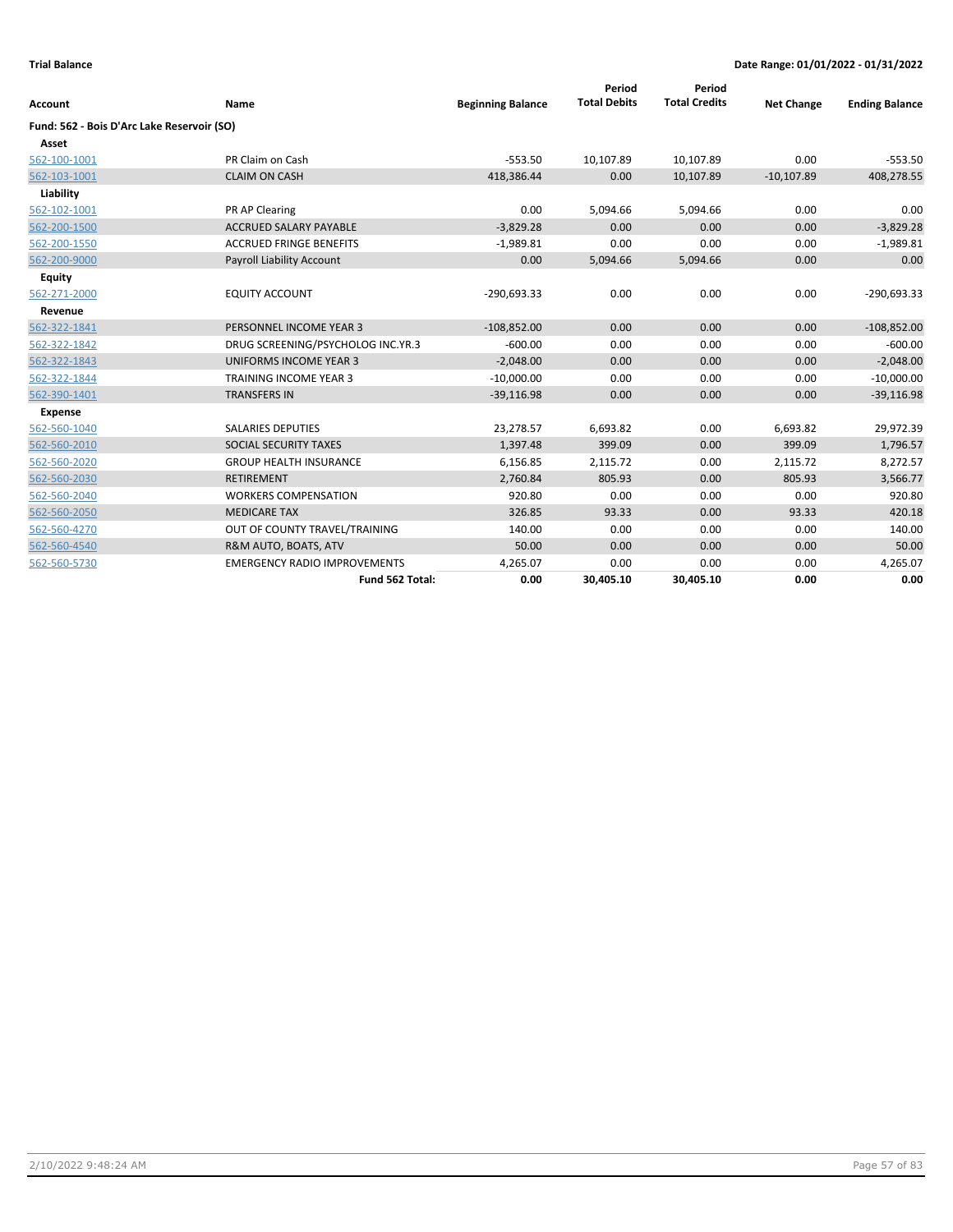| Account                                 | Name                  |                 | <b>Beginning Balance</b> | Period<br><b>Total Debits</b> | Period<br><b>Total Credits</b> | <b>Net Change</b> | <b>Ending Balance</b> |
|-----------------------------------------|-----------------------|-----------------|--------------------------|-------------------------------|--------------------------------|-------------------|-----------------------|
| Fund: 563 - Sheriff's Office Technology |                       |                 |                          |                               |                                |                   |                       |
| Asset                                   |                       |                 |                          |                               |                                |                   |                       |
| 563-103-1001                            | <b>CLAIM ON CASH</b>  |                 | 2,351.32                 | 0.00                          | 0.00                           | 0.00              | 2,351.32              |
| Equity                                  |                       |                 |                          |                               |                                |                   |                       |
| 563-271-2000                            | <b>EQUITY ACCOUNT</b> |                 | $-2,351.32$              | 0.00                          | 0.00                           | 0.00              | $-2,351.32$           |
|                                         |                       | Fund 563 Total: | 0.00                     | 0.00                          | 0.00                           | 0.00              | 0.00                  |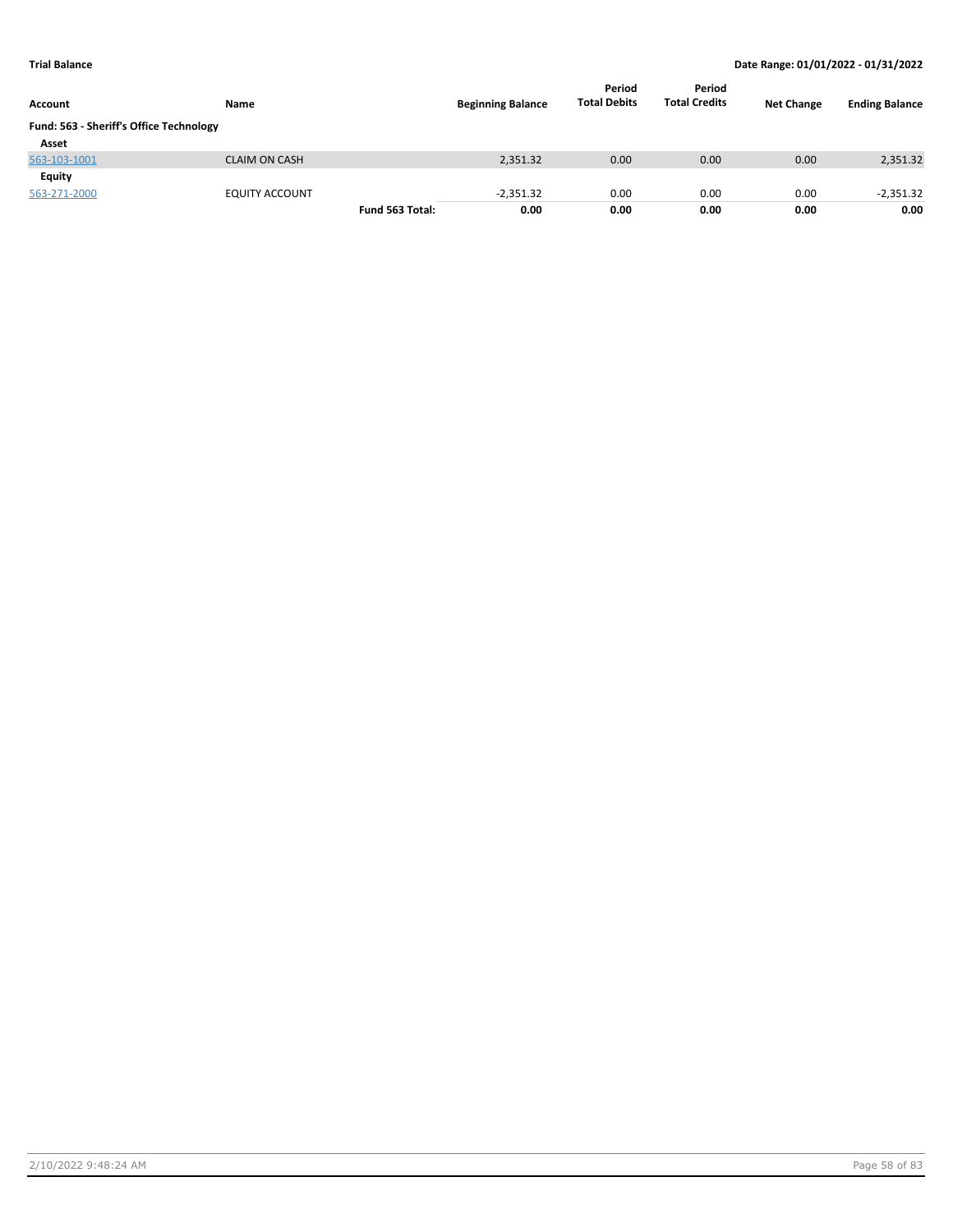| <b>Account</b>                         | Name                       | <b>Beginning Balance</b> | Period<br><b>Total Debits</b> | Period<br><b>Total Credits</b> | <b>Net Change</b> | <b>Ending Balance</b> |
|----------------------------------------|----------------------------|--------------------------|-------------------------------|--------------------------------|-------------------|-----------------------|
| Fund: 590 - Specialty Court/Drug Court |                            |                          |                               |                                |                   |                       |
| Asset                                  |                            |                          |                               |                                |                   |                       |
| 590-103-1001                           | <b>CLAIM ON CASH</b>       | 29,454.80                | 0.00                          | 0.00                           | 0.00              | 29,454.80             |
| 590-120-3130                           | DUE FROM OTHER FUNDS       | 293.31                   | 0.00                          | 0.00                           | 0.00              | 293.31                |
| Equity                                 |                            |                          |                               |                                |                   |                       |
| 590-271-2000                           | <b>EQUITY ACCOUNT</b>      | $-30,067.04$             | 0.00                          | 0.00                           | 0.00              | $-30,067.04$          |
| Revenue                                |                            |                          |                               |                                |                   |                       |
| 590-370-4250                           | <b>DRUG COURT FEE</b>      | $-679.73$                | 0.00                          | 0.00                           | 0.00              | $-679.73$             |
| 590-370-4260                           | <b>SPECIALTY COURT</b>     | $-327.64$                | 0.00                          | 0.00                           | 0.00              | $-327.64$             |
| Expense                                |                            |                          |                               |                                |                   |                       |
| 590-436-4330                           | <b>DRUG COURT PROGRAMS</b> | 1,071.30                 | 0.00                          | 0.00                           | 0.00              | 1,071.30              |
| 590-436-4370                           | ATTORNEY FEES DRUG COURT   | 255.00                   | 0.00                          | 0.00                           | 0.00              | 255.00                |
|                                        | Fund 590 Total:            | 0.00                     | 0.00                          | 0.00                           | 0.00              | 0.00                  |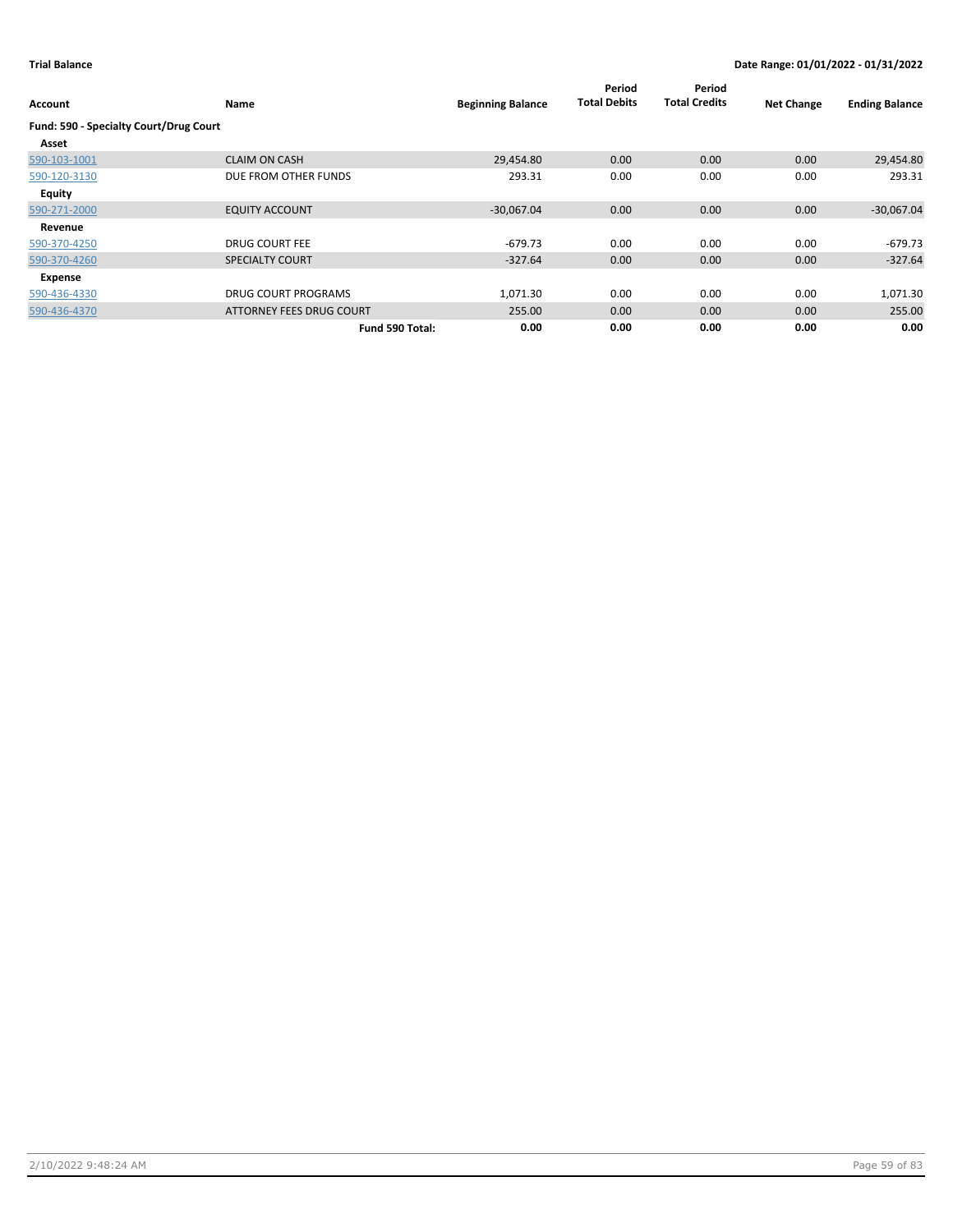|                     |                                    |                          | Period              | Period               |                   |                       |
|---------------------|------------------------------------|--------------------------|---------------------|----------------------|-------------------|-----------------------|
| Account             | Name                               | <b>Beginning Balance</b> | <b>Total Debits</b> | <b>Total Credits</b> | <b>Net Change</b> | <b>Ending Balance</b> |
| Fund: 600 - Sinking |                                    |                          |                     |                      |                   |                       |
| Asset               |                                    |                          |                     |                      |                   |                       |
| 600-103-1001        | <b>CLAIM ON CASH</b>               | 599,501.82               | 528,414.64          | 0.00                 | 528,414.64        | 1,127,916.46          |
| 600-120-3110        | <b>TAXES RECEIVABLE</b>            | 36,173.88                | 0.00                | 0.00                 | 0.00              | 36,173.88             |
| 600-120-3120        | DUE FROM OTHER GOVERNMENTS         | 116.91                   | 0.00                | 0.00                 | 0.00              | 116.91                |
| Liability           |                                    |                          |                     |                      |                   |                       |
| 600-200-2000        | <b>DEFERRED REVENUE</b>            | $-32,268.30$             | 0.00                | 0.00                 | 0.00              | $-32,268.30$          |
| <b>Equity</b>       |                                    |                          |                     |                      |                   |                       |
| 600-271-2000        | <b>EQUITY ACCOUNT</b>              | -479,107.77              | 0.00                | 0.00                 | 0.00              | -479,107.77           |
| Revenue             |                                    |                          |                     |                      |                   |                       |
| 600-310-1100        | <b>CURRENT TAXES</b>               | $-230,841.40$            | 0.00                | 525,394.80           | $-525,394.80$     | $-756,236.20$         |
| 600-310-1200        | <b>DELINQUENT TAXES</b>            | $-9,230.74$              | 0.00                | 3,019.84             | $-3,019.84$       | $-12,250.58$          |
| 600-318-1210        | PAY N LIEU TAX/UPPER TRINITY       | $-394.40$                | 0.00                | 0.00                 | 0.00              | $-394.40$             |
| Expense             |                                    |                          |                     |                      |                   |                       |
| 600-620-3090        | ANNUAL PAYING AGENT REGISTRAR FEES | 200.00                   | 0.00                | 0.00                 | 0.00              | 200.00                |
| 600-660-6700        | INTEREST, 2018 GO BONDS            | 115,850.00               | 0.00                | 0.00                 | 0.00              | 115,850.00            |
|                     | Fund 600 Total:                    | 0.00                     | 528,414.64          | 528,414.64           | 0.00              | 0.00                  |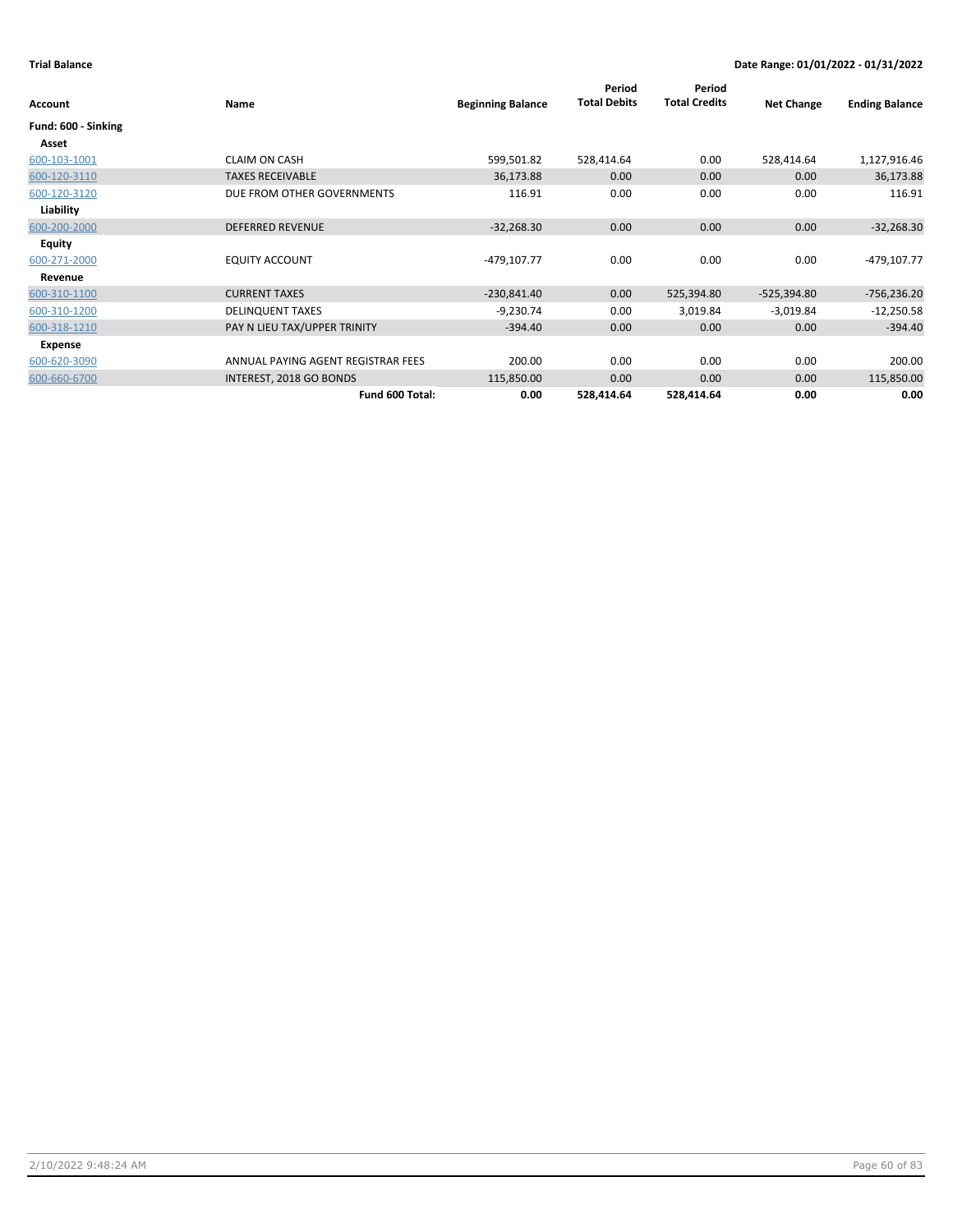| Account                                            | Name                  |                 | <b>Beginning Balance</b> | Period<br><b>Total Debits</b> | Period<br><b>Total Credits</b> | <b>Net Change</b> | <b>Ending Balance</b> |
|----------------------------------------------------|-----------------------|-----------------|--------------------------|-------------------------------|--------------------------------|-------------------|-----------------------|
|                                                    |                       |                 |                          |                               |                                |                   |                       |
| Fund: 630 - Law Enforcement Education Const. Pct.1 |                       |                 |                          |                               |                                |                   |                       |
| Asset                                              |                       |                 |                          |                               |                                |                   |                       |
| 630-103-1001                                       | <b>CLAIM ON CASH</b>  |                 | 3,016.09                 | 0.00                          | 0.00                           | 0.00              | 3,016.09              |
| Equity                                             |                       |                 |                          |                               |                                |                   |                       |
| 630-271-2000                                       | <b>EQUITY ACCOUNT</b> |                 | $-3,016.09$              | 0.00                          | 0.00                           | 0.00              | $-3,016.09$           |
|                                                    |                       | Fund 630 Total: | 0.00                     | 0.00                          | 0.00                           | 0.00              | 0.00                  |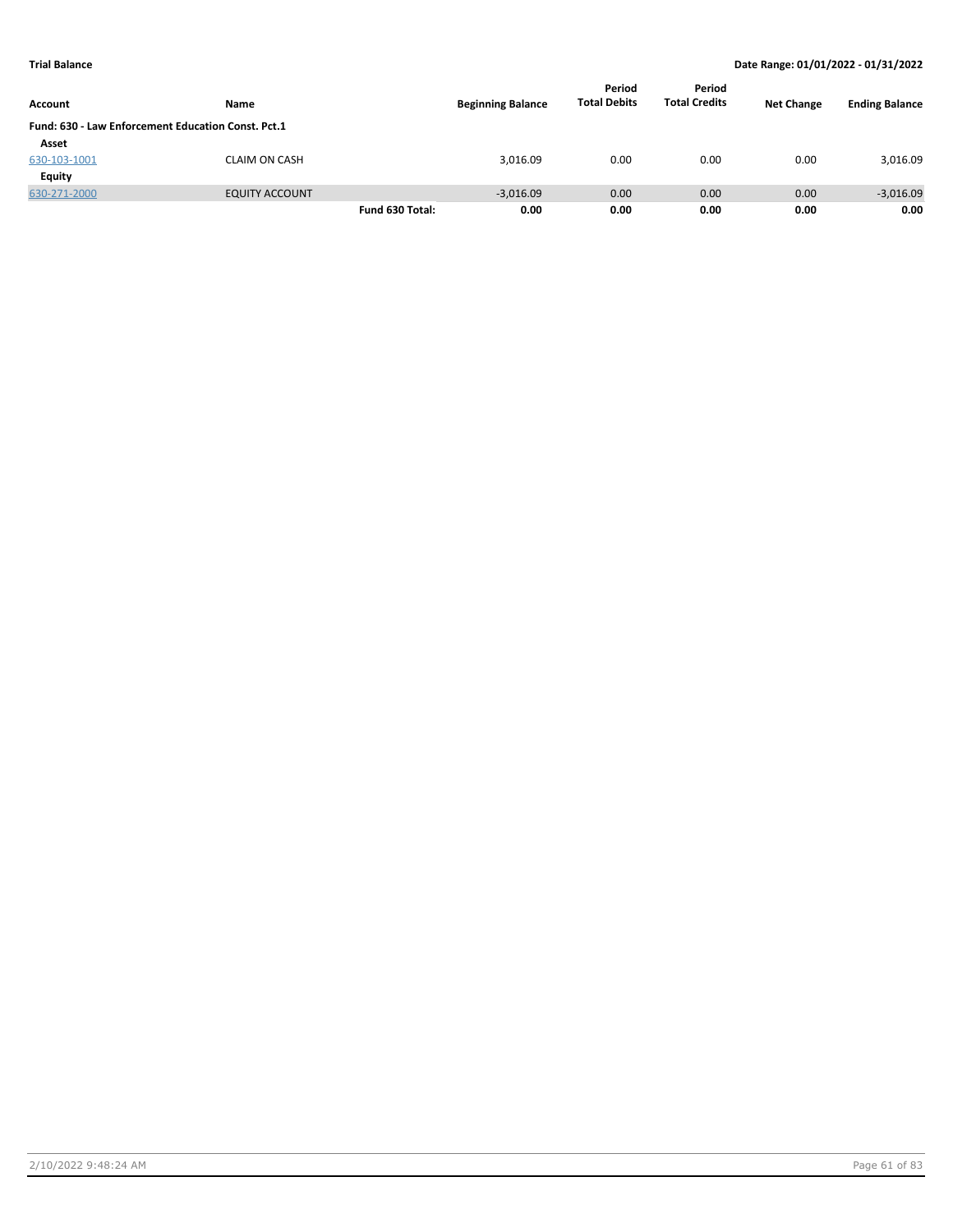|                                                    |                       |                 |                          | Period              | Period               |                   |                       |
|----------------------------------------------------|-----------------------|-----------------|--------------------------|---------------------|----------------------|-------------------|-----------------------|
| Account                                            | Name                  |                 | <b>Beginning Balance</b> | <b>Total Debits</b> | <b>Total Credits</b> | <b>Net Change</b> | <b>Ending Balance</b> |
| Fund: 640 - Law Enforcement Education Const. Pct.2 |                       |                 |                          |                     |                      |                   |                       |
| Asset                                              |                       |                 |                          |                     |                      |                   |                       |
| 640-103-1001                                       | <b>CLAIM ON CASH</b>  |                 | 1,682.87                 | 0.00                | 0.00                 | 0.00              | 1,682.87              |
| Equity                                             |                       |                 |                          |                     |                      |                   |                       |
| 640-271-2000                                       | <b>EQUITY ACCOUNT</b> |                 | $-1,682.87$              | 0.00                | 0.00                 | 0.00              | $-1,682.87$           |
|                                                    |                       | Fund 640 Total: | 0.00                     | 0.00                | 0.00                 | 0.00              | 0.00                  |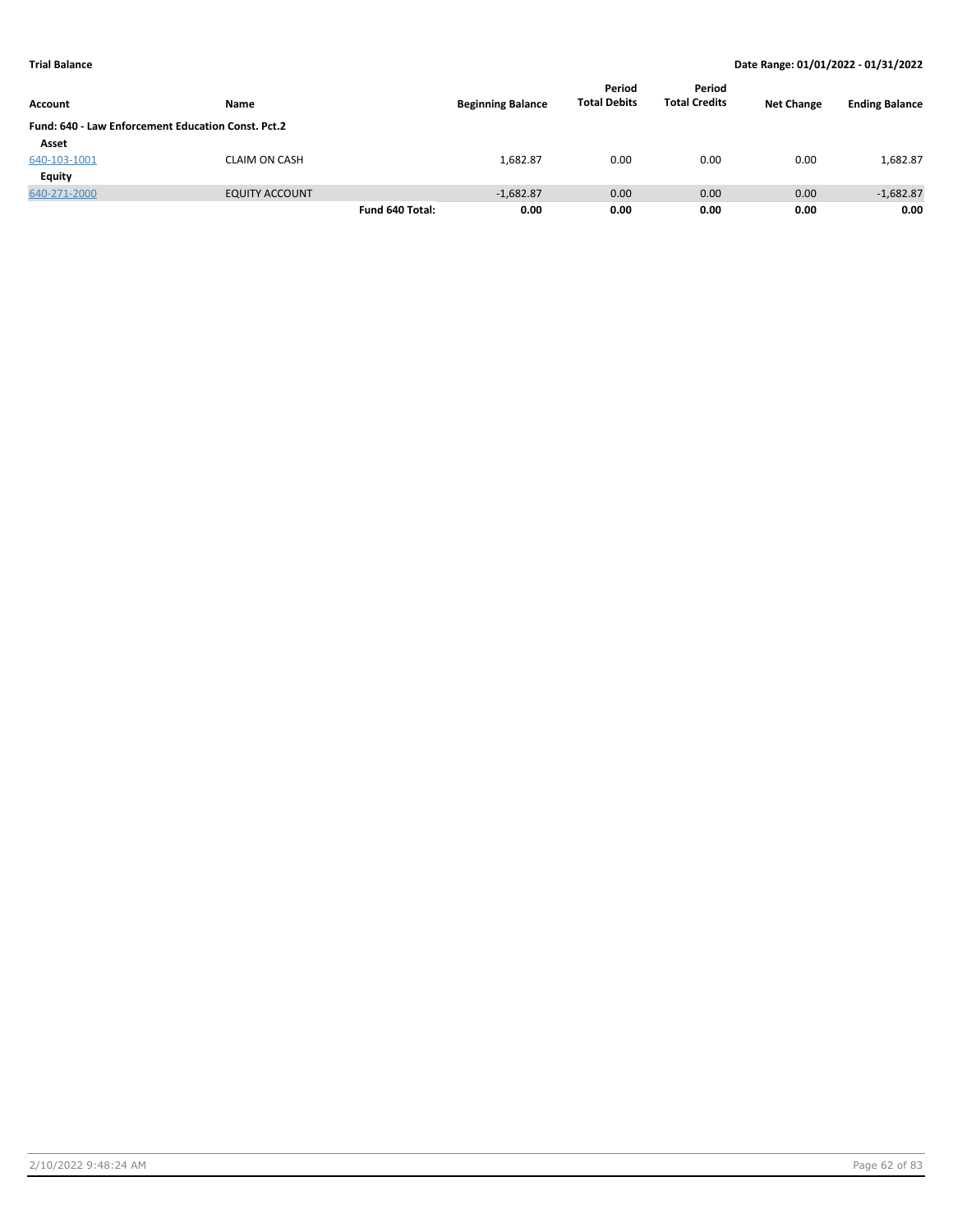|                                                    |                       |                 |                          | Period              | Period               |                   |                       |
|----------------------------------------------------|-----------------------|-----------------|--------------------------|---------------------|----------------------|-------------------|-----------------------|
| Account                                            | Name                  |                 | <b>Beginning Balance</b> | <b>Total Debits</b> | <b>Total Credits</b> | <b>Net Change</b> | <b>Ending Balance</b> |
| Fund: 650 - Law Enforcement Education Const. Pct.3 |                       |                 |                          |                     |                      |                   |                       |
| Asset                                              |                       |                 |                          |                     |                      |                   |                       |
| 650-103-1001                                       | <b>CLAIM ON CASH</b>  |                 | 4.019.32                 | 0.00                | 0.00                 | 0.00              | 4,019.32              |
| Equity                                             |                       |                 |                          |                     |                      |                   |                       |
| 650-271-2000                                       | <b>EQUITY ACCOUNT</b> |                 | $-4,019.32$              | 0.00                | 0.00                 | 0.00              | $-4,019.32$           |
|                                                    |                       | Fund 650 Total: | 0.00                     | 0.00                | 0.00                 | 0.00              | 0.00                  |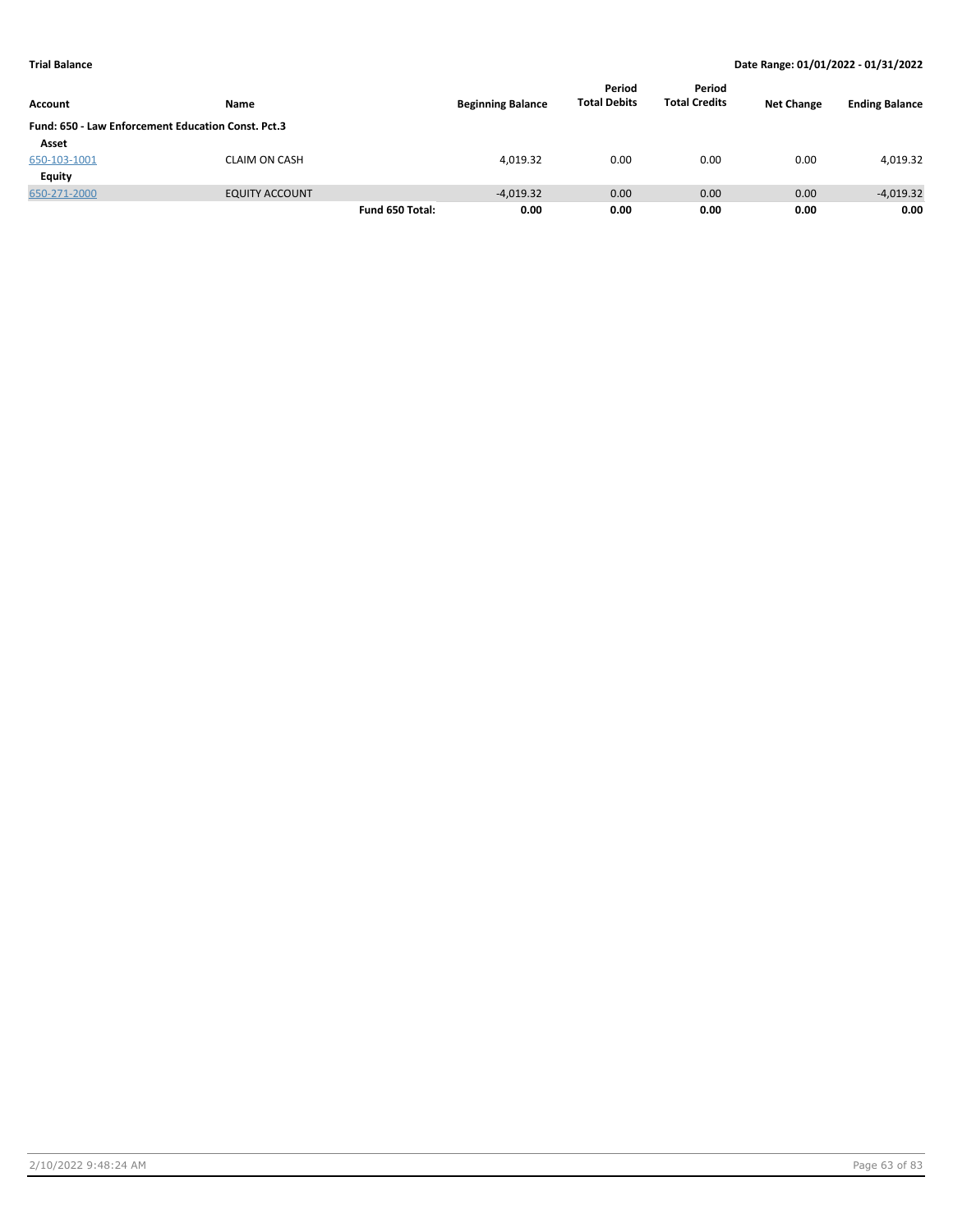| Account                                            | Name                           | <b>Beginning Balance</b> | Period<br><b>Total Debits</b> | Period<br><b>Total Credits</b> | <b>Net Change</b> | <b>Ending Balance</b> |
|----------------------------------------------------|--------------------------------|--------------------------|-------------------------------|--------------------------------|-------------------|-----------------------|
| Fund: 660 - 2017 GO Bonds-Construction Fund FY2017 |                                |                          |                               |                                |                   |                       |
| Asset                                              |                                |                          |                               |                                |                   |                       |
| 660-120-3100                                       | <b>GRANT RECEIVED FROM THC</b> | 909.005.22               | 0.00                          | 0.00                           | 0.00              | 909,005.22            |
| 660-120-3130                                       | DUE FROM OTHER FUNDS           | 160,470.65               | 0.00                          | 0.00                           | 0.00              | 160,470.65            |
| Liability                                          |                                |                          |                               |                                |                   |                       |
| 660-200-2060                                       | DEFERRED GRANT REVENUE         | $-675,036.83$            | 0.00                          | 0.00                           | 0.00              | $-675,036.83$         |
| 660-200-9200                                       | <b>RETAINAGE PAYABLE</b>       | $-19,591.05$             | 0.00                          | 0.00                           | 0.00              | $-19,591.05$          |
| <b>Equity</b>                                      |                                |                          |                               |                                |                   |                       |
| 660-271-2000                                       | <b>EQUITY ACCOUNT</b>          | $-374.847.99$            | 0.00                          | 0.00                           | 0.00              | -374,847.99           |
|                                                    | Fund 660 Total:                | 0.00                     | 0.00                          | 0.00                           | 0.00              | 0.00                  |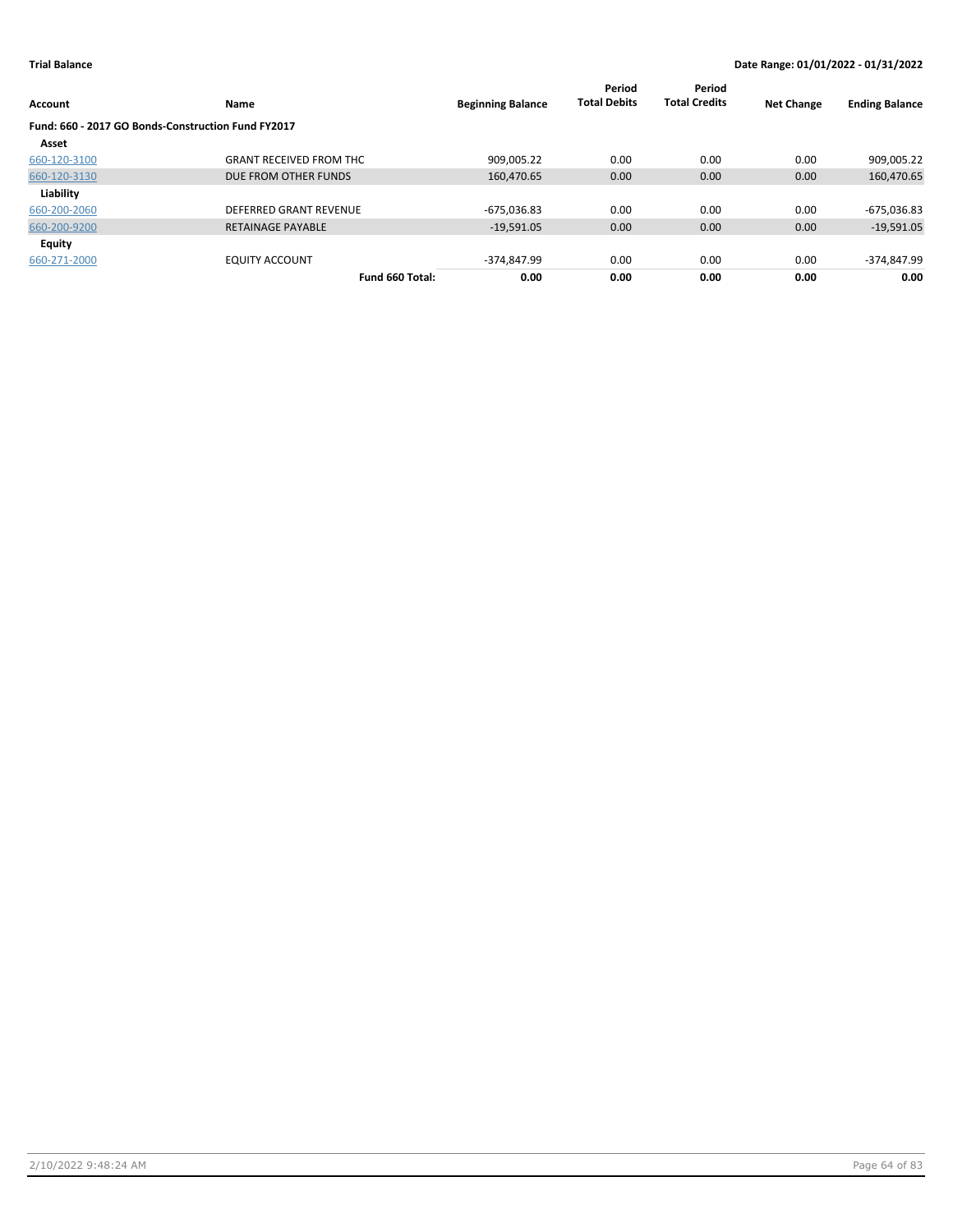| <b>Account</b>                            | Name                              | <b>Beginning Balance</b> | Period<br><b>Total Debits</b> | Period<br><b>Total Credits</b> | <b>Net Change</b> | <b>Ending Balance</b> |
|-------------------------------------------|-----------------------------------|--------------------------|-------------------------------|--------------------------------|-------------------|-----------------------|
| <b>Fund: 670 - Courthouse Restoration</b> |                                   |                          |                               |                                |                   |                       |
| Asset                                     |                                   |                          |                               |                                |                   |                       |
| 670-103-1001                              | <b>CLAIM ON CASH</b>              | 3,198,320.09             | 0.00                          | 1,177,982.46                   | $-1,177,982.46$   | 2,020,337.63          |
| 670-120-3100                              | <b>GRANT RECEIVED FROM THC</b>    | $-27,410.46$             | 0.00                          | 0.00                           | 0.00              | $-27,410.46$          |
| 670-120-3140                              | <b>ACCOUNTS RECEIVABLE</b>        | 13,705.23                | 0.00                          | 0.00                           | 0.00              | 13,705.23             |
| Liability                                 |                                   |                          |                               |                                |                   |                       |
| 670-102-1000                              | A/P CLEARING                      | 0.00                     | 1,177,982.46                  | 1,177,982.46                   | 0.00              | 0.00                  |
| 670-207-9500                              | DUE TO OTHER FUNDS                | $-160,470.65$            | 0.00                          | 0.00                           | 0.00              | $-160,470.65$         |
| Equity                                    |                                   |                          |                               |                                |                   |                       |
| 670-271-2000                              | <b>EQUITY ACCOUNT</b>             | $-3,112,854.30$          | 0.00                          | 0.00                           | 0.00              | $-3,112,854.30$       |
| Revenue                                   |                                   |                          |                               |                                |                   |                       |
| 670-330-5100                              | <b>COURTHOUSE RESTORATION</b>     | $-656,732.80$            | 0.00                          | 0.00                           | 0.00              | $-656,732.80$         |
| <b>Expense</b>                            |                                   |                          |                               |                                |                   |                       |
| 670-670-1650                              | <b>CONSTRUCTION</b>               | 590,476.86               | 1,059,976.07                  | 0.00                           | 1,059,976.07      | 1,650,452.93          |
| 670-670-1670                              | <b>CONSTRUCTION MANAGER AGENT</b> | 91,759.35                | 67,071.36                     | 0.00                           | 67,071.36         | 158,830.71            |
| 670-670-1680                              | <b>MASONRY AND STONE</b>          | 47,429.55                | 24,894.25                     | 0.00                           | 24,894.25         | 72,323.80             |
| 670-670-1685                              | <b>LANDSCAPING</b>                | 0.00                     | 13,741.75                     | 0.00                           | 13,741.75         | 13,741.75             |
| 670-670-4030                              | <b>ARCHITECTURAL FEES</b>         | 13,000.00                | 8,455.00                      | 0.00                           | 8,455.00          | 21,455.00             |
| 670-670-4260                              | <b>PROFESSIONAL FEES</b>          | 1,400.00                 | 1,200.00                      | 0.00                           | 1,200.00          | 2,600.00              |
| 670-670-4430                              | <b>TRASH PICK UP</b>              | 1,377.13                 | 2,644.03                      | 0.00                           | 2,644.03          | 4,021.16              |
|                                           | Fund 670 Total:                   | 0.00                     | 2,355,964.92                  | 2,355,964.92                   | 0.00              | 0.00                  |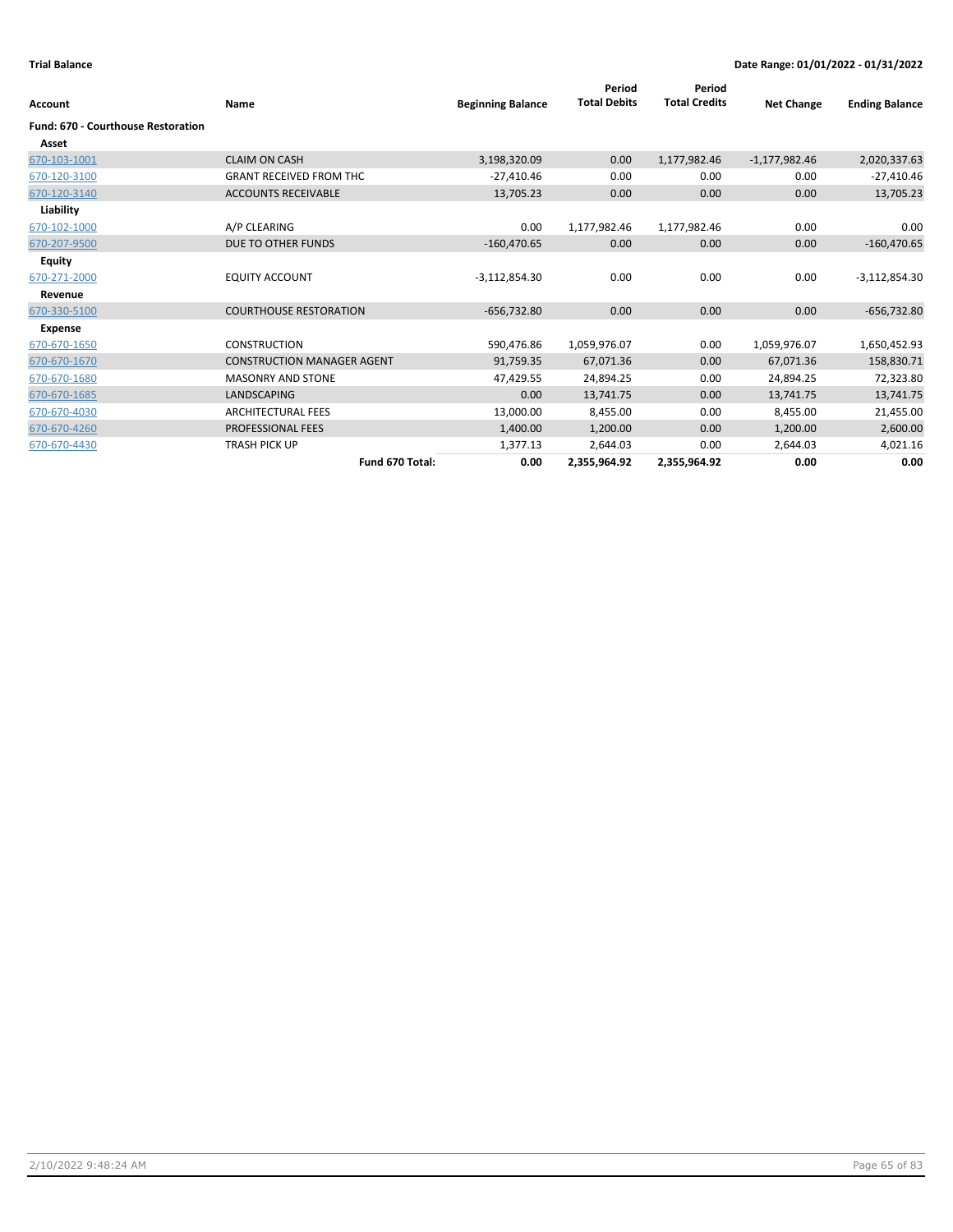| Account                                            | Name                           | <b>Beginning Balance</b> | Period<br><b>Total Debits</b> | Period<br><b>Total Credits</b> | <b>Net Change</b> | <b>Ending Balance</b> |
|----------------------------------------------------|--------------------------------|--------------------------|-------------------------------|--------------------------------|-------------------|-----------------------|
| Fund: 680 - 2018 GO Bonds-Construction Fund FY2019 |                                |                          |                               |                                |                   |                       |
| Asset                                              |                                |                          |                               |                                |                   |                       |
| 680-103-1001                                       | <b>CLAIM ON CASH</b>           | 1.05                     | 0.00                          | 0.00                           | 0.00              | 1.05                  |
| 680-120-3100                                       | <b>GRANT RECEIVED FROM THC</b> | 896,391.32               | 0.00                          | 0.00                           | 0.00              | 896,391.32            |
| Liability                                          |                                |                          |                               |                                |                   |                       |
| 680-200-2060                                       | <b>DEFERRED GRANT REVENUE</b>  | $-664,926.99$            | 0.00                          | 0.00                           | 0.00              | $-664,926.99$         |
| 680-200-9200                                       | <b>RETAINAGE PAYABLE</b>       | $-300,191.96$            | 0.00                          | 0.00                           | 0.00              | $-300,191.96$         |
| <b>Equity</b>                                      |                                |                          |                               |                                |                   |                       |
| 680-271-2000                                       | <b>EQUITY ACCOUNT</b>          | 68,726.58                | 0.00                          | 0.00                           | 0.00              | 68,726.58             |
|                                                    | Fund 680 Total:                | 0.00                     | 0.00                          | 0.00                           | 0.00              | 0.00                  |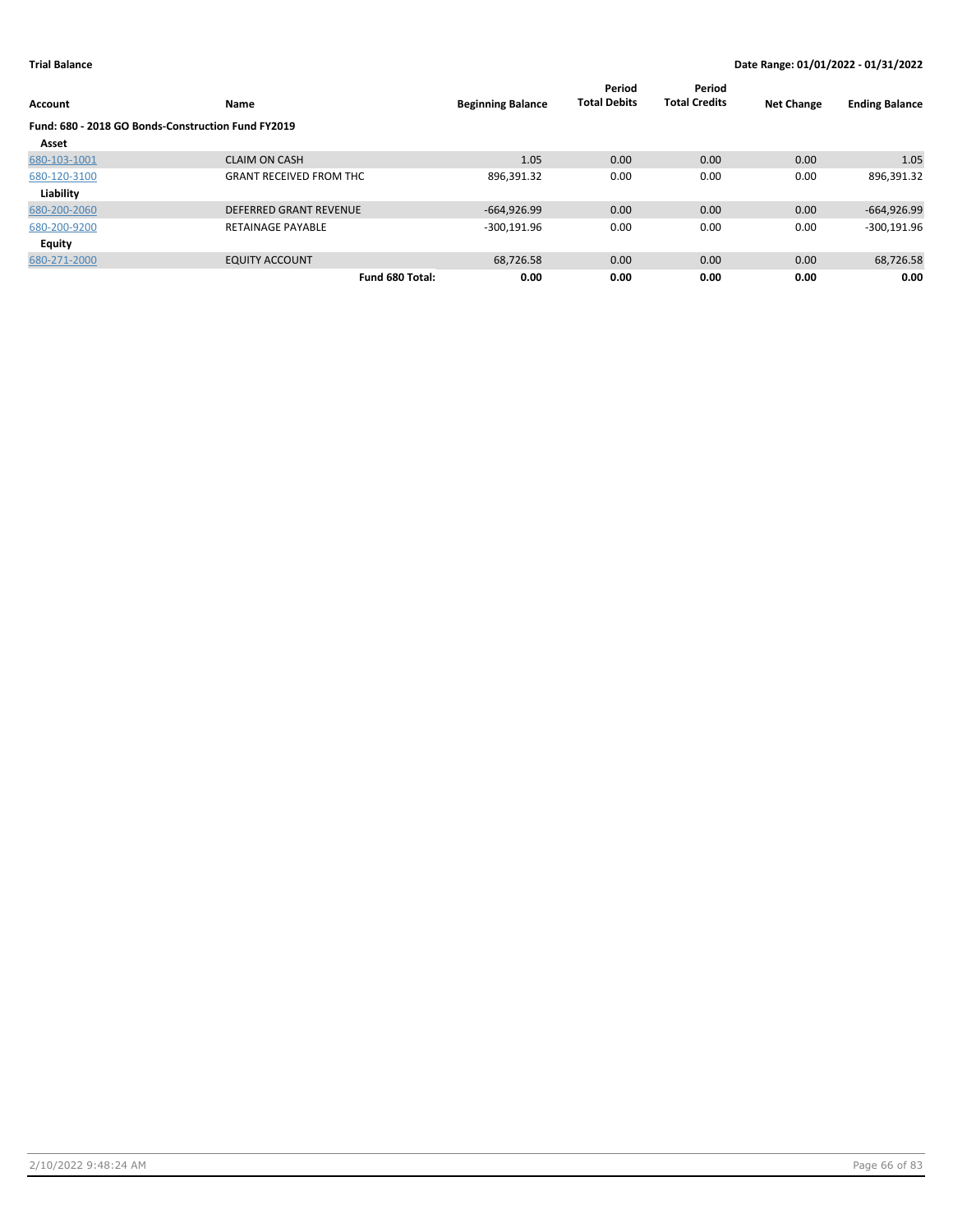|              |                                                    |                          | Period              | Period               |                   |                       |
|--------------|----------------------------------------------------|--------------------------|---------------------|----------------------|-------------------|-----------------------|
| Account      | Name                                               | <b>Beginning Balance</b> | <b>Total Debits</b> | <b>Total Credits</b> | <b>Net Change</b> | <b>Ending Balance</b> |
|              | Fund: 690 - 2020 CO Bonds-Construction Fund FY2020 |                          |                     |                      |                   |                       |
| Asset        |                                                    |                          |                     |                      |                   |                       |
| 690-103-1001 | <b>CLAIM ON CASH</b>                               | $-703.00$                | 0.00                | 129,875.00           | $-129,875.00$     | $-130,578.00$         |
| 690-103-1690 | <b>ICS DEPOSIT</b>                                 | 5,286.96                 | 0.00                | 0.00                 | 0.00              | 5,286.96              |
| Liability    |                                                    |                          |                     |                      |                   |                       |
| 690-102-1000 | A/P CLEARING                                       | 0.00                     | 129,875.00          | 129,875.00           | 0.00              | 0.00                  |
| Equity       |                                                    |                          |                     |                      |                   |                       |
| 690-271-2000 | <b>EQUITY ACCOUNT</b>                              | $-1,081,526.83$          | 0.00                | 0.00                 | 0.00              | $-1,081,526.83$       |
| Revenue      |                                                    |                          |                     |                      |                   |                       |
| 690-360-1000 | <b>INTEREST EARNING LEGEND BANK</b>                | $-234.53$                | 0.00                | 0.00                 | 0.00              | $-234.53$             |
| Expense      |                                                    |                          |                     |                      |                   |                       |
| 690-669-1650 | <b>CONSTRUCTION</b>                                | 807,716.93               | 0.00                | 0.00                 | 0.00              | 807,716.93            |
| 690-669-1670 | <b>CONSTRUCTION MANAGER AGENT</b>                  | 104,161.86               | 0.00                | 0.00                 | 0.00              | 104,161.86            |
| 690-669-1680 | <b>MASONRY AND STONE</b>                           | 164,595.61               | 0.00                | 0.00                 | 0.00              | 164,595.61            |
| 690-669-5735 | FF&E                                               | 703.00                   | 129,875.00          | 0.00                 | 129,875.00        | 130,578.00            |
|              | Fund 690 Total:                                    | 0.00                     | 259,750.00          | 259,750.00           | 0.00              | 0.00                  |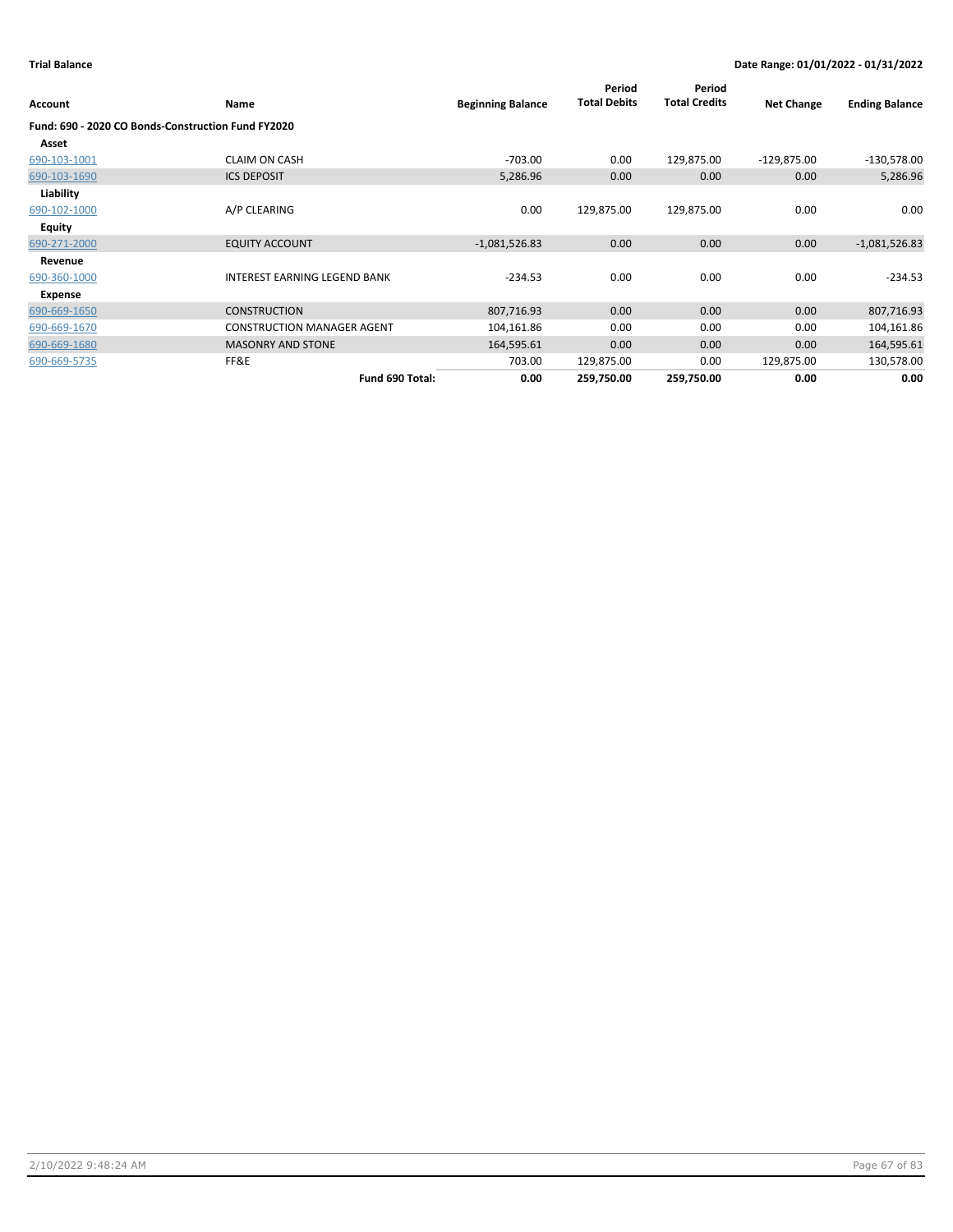| <b>Account</b>           | Name                     | <b>Beginning Balance</b> | Period<br><b>Total Debits</b> | Period<br><b>Total Credits</b> | <b>Net Change</b> | <b>Ending Balance</b> |
|--------------------------|--------------------------|--------------------------|-------------------------------|--------------------------------|-------------------|-----------------------|
| Fund: 700 - Right of Way |                          |                          |                               |                                |                   |                       |
| Asset                    |                          |                          |                               |                                |                   |                       |
| 700-103-1001             | <b>CLAIM ON CASH</b>     | 16,235.96                | 0.00                          | 0.00                           | 0.00              | 16,235.96             |
| 700-103-1750             | <b>TEXPOOL</b>           | 84,929.24                | 0.00                          | 0.00                           | 0.00              | 84,929.24             |
| <b>Equity</b>            |                          |                          |                               |                                |                   |                       |
| 700-271-2000             | <b>EQUITY ACCOUNT</b>    | $-101, 129.95$           | 0.00                          | 0.00                           | 0.00              | $-101, 129.95$        |
| Revenue                  |                          |                          |                               |                                |                   |                       |
| 700-360-1000             | <b>INTEREST EARNINGS</b> | $-5.25$                  | 0.00                          | 0.00                           | 0.00              | $-5.25$               |
| 700-370-1421             | <b>ROW PERMITS</b>       | $-30.00$                 | 0.00                          | 0.00                           | 0.00              | $-30.00$              |
|                          | Fund 700 Total:          | 0.00                     | 0.00                          | 0.00                           | 0.00              | 0.00                  |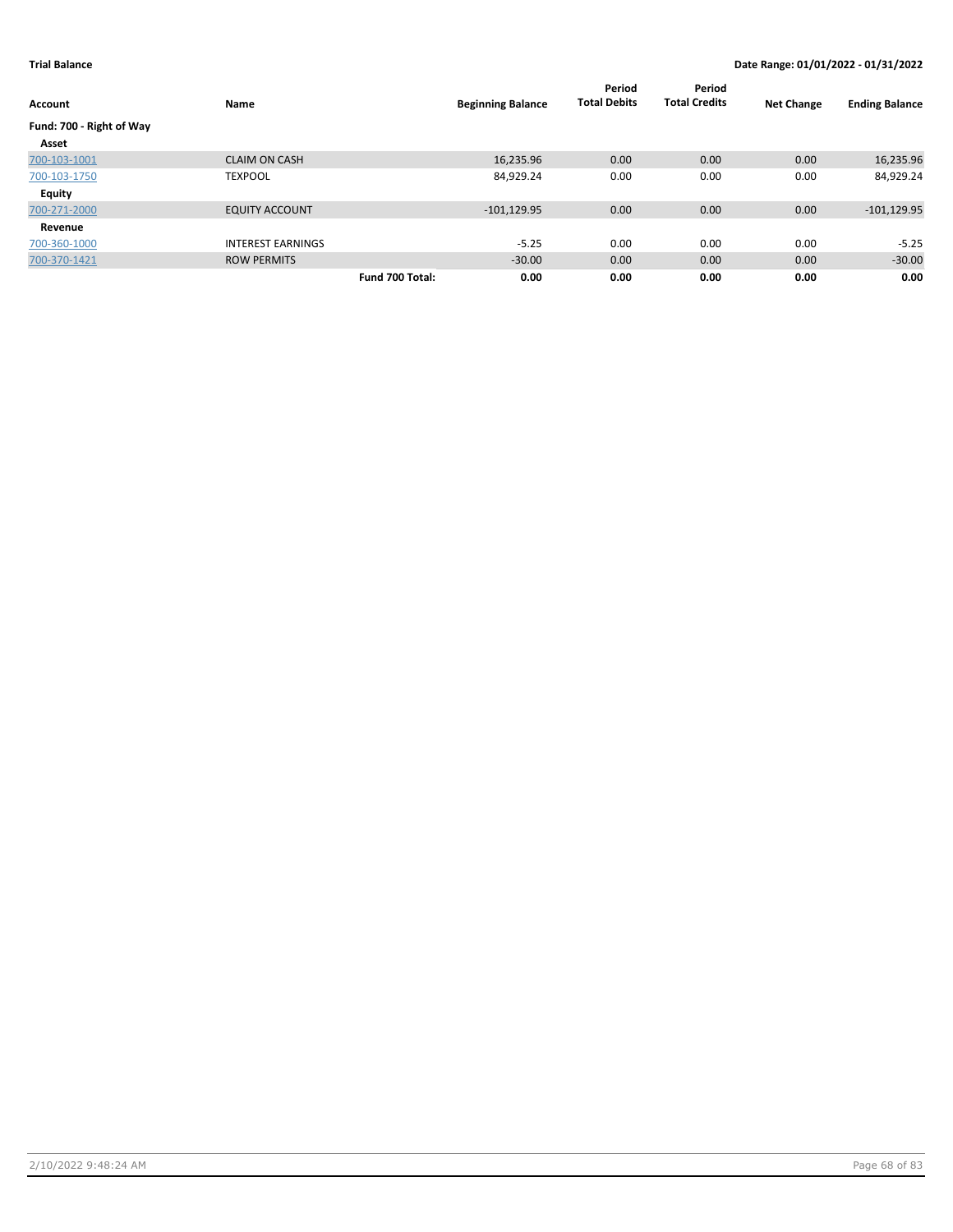| Account                            | Name                  |                 | <b>Beginning Balance</b> | Period<br><b>Total Debits</b> | Period<br><b>Total Credits</b> | <b>Net Change</b> | <b>Ending Balance</b> |
|------------------------------------|-----------------------|-----------------|--------------------------|-------------------------------|--------------------------------|-------------------|-----------------------|
| Fund: 800 - Veterans Court Program |                       |                 |                          |                               |                                |                   |                       |
| Asset                              |                       |                 |                          |                               |                                |                   |                       |
| 800-103-1001                       | Claim On Cash         |                 | 1,524.00                 | 26.00                         | 0.00                           | 26.00             | 1,550.00              |
| <b>Equity</b>                      |                       |                 |                          |                               |                                |                   |                       |
| 800-271-2000                       | <b>EQUITY ACCOUNT</b> |                 | $-1,173.00$              | 0.00                          | 0.00                           | 0.00              | $-1,173.00$           |
| Revenue                            |                       |                 |                          |                               |                                |                   |                       |
| 800-370-1800                       | <b>PROGRAM FEES</b>   |                 | $-351.00$                | 0.00                          | 26.00                          | $-26.00$          | -377.00               |
|                                    |                       | Fund 800 Total: | 0.00                     | 26.00                         | 26.00                          | 0.00              | 0.00                  |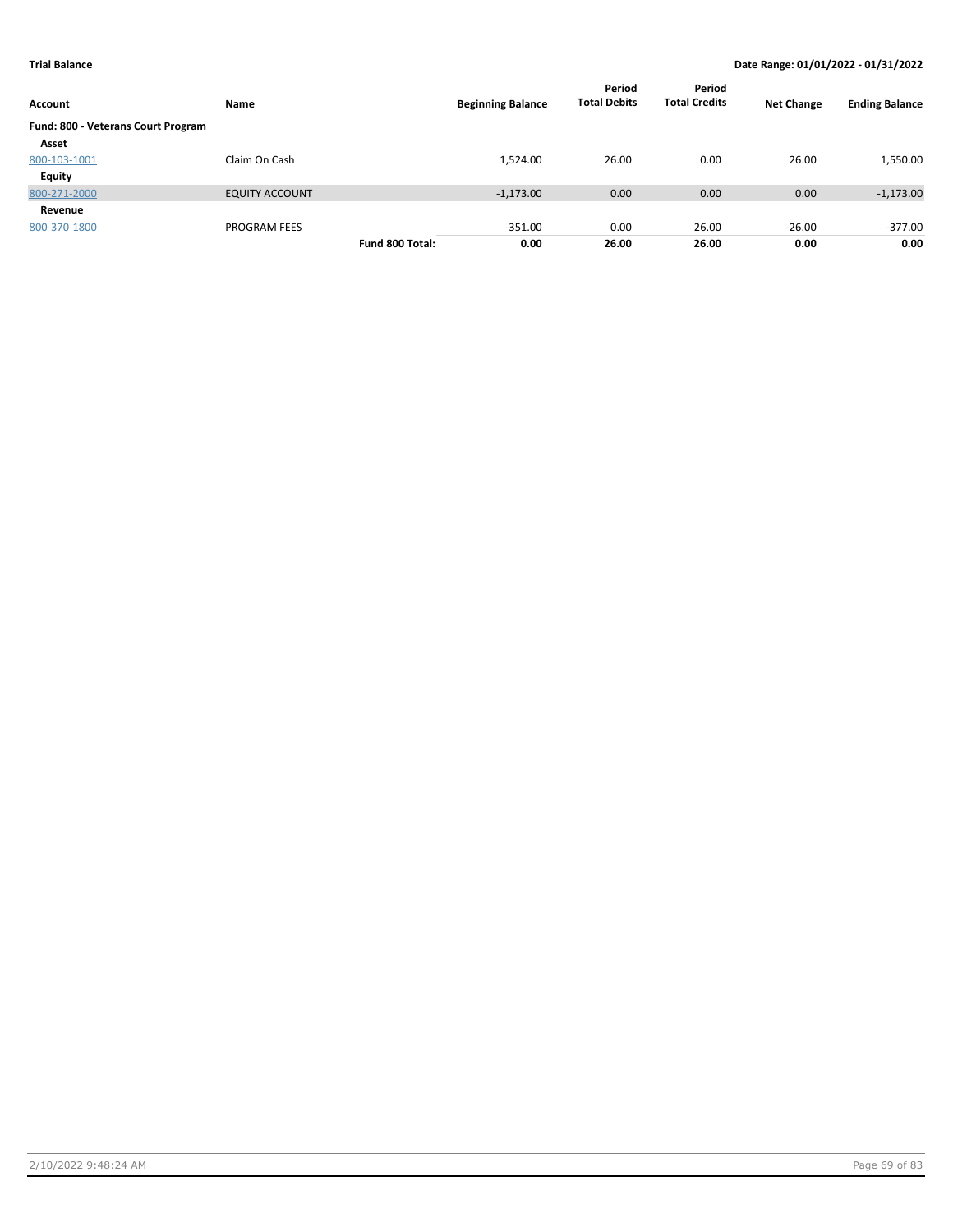| Account                                  | Name                  | <b>Beginning Balance</b> | Period<br><b>Total Debits</b> | Period<br><b>Total Credits</b> | <b>Net Change</b> | <b>Ending Balance</b> |
|------------------------------------------|-----------------------|--------------------------|-------------------------------|--------------------------------|-------------------|-----------------------|
| Fund: 810 - County Lake Road Impact Fund |                       |                          |                               |                                |                   |                       |
| Asset                                    |                       |                          |                               |                                |                   |                       |
| 810-103-1001                             | <b>CLAIM ON CASH</b>  | 304,021.21               | 0.00                          | 0.00                           | 0.00              | 304,021.21            |
| Equity                                   |                       |                          |                               |                                |                   |                       |
| 810-271-2000                             | <b>EQUITY ACCOUNT</b> | $-204,021.21$            | 0.00                          | 0.00                           | 0.00              | $-204,021.21$         |
| Revenue                                  |                       |                          |                               |                                |                   |                       |
| 810-318-1831                             | YEAR 4 PAYMENT        | $-100,000.00$            | 0.00                          | 0.00                           | 0.00              | $-100,000.00$         |
|                                          |                       | Fund 810 Total:<br>0.00  | 0.00                          | 0.00                           | 0.00              | 0.00                  |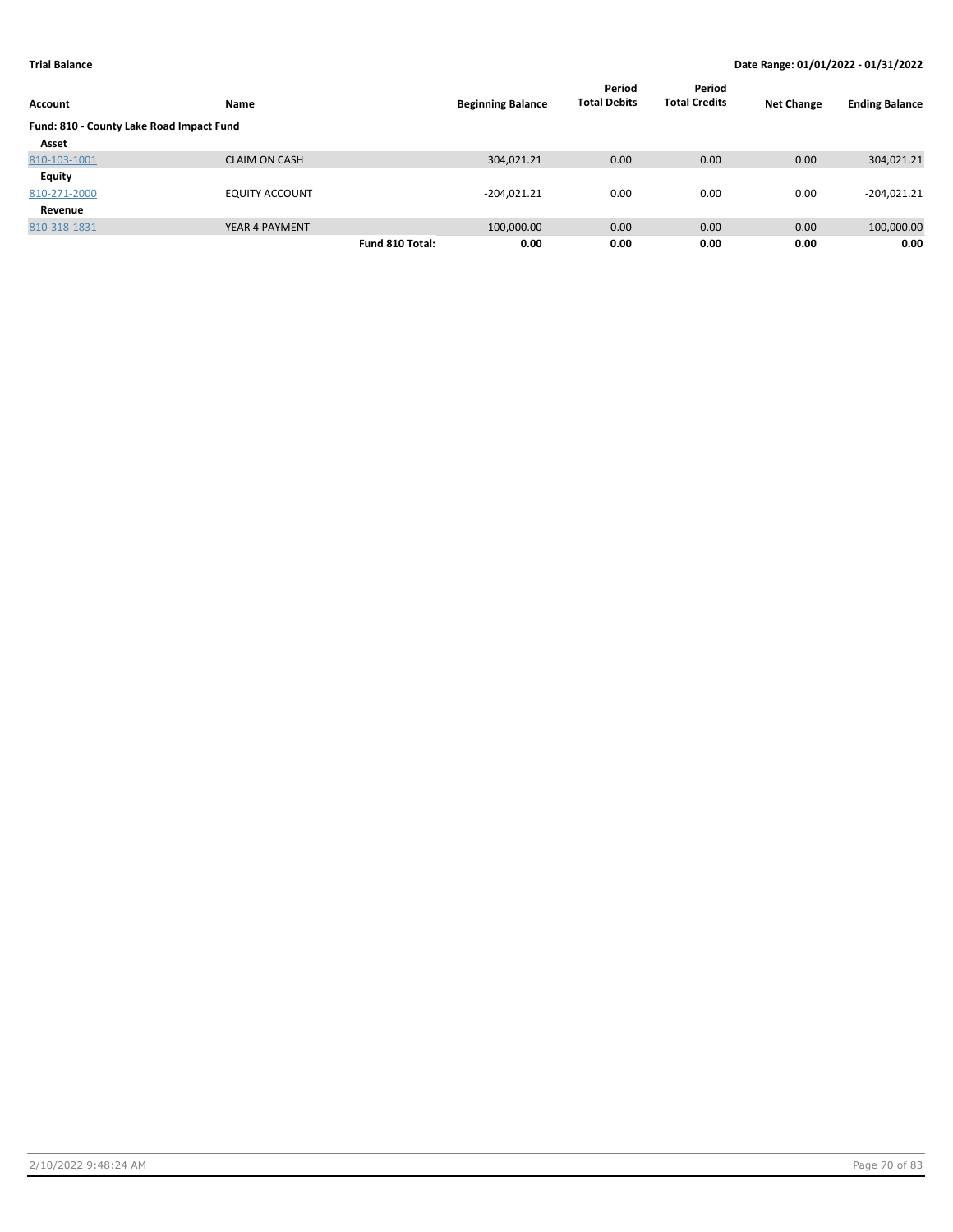| Account                 | Name                               | <b>Beginning Balance</b> | Period<br><b>Total Debits</b> | Period<br><b>Total Credits</b> | <b>Net Change</b> | <b>Ending Balance</b> |
|-------------------------|------------------------------------|--------------------------|-------------------------------|--------------------------------|-------------------|-----------------------|
| Fund: 850 - Lake Fannin |                                    |                          |                               |                                |                   |                       |
| Asset                   |                                    |                          |                               |                                |                   |                       |
| 850-103-1001            | <b>CLAIM ON CASH</b>               | 19,681.16                | 770.00                        | 95.32                          | 674.68            | 20,355.84             |
| Liability               |                                    |                          |                               |                                |                   |                       |
| 850-102-1000            | A/P CLEARING                       | 0.00                     | 95.32                         | 95.32                          | 0.00              | 0.00                  |
| <b>Equity</b>           |                                    |                          |                               |                                |                   |                       |
| 850-271-2000            | <b>EQUITY ACCOUNT</b>              | $-17,122.42$             | 0.00                          | 0.00                           | 0.00              | $-17,122.42$          |
| Revenue                 |                                    |                          |                               |                                |                   |                       |
| 850-370-1500            | <b>DONATIONS</b>                   | $-733.00$                | 0.00                          | 0.00                           | 0.00              | $-733.00$             |
| 850-370-1850            | <b>RENTAL FEE</b>                  | 0.00                     | 0.00                          | 620.00                         | $-620.00$         | $-620.00$             |
| 850-370-1860            | <b>DEPOSIT FEE</b>                 | 0.00                     | 0.00                          | 150.00                         | $-150.00$         | $-150.00$             |
| 850-390-1401            | <b>TRANSFERS IN</b>                | $-5,000.00$              | 0.00                          | 0.00                           | 0.00              | $-5,000.00$           |
| <b>Expense</b>          |                                    |                          |                               |                                |                   |                       |
| 850-520-1860            | <b>DEPOSIT REFUND</b>              | 300.00                   | 0.00                          | 0.00                           | 0.00              | 300.00                |
| 850-520-4400            | UTILITIES ELECTRICITY              | 115.16                   | 0.00                          | 0.00                           | 0.00              | 115.16                |
| 850-520-4420            | UTILITIES WATER                    | 55.10                    | 25.32                         | 0.00                           | 25.32             | 80.42                 |
| 850-520-4430            | TRASH PICK UP                      | 210.00                   | 70.00                         | 0.00                           | 70.00             | 280.00                |
| 850-520-4501            | PEST CONTROL                       | 175.00                   | 0.00                          | 0.00                           | 0.00              | 175.00                |
| 850-520-4840            | <b>GENERAL LIABILITY INSURANCE</b> | 2,319.00                 | 0.00                          | 0.00                           | 0.00              | 2,319.00              |
|                         | Fund 850 Total:                    | 0.00                     | 960.64                        | 960.64                         | 0.00              | 0.00                  |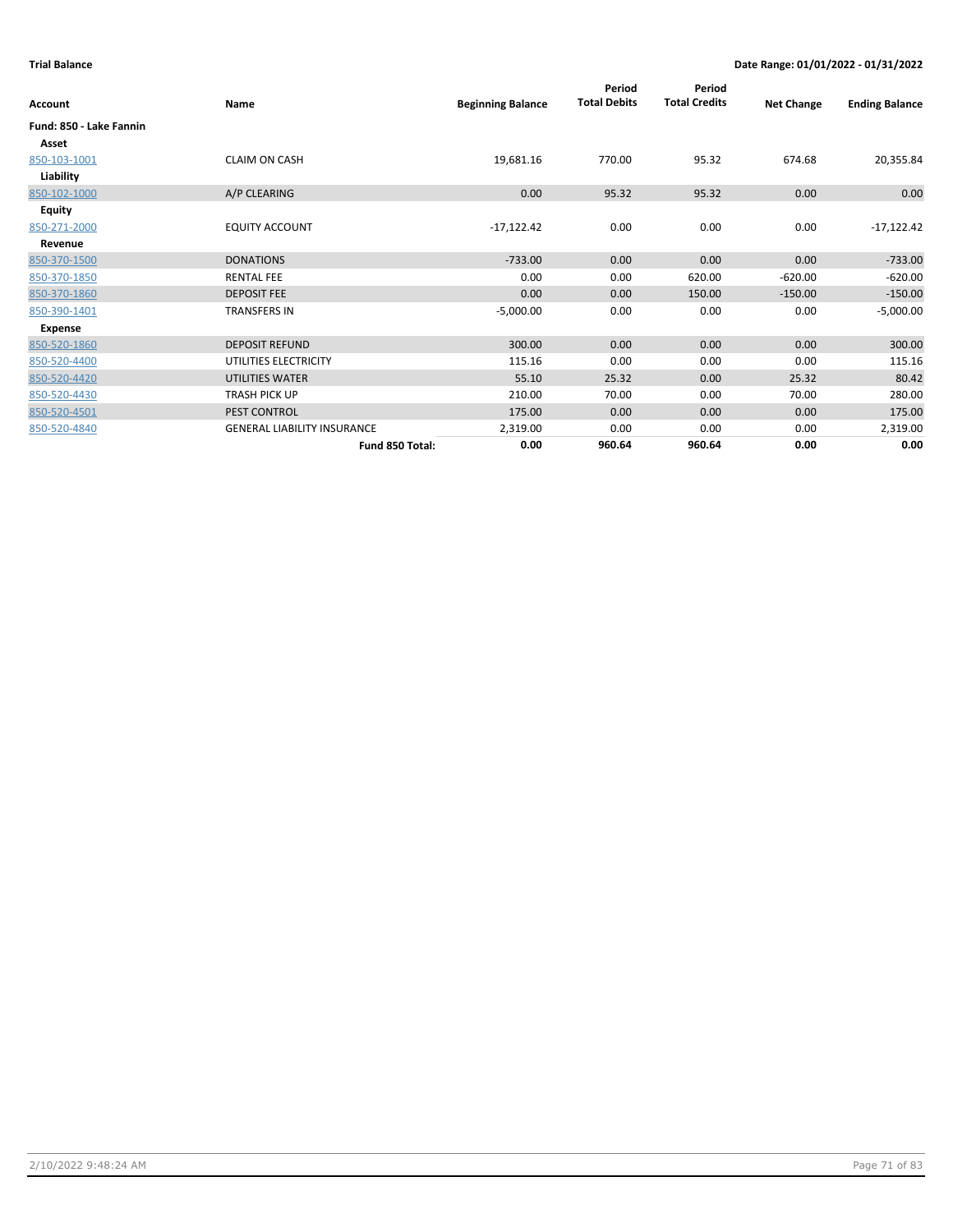|                              |                                         |                          | Period              | Period               |                   |                       |
|------------------------------|-----------------------------------------|--------------------------|---------------------|----------------------|-------------------|-----------------------|
| Account                      | Name                                    | <b>Beginning Balance</b> | <b>Total Debits</b> | <b>Total Credits</b> | <b>Net Change</b> | <b>Ending Balance</b> |
| Fund: 890 - T.J.J.D.         |                                         |                          |                     |                      |                   |                       |
| Asset                        |                                         |                          |                     |                      |                   |                       |
| 890-100-1001                 | PR Claim on Cash                        | 2,083.69                 | 18,609.84           | 18,609.84            | 0.00              | 2,083.69              |
| 890-103-9880                 | CASH-LOCAL FUNDS CARRIED FORWARD        | 18,097.42                | 0.00                | 0.00                 | 0.00              | 18,097.42             |
| 890-103-9910                 | CASH-STRUCTURAL FAM THER HOSP AU        | 0.00                     | 25,000.00           | 0.00                 | 25,000.00         | 25,000.00             |
| 890-103-9920                 | <b>CASH-INTEREST INCOME</b>             | 13,298.19                | 0.00                | 0.00                 | 0.00              | 13,298.19             |
| 890-103-9930                 | <b>CASH-BASIC PROBATION SUPERVISION</b> | 11,149.42                | 11,587.00           | 10,468.42            | 1,118.58          | 12,268.00             |
| 890-103-9940                 | CASH-COMMUNITY PROGRAMS                 | 5,454.65                 | 6,250.00            | 5,812.12             | 437.88            | 5,892.53              |
| 890-103-9950                 | CASH LOCAL FUNDING FY 2022              | 167,829.11               | 0.00                | 11,126.90            | $-11,126.90$      | 156,702.21            |
| 890-103-9960                 | CASH-PRE/POST ADJUDICATION              | 319.91                   | 365.00              | 338.42               | 26.58             | 346.49                |
| 890-103-9970                 | CASH-COMMITMENT DIVERSION               | 725.15                   | 833.00              | 775.46               | 57.54             | 782.69                |
| 890-103-9980                 | <b>CASH-MENTAL HEALTH SERVICES</b>      | 3,519.96                 | 895.00              | 652.33               | 242.67            | 3,762.63              |
| Liability                    |                                         |                          |                     |                      |                   |                       |
| 890-102-1000                 | A/P CLEARING                            | 0.00                     | 10,563.81           | 10,563.81            | 0.00              | 0.00                  |
| 890-102-1001                 | PR AP Clearing                          | 0.00                     | 11,296.63           | 11,296.63            | 0.00              | 0.00                  |
| 890-200-9000                 | Payroll Liability Account               | 3.79                     | 11,296.63           | 11,296.63            | 0.00              | 3.79                  |
| Equity                       |                                         |                          |                     |                      |                   |                       |
| 890-271-2000                 | <b>EQUITY ACCOUNT</b>                   | $-58,982.22$             | 0.00                | 0.00                 | 0.00              | $-58,982.22$          |
| Revenue                      |                                         |                          |                     |                      |                   |                       |
| 890-330-9081                 | STRUCTURAL FAM THER HOSP AUTH           | 0.00                     | 0.00                | 25,000.00            | $-25,000.00$      | $-25,000.00$          |
| 890-330-9150                 | <b>BASIC PROBATION SUPERVISION</b>      | $-57,934.00$             | 0.00                | 11,587.00            | $-11,587.00$      | $-69,521.00$          |
| 890-330-9160                 | <b>COMMUNITY PROGRAMS</b>               | $-31,250.00$             | 0.00                | 6,250.00             | $-6,250.00$       | $-37,500.00$          |
| 890-330-9170                 | PRE/POST ADJUDICATION                   | $-1,822.00$              | 0.00                | 365.00               | $-365.00$         | $-2,187.00$           |
| 890-330-9180                 | <b>COMMITMENT DIVERSION</b>             | $-4,167.00$              | 0.00                | 833.00               | $-833.00$         | $-5,000.00$           |
| 890-330-9190                 | <b>MENTAL HEALTH SERVICES</b>           | $-4,474.00$              | 0.00                | 895.00               | $-895.00$         | $-5,369.00$           |
| 890-330-9200                 | REGIONAL DIVERSIONS ALTERNATIVES        | $-3,090.00$              | 0.00                | 0.00                 | 0.00              | $-3,090.00$           |
| 890-360-1890                 | <b>INTEREST EARNINGS</b>                | $-2.53$                  | 0.00                | 0.00                 | 0.00              | $-2.53$               |
| 890-370-1300                 | <b>REFUNDS &amp; MISCELLANEOUS</b>      | $-19,078.36$             | 0.00                | 0.00                 | 0.00              | $-19,078.36$          |
| 890-370-9950                 | <b>LOCAL FUNDING</b>                    | $-180,000.00$            | 0.00                | 0.00                 | 0.00              | $-180,000.00$         |
| <b>Expense</b>               |                                         |                          |                     |                      |                   |                       |
| 890-582-4160                 | STRUCTURAL FAM THER HOSP AUTH           | 16,666.00                | 0.00                | 0.00                 | 0.00              | 16,666.00             |
| 890-589-4530                 | <b>COMPUTER SOFTWARE</b>                | 3,090.00                 | 0.00                | 0.00                 | 0.00              | 3,090.00              |
| 890-592-1020                 | SALARY APPOINTED OFFICIAL               | 361.50                   | 103.28              | 0.00                 | 103.28            | 464.78                |
| 890-592-1030                 | SALARY COMM.CORR.OFFICERS               | 452.29                   | 129.24              | 0.00                 | 129.24            | 581.53                |
| 890-592-2010                 | SOCIAL SECURITY TAX                     | 50.08                    | 14.31               | 0.00                 | 14.31             | 64.39                 |
| 890-592-2020                 | <b>GROUP HEALTH INSURANCE</b>           | 181.46                   | 60.48               | 0.00                 | 60.48             | 241.94                |
| 890-592-2030                 | <b>RETIREMENT</b>                       | 96.50                    | 28.01               | 0.00                 | 28.01             | 124.51                |
| 890-592-2040                 | <b>WORKERS COMPENSATION</b>             | 10.38                    | 0.00                | 0.00                 | 0.00              | 10.38                 |
| 890-592-2050                 | <b>MEDICARE TAX</b>                     | 11.67                    | 3.33                | 0.00                 | 3.33              | 15.00                 |
| 890-593-1020                 | SALARY APPOINTED OFFICIAL               | 828.33                   | 236.67              | 0.00                 | 236.67            | 1,065.00              |
| 890-593-1030                 | SALARY COMM.CORR.OFFICERS               | 1,036.38                 | 296.10              | 0.00                 | 296.10            | 1,332.48              |
| 890-593-2010                 | SOCIAL SECURITY TAX                     | 114.65                   | 32.75               | 0.00                 | 32.75             | 147.40                |
| 890-593-2020                 | <b>GROUP HEALTH INSURANCE</b>           | 416.01                   | 138.66              | 0.00                 | 138.66            | 554.67                |
| 890-593-2030<br>890-593-2040 | RETIREMENT                              | 221.10                   | 64.12               | 0.00                 | 64.12             | 285.22                |
|                              | <b>WORKERS COMPENSATION</b>             | 23.73                    | 0.00                | 0.00                 | 0.00              | 23.73                 |
| 890-593-2050                 | <b>MEDICARE TAX</b>                     | 26.77                    | 7.65                | 0.00                 | 7.65              | 34.42                 |
| 890-594-1020                 | SALARY APPOINTED OFFICIAL               | 109.27                   | 31.21               | 0.00                 | 31.21             | 140.48                |
| 890-594-1030                 | SALARY COMM.CORR.OFFICERS               | 136.67                   | 39.05               | 0.00                 | 39.05             | 175.72                |
| 890-594-2010                 | SOCIAL SECURITY TAX                     | 15.14                    | 4.34                | 0.00                 | 4.34              | 19.48                 |
| 890-594-2020                 | <b>GROUP HEALTH INSURANCE</b>           | 54.93                    | 18.31               | 0.00                 | 18.31             | 73.24                 |
| 890-594-2030                 | RETIREMENT                              | 29.20                    | 8.44                | 0.00                 | 8.44              | 37.64                 |
| 890-594-2040<br>890-594-2050 | <b>WORKERS COMPENSATION</b>             | 3.11                     | 0.00                | 0.00                 | 0.00              | 3.11                  |
| 890-594-4130                 | <b>MEDICARE TAX</b><br>PSYCHOLOGICAL    | 3.53<br>500.00           | 1.03<br>550.00      | 0.00<br>0.00         | 1.03<br>550.00    | 4.56<br>1,050.00      |
| 890-994-4160                 | STRUCTURAL FAMILY THERAPY               |                          | 0.00                | 0.00                 | 0.00              | 12,500.00             |
| 890-994-4880                 | LAW ENFORCEMENT INSURANCE               | 12,500.00                |                     |                      |                   |                       |
|                              | SALARY APPOINTED OFFICIAL               | 703.23                   | 0.00                | 0.00                 | 0.00              | 703.23                |
| 890-995-1020                 |                                         | 1,928.80                 | 551.08              | 0.00                 | 551.08            | 2,479.88              |
| 890-995-1030                 | SALARY COMM.CORR.OFFICERS               | 2,413.19                 | 689.48              | 0.00                 | 689.48            | 3,102.67              |
| 890-995-2010                 | SOCIAL SECURITY TAX                     | 267.10                   | 76.31               | 0.00                 | 76.31             | 343.41                |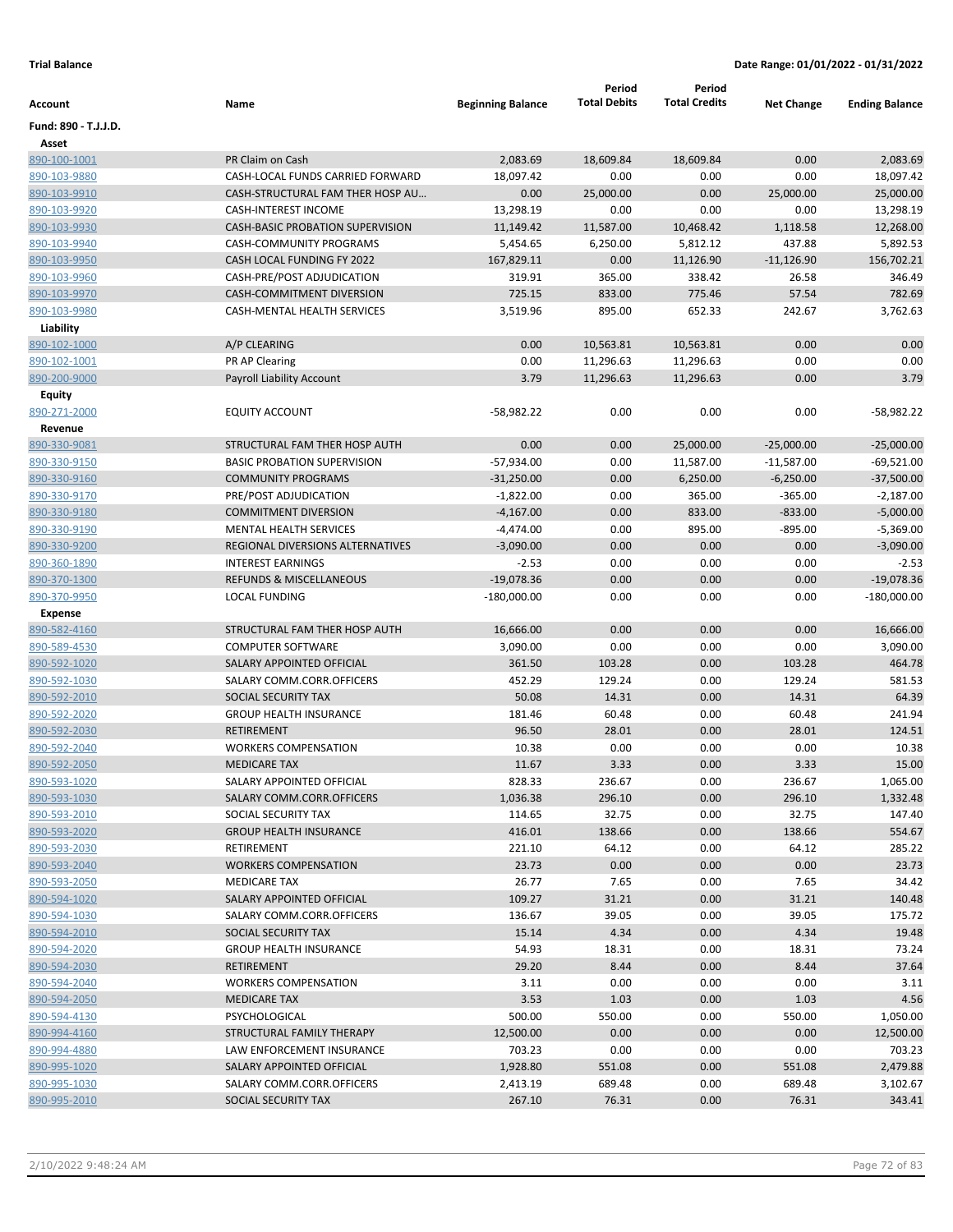| <b>Account</b> | Name                                 | <b>Beginning Balance</b> | Period<br><b>Total Debits</b> | Period<br><b>Total Credits</b> | <b>Net Change</b> | <b>Ending Balance</b> |
|----------------|--------------------------------------|--------------------------|-------------------------------|--------------------------------|-------------------|-----------------------|
| 890-995-2020   | <b>GROUP HEALTH INSURANCE</b>        | 968.74                   | 322.91                        | 0.00                           | 322.91            | 1,291.65              |
| 890-995-2030   | <b>RETIREMENT</b>                    | 514.98                   | 149.35                        | 0.00                           | 149.35            | 664.33                |
| 890-995-2040   | <b>WORKERS COMPENSATION</b>          | 55.34                    | 0.00                          | 0.00                           | 0.00              | 55.34                 |
| 890-995-2050   | <b>MEDICARE TAX</b>                  | 62.45                    | 17.84                         | 0.00                           | 17.84             | 80.29                 |
| 890-995-4042   | <b>DETENTION OPERATING COST FY22</b> | 22,251.22                | 9,309.50                      | 0.00                           | 9,309.50          | 31,560.72             |
| 890-995-4150   | <b>RESIDENTIAL PLACEMENT</b>         | 15,655.23                | 0.00                          | 0.00                           | 0.00              | 15,655.23             |
| 890-996-1020   | SALARY APPOINTED OFFICIAL            | 10,428.67                | 2,979.62                      | 0.00                           | 2,979.62          | 13,408.29             |
| 890-996-1030   | SALARY COMM.CORR.OFFICERS            | 13,047.68                | 3,727.91                      | 0.00                           | 3,727.91          | 16,775.59             |
| 890-996-2010   | SOCIAL SECURITY TAX                  | 1,443.86                 | 412.53                        | 0.00                           | 412.53            | 1,856.39              |
| 890-996-2020   | <b>GROUP HEALTH INSURANCE</b>        | 5,238.03                 | 1,746.00                      | 0.00                           | 1,746.00          | 6,984.03              |
| 890-996-2030   | <b>RETIREMENT</b>                    | 2,784.37                 | 807.57                        | 0.00                           | 807.57            | 3,591.94              |
| 890-996-2040   | <b>WORKERS COMPENSATION</b>          | 299.02                   | 0.00                          | 0.00                           | 0.00              | 299.02                |
| 890-996-2050   | <b>MEDICARE TAX</b>                  | 337.76                   | 96.49                         | 0.00                           | 96.49             | 434.25                |
| 890-996-3100   | <b>OFFICE SUPPLIES</b>               | 61.03                    | 133.60                        | 0.00                           | 133.60            | 194.63                |
| 890-996-4210   | <b>INTERNET</b>                      | 281.82                   | 93.94                         | 0.00                           | 93.94             | 375.76                |
| 890-996-4230   | <b>CELL PHONE ALLOWANCE</b>          | 101.14                   | 37.13                         | 0.00                           | 37.13             | 138.27                |
| 890-996-4270   | OUT OF COUNTY TRAVEL/TRAINING        | 2,548.44                 | 439.64                        | 0.00                           | 439.64            | 2,988.08              |
| 890-997-1020   | SALARY APPOINTED OFFICIAL            | 6,207.60                 | 1,773.62                      | 0.00                           | 1,773.62          | 7,981.22              |
| 890-997-1030   | SALARY COMM.CORR.OFFICERS            | 7,766.61                 | 2,219.03                      | 0.00                           | 2,219.03          | 9,985.64              |
| 890-997-2010   | SOCIAL SECURITY TAX                  | 859.40                   | 245.54                        | 0.00                           | 245.54            | 1,104.94              |
| 890-997-2020   | <b>GROUP HEALTH INSURANCE</b>        | 3,118.05                 | 1,039.38                      | 0.00                           | 1,039.38          | 4,157.43              |
| 890-997-2030   | <b>RETIREMENT</b>                    | 1,657.32                 | 480.76                        | 0.00                           | 480.76            | 2,138.08              |
| 890-997-2040   | <b>WORKERS COMPENSATION</b>          | 177.99                   | 0.00                          | 0.00                           | 0.00              | 177.99                |
| 890-997-2050   | <b>MEDICARE TAX</b>                  | 201.05                   | 57.44                         | 0.00                           | 57.44             | 258.49                |
|                | Fund 890 Total:                      | 0.00                     | 125,870.56                    | 125,870.56                     | 0.00              | 0.00                  |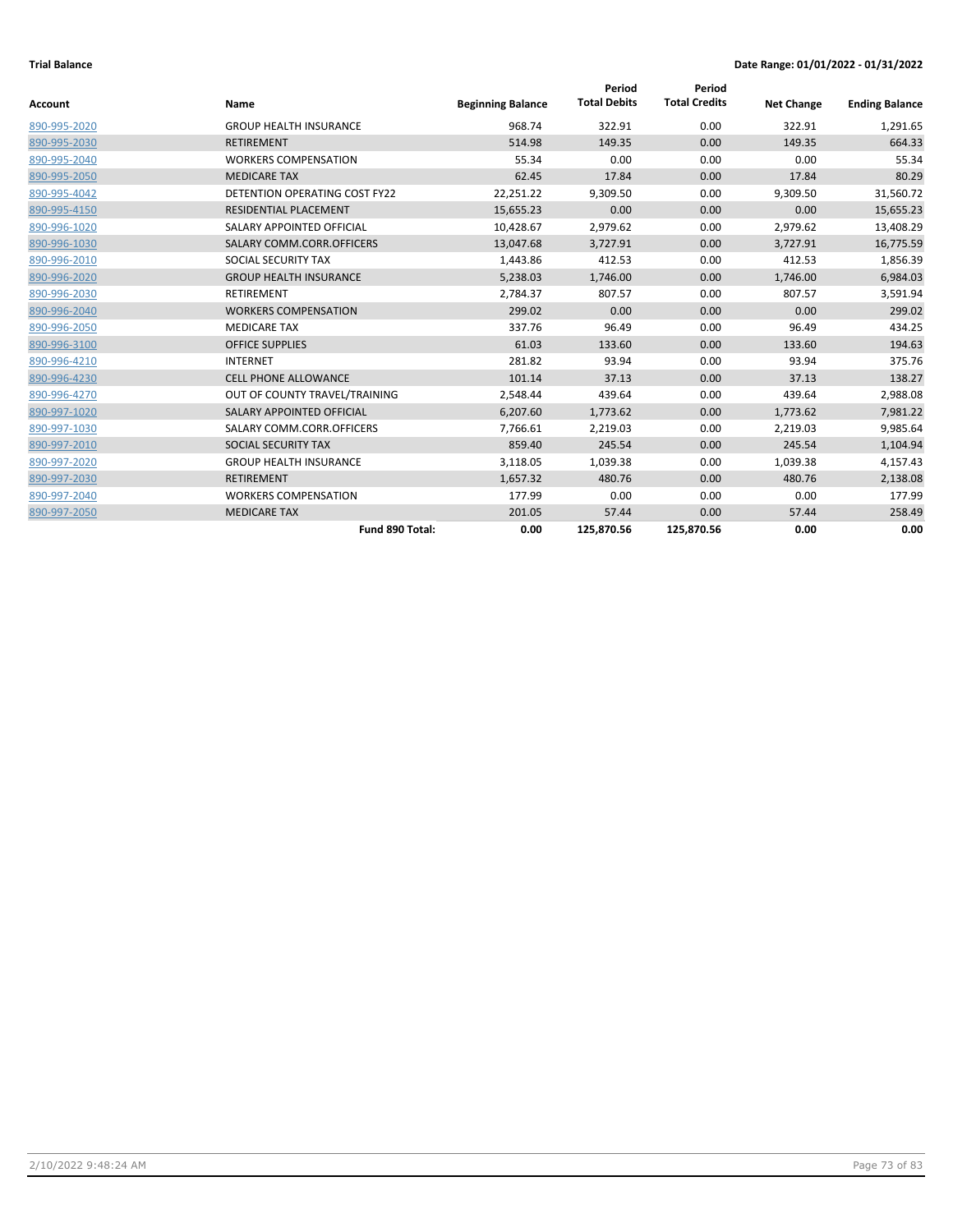| Account                                           | Name                                  | <b>Beginning Balance</b> | Period<br><b>Total Debits</b> | Period<br><b>Total Credits</b> | <b>Net Change</b> | <b>Ending Balance</b> |
|---------------------------------------------------|---------------------------------------|--------------------------|-------------------------------|--------------------------------|-------------------|-----------------------|
| <b>Fund: 891 - Juvenile Probation-Restitution</b> |                                       |                          |                               |                                |                   |                       |
| Asset                                             |                                       |                          |                               |                                |                   |                       |
| 891-103-1870                                      | <b>CASH-JUVENILE PROBATION</b>        | 3,228.02                 | 320.00                        | 0.00                           | 320.00            | 3,548.02              |
| <b>Equity</b>                                     |                                       |                          |                               |                                |                   |                       |
| 891-271-2000                                      | <b>EQUITY ACCOUNT</b>                 | $-2,919.19$              | 0.00                          | 0.00                           | 0.00              | $-2,919.19$           |
| Revenue                                           |                                       |                          |                               |                                |                   |                       |
| 891-340-5750                                      | <b>JUVENILE PROBATION FEES</b>        | $-270.00$                | 0.00                          | 320.00                         | $-320.00$         | $-590.00$             |
| 891-340-5760                                      | <b>JUVENILE PROBATION RESTITUTION</b> | $-101.66$                | 0.00                          | 0.00                           | 0.00              | $-101.66$             |
| 891-340-5790                                      | REIMBURSEMENT OF EXPENSES             | $-50.58$                 | 0.00                          | 0.00                           | 0.00              | $-50.58$              |
| Expense                                           |                                       |                          |                               |                                |                   |                       |
| 891-891-3100                                      | OFFICE SUPPLIES/MISC.                 | 11.75                    | 0.00                          | 0.00                           | 0.00              | 11.75                 |
| 891-891-3190                                      | <b>RESTITUTION</b>                    | 101.66                   | 0.00                          | 0.00                           | 0.00              | 101.66                |
|                                                   | Fund 891 Total:                       | 0.00                     | 320.00                        | 320.00                         | 0.00              | 0.00                  |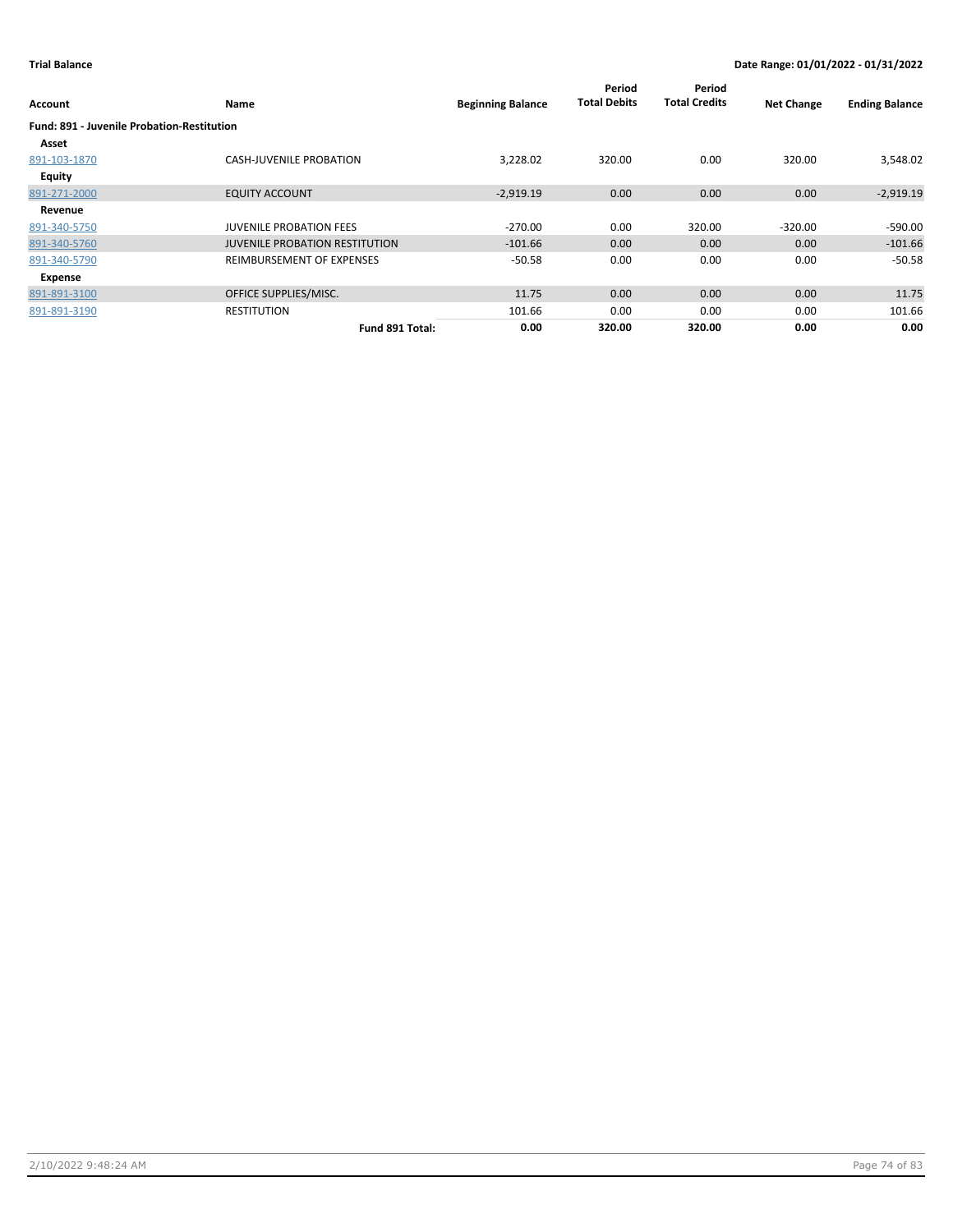| Account             | Name                     |                 | <b>Beginning Balance</b> | Period<br><b>Total Debits</b> | Period<br><b>Total Credits</b> | <b>Net Change</b> | <b>Ending Balance</b> |
|---------------------|--------------------------|-----------------|--------------------------|-------------------------------|--------------------------------|-------------------|-----------------------|
| Fund: 920 - Statzer |                          |                 |                          |                               |                                |                   |                       |
| Asset               |                          |                 |                          |                               |                                |                   |                       |
| 920-103-1001        | <b>CLAIM ON CASH</b>     |                 | 6,838.43                 | 0.00                          | 0.00                           | 0.00              | 6,838.43              |
| 920-103-1750        | <b>TEXPOOL</b>           |                 | 41,426.06                | 0.00                          | 0.00                           | 0.00              | 41,426.06             |
| Equity              |                          |                 |                          |                               |                                |                   |                       |
| 920-271-2000        | <b>EQUITY ACCOUNT</b>    |                 | $-48,262.07$             | 0.00                          | 0.00                           | 0.00              | $-48,262.07$          |
| Revenue             |                          |                 |                          |                               |                                |                   |                       |
| 920-360-1000        | <b>INTEREST EARNINGS</b> |                 | $-2.42$                  | 0.00                          | 0.00                           | 0.00              | $-2.42$               |
|                     |                          | Fund 920 Total: | 0.00                     | 0.00                          | 0.00                           | 0.00              | 0.00                  |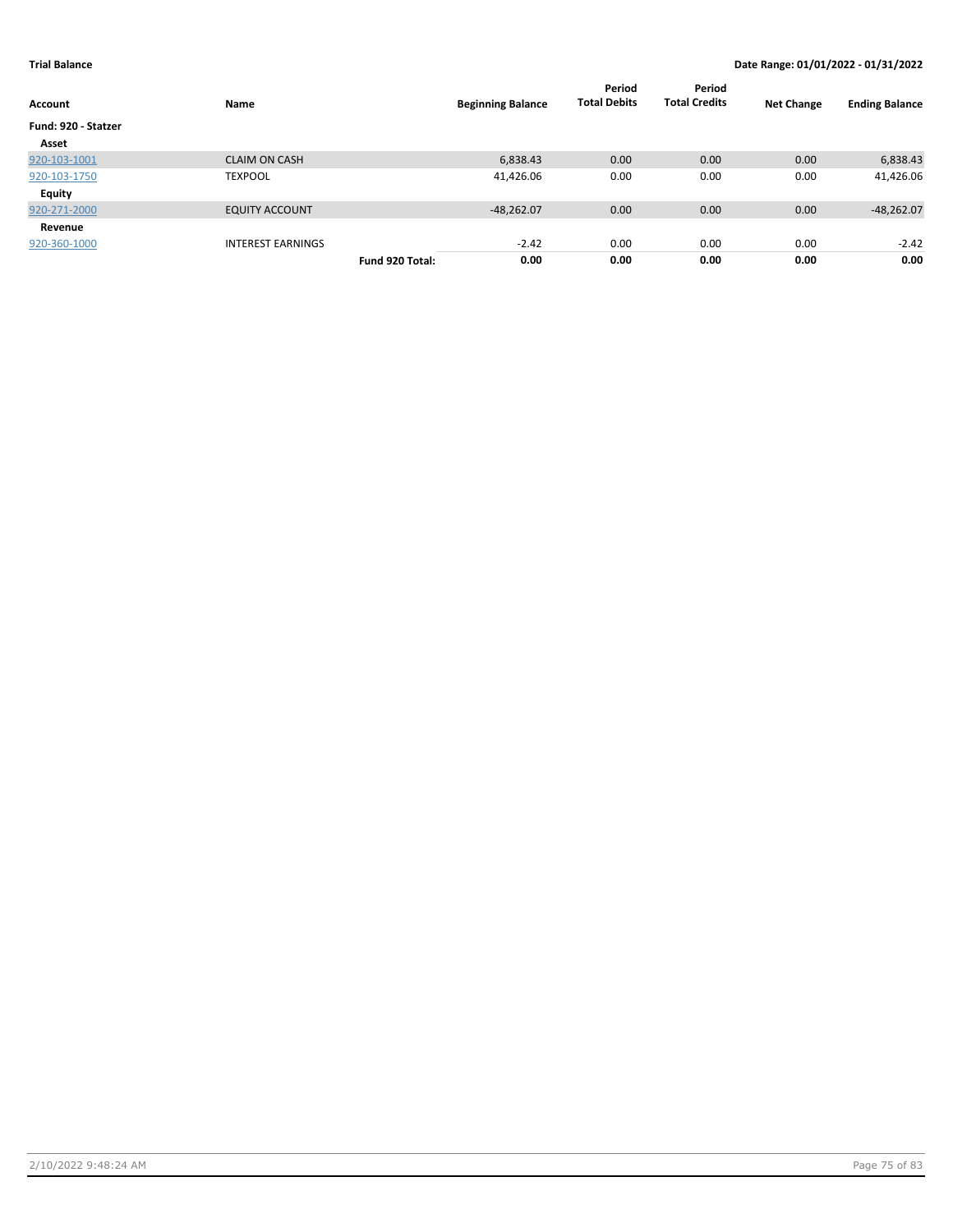| Account                               | Name                                | <b>Beginning Balance</b> | Period<br><b>Total Debits</b> | Period<br><b>Total Credits</b> | <b>Net Change</b> | <b>Ending Balance</b> |
|---------------------------------------|-------------------------------------|--------------------------|-------------------------------|--------------------------------|-------------------|-----------------------|
| Fund: 930 - Texas Community Dev.Prog. |                                     |                          |                               |                                |                   |                       |
| Asset                                 |                                     |                          |                               |                                |                   |                       |
| 930-103-1001                          | Claim on Cash                       | 6,300.00                 | 0.00                          | 6,200.00                       | $-6,200.00$       | 100.00                |
| 930-120-3120                          | DUE FROM OTHER GOVERNMENTS          | 207,400.29               | 0.00                          | 0.00                           | 0.00              | 207,400.29            |
| Liability                             |                                     |                          |                               |                                |                   |                       |
| 930-102-1000                          | A/P Clearing                        | 0.00                     | 6,200.00                      | 6,200.00                       | 0.00              | 0.00                  |
| 930-200-9100                          | SYSTEM ADDED LIABILITY LINE-ITEM    | $-207,400.29$            | 0.00                          | 0.00                           | 0.00              | $-207,400.29$         |
| Equity                                |                                     |                          |                               |                                |                   |                       |
| 930-271-2000                          | <b>EQUITY ACCOUNT</b>               | $-100.00$                | 0.00                          | 0.00                           | 0.00              | $-100.00$             |
| Revenue                               |                                     |                          |                               |                                |                   |                       |
| 930-330-9090                          | <b>GRANT #7219149 HICKORY CREEK</b> | $-6,200.00$              | 0.00                          | 0.00                           | 0.00              | $-6,200.00$           |
| Expense                               |                                     |                          |                               |                                |                   |                       |
| 930-909-4140                          | <b>GRANT ADMINISTRATION</b>         | 0.00                     | 6,200.00                      | 0.00                           | 6,200.00          | 6,200.00              |
|                                       | Fund 930 Total:                     | 0.00                     | 12,400.00                     | 12,400.00                      | 0.00              | 0.00                  |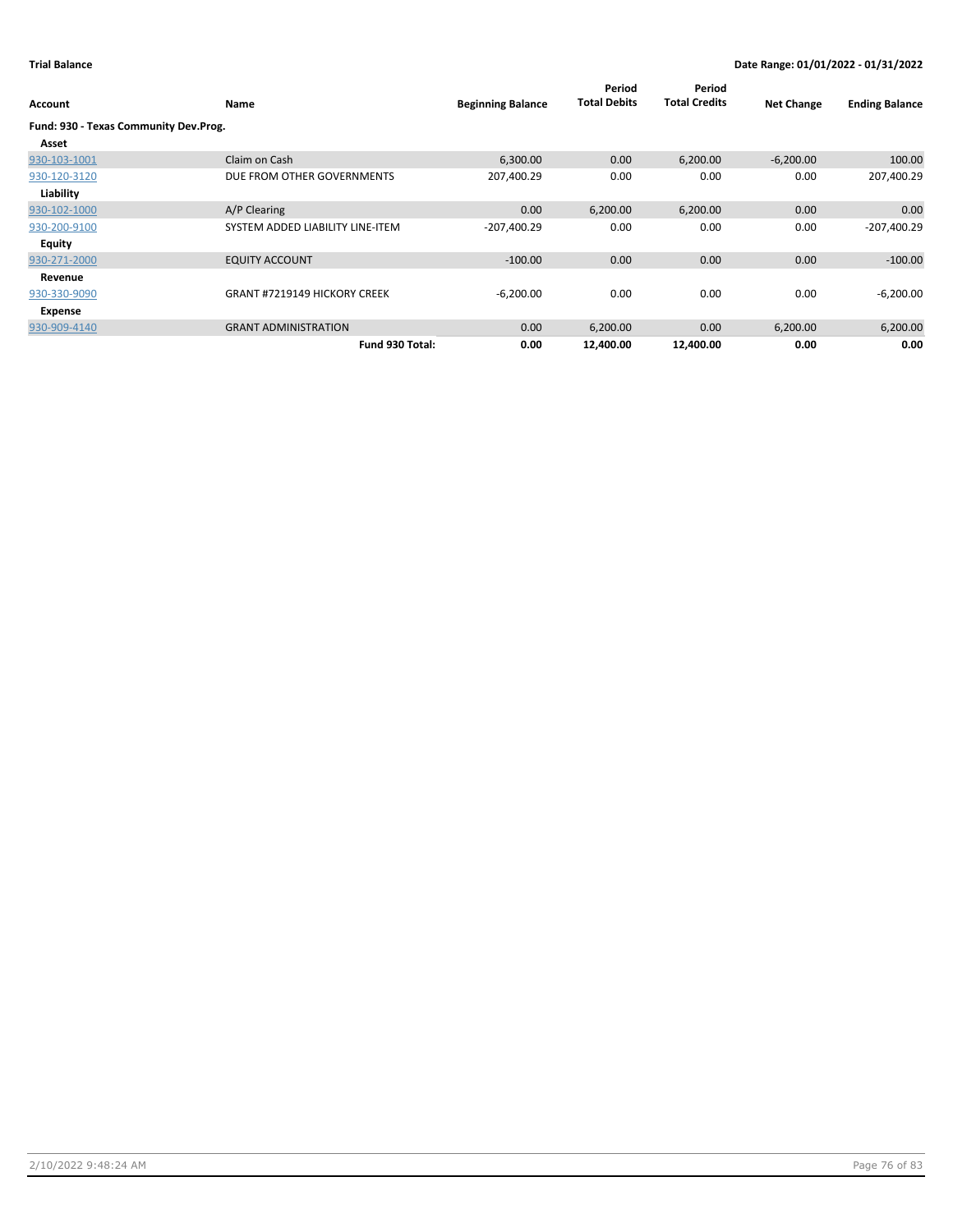| Account             | Name                                | <b>Beginning Balance</b> | Period<br><b>Total Debits</b> | Period<br><b>Total Credits</b> | <b>Net Change</b> | <b>Ending Balance</b> |
|---------------------|-------------------------------------|--------------------------|-------------------------------|--------------------------------|-------------------|-----------------------|
| Fund: 950 - Payroll |                                     |                          |                               |                                |                   |                       |
| Asset               |                                     |                          |                               |                                |                   |                       |
| 950-100-1001        | PR Claim on cash                    | 426.99                   | 3,776.70                      | 3,776.67                       | 0.03              | 427.02                |
| Liability           |                                     |                          |                               |                                |                   |                       |
| 950-102-1001        | PR AP Clearing                      | 0.00                     | 3,776.67                      | 3,776.67                       | 0.00              | 0.00                  |
| Equity              |                                     |                          |                               |                                |                   |                       |
| 950-271-2000        | <b>EQUITY</b>                       | $-424.10$                | 0.00                          | 0.00                           | 0.00              | $-424.10$             |
| Revenue             |                                     |                          |                               |                                |                   |                       |
| 950-360-1000        | <b>INTEREST EARNINGS</b>            | $-2.75$                  | 0.00                          | 0.00                           | 0.00              | $-2.75$               |
| 950-370-1300        | <b>REFUNDS &amp; MISCELLANEOUS</b>  | $-15,643.68$             | 0.00                          | 3,776.70                       | $-3,776.70$       | $-19,420.38$          |
| Expense             |                                     |                          |                               |                                |                   |                       |
| 950-415-2020        | <b>COBRA Group Health Insurance</b> | 15,643.54                | 3,776.67                      | 0.00                           | 3,776.67          | 19,420.21             |
|                     | Fund 950 Total:                     | 0.00                     | 11,330.04                     | 11,330.04                      | 0.00              | 0.00                  |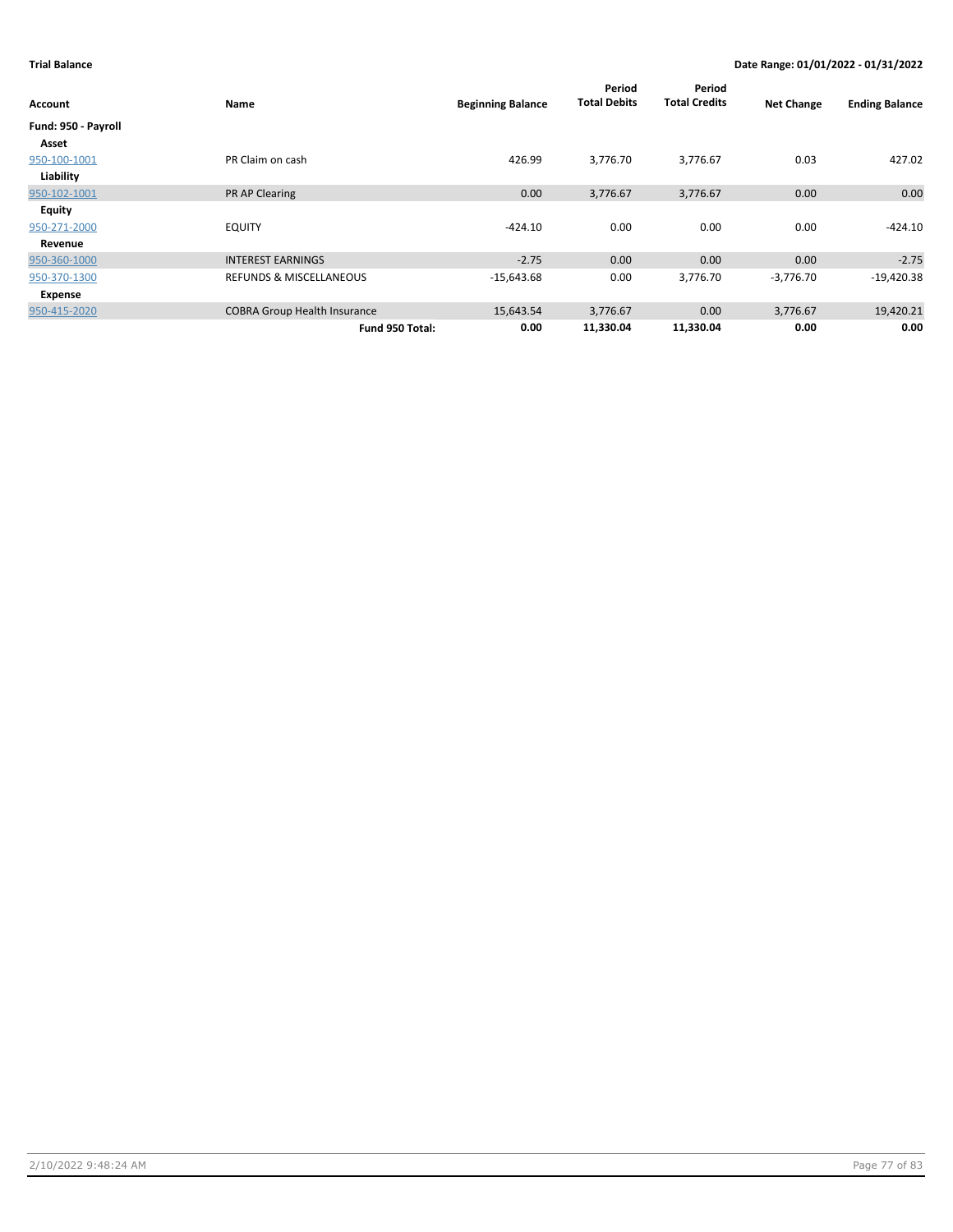|                            |                                  |                          | Period              | Period               |                   |                       |
|----------------------------|----------------------------------|--------------------------|---------------------|----------------------|-------------------|-----------------------|
| <b>Account</b>             | Name                             | <b>Beginning Balance</b> | <b>Total Debits</b> | <b>Total Credits</b> | <b>Net Change</b> | <b>Ending Balance</b> |
| Fund: 990 - Capital Assets |                                  |                          |                     |                      |                   |                       |
| Asset                      |                                  |                          |                     |                      |                   |                       |
| 990-160-1000               | LAND                             | 341,561.30               | 0.00                | 0.00                 | 0.00              | 341,561.30            |
| 990-160-2000               | <b>BUILDINGS</b>                 | 4,737,000.00             | 0.00                | 0.00                 | 0.00              | 4,737,000.00          |
| 990-160-2010               | ACCUM. DEPRECIATION-BUILDINGS    | $-3,731,549.63$          | 0.00                | 0.00                 | 0.00              | $-3,731,549.63$       |
| 990-160-2100               | <b>AUTOMOBILES AND TRUCKS</b>    | 2,266,322.47             | 0.00                | 0.00                 | 0.00              | 2,266,322.47          |
| 990-160-2110               | ACCUM. DEPR.AUTOS AND TRUCKS     | $-1,339,589.06$          | 0.00                | 0.00                 | 0.00              | $-1,339,589.06$       |
| 990-160-2250               | <b>RADIO EQUIPMENT</b>           | 213,359.45               | 0.00                | 0.00                 | 0.00              | 213,359.45            |
| 990-160-2260               | ACCUM. DEPR.-RADIO EQUIPMENT     | $-213,359.45$            | 0.00                | 0.00                 | 0.00              | $-213,359.45$         |
| 990-160-2300               | <b>ROADS</b>                     | 21,981,006.53            | 0.00                | 0.00                 | 0.00              | 21,981,006.53         |
| 990-160-2310               | ACCUM. DEPRECIATION-ROADS        | -13,638,020.86           | 0.00                | 0.00                 | 0.00              | $-13,638,020.86$      |
| 990-160-2350               | <b>BRIDGES</b>                   | 14,924,532.92            | 0.00                | 0.00                 | 0.00              | 14,924,532.92         |
| 990-160-2360               | ACCUM. DEPRECIATION-BRIDGES      | $-4,696,011.94$          | 0.00                | 0.00                 | 0.00              | $-4,696,011.94$       |
| 990-160-3000               | <b>ROAD EQUIPMENT</b>            | 4,983,848.51             | 0.00                | 0.00                 | 0.00              | 4,983,848.51          |
| 990-160-3010               | ACCUM. DEPRECIATION-ROAD EQUIPME | $-3,822,993.24$          | 0.00                | 0.00                 | 0.00              | $-3,822,993.24$       |
| 990-160-3020               | <b>INFRASTRUCTURE TOWER</b>      | 399,800.00               | 0.00                | 0.00                 | 0.00              | 399,800.00            |
| 990-160-3030               | ACCUM. DEPRECIATION - TOWER      | $-13,326.68$             | 0.00                | 0.00                 | 0.00              | $-13,326.68$          |
| 990-160-4000               | <b>CONSTRUCTION IN PROGRESS</b>  | 11,058,753.69            | 0.00                | 0.00                 | 0.00              | 11,058,753.69         |
| Equity                     |                                  |                          |                     |                      |                   |                       |
| 990-271-2000               | <b>EQUITY ACCOUNT</b>            | $-33,451,334.01$         | 0.00                | 0.00                 | 0.00              | $-33,451,334.01$      |
|                            | Fund 990 Total:                  | 0.00                     | 0.00                | 0.00                 | 0.00              | 0.00                  |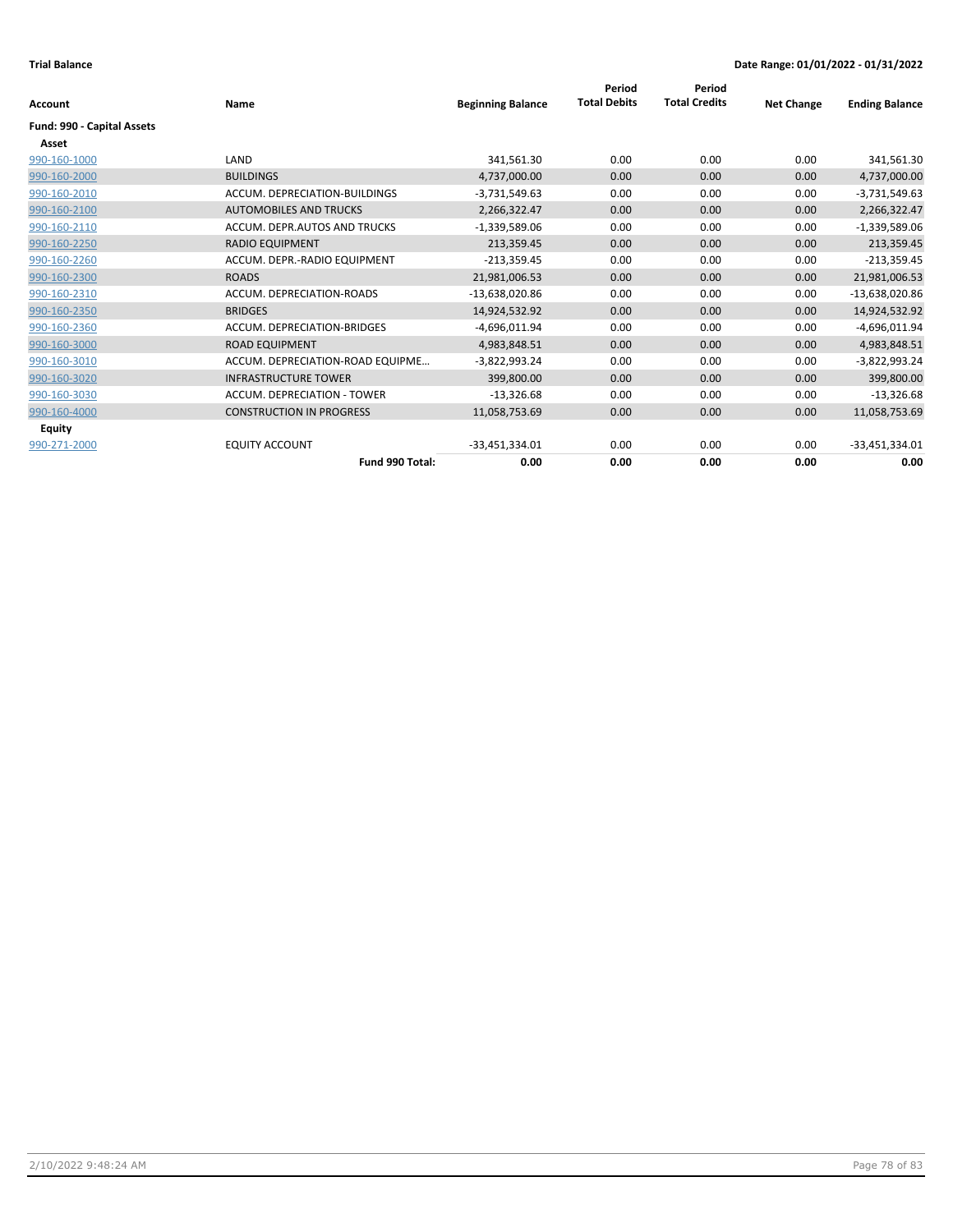| Account                              | Name                           | <b>Beginning Balance</b> | Period<br><b>Total Debits</b> | Period<br><b>Total Credits</b> | <b>Net Change</b> | <b>Ending Balance</b> |
|--------------------------------------|--------------------------------|--------------------------|-------------------------------|--------------------------------|-------------------|-----------------------|
| <b>Fund: 991 - Governmental Debt</b> |                                |                          |                               |                                |                   |                       |
| Asset                                |                                |                          |                               |                                |                   |                       |
| 991-170-2000                         | DEFERRED PENSION OUTFLOW       | 2,033,758.00             | 0.00                          | 0.00                           | 0.00              | 2,033,758.00          |
| Liability                            |                                |                          |                               |                                |                   |                       |
| 991-200-2400                         | <b>ACCRUED INTEREST</b>        | $-389,053.00$            | 0.00                          | 0.00                           | 0.00              | -389,053.00           |
| 991-200-2500                         | <b>GENERAL OBLIGATION BOND</b> | $-11,595,000.00$         | 0.00                          | 0.00                           | 0.00              | $-11,595,000.00$      |
| 991-200-2510                         | <b>GOB-CURRENT PORTION</b>     | $-335,000.00$            | 0.00                          | 0.00                           | 0.00              | $-335,000.00$         |
| 991-200-2550                         | <b>BOND DISCOUNT CURRENT</b>   | 9,358.15                 | 0.00                          | 0.00                           | 0.00              | 9,358.15              |
| 991-200-2560                         | <b>BOND DISCOUNT</b>           | 208,829.87               | 0.00                          | 0.00                           | 0.00              | 208,829.87            |
| 991-200-2570                         | <b>BOND PREMIUM CURRENT</b>    | $-28,436.27$             | 0.00                          | 0.00                           | 0.00              | $-28,436.27$          |
| 991-200-2580                         | <b>BOND PREMIUM</b>            | $-627,249.16$            | 0.00                          | 0.00                           | 0.00              | $-627,249.16$         |
| 991-200-2600                         | COMB T/R LTD PLDG CO'S         | $-9,860,000.00$          | 0.00                          | 0.00                           | 0.00              | $-9,860,000.00$       |
| 991-200-3100                         | CAPITAL LEASE-CURRENT PORTION  | $-52,139.45$             | 0.00                          | 0.00                           | 0.00              | $-52,139.45$          |
| 991-200-3500                         | <b>ACCRUED COMPENSATION</b>    | $-216,879.90$            | 0.00                          | 0.00                           | 0.00              | $-216,879.90$         |
| 991-200-4000                         | <b>NET PENSION LIABILITY</b>   | $-1,062,502.00$          | 0.00                          | 0.00                           | 0.00              | $-1,062,502.00$       |
| 991-200-4500                         | DEFERRED PENSION IN FLOW       | $-2,189,436.00$          | 0.00                          | 0.00                           | 0.00              | $-2,189,436.00$       |
| Equity                               |                                |                          |                               |                                |                   |                       |
| 991-271-2000                         | <b>EQUITY ACCOUNT</b>          | 24,103,749.76            | 0.00                          | 0.00                           | 0.00              | 24,103,749.76         |
|                                      | Fund 991 Total:                | 0.00                     | 0.00                          | 0.00                           | 0.00              | 0.00                  |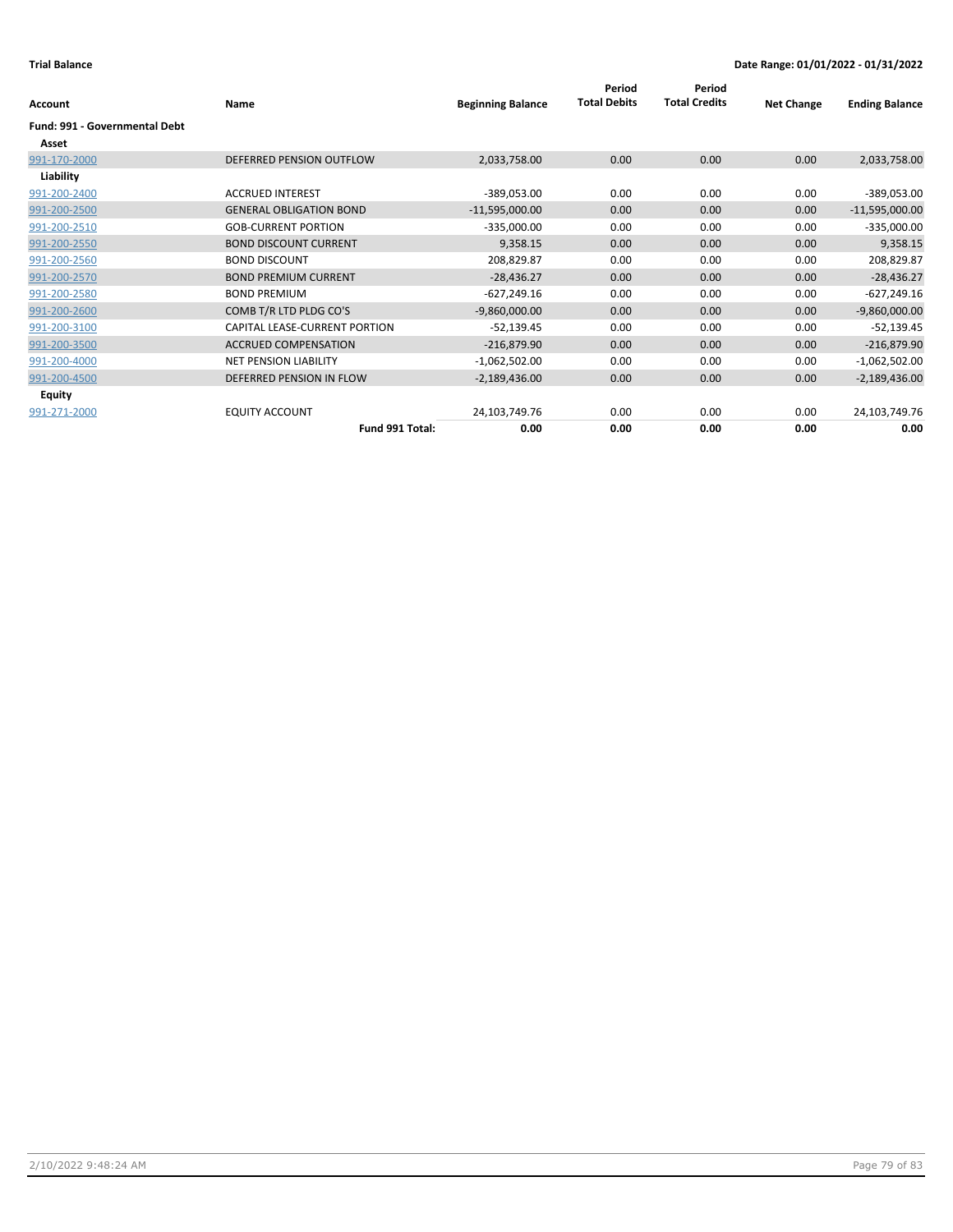| Account                         | Name                    |                 | <b>Beginning Balance</b> | Period<br><b>Total Debits</b> | Period<br><b>Total Credits</b> | <b>Net Change</b> | <b>Ending Balance</b> |
|---------------------------------|-------------------------|-----------------|--------------------------|-------------------------------|--------------------------------|-------------------|-----------------------|
| Fund: 998 - Payroll Pooled Cash |                         |                 |                          |                               |                                |                   |                       |
| Asset                           |                         |                 |                          |                               |                                |                   |                       |
| 998-100-1001                    | <b>PR Combined Cash</b> |                 | $-46,348.03$             | 692,686.84                    | 692,686.81                     | 0.03              | $-46,348.00$          |
| 998-120-3100                    | Due From 100            |                 | 0.00                     | 276,345.07                    | 276,345.07                     | 0.00              | 0.00                  |
| 998-120-3121                    | Due From 121            |                 | 0.00                     | 1,906.30                      | 1,906.30                       | 0.00              | 0.00                  |
| 998-120-3191                    | Due From 191            |                 | 0.00                     | 862.30                        | 862.30                         | 0.00              | 0.00                  |
| 998-120-3210                    | Due From 210            |                 | 0.00                     | 15,945.07                     | 15,945.07                      | 0.00              | 0.00                  |
| 998-120-3220                    | Due From 220            |                 | 0.00                     | 21,050.08                     | 21,050.08                      | 0.00              | 0.00                  |
| 998-120-3230                    | Due From 230            |                 | 0.00                     | 21,412.66                     | 21,412.66                      | 0.00              | 0.00                  |
| 998-120-3240                    | Due From 240            |                 | 0.00                     | 15,917.75                     | 15,917.75                      | 0.00              | 0.00                  |
| 998-120-3560                    | Due From 560            |                 | 0.00                     | 65.59                         | 65.59                          | 0.00              | 0.00                  |
| 998-120-3562                    | Due From 562            |                 | 0.00                     | 5,094.66                      | 5,094.66                       | 0.00              | 0.00                  |
| 998-120-3890                    | Due From 890            |                 | 0.00                     | 11,296.63                     | 11,296.63                      | 0.00              | 0.00                  |
| Liability                       |                         |                 |                          |                               |                                |                   |                       |
| 998-102-1000                    | A/P CLEARING            |                 | 0.00                     | 373,672.78                    | 373,672.78                     | 0.00              | 0.00                  |
| 998-120-3950                    | Due From 950            |                 | 0.00                     | 3,776.67                      | 3,776.67                       | 0.00              | 0.00                  |
| 998-200-1400                    | Wages Payable           |                 | 667.06                   | 319,359.87                    | 319,359.87                     | 0.00              | 667.06                |
| 998-207-9900                    | Due To Other Funds      |                 | 45,680.97                | 692,859.73                    | 692,859.76                     | $-0.03$           | 45,680.94             |
|                                 |                         | Fund 998 Total: | 0.00                     | 2,452,252.00                  | 2,452,252.00                   | 0.00              | 0.00                  |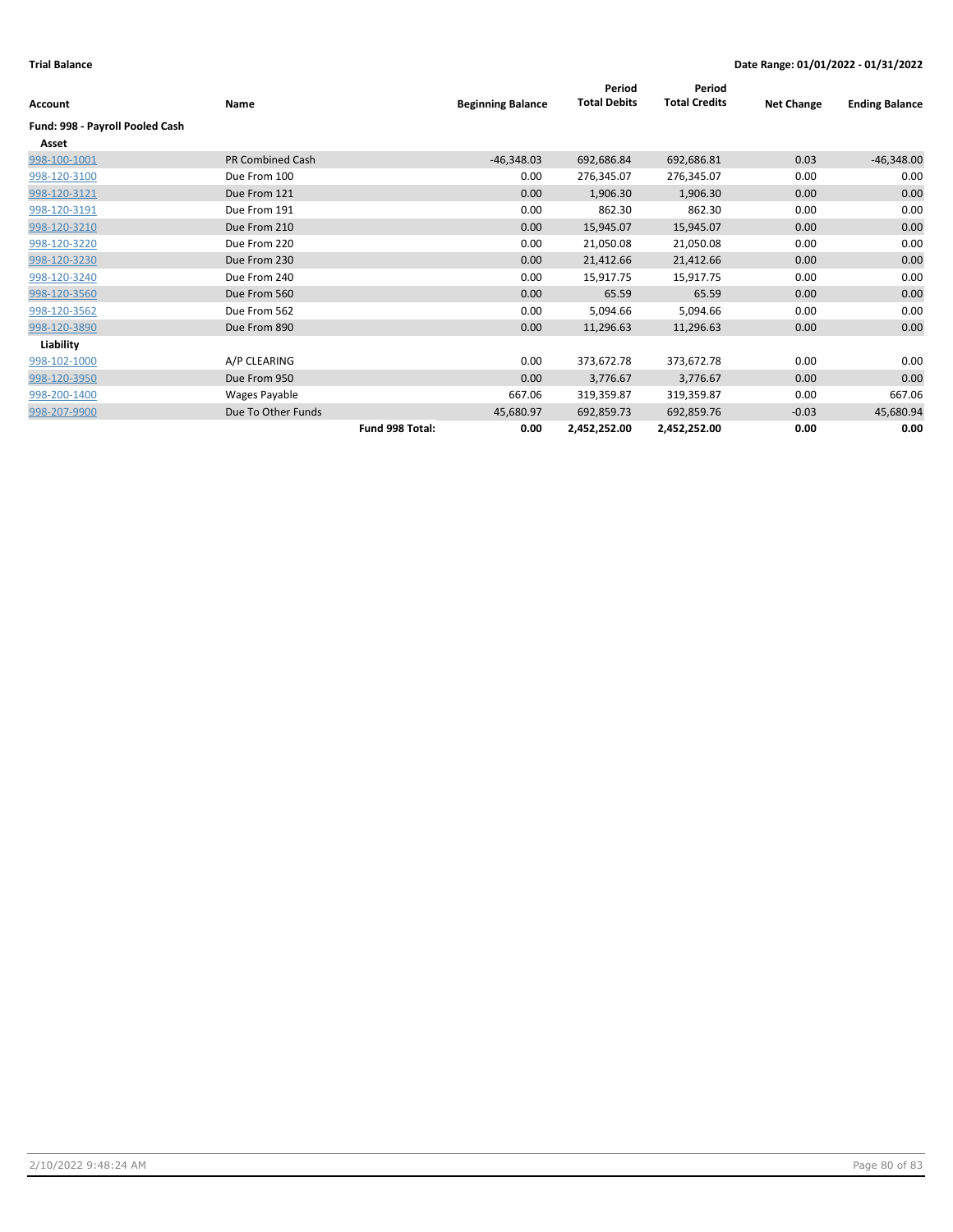| <b>Account</b>          | Name                 |                      | <b>Beginning Balance</b> | Period<br><b>Total Debits</b> | Period<br><b>Total Credits</b> | <b>Net Change</b> | <b>Ending Balance</b> |
|-------------------------|----------------------|----------------------|--------------------------|-------------------------------|--------------------------------|-------------------|-----------------------|
| Fund: 999 - Pooled Cash |                      |                      |                          |                               |                                |                   |                       |
| Asset                   |                      |                      |                          |                               |                                |                   |                       |
| 999-103-1000            | Combined Checking AP |                      | 9,908,974.55             | 6,538,866.80                  | 2,740,431.48                   | 3,798,435.32      | 13,707,409.87         |
| 999-120-3100            | DUE FROM 100         |                      | 0.00                     | 491,420.41                    | 491,420.41                     | 0.00              | 0.00                  |
| 999-120-3110            | DUE FROM 110         |                      | 4,451.36                 | 4,761.92                      | 9,213.28                       | $-4,451.36$       | 0.00                  |
| 999-120-3121            | DUE FROM 121         |                      | 0.00                     | 929.30                        | 929.30                         | 0.00              | 0.00                  |
| 999-120-3160            | DUE FROM 160         |                      | 0.00                     | 99.52                         | 99.52                          | 0.00              | 0.00                  |
| 999-120-3191            | DUE FROM 191         |                      | 56.34                    | 0.00                          | 0.00                           | 0.00              | 56.34                 |
| 999-120-3200            | DUE FROM 200         |                      | 0.00                     | 222.19                        | 222.19                         | 0.00              | 0.00                  |
| 999-120-3210            | DUE FROM 210         |                      | 0.00                     | 15,405.95                     | 15,405.95                      | 0.00              | 0.00                  |
| 999-120-3220            | DUE FROM 220         |                      | 0.00                     | 44,107.97                     | 44,107.97                      | 0.00              | 0.00                  |
| 999-120-3230            | DUE FROM 230         |                      | 0.00                     | 57,054.58                     | 57,054.58                      | 0.00              | 0.00                  |
| 999-120-3240            | DUE FROM 240         |                      | 0.00                     | 21,803.52                     | 21,803.52                      | 0.00              | 0.00                  |
| 999-120-3310            | DUE FROM 310         |                      | 0.00                     | 305.00                        | 305.00                         | 0.00              | 0.00                  |
| 999-120-3413            | DUE FROM 413         |                      | 0.00                     | 116,862.38                    | 116,862.38                     | 0.00              | 0.00                  |
| 999-120-3670            | DUE FROM 670         |                      | 0.00                     | 1,177,982.46                  | 1,177,982.46                   | 0.00              | 0.00                  |
| 999-120-3690            | DUE FROM 690         |                      | 0.00                     | 129,875.00                    | 129,875.00                     | 0.00              | 0.00                  |
| 999-120-3850            | DUE FROM 850         |                      | 0.00                     | 95.32                         | 95.32                          | 0.00              | 0.00                  |
| 999-120-3930            | Due From 930         |                      | 0.00                     | 6,200.00                      | 6,200.00                       | 0.00              | 0.00                  |
| Liability               |                      |                      |                          |                               |                                |                   |                       |
| 999-102-1000            | A/P CLEARING         |                      | $-4,451.36$              | 2,071,024.66                  | 2,066,573.30                   | 4,451.36          | 0.00                  |
| 999-207-9900            | DUE TO OTHER FUNDS   |                      | -9,909,030.89            | 2,742,062.21                  | 6,540,497.53                   | -3,798,435.32     | $-13,707,466.21$      |
|                         |                      | Fund 999 Total:      | 0.00                     | 13,419,079.19                 | 13,419,079.19                  | 0.00              | 0.00                  |
|                         |                      | <b>Report Total:</b> | 0.00                     | 28,767,118.00                 | 28,767,118.00                  | 0.00              | 0.00                  |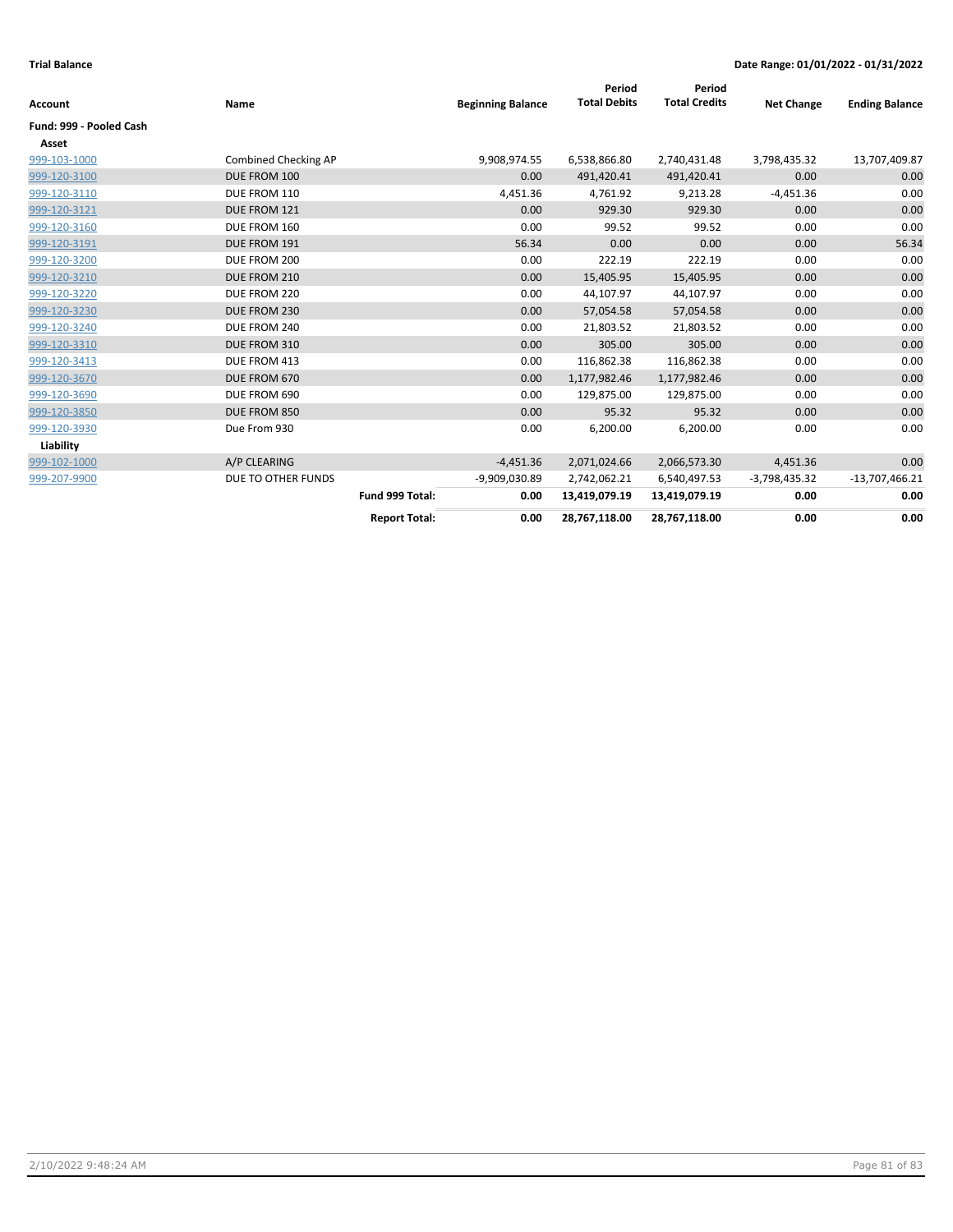# **Fund Summary**

| Fund                                                                         | <b>Beginning Balance</b> | <b>Total Debits</b> | <b>Total Credits</b> | <b>Ending Balance</b> |
|------------------------------------------------------------------------------|--------------------------|---------------------|----------------------|-----------------------|
| 100 - General                                                                | 0.00                     | 7,185,834.25        | 7,185,834.25         | 0.00                  |
| 110 - Courthouse Security                                                    | 0.00                     | 13,975.20           | 13,975.20            | 0.00                  |
| 111 - Justice Court Building Security                                        | 0.00                     | 0.00                | 0.00                 | 0.00                  |
| 120 - County Clerk Vital Statistics                                          | 0.00                     | 0.00                | 0.00                 | 0.00                  |
| 121 - County Clerk Records Management                                        | 0.00                     | 14,538.90           | 14,538.90            | 0.00                  |
| 122 - Chapter 19 Funds                                                       | 0.00                     | 500.00              | 500.00               | 0.00                  |
| 123 - Election Equipment Fund                                                | 0.00                     | 648.00              | 648.00               | 0.00                  |
| 125 - County Clerk Co.& Dist.CourtTechnology                                 | 0.00                     | 0.00                | 0.00                 | 0.00                  |
| 126 - County Clerk Court Records Preservation                                | 0.00                     | 0.00                | 0.00                 | 0.00                  |
| 127 - County Clerk Records Archive                                           | 0.00                     | 0.00                | 0.00                 | 0.00                  |
| 130 - Bail Bond Trust Fund                                                   | 0.00                     | 240.00              | 240.00               | 0.00                  |
| 160 - County Judge Excess Supplement                                         | 0.00                     | 280.28              | 280.28               | 0.00                  |
| 161 - Probate Judges Education                                               | 0.00                     | 0.00                | 0.00                 | 0.00                  |
| 190 - District Clerk Records Management                                      | 0.00                     | 0.00                | 0.00                 | 0.00                  |
| 191 - District Court Records Archive                                         | 0.00                     | 5,845.28            | 5,845.28             | 0.00                  |
| 192 - District Clerk Co.& Dist.Court Technology                              | 0.00                     | 0.00                | 0.00                 | 0.00                  |
| 193 - District Clerk Court Records Preservation                              | 0.00                     | 0.00                | 0.00                 | 0.00                  |
| 200 - County Offices Records Mangement                                       | 0.00                     | 444.38              | 444.38               | 0.00                  |
| 210 - Road & Bridge #1                                                       | 0.00                     | 403,233.75          | 403,233.75           | 0.00                  |
| 220 - Road & Bridge #2                                                       | 0.00                     | 537,124.36          | 537,124.36           | 0.00                  |
| 221 - Raw Water Pipeline Road and Bridge #2                                  | 0.00                     | 0.00                | 0.00                 | 0.00                  |
| 230 - Road & Bridge #3                                                       | 0.00                     | 736,554.38          | 736,554.38           | 0.00                  |
| 231 - Lake Road Impact/Raw Water PipelinePct. 3                              | 0.00                     | 0.00                | 0.00                 | 0.00                  |
| 240 - Road & Bridge #4                                                       | 0.00                     | 424,568.30          | 424,568.30           | 0.00                  |
| 241 - Lake Road Impact/Raw Water PipelinePct. 4                              | 0.00                     | 0.00                | 0.00                 | 0.00                  |
| 250 - Raw Water Pipeline Rock for Pct.2,3,4                                  | 0.00                     | 0.00                | 0.00                 | 0.00                  |
| 260 - J.P.#1 Justice Court Technology                                        | 0.00                     | 0.00                | 0.00                 | 0.00                  |
| 270 - J.P.#2 Justice Court Technology                                        | 0.00                     | 0.00                | 0.00                 | 0.00                  |
| 280 - J.P.#3 Justice Court Technology                                        | 0.00                     | 0.00                | 0.00                 | 0.00                  |
| 310 - F.C.Detention Center Annual Payment                                    | 0.00                     | 610.00              | 610.00               | 0.00                  |
| 330 - Bail Bondsman Application Fee                                          | 0.00                     | 0.00                | 0.00                 | 0.00                  |
| 350 - Law Library                                                            | 0.00                     | 0.00                | 0.00                 | 0.00                  |
| 360 - D. A. Fee                                                              | 0.00                     | 1,413.02            | 1,413.02             | 0.00                  |
| 361 - Contraband Seizure                                                     | 0.00                     | 3,260.00            | 3,260.00             | 0.00                  |
| 362 - Investigator/LEOSE                                                     | 0.00                     | 0.00                | 0.00                 | 0.00                  |
| 380 - IHC Co-Op Gin                                                          | 0.00                     | 0.00                | 0.00                 | 0.00                  |
| 410 - CERT                                                                   | 0.00                     | 0.00                | 0.00                 | 0.00                  |
| 411 - Hazard Mitigation Plan                                                 | 0.00                     | 0.00                | 0.00                 | 0.00                  |
| 412 - Safe Room Reimbursement Prog.                                          | 0.00                     | 0.00                | 0.00                 | 0.00                  |
| 413 - CARES ACT-CORONAVIRUS RELIEF                                           | 0.00                     | 234,394.76          | 234,394.76           | 0.00                  |
| 415 - American Recovery Program Grant                                        | 0.00                     | 0.00                | 0.00                 | 0.00                  |
| 560 - Sheriff Forfeiture<br>561 - Law Enforcement Education Sheriff's Office | 0.00<br>0.00             | 6,880.05            | 6,880.05             | 0.00                  |
| 562 - Bois D'Arc Lake Reservoir (SO)                                         | 0.00                     | 0.00<br>30,405.10   | 0.00<br>30,405.10    | 0.00<br>0.00          |
| 563 - Sheriff's Office Technology                                            | 0.00                     | 0.00                | 0.00                 | 0.00                  |
| 590 - Specialty Court/Drug Court                                             | 0.00                     | 0.00                | 0.00                 | 0.00                  |
| 600 - Sinking                                                                | 0.00                     | 528,414.64          | 528,414.64           | 0.00                  |
| 630 - Law Enforcement Education Const. Pct.1                                 | 0.00                     | 0.00                | 0.00                 | 0.00                  |
| 640 - Law Enforcement Education Const. Pct.2                                 | 0.00                     | 0.00                | 0.00                 | 0.00                  |
| 650 - Law Enforcement Education Const. Pct.3                                 | 0.00                     | 0.00                | 0.00                 | 0.00                  |
| 660 - 2017 GO Bonds-Construction Fund FY2017                                 | 0.00                     | 0.00                | 0.00                 | 0.00                  |
| 670 - Courthouse Restoration                                                 | 0.00                     | 2,355,964.92        | 2,355,964.92         | 0.00                  |
| 680 - 2018 GO Bonds-Construction Fund FY2019                                 | 0.00                     | 0.00                | 0.00                 | 0.00                  |
| 690 - 2020 CO Bonds-Construction Fund FY2020                                 | 0.00                     | 259,750.00          | 259,750.00           | 0.00                  |
| 700 - Right of Way                                                           | 0.00                     | 0.00                | 0.00                 | 0.00                  |
| 800 - Veterans Court Program                                                 | 0.00                     | 26.00               | 26.00                | 0.00                  |
| 810 - County Lake Road Impact Fund                                           | 0.00                     | 0.00                | 0.00                 | 0.00                  |
| 850 - Lake Fannin                                                            | 0.00                     | 960.64              | 960.64               | 0.00                  |
| 890 - T.J.J.D.                                                               | 0.00                     | 125,870.56          | 125,870.56           | 0.00                  |